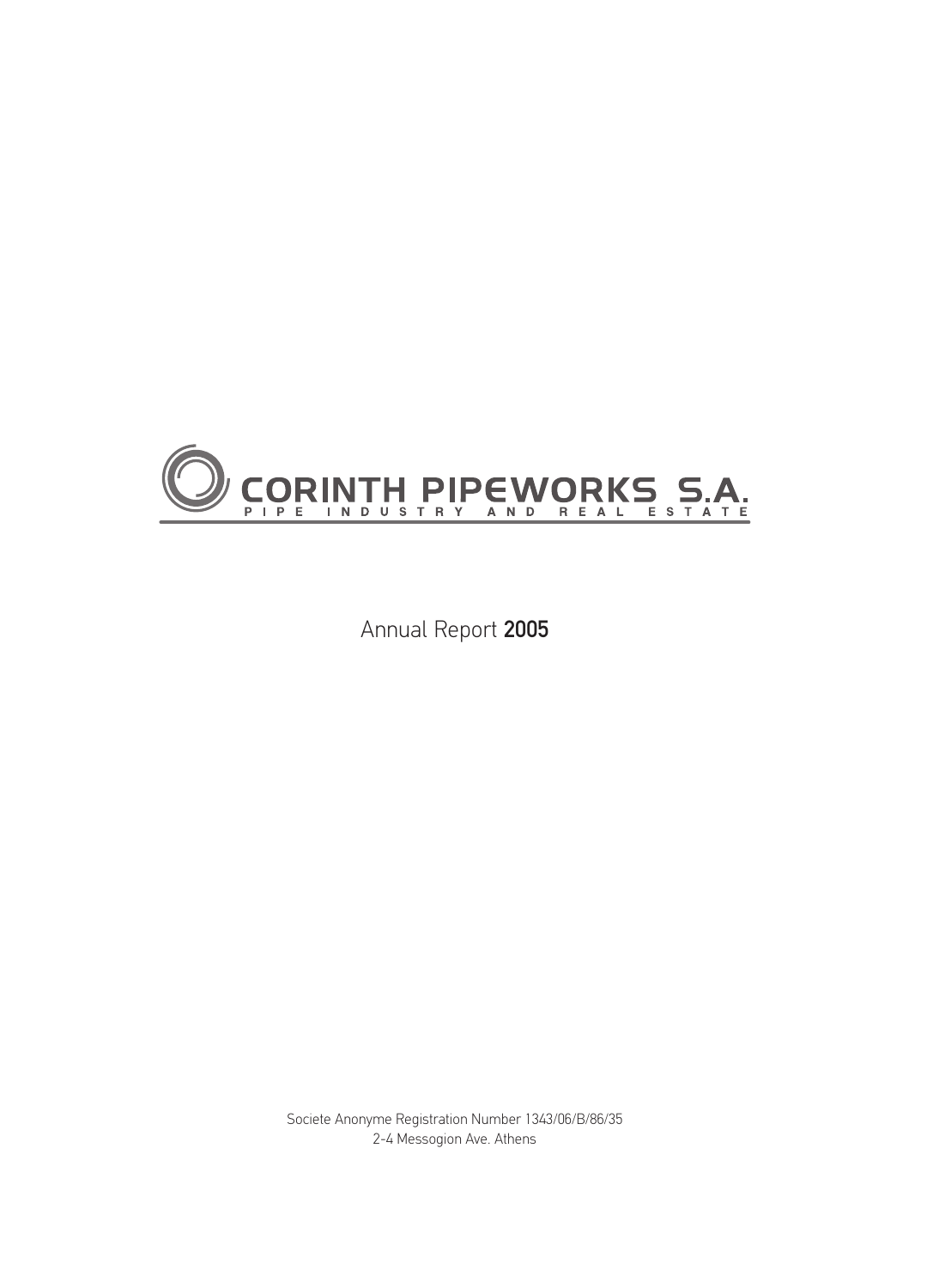# table of contents

|     | A message from the Chief Executive Officer                                     | 4         |
|-----|--------------------------------------------------------------------------------|-----------|
|     | Invitation to the Ordinary General Meeting of Shareholders                     | 5         |
|     | <b>The Board of Directors</b>                                                  | 5         |
|     | <b>Board of Director's Report</b>                                              | 6         |
|     | Annual Financial Statements 2005 according the IFRS                            | $10 - 61$ |
|     | <b>Balance Sheet</b>                                                           | 10        |
|     | Income Statement                                                               | 11        |
|     | Owner's Equity Statement                                                       | 12        |
|     | Cash Flow Statement                                                            | 13        |
|     | Notes to the financial information                                             | 14        |
|     | 1. General information                                                         | 14        |
|     | 2. Overview of significant accounting policies                                 | 14        |
|     | 3. Financial risk management                                                   | 23        |
|     | 4. Significant accounting valuations and judgments of the Management           | 24        |
|     | 5. Transition to the IFRS                                                      | 25        |
|     | 6. Reporting by sector                                                         | 36        |
|     | 7. Tangible fixed assets                                                       | 39        |
|     | 8. Investments in consolidated companies                                       | 41        |
|     | 9. Stocks                                                                      | 42        |
|     | 10. Clients and other receivables                                              | 42        |
|     | 11. Derivatives                                                                | 43        |
|     | 12. Other investments and financial assets at reasonable value through results | 43        |
|     | 13. Cash on hand equivalent cash accounts                                      | 44        |
|     | 14. Share capital                                                              | 45        |
|     | 15. Other reserves                                                             | 45        |
|     | 16. Loans                                                                      | 47        |
|     | 17. Deferred taxation                                                          | 48        |
|     | 18. Liabilities for personnel compensation due to withdrawal from service      | 50        |
|     | 19. Subsidies                                                                  | 51        |
|     | 20. Provisions                                                                 | 52        |
|     | 21. Suppliers and other liabilities                                            | 53        |
|     | 22. Expenses per category                                                      | 53        |
|     | 23. Employee benefits                                                          | 54        |
|     | 24. Other operating income/(expenses) (net)                                    | 54        |
|     | 25. Financial cost                                                             | 54        |
| 26. | Taxation                                                                       | 55        |
| 27. | Foreign exchange differences                                                   | 55        |
| 28. | Profits per share                                                              | 55        |
| 29. | Operating cash flows                                                           | 56        |
|     | <b>30.</b> Assumed liabilities                                                 | 57        |
|     | 31. Contingent liability                                                       | 57        |
| 32. | Transactions with affiliated entities                                          | 58        |
|     | 33. Branch secession                                                           | 59        |
|     | 34. Business Combinations                                                      | 60        |
|     | 35. Unaudited fiscal years                                                     | 60        |
|     | 36. Events after the Balance Sheet date                                        | 60        |
|     | 37. Other events during the fiscal year                                        | 60        |
|     | <b>Report of the auditors</b>                                                  | 61        |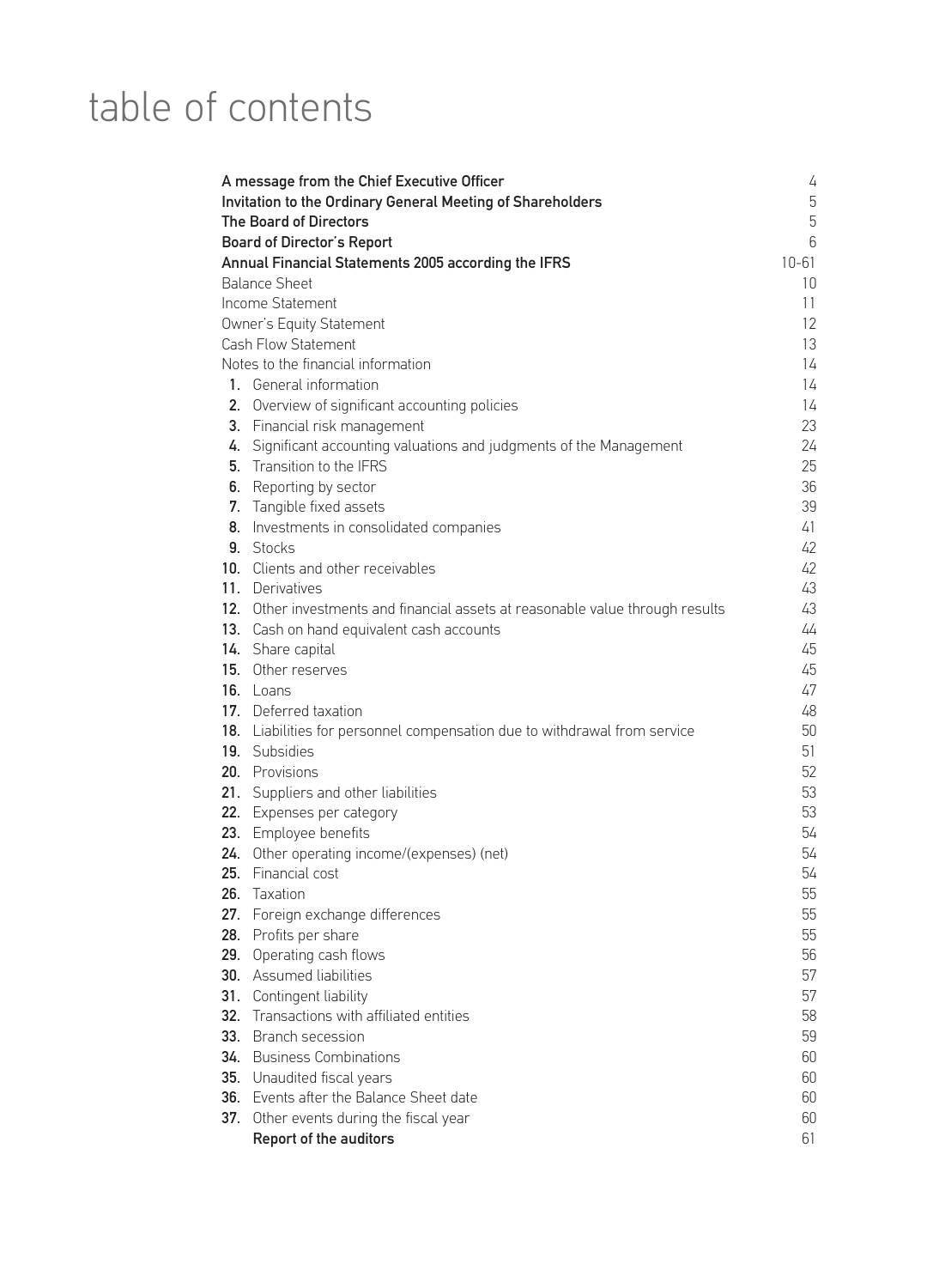# a message from the Chief Executive Officer

#### Dear shareholders,

Last year, 2005, was a milestone in the history of CORINTH PIPEWORKS, with the company returning to profit after three years of negative financial results. This was the outcome of the successful restructuring programme that began in 2004, under which the company's operations were rationalised, the capital base strengthened and the bank loans restructured.

The management's efforts in the last financial year focused on expanding into new markets (Algeria), increasing our presence in existing markets (Spain, America and the Middle East), finding alternative suppliers of raw materials, and developing new products (in some cases on a global level) with high profit margins. The results of this increased effort can be seen in the contracts we were awarded to provide 100,000 and 70,000 tonnes of steel pipes to Algeria and Spain, respectively, and the signing of a strategic agreement with POSCO (the largest steel manufacturer in South Korea and one of the biggest and most technologically advanced in the world).

In 2005, the general meeting of the subsidiary company CORINTH METALWORKS decided to end production at the Corinth plant. The decision was necessitated by the dramatic intensification of international competition in the steel pipe market served by the plant.

Last year, the company achieved increased turnover of 26% at a company level and 15% consolidated, with figures of EUR226m and EUR261m respectively. Ninety percent of the company's sales were in foreign markets. EBITDA was EUR21,2m at a company level and EUR20,4m at a consolidated level. Pre-tax company profit was EUR1.4m, against losses of EUR29.9m in 2004. Consolidated losses were EUR2.2m, the result of the EUR2.1m spent on closing down CORINTH METALWORKS.

The outlook for 2006 is extremely positive. The increase in the price of oil favours large-scale investment in its extraction and transfer. A consequence of higher oil prices and of increased environmental awareness is the emergence of natural gas as an alternative form of energy. All the studies agree that gas consumption in Europe and America will increase rapidly for at least the next five years, and given the strategic choice of the European Union and the United States to secure alternative suppliers, there is clearly an urgent need for the swift construction of new pipelines.

In such an international energy environment, CORINTH PIPEWORKS boasts a series of strategic advantages over its competitors. Our proximity to the countries that will be most active in the construction of gas pipelines (Algeria, Southern Europe and the Middle East), our modern production facilities, in combination with exclusive use of a port, and our alliances with major suppliers of high quality steel, guarantee that we will be able to make the most of the opportunities that lie ahead. At the same time, the emphasis on research and development, with the resulting creation of technologically advanced products and services at competitive prices, give the company a further boost in more developed markets such as North America.

#### Sarados Milios

Chief Executive Officer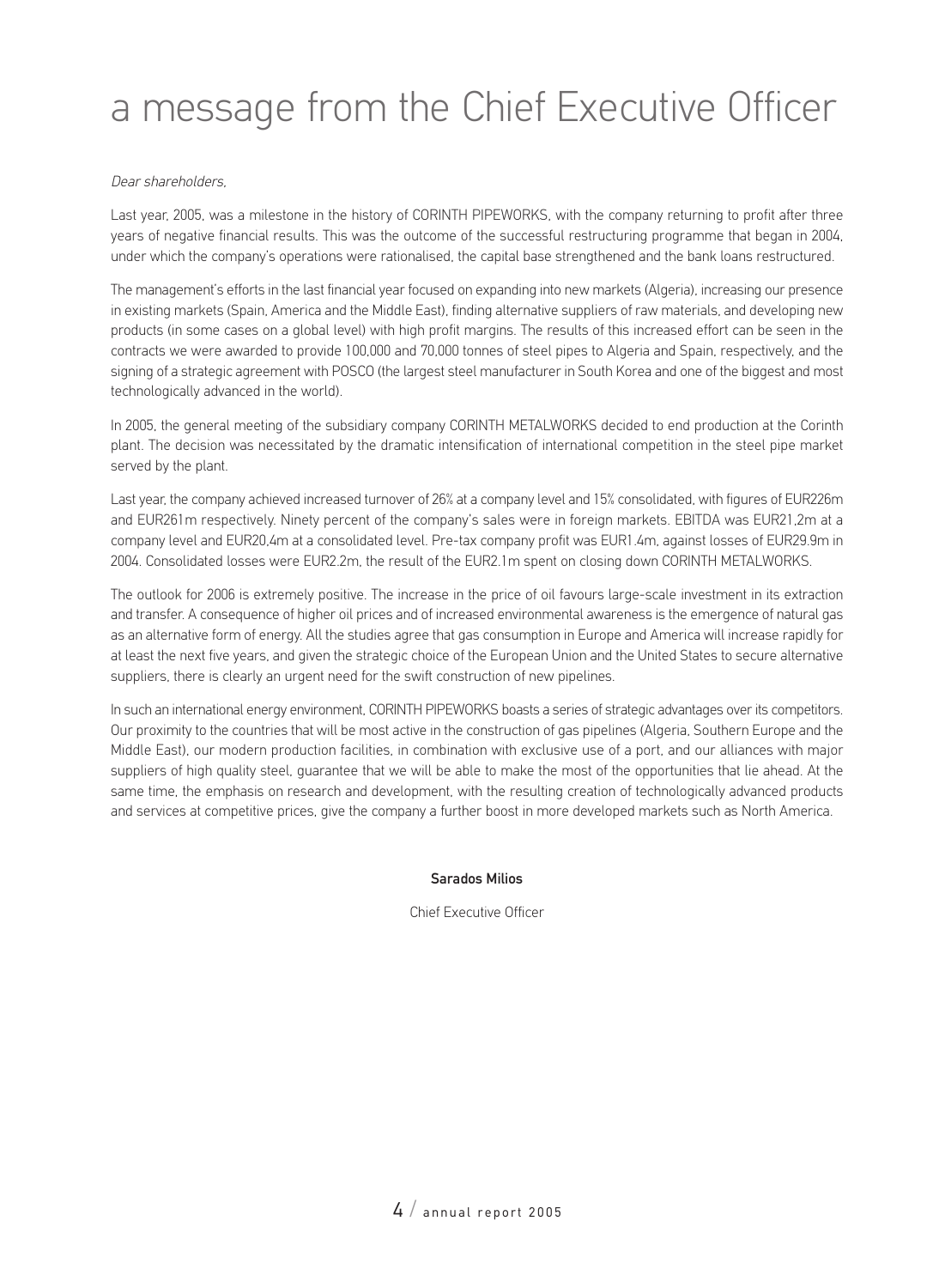# invitation

## TO THE ORDINARY GENERAL MEETING OF SHAREHOLDERS OF THE COMPANY WITH THE CORPORATE NAME CORINTH PIPEWORKS PIPE MANUFACTURERS & PROPERTY DEVELOPMENT CO. S.A.

#### Companies Reg. No. 1343/06/B/86/35

Pursuant to law and the Company's Articles of Association, the Board of Directors of the Company with the corporate name CORINTH PIPEWORKS Pipe Manufacturers & Property Development Co. S.A. invites shareholders to an Ordinary General Meeting on Tuesday 13 June 2006 at 11:00 hours at the PRESIDENT Hotel (43 Kifissias Ave., Athens), to discuss and take decisions on the following items:

#### ITEMS ON THE AGENDA:

- 1. Approval of financial statements for the 2005 accounting period as well as the relevant reports from the Board of Directors and auditors.
- 2. Release of members of the Board of Directors and auditors from all liability to pay compensation for management during the 2005 accounting period.
- 3. Auditors' Report for the 2005 accounting period and setting of their fee.
- 4. Election of new members to the Board of Directors.
- 5. Approval of fees for members of the Board of Directors in line with Article 24(2) of Codified Law 2190/1920.
- 6. Miscellaneous announcements.

Shareholders wishing to attend the General Meeting should, at least 5 days before the date of the Meeting, submit share transaction blockage certificates to the offices of the company at 16 Himaras St., Marousi (Tel. 210-6861349, fax 210-6861347) along with powers of attorney for their representatives in accordance with the provisions of Law and the Company's Articles of Association.

Athens, 19 May 2006

THE BOARD OF DIRECTORS

## the board of directors

- 1) Konstantinos Bakouris Chairman
- 2) Meletios Fikioris Vice-Chairman
- 3) Sarados Milios
- 4) John Stavropoulos
- 5) Efstathios Striber
- 6) Andreas Kyriazis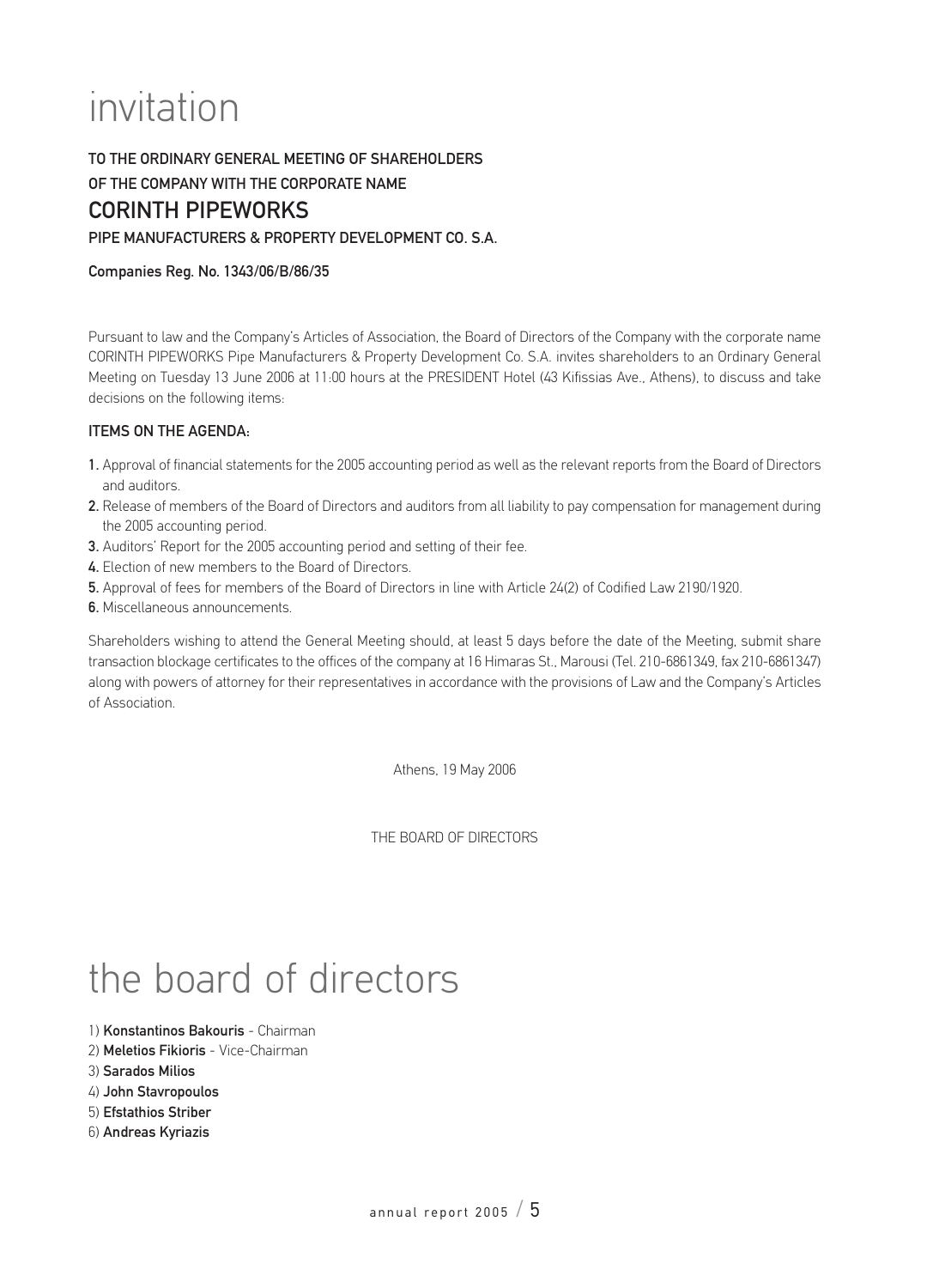# board of director's report

## CORINTH PIPEWORKS S.A.

### TO THE ORDINARY GENERAL MEETING OF SHAREHOLDERS CONCERNING THE 36th ACCOUNTING PERIOD (1.1.2005 - 31.12.2005)

Dear shareholders,

It is our honour to submit this Report which relates to the 36th accounting period from 1.1.2005 to 31.12.2005, along with the annual financial statements, the notes and explanations, for your approval.

During this accounting period the Company managed to increase its turnover by approximately 26%, and to achieve earnings before tax of  $\epsilon$  1,413,678 compared to losses of  $\epsilon$  29,893,555 in the 2004 accounting period.

This improvement in results was primarily the outcome of implementing the Company's action plan (to rationalise production, increase share capital, restructure bank loans, and so on) and of exploiting the opportunities which presented themselves on the international oil and natural gas markets as a corollary of the rapid price rises. The Company also managed to penetrate new markets (such as West Africa, Algeria) and to bolster its presence in existing markets (the Middle East, Western Europe, etc.) offering an extensive range of high quality solutions to energy and water resource management companies.

#### **I INCREASE IN BUSINESS**

#### Turnover

Turnover rose by around 26% and stood at € 226,207,430. This figure is broken down in the table below which also sets out the corresponding figures for 2004.

| <b>SALES</b>                  | AMOUNTS     |                |  |
|-------------------------------|-------------|----------------|--|
|                               | 2005€       | 2004€          |  |
| INDUSTRIAL ACTIVITY IN GREECE | 22.480.845  | 18.114.137.40  |  |
| INDUSTRIAL ACTIVITY ABROAD    | 202.542.807 | 157.630.798.66 |  |
| COMMERCIAL ACTIVITY IN GREECE | 1.069.446   | 3.791.712.49   |  |
| OTHER ACTIVITIES              | 114.332     | 98.662.45      |  |
| <b>TOTAL SALES</b>            | 226.207.430 | 179.635.311    |  |

#### Exports

During 2005 Company's exports accounted for around 90% of the total value of sales, a fact which demonstrates its firm footing on the international market.

#### Results

The cost of goods sold amounted to € 174,516,257 and gross operating results € 51,691,173. Having deducted administrative expenses of € 6,098,862 and selling expenses of € 33,248,784, which primarily related to the freighting cost of products, agent commission, land transportation expenses and expenditure for the sales and shipping department, the operating results before financial transactions stood at € 12,171,201.

Also deductible from this figure was the credit and debit charges difference (€ 10,183,258), letters of guarantee commission (€ 378,892), and losses on the fair value of interest rate swaps (€ 195,373). Thus results net of tax stood at € 1,413,678. Taking into account the deferred tax for the period (€ 2,226,552) the balance carried forward was € 812,974.

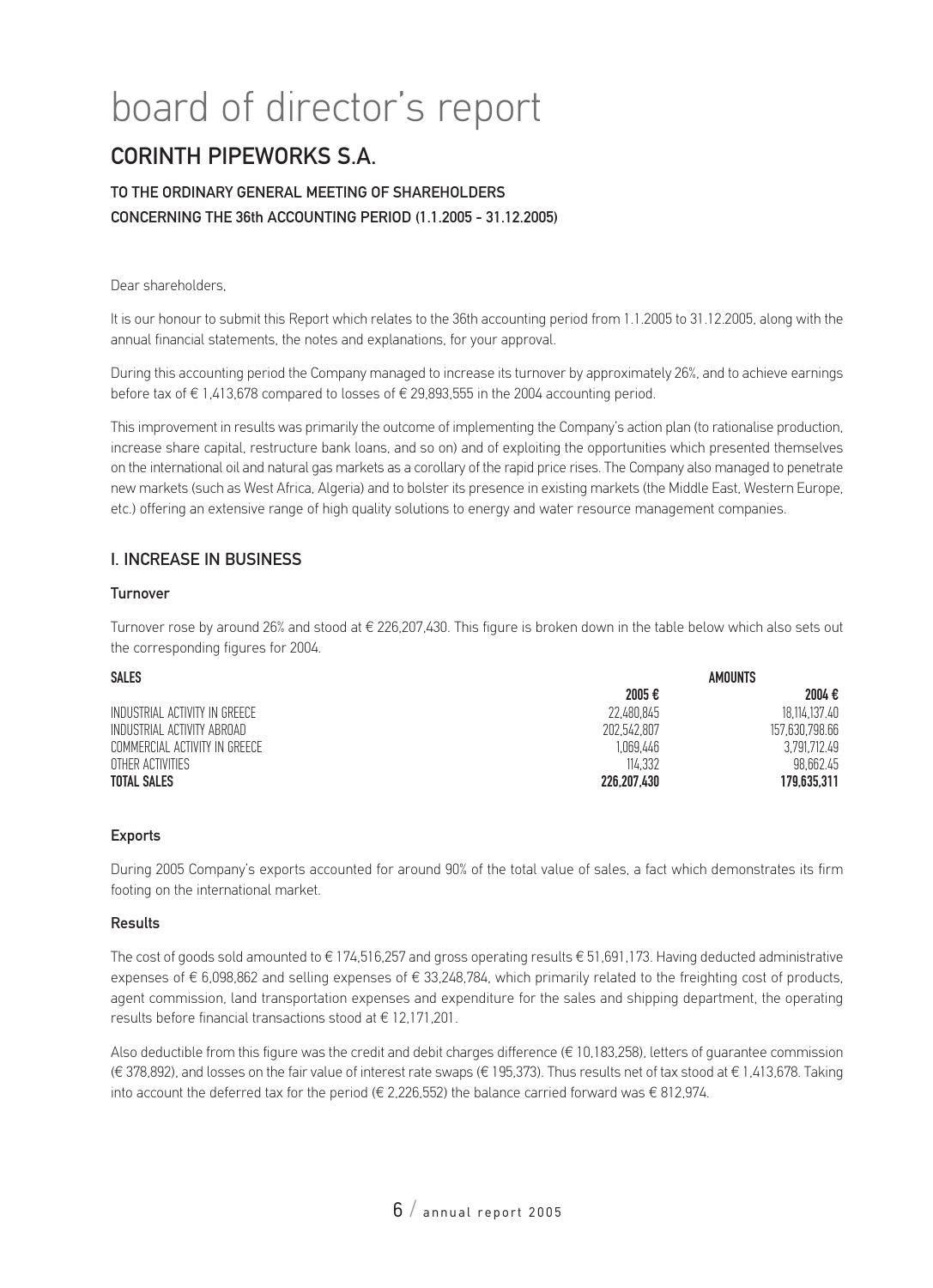#### II. COMPANY'S FINANCIAL POSITION

Investments in fixed assets made during the 2005 accounting period stood at € 2,289,256. Inventories on 31.12.2005 stood at € 58,252,992, receivables at € 95,567,549 and cash assets at € 1,359,613.

On 31.12.2005 company equity stood at € 54,994,335, loans at € 198,938,379 and other liabilities at € 92,029,640.

Detailed information on the company's financial position and asset structure on 31.12.2005 are pictured in the balance sheet which has been submitted for approval.

#### IV. FOREIGN EXCHANGE CASH ASSETS

FX deposits on 31.12.2005 stood at € 121,580 valued on the basis of the official exchange rate on 31.12.2005. This figure primarily related to U.S. Dollars.

#### V. COMPANY PROPERTIES

#### Lots – building facilities

- **1.** The plant at Thisvi in the Prefecture of Viotia, is located on a plot covering a total area of 1,029,564.69 m<sup>2</sup>. The areas under roof on this plot cover a total area of 82,867.88  $m^2$ .
- **2.** A plot was purchased in 2001 at Domvrena, Viotia covering 3,945.78 m<sup>2</sup>.
- 3. Properties in Athens on the 3rd and 5th floors of the building at 18 Plutarchou St. The offices on the 3rd floor cover 160.5  $\mathsf{m}^2$  and those on the 5th floor 301.50  $\mathsf{m}^2$ .
- **4.** Two parking spaces at 18 Plutarchou St., Athens, covering a total area of 26.6m<sup>2</sup>.

Mortgage liens and mortgages have been registered on these properties in favour of banks as follows:

| <b>Bank</b>       | €             |
|-------------------|---------------|
| 2. B.N.P.         | 25,620,000.00 |
| 3. ALPHA BANK     | 25,620,000.00 |
| 4. BANK OF CYPRUS | 21,960,000.00 |
| <b>Total</b>      | 73.200.000.00 |

#### VI. BRANCHES

The company operates the following branches:

- 1. Storage facilities and branches at its facilities at the Thisvi plant in Viotia.
- 2. Storage facilities and a branch in Dubai (UAE) to develop sales of company products in the wider area of the Persian Gulf and the Middle East.
- 3. A branch in Cairo (Egypt) where there is market survey and research office in operation for the company's products for the North Africa and Middle Eastern markets.

Lastly, note that from the balance sheet date (31.12.2005) to the present day no major events have occurred which could affect company performance or its results.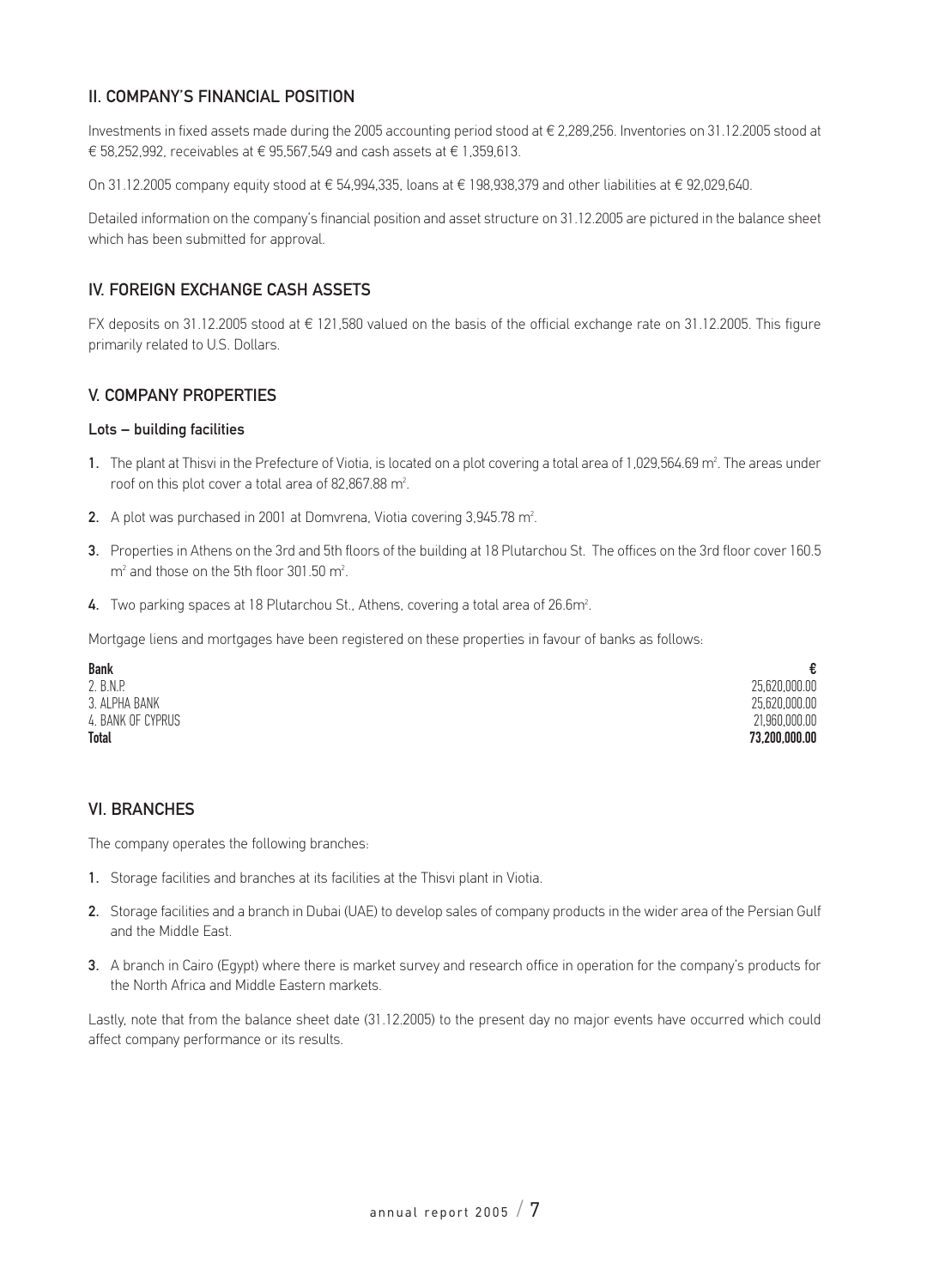# report of the board of directors of

## CORINTH PIPEWORKS S.A.

TO THE ORDINARY GENERAL MEETING OF SHAREHOLDERS ON THE CONSOLIDATED FINANCIAL STATEMENTS FOR THE ACCOUNTING PERIOD (1.1.2005 - 31.12.2005)

Dear shareholders,

We are honoured to be in a position to submit this report and the consolidated financial statements for the accounting period 1.1.2005 to 31.12.2005.

#### General Comments

The consolidated balance sheet and income statement for the period were prepared following full consolidation of the particulars from the balance sheets and income statements of the parent company CORINTH PIPEWORKS S.A. and its subsidiaries:

- 1. CORINTH METALWORKS S.A. (ATHENS)
- 2. "CPW EUROPEAN TRADING GMBH" (DÜSSELDORF GERMANY)
- 3. "CPW AMERICA C.O." (HOUSTON USA)
- 4. "HUMBEL LTD (CYPRUS)
- 5. 'Thisvi Viotia Industrial Area Management Co. (DIA.VI.PE.THI.V) (ATHENS)

#### Results

Turnover in the consolidated income statement for the period of € 260,916,747 came about from full consolidation of the financial statements of the consolidated companies having deducted intra-group transactions.

The net result period before tax was  $\epsilon$  (2,163,766).

#### MAJOR EVENTS

By means of decision of the Extraordinary General Meeting of shareholders on 27.08.2005 it was decided to immediately terminate operation of the subsidiary company CORINTH METALWORK's plant in Corinth. The amount paid to staff as redundancy pay was € 2,112,230. The CORINTH PIPEWORKS S.A. plant at the Thisvi Industrial Area in Viotia has the capability and production capacity to manufacture pipes with similar specifications as the Corinth plant at internationally competitive prices. Consequently, the fact that operations at the Corinth plant were terminated is not expected to significantly affect company turnover on a consolidated basis.

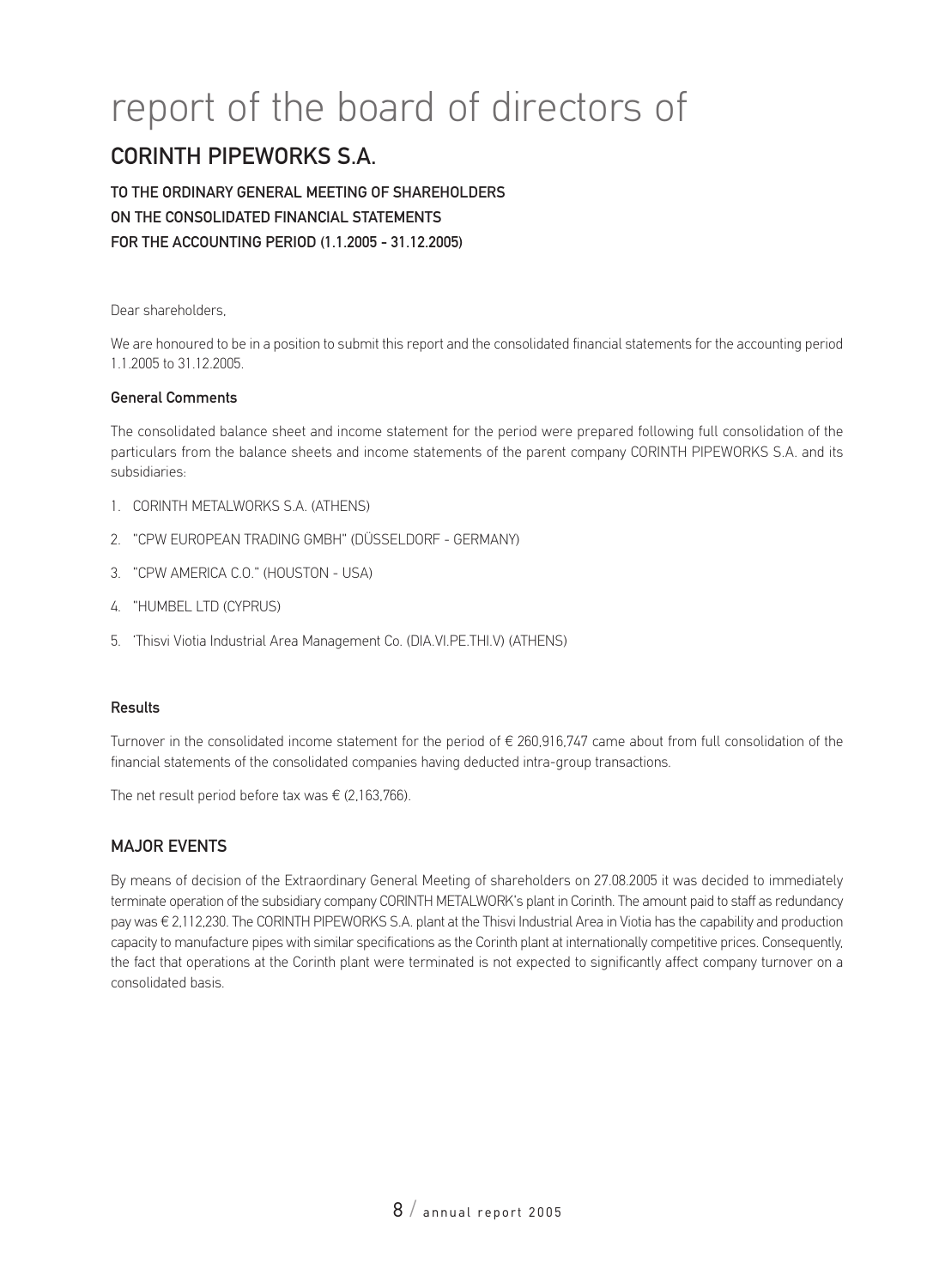Considering the above, we would ask that the shareholders also take into account the notes to the financial statements which were prepared in line with the International Financial Reporting Standards.

We would also ask shareholders to approve the Balance Sheet and Company Income Statement and the report relating to it for the accounting period 1.1.2005 to 31.12.2005 and decide on the other matters brought before the General Meeting.

Athens, 24 February 2006

### THE BOARD OF DIRECTORS CHAIRMAN OF THE BOARD OF DIRECTORS

#### Konstantinos Bakouris

I hereby confirm that this Board of Directors Report consisting of 5 pages is the one referred to in the Audit Report I issued on 27.02.06.

Athens, 27 February 2006

THE CERTIFIED AUDITOR - ACCOUNTANT

KONSTANTINOS MICHALATOS ICAA (GR) Reg. No. 17701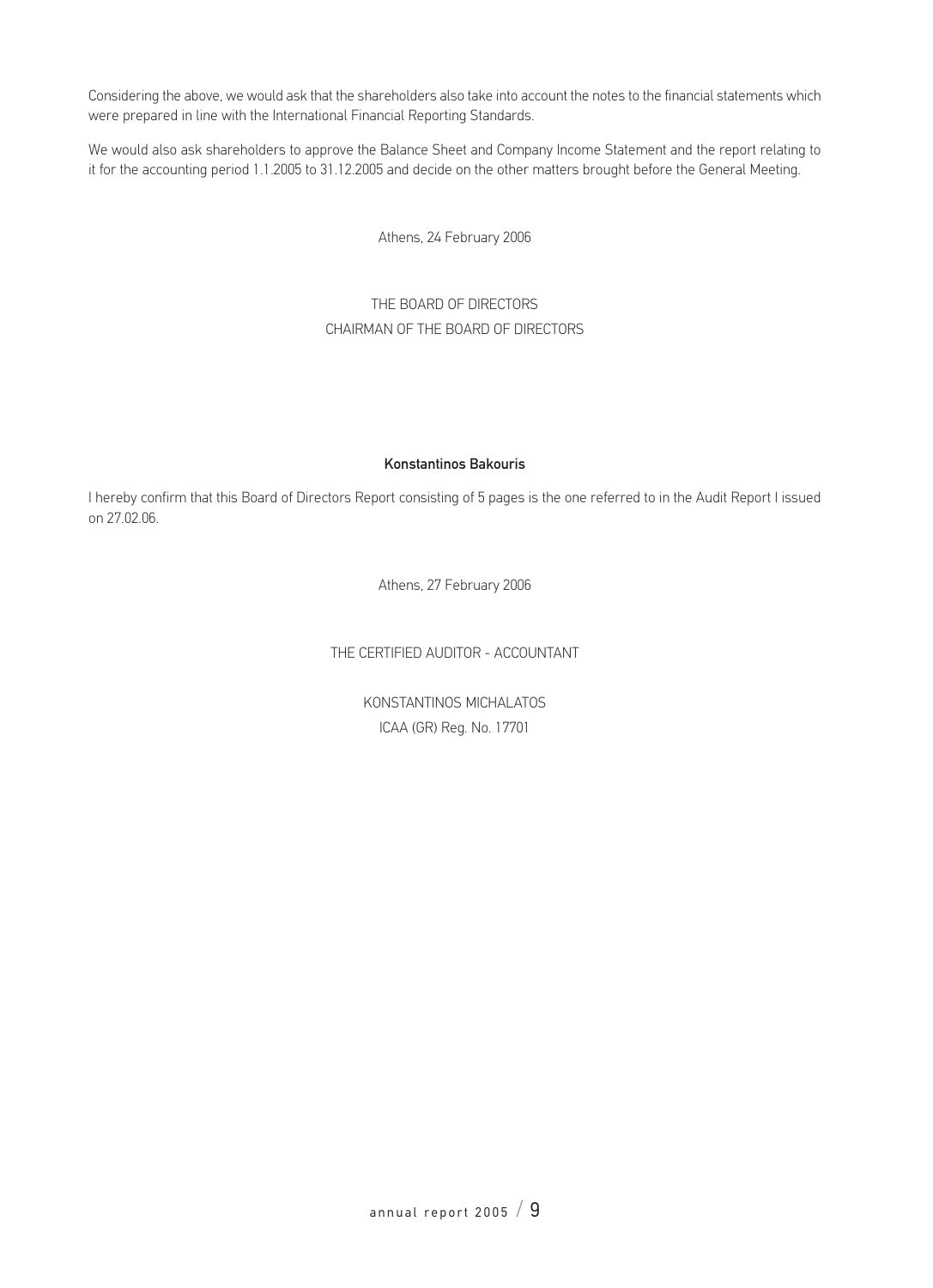# balance sheet

|                                                                          |             |               | <b>CONSOLIDATED FIGURES</b> |                 | <b>COMPANY FIGURES</b> |
|--------------------------------------------------------------------------|-------------|---------------|-----------------------------|-----------------|------------------------|
| Amounts in Euros                                                         | <b>Note</b> | 31/12/2005    | 31/12/2004                  | 31/12/2005      | 31/12/2004             |
| <b>ASSETS</b>                                                            |             |               |                             |                 |                        |
| Non-current assets                                                       |             |               |                             |                 |                        |
| Tangible fixed assets                                                    | 7           | 195.378.045   | 204.768.776                 | 176.589.577     | 184.924.358            |
| Investments in consolidated companies                                    | 8           | 0             | 0                           | 13.956.474      | 13.956.474             |
| Other investments                                                        | 12          | 0             | 7.337                       | 0               | 7.337                  |
| Deferred tax claims                                                      | 17          | 325.267       | 0                           | 0               | 0                      |
| Other receivables                                                        | $10\,$      | 974.410       | 1.013.529                   | 921.748         | 728.932                |
|                                                                          |             | 196.677.722   | 205.789.642                 | 191.467.799     | 199.617.101            |
| <b>Current assets</b>                                                    |             |               |                             |                 |                        |
| <b>Stocks</b>                                                            | 9           | 59.512.722    | 49.658.741                  | 58.252.992      | 46.395.957             |
| Clients and other receivables                                            | $10\,$      | 85.445.205    | 64.116.550                  | 94.645.801      | 54.994.106             |
| Other investments                                                        | 12          | 0             | 624.255                     | 0               | 598.097                |
| Derivatives                                                              | $11\,$      | 160.812       | 0                           | 160.812         | 0                      |
| Financial assets at reasonable value through results                     | 12          | 1.002.873     | 0                           | 75.337          | 0                      |
| Cash on hand and equivalent cash accounts                                | 13          | 4.909.847     | 5.103.281                   | 1.359.613       | 2.838.096              |
|                                                                          |             | 151.031.459   | 119.502.827                 | 154.494.555     | 104.826.256            |
| <b>Total assets</b>                                                      |             | 347.709.181   | 325.292.469                 | 345.962.354     | 304.443.357            |
| <b>OWNER'S EQUITY</b>                                                    |             |               |                             |                 |                        |
| Owner's equity attributable to shareholders                              |             |               |                             |                 |                        |
| Share capital                                                            | 14          | 124.280.607   | 91.996.355                  | 124.280.607     | 91.996.355             |
| Foreign exchange differences form the consolidation of foreign companies | 15          | 124.287       | $-113.076$                  | 0               | 0                      |
| Other reserves                                                           | 15          | 11.447.930    | 13.577.003                  | 11.447.146      | 13.577.003             |
| Profits/(losses) carried forward                                         |             | $-84.355.411$ | $-78.477.875$               | $-80.733.418$   | $-79.920.544$          |
| Total                                                                    |             | 51.497.413    | 26.982.407                  | 54.994.335      | 25.652.814             |
| <b>Minority rights</b>                                                   |             | 1.513.743     | 1.337.995                   | 0               | 0                      |
| Total owner's equity                                                     |             | 53.011.156    | 28.320.402                  | 54.994.335      | 25.652.814             |
| <b>LIABILITIES</b>                                                       |             |               |                             |                 |                        |
| Long-term liabilities                                                    |             |               |                             |                 |                        |
| Loans                                                                    | 16          | 118.383.664   | 129.798.681                 | 118.383.664     | 129.798.681            |
| Derivatives                                                              | 11          | 320.713       | 0                           | 320.713         | 0                      |
| Deferred tax liabilities                                                 | 17          | 12.145.783    | 10.375.874                  | 10.660.506      | 9.143.907              |
| Liabilities for personnel compensation due to withdrawal from service    | 18          | 1.612.088     | 1.891.250                   | 1.612.088       | 1.479.853              |
| Subsidies                                                                | 19          | 787.973       | 899.096                     | 0               | O                      |
| Provisions                                                               | 20          | 3.393.111     | 2.919.444                   | 3.393.111       | 2.919.444              |
|                                                                          |             | 136.643.332   | 145.884.345                 | 134.370.082     | 143.341.885            |
| <b>Short-term liabilities</b>                                            |             |               |                             |                 |                        |
|                                                                          | 21          | 72.213.784    | 86.315.296                  | 72.296.974      | 82.962.567             |
| Suppliers and other liabilities                                          |             | 885.401       |                             |                 | 0                      |
| Income tax                                                               | 16          | 80.566.859    | U<br>55.347.726             | U<br>80.554.715 | 43.076.091             |
| Loans<br>Derivatives                                                     | $11\,$      | 2.679.909     | 0                           | 2.679.909       | 0                      |
| Provisions                                                               | $20\,$      | 1.708.740     | 9.424.700                   | 1.066.339       | 9.410.000              |
|                                                                          |             | 158.054.693   | 151.087.722                 | 156.597.937     | 135.448.658            |
| <b>Total liabilities</b>                                                 |             | 294.698.025   | 296.972.067                 | 290.968.019     | 278.790.543            |
|                                                                          |             |               |                             |                 |                        |
| <b>Total owner's equity and liabilities</b>                              |             | 347.709.181   | 325.292.469                 | 345.962.354     | 304.443.357            |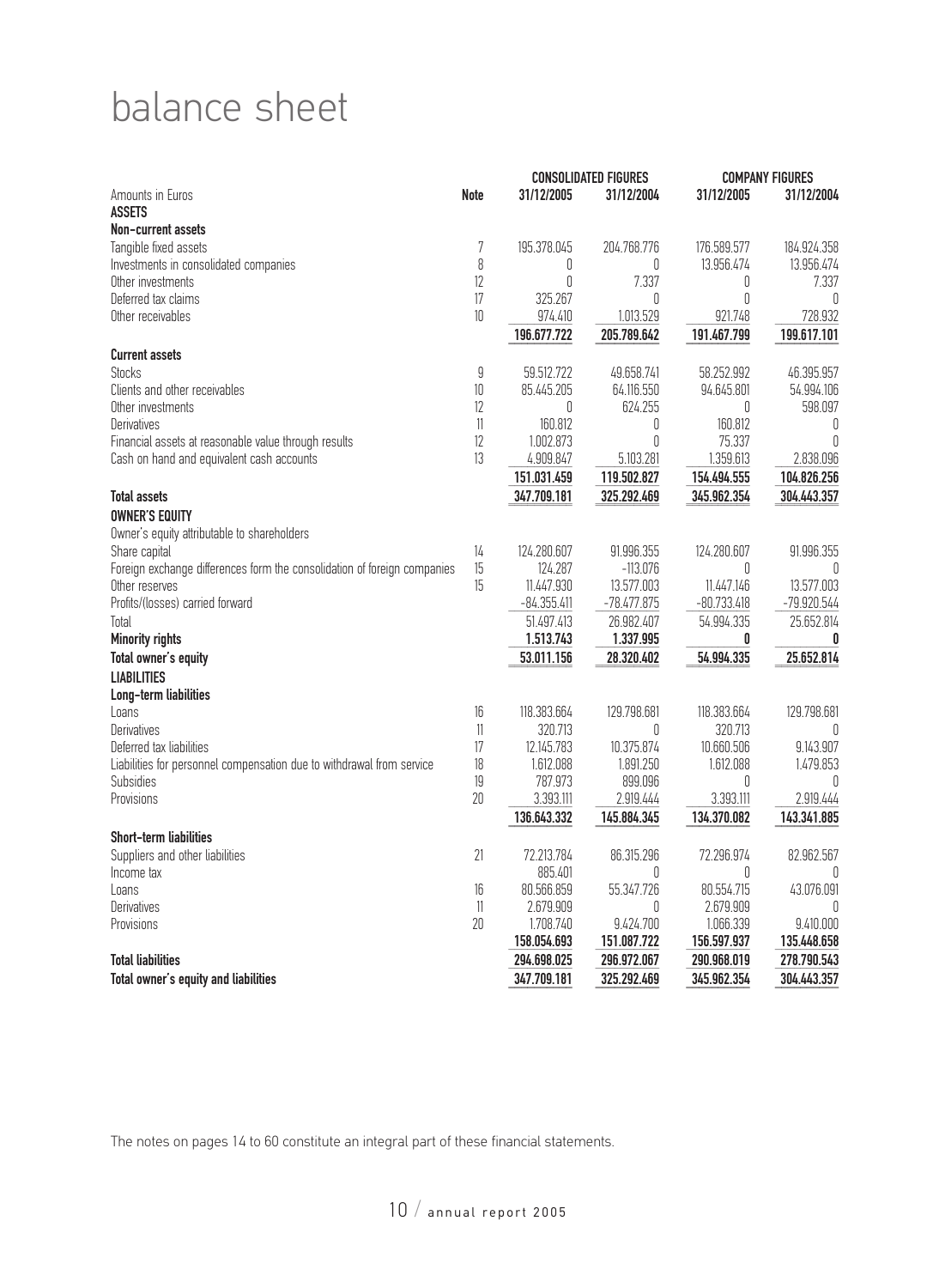## income statement

|                                                                                                                                        |      |                           | <b>CONSOLIDATED FIGURES</b> |                           | <b>COMPANY FIGURES</b>    |
|----------------------------------------------------------------------------------------------------------------------------------------|------|---------------------------|-----------------------------|---------------------------|---------------------------|
| Amounts in Euros                                                                                                                       | Note | 12 months to              | 12 months to                | 12 months to              | 12 months to              |
| <b>Sales</b>                                                                                                                           |      | 31/12/2005<br>260.916.747 | 31/12/2004<br>219.378.864   | 31/12/2005<br>226.207.430 | 31/12/2004<br>179.635.311 |
| Cost of sales                                                                                                                          | 22   | $-205.336.194$            | $-190.237.196$              | $-174.516.257$            | $-156.359.074$            |
| Gross profit                                                                                                                           |      | 55.580.553                | 29.141.668                  | 51.691.173                | 23.276.237                |
| Selling expenses                                                                                                                       | 22   | $-34.990.806$             | $-42.361.393$               | $-33.248.784$             | $-40.277.235$             |
| Administrative expenses                                                                                                                | 22   | $-11.244.246$             | $-11.384.236$               | $-6.098.862$              | $-8.425.848$              |
| Other operating income/(expenses) (net)                                                                                                | 24   | $-505.123$                | 7.678.073                   | $-172.326$                | 6.597.551                 |
| <b>Operating results</b>                                                                                                               |      | 8.840.378                 | $-16.925.888$               | 12.171.201                | $-18.829.295$             |
| Financial expenses - net                                                                                                               | 25   | $-11.004.144$             | $-11.071.799$               | $-10.757.523$             | $-11.064.260$             |
| Profits/(losses) before taxes                                                                                                          |      | $-2.163.766$              | $-27.997.687$               | 1.413.678                 | $-29.893.555$             |
| Income tax                                                                                                                             | 26   | $-3.482.572$              | 7.124.351                   | $-2.226.552$              | 6.743.349                 |
| Net profits/(losses) from ongoing activities                                                                                           |      | $-5.646.338$              | $-20.873.336$               | $-812.874$                | $-23.150.206$             |
| <b>Distributed to:</b>                                                                                                                 |      |                           |                             |                           |                           |
| Shareholders of the parent company                                                                                                     |      | $-5.651.046$              | $-20.912.338$               | $-812.874$                | $-23.150.206$             |
| Minority rights                                                                                                                        |      | 4.708                     | 39,002                      |                           |                           |
|                                                                                                                                        |      | $-5.646.338$              | $-20.873.336$               | $-812.874$                | $-23.150.206$             |
| Profits/(losses) per share that correspond to<br>the parent company's shareholders for the year<br>(expressed in $\epsilon$ per share) |      |                           |                             |                           |                           |
| Basic and reduced                                                                                                                      | 28   | (0,050)                   | (0, 362)                    | (0,007)                   | (0,400)                   |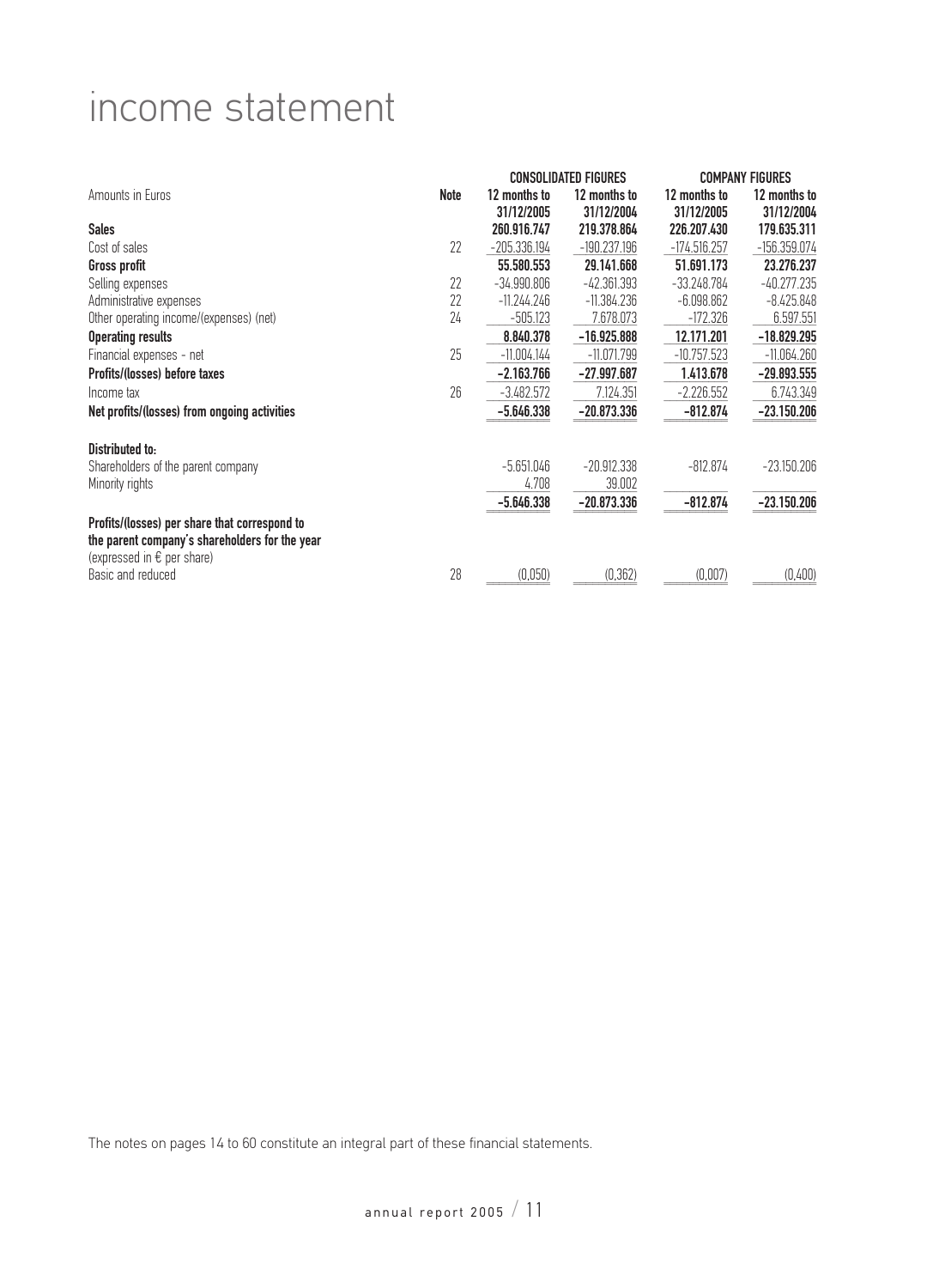# owner's equity statement

|                                                          |             |                         | Attributable to the shareholders of the parent company |                   |                             |                                                                                |                          |                           |                          |
|----------------------------------------------------------|-------------|-------------------------|--------------------------------------------------------|-------------------|-----------------------------|--------------------------------------------------------------------------------|--------------------------|---------------------------|--------------------------|
| Amounts in Euros                                         |             | <b>Share</b><br>capital | Reserves at<br>reasonable<br>value                     | Other<br>reserves |                             | ResultsForeign exchange<br>carried differences due<br>forward to consolidation | <b>Total</b>             | <b>Minority</b><br>rights | Total owner's<br>equity  |
| <b>CONSOLIDATED FIGURES</b>                              | <b>Note</b> |                         |                                                        |                   |                             |                                                                                |                          |                           |                          |
| Balance as of 1 January 2004                             |             | 56.081.619              | 0                                                      | 13.577.003        | $-57.565.537$               | 0                                                                              | 12.093.085               | $-152.257$                | 11.940.828               |
| Foreign exchange differences                             | 15          | 0                       | 0                                                      | 0                 | 0                           | $-113.076$                                                                     | $-113.076$               | 0                         | $-113.076$               |
| Net profit/(loss) of the fiscal year                     |             | 0                       | 0                                                      | 0                 | $-20.912.338$               | 0                                                                              | $-20.912.338$            | 39.002                    | $-20.873.336$            |
| Total recognized net profit/(loss)<br>of the fiscal year |             | Ŋ                       | 0                                                      | 0                 | $-20.912.338$               | $-113.076$                                                                     | $-21.025.414$            | 39.002                    | $-20.986.412$            |
| Issuance of share capital                                | 14          | 35.914.736              | 0                                                      | $\sqrt{ }$        | Ŋ                           | Ŋ                                                                              | 35.914.736               | 0                         | 35.914.736               |
| Increase in the share capital                            |             |                         |                                                        |                   |                             |                                                                                |                          |                           |                          |
| of a subsidiary                                          |             | 0                       | 0                                                      | 0                 | 0                           | 0                                                                              | 0                        | 1.451.250                 | 1.451.250                |
|                                                          |             | 35.914.736              | 0                                                      | 0                 | Ŋ                           | 0                                                                              | 35.914.736               | 1.451.250                 | 37.365.986               |
| Balance as of 31 December 2004                           |             | 91.996.355              | 0                                                      | 13.577.003        | $-78.477.875$               | $-113.076$                                                                     | 26.982.407               | 1.337.995                 | 28.320.402               |
| Application of IAS 32 & 39                               |             | 0                       | $-1.681.949$                                           | 0                 | 0                           | 0                                                                              | $-1.681.949$             | 0                         | $-1.681.949$             |
| Balance as of 1 January 2005                             |             | 91.996.355              | $-1.681.949$                                           | 13.577.003        | $-78.477.875$               | $-113.076$                                                                     | 25.300.458               | 1.337.995                 | 26.638.453               |
| Foreign exchange differences                             | 15          | 0                       | 0                                                      | 0                 | Ŋ                           | 237.363                                                                        | 237.363                  | 0                         | 237.363                  |
| Profit/(loss) recognized directly                        |             |                         |                                                        |                   |                             |                                                                                |                          |                           |                          |
| in owner's equity                                        | 15          | 0                       | $-447.908$                                             | 0                 | 0                           | 0                                                                              | $-447.908$               | 0                         | $-447.908$               |
| Net profit/(loss) of the fiscal year                     |             | 0                       | 0                                                      | 0                 | $-5.651.046$                | 0                                                                              | $-5.651.046$             | 4.708                     | $-5.646.338$             |
| Total recognized net profit/(loss)                       |             |                         |                                                        |                   |                             |                                                                                |                          |                           |                          |
| of the fiscal year                                       |             | 0                       | $-447.908$                                             | $\mathbb 0$       | $-5.651.046$                | 237.363                                                                        | $-5.861.591$             | 4.708                     | $-5.856.883$             |
| Issuance of share capital                                | 14          | 32.284.252              | 0                                                      | $\mathbb 0$       | 0                           | 0                                                                              | 32.284.252               | 0                         | 32.284.252               |
| Increase in the holding of a subsidiary                  |             | O                       | 0                                                      | 0                 | $-225.706$                  | 0                                                                              | $-225.706$               | 173.207                   | $-52.499$                |
| Transfer of reserves                                     | 15          | 0<br>0                  | 0                                                      | 784               | $-784$                      | 0                                                                              | 0                        | 0                         | 0                        |
| Dividends payable to a subsidiary                        |             | 32.284.252              | 0<br>$\mathbb 0$                                       | 0<br>784          | 0                           | 0<br>0                                                                         | $\mathbb 0$              | $-2.167$                  | $-2.167$                 |
| Balance as of 31 December 2005                           |             | 124.280.607             | $-2.129.857$                                           | 13.577.787        | $-226.490$<br>$-84.355.411$ | 124.287                                                                        | 32.058.546<br>51.497.413 | 171.040<br>1.513.743      | 32.229.586<br>53.011.156 |
|                                                          |             |                         |                                                        |                   |                             |                                                                                |                          |                           |                          |
|                                                          |             |                         | Attributable to the shareholders of the parent company |                   |                             |                                                                                |                          |                           |                          |
| Amounts in Euros                                         |             | <b>Share</b><br>capital | Reserves at<br>reasonable<br>value                     | Other<br>reserves |                             | ResultsForeign exchange<br>carried differences due<br>forward to consolidation | Total                    | <b>Minority</b><br>rights | Total owner's<br>equity  |
| <b>COMPANY FIGURES</b>                                   | <b>Note</b> |                         |                                                        |                   |                             |                                                                                |                          |                           |                          |
| Balance as of 1 January 2004                             |             | 56.081.619              | 0                                                      | 13.577.003        | $-56.770.338$               |                                                                                | 12.888.284               | 0                         | 12.888.284               |
| Net profit/(loss) of the fiscal year                     |             | 0                       | 0                                                      | 0                 | $-23.150.206$               | 0                                                                              | $-23.150.206$            | 0                         | $-23.150.206$            |
| Total recognized net profit/(loss)                       |             |                         |                                                        |                   |                             |                                                                                |                          |                           |                          |
| of the fiscal year                                       |             | 0                       | 0                                                      | 0                 | $-23.150.206$               | 0                                                                              | $-23.150.206$            | 0                         | $-23.150.206$            |
| Issuance of share capital                                | 14          | 35.914.736              | 0                                                      | $\mathbb 0$       | 0                           | 0                                                                              | 35.914.736               |                           | 35.914.736               |
|                                                          |             | 35.914.736              | Ŋ                                                      | 0                 |                             | 0                                                                              | 35.914.736               | 0                         | 35.914.736               |
| Balance as of 31 December 2004                           |             | 91.996.355              | 0                                                      | 13.577.003        | $-79.920.544$               | 0                                                                              | 25.652.814               | 0                         | 25.652.814               |
| Application of IAS 32 & 39                               |             |                         | $-1.681.949$                                           |                   |                             |                                                                                | $-1.681.949$             |                           | $-1.681.949$             |
| Balance as of 1 January 2005                             |             | 91.996.355              | $-1.681.949$                                           | 13.577.003        | $-79.920.544$               | 0                                                                              | 23.970.865               | 0                         | 23.970.865               |
| Profit/(loss) recognized directly                        |             |                         |                                                        |                   |                             |                                                                                |                          |                           |                          |
| in owner's equity                                        | 15          | $\mathbb 0$             | $-447.908$                                             | $\mathbb 0$       | 0                           | $\mathbb 0$                                                                    | $-447.908$               | 0                         | $-447.908$               |
| Net profit/(loss) of the fiscal year                     |             | $\mathbb 0$             | 0                                                      | $\mathbb 0$       | $-812.874$                  | 0                                                                              | $-812.874$               | 0                         | $-812.874$               |
| Total recognized net profit/(loss)<br>of the fiscal year |             | 0                       | $-447.908$                                             | $\mathbb 0$       | $-812.874$                  | 0                                                                              | $-1.260.782$             | 0                         | $-1.260.782$             |
| Issuance of share capital                                | 14          | 32.284.252              | 0                                                      | $\mathbb 0$       | O                           | 0                                                                              | 32.284.252               | $\mathbf 0$               | 32.284.252               |
|                                                          |             | 32.284.252              | 0                                                      | $\mathbb 0$       | N                           | 0                                                                              | 32.284.252               | $\mathbb 0$               | 32.284.252               |
| Balance as of 31 December 2005                           |             | 124.280.607             | $-2.129.857$                                           | 13.577.003        | $-80.733.418$               | 0                                                                              | 54.994.335               | 0                         | 54.994.335               |
|                                                          |             |                         |                                                        |                   |                             |                                                                                |                          |                           |                          |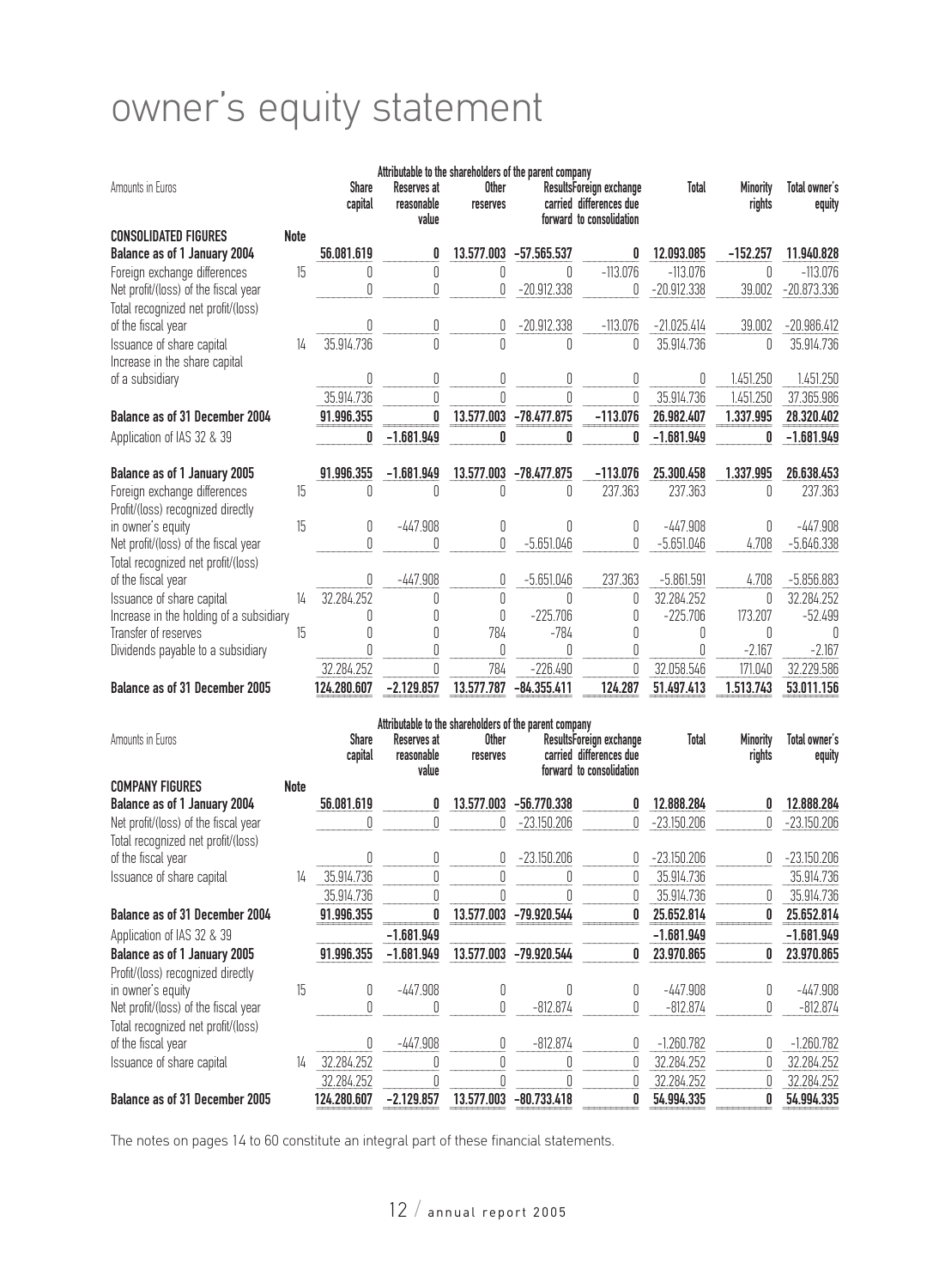## cash flow statement

|                                                                      |             |               | <b>CONSOLIDATED FIGURES</b> |               | <b>COMPANY FIGURES</b> |
|----------------------------------------------------------------------|-------------|---------------|-----------------------------|---------------|------------------------|
| Amounts in Euros                                                     |             | $1/1$ to      | $1/1$ to                    | $1/1$ to      | $1/1$ to               |
|                                                                      | <b>Note</b> | 31/12/2005    | 31/12/2004                  | 31/12/2005    | 31/12/2004             |
| Cash flows from operating activities                                 |             |               |                             |               |                        |
| Cash flows from operating activities                                 | 29          | $-12.635.381$ | 20.466.600                  | $-28.358.977$ | 18.855.279             |
| Interest paid                                                        |             | $-10.695.311$ | $-11.927.482$               | $-10.536.327$ | $-11.825.717$          |
| Income tax paid                                                      |             | $-493.755$    | $-187.189$                  | 0             | 0                      |
| Net cash flows from operating activities                             |             | -23.824.447   | 8.351.929                   | $-38.895.304$ | 7.029.562              |
| <b>Cash flows from investment activities</b>                         |             |               |                             |               |                        |
| Purchase of tangible fixed assets                                    | 7           | $-2.490.273$  | $-5.845.723$                | $-2.289.256$  | $-4.190.299$           |
| Sale of tangible fixed assets                                        | 29          | 321.277       | 1.413.850                   | 288.000       | 1.719.801              |
| Dividends received                                                   |             | 0             | 0                           | 571.999       | 0                      |
| Purchase of financial assets at reasonable value through results     | 12          | $-900.000$    | 0                           | 0             | 0                      |
| Sale of financial assets at reasonable value through results         | 12          | 523.500       | Ŋ                           | 523.500       | 0                      |
| Interest received                                                    |             | 48.274        | 149.537                     | 27.570        | 27.969                 |
| Capital increase of a subsidiary company                             | 8           | 0             | 1.451.250                   | 0             | $-1.548.600$           |
| Purchase of subsidiaries (less cash on hand thereof)                 | 34,8        | 0             | $-5.697$                    | $\sqrt{ }$    | $-61.721$              |
| Increase in subsidiary holdings                                      | 8           | $-52.500$     |                             | $-52.500$     | n                      |
| Net cash flows from investment activities                            |             | $-2.549.722$  | $-2.836.783$                | $-930.687$    | $-4.052.850$           |
| <b>Cash flows from financing activities</b>                          |             |               |                             |               |                        |
| Issuance of common shares                                            | 14          | 12.284.252    | 4.224.705                   | 12.284.252    | 4.224.705              |
| Contributions from shareholders that will be used                    |             |               |                             |               |                        |
| for a future share capital increase                                  | 14          | 0             | 20.000.000                  | 0             | 20.000.000             |
| Dividends paid to the shareholders of the parent company             |             | $-351$        | $-601$                      | $-351$        | $-601$                 |
| Loans received                                                       |             | 21.817.044    | 78.000.000                  | 34.076.535    | 78.000.000             |
| Loan settlement                                                      |             | $-6.429.275$  | $-109.852.748$              | $-6.429.275$  | $-108.099.363$         |
| Payments of leasing principle                                        |             | $-1.583.653$  | $-1.480.174$                | $-1.583.653$  | $-1.480.174$           |
| Net cash flows from financing activities                             |             | 26.088.017    | $-9.108.818$                | 38.347.508    | $-7.355.433$           |
|                                                                      |             |               |                             |               |                        |
| Net (decrease)/increase in cash on hand and equivalent cash accounts |             | $-286.152$    | $-3.593.672$                | $-1.478.483$  | $-4.378.721$           |
| Cash on hand at the beginning of the period                          |             | 5.103.281     | 8.758.567                   | 2.838.096     | 7.216.817              |
| Foreign exchange differences in cash on hand                         |             | 92.718        | $-61.614$                   | 0             |                        |
| Cash on hand at year-end                                             | 13          | 4.909.847     | 5.103.281                   | 1.359.613     | 2.838.096              |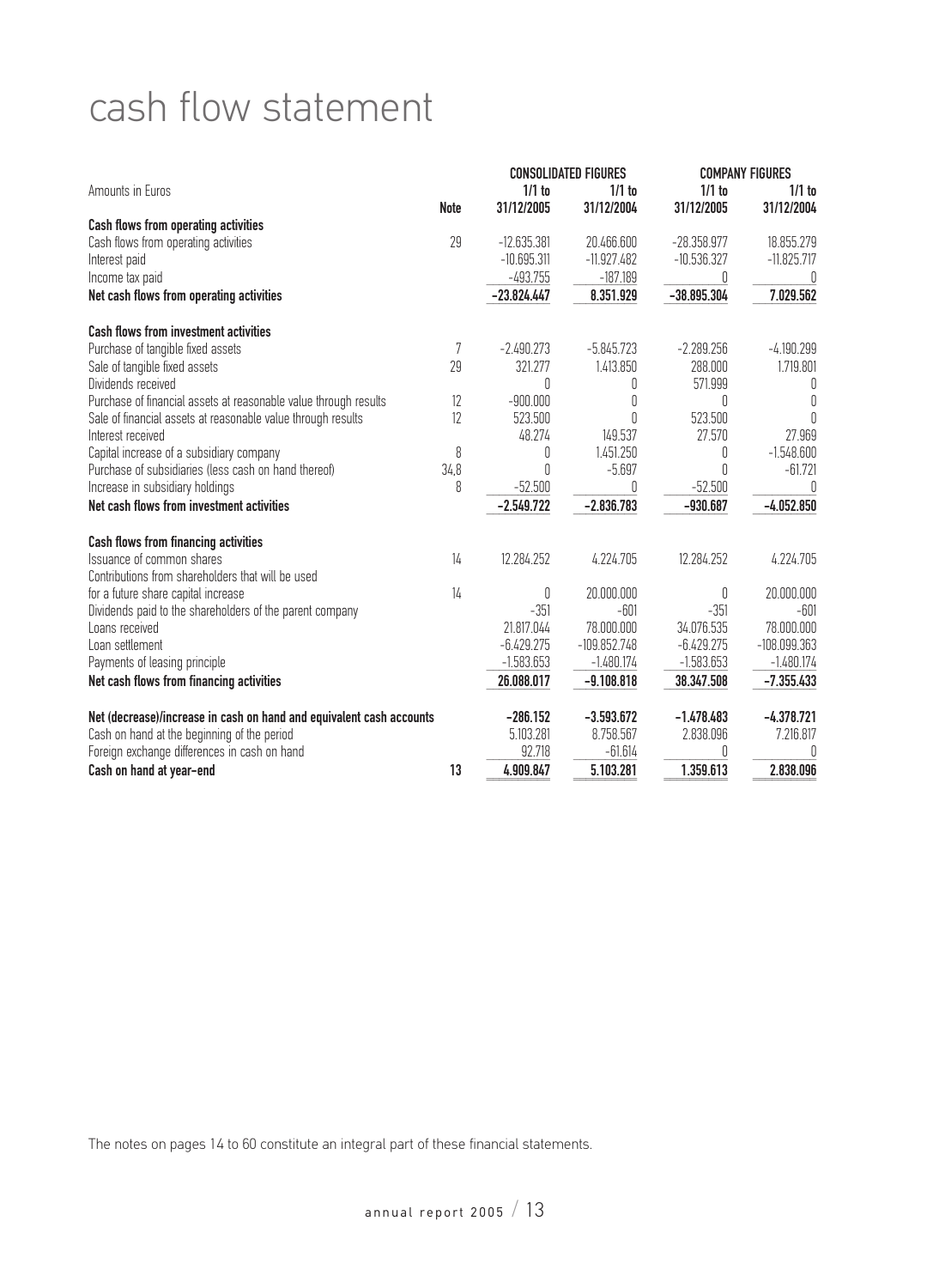# notes to the financial information

## 1. General information

The Annual financial statements presented herein include the annual corporate financial statements of CORINTH PIPEWORKS S.A. (the "Company") and the annual consolidated financial statements of the Company and its subsidiaries (together the "Group").

The Group is primarily active in the production of high-quality medium and large-diameter steel pipes that are used in the petrochemical industry (transfer of liquid and gas fuels), in water supply industry and in construction works.

The Group is active in Greece, the United States of America, Germany and Cyprus, while the Company's shares are listed on the Athens Stock Exchange.

The Company was established and is seated in Greece, 2-4 Messogion Ave., Athens. The Company's electronic address is www.cpw.gr.

The financial information contained herein has been approved for publication by the company's Board of Directors on 24 February 2006.

## 2. Overview of significant accounting policies

#### 2.1. Framework in which the financial statements have been prepared

The financial statements have been prepared by the management according to the International Financial Reporting Standards ("IFRS"), including both the International Accounting Standards ("IAS") and interpretations that have been issued by the International Financial Reporting Interpretations Committee, as these have been adopted by the European Union, and the IFRS that have been issued by the International Accounting Standards Board (IASB).

All IFRS that have been issued by the IASB and that apply to the preparation of these financial statements have been adopted by the European Council through the procedure of their ratification by the European Union ("E.U."), with the exception of International Accounting Standard (IAS) 39 "Financial Instruments: Recognition and Measurement". Following the recommendation of the Accounting Standardisation Committee, the Council adopted Regulation 2086/2004 and 1864/2005 that require the use of IAS 39, with the exception of specific provisions that concern portfolio hedging, by all listed companies from 1 January 2005.

Whereas the Group is not affected by the provisions that concern portfolio hedging, and which are not required from the issuance of IAS 39, as this has been ratified by the European Union, the present financial statements have been prepared according to both the IFRS as these have been adopted by the E.U. and the IFRS that have been issued by the IASB.

The financial statements are subject to the provisions of IFRS 1 "First-time adoption of IFRS", whereas they constitute the first statements that are consistent with the IFRS, since, until 31 December 2004, all financial statements had been prepared according to the Greek Generally Accepted Accounting Principles ("GAAP"). The GAAP differ from the IFRS at certain points. During the preparation of the financial statements presented herein, the Management amended some of the accounting, valuation and consolidation methods that it applied in the past according to the Greek Generally Accepted Accounting Principles so that they may be consistent with the IFRS. The financial figures of 2004 have been adjusted based on these amendments.

Pursuant to the transitional provisions of IFRS 1 and of other relative standards, the group applied the standards that entered into effect on 31 December 2005 to its financial figures from 1 January 2004 with the exception IAS 32 and IAS 39. These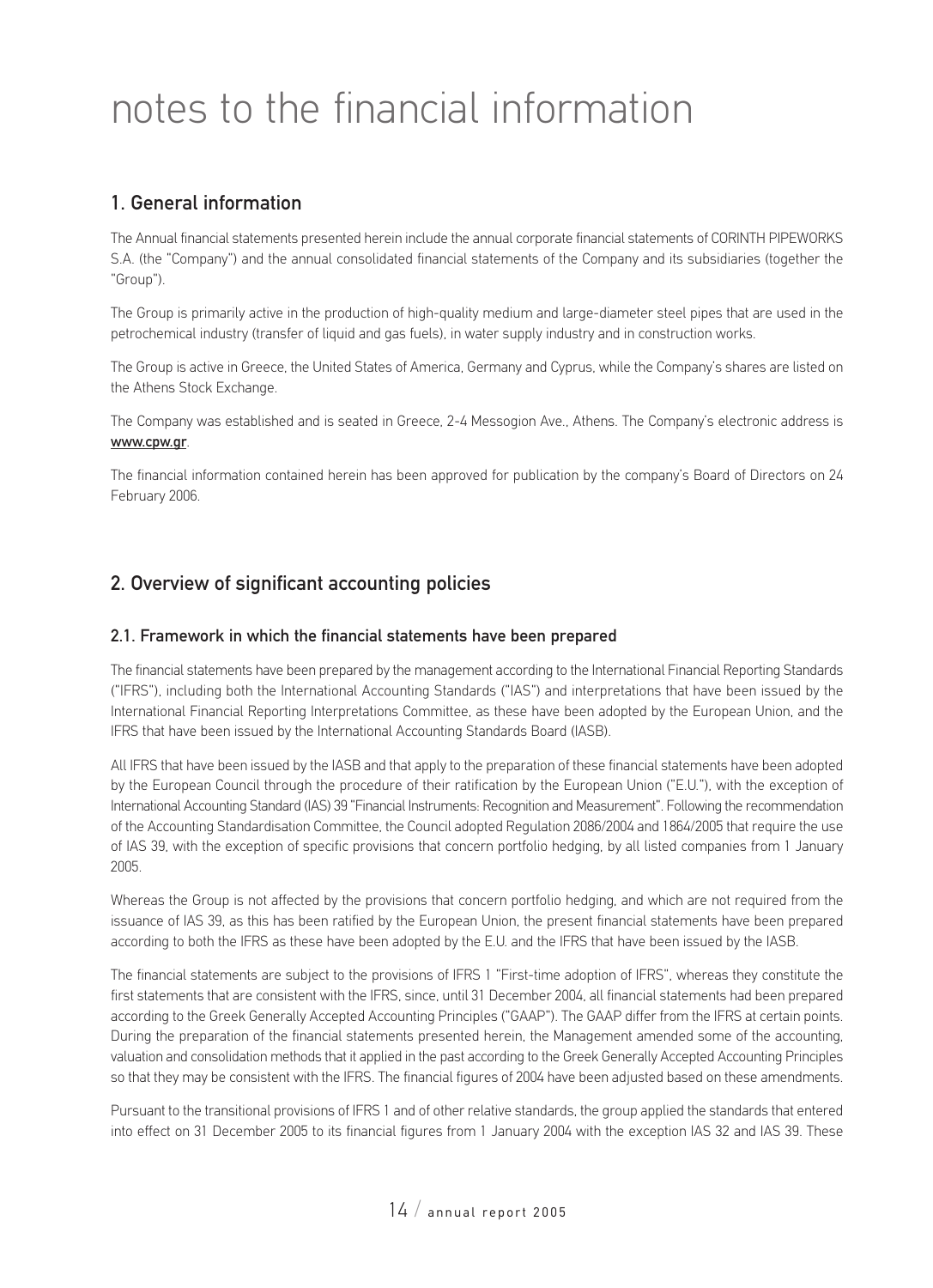standards were applied from 1 January 2005, using the exemption provided by IFRS 1 and as a result thereof they were not applied to the figures of 2004.

Note 5 provides the reconciliation and description of the effect of the transition from the GAAP to the IFRS in the Company's and Group's owner's equity and income statement.

The information contained herein has been prepared based on the principle of historic cost as this has been amended with the estimation of financial assets and liabilities at reasonable value.

Preparation of financial statements according to the IFRS requires the use of certain important accounting estimations and the exercise of judgment on behalf of the Management during the application of accounting policies. In addition, it requires the use of calculations and assumptions that affect the aforementioned asset and liability figures, the disclosure of potential receivables and liabilities on the day the financial statements are prepared and the aforementioned income and expense figures during the said year. In spite of the fact that these calculations are based on the Management's best possible knowledge of current conditions and actions, actual results may differ from these calculations. Areas that contain a great degree of subjectivity and are composite or the assumptions and estimations that are important for the financial statements are noted in Note 4.

The financial information contained herein has been prepared based on the going concern principle. This principle is based on the acknowledgment that the company will have the necessary financial resources in order to meet its short-term liabilities that arise either from loan contracts or suppliers so that it may continue its activities without any problems for at least the next 12 months.

According to the balance sheet of 31 December 2005 both the Group and the Company present a negative working capital (current assets < short-term liabilities) by 7,023,234 Euros and 2,103,382 Euros respectively.

The company's management, taking into consideration all the events that concern future profitability, loan liabilities and the commitments of its shareholders that are required for the company's support, deems that the said figure as it arises from the financial statements is temporary and, consequently, deems that the going concern principle is the proper basis on which the financial statements should be prepared.

It should be noted that the company's management has been applying a specific action plan since 2004 (rationalisation of the production process, restructuring loan liabilities, Share Capital increase), the results of which are fully depicted in both the company's and group's improved financial figures.

#### 2.2. New standards, interpretations and amendment of existing standards

New IFRS, amendments and interpretations have been issued, which are mandatory for accounting years that begin from 1 January 2006 or thereafter. The estimation of the Group's and Company's Management regarding the effect of the application of these new standards and interpretations are presented below:

#### IAS 19 (amendment) Employee Benefits (in effect as of 1 January 2006)

This amendment provides companies with an alternative method for recognising actuarial profits and losses. It may impose new recognition conditions for cases in which multi-employer plans have been adopted for which companies do not have sufficient information to apply the pre-determined benefit accounting policy. In addition, it adds new disclosure requirements.

The specific amendment, to the extent that it affects the Group and the Company, shall be applied from 1 January 2006.

#### IAS 39 (amendment) Financial Instruments: Recognition and Measurement (Hedging cash flows for anticipated intergroup transactions) (in effect as of 1 January 2006)

The specific amendment allows the foreign exchange risk that may arise from a highly likely anticipated inter-group transaction to be characterised as an element to be hedged in the consolidated financial statements, under the condition that (a) the transaction is expressed in a currency other than the functional currency of the company that participates in the transaction and (b) the foreign exchange risk will affect the consolidated income statement. This amendment is not relative to the Group's operations, since the Group has not concluded any inter-group transaction that could be characterised as an element to be hedged.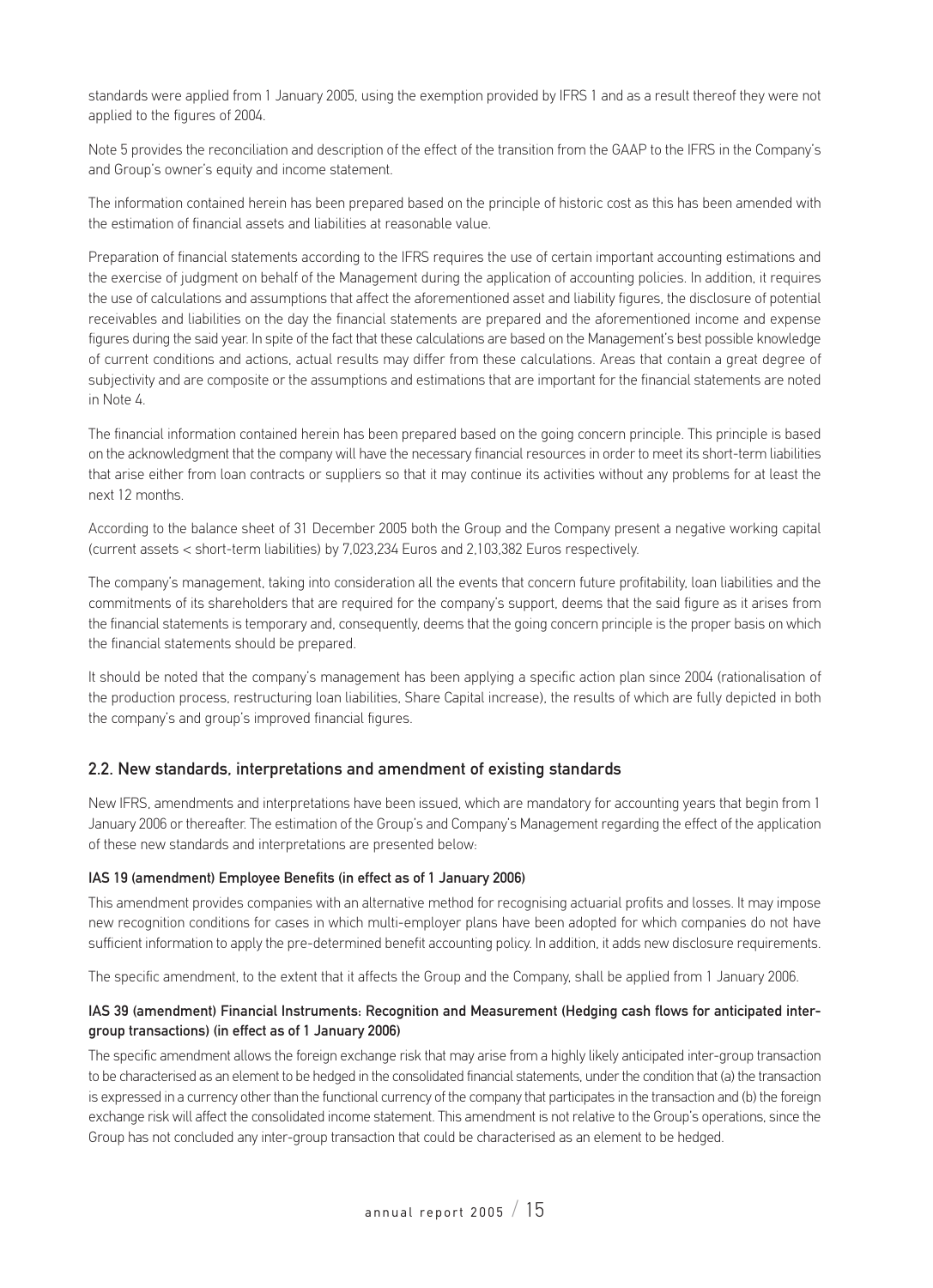#### IAS 39 (amendment) Financial Instruments: Recognition and Measurement (Selection of reasonable value) (in effect as of 1 January 2006)

This amendment changes the definition of financial tools that have been classified at reasonable value through results and restricts the capacity of classifying financial tools in this category. The Group deems that the specific amendment will not have a significant effect on the classification of financial tools, since both the Group and the Company will be in a position to harmonise with the amended criteria for determining financial tools at their current value through the income statement. Both the Group and the Company will apply this amendment from 1 January 2006.

#### IAS 39 and IFRS 4 (amendment) Financial Instruments: Recognition and Measurement and Insurance Contracts (Financial guarantee contracts) (in effect as of 1 January 2006)

This amendment requires that the financial guarantees that have been issued, with the exception of those that have been accepted by the Company as insurance contracts, be recognised initially at their reasonable value and subsequently be valuated at the greater value between (a) the unamortized balance of the relative fees that have been collected and postponed and (b) the expenditure that is required to regulate the commitment on the balance sheet date. The Management has reached the conclusion that this amendment does not apply to the Group and Company.

#### IFRS 1 (amendment) First-time adoption of the International Financial Reporting Standards and IFRS 6 Exploration for and Evaluation of Mineral Resources (in effect as of 1 January 2006)

These amendments are not relative to the Group's operations.

#### IFRS 7 Financial instruments: Disclosures and supplementary adaptation to IAS 1 Presentation of Financial Statements (Capital disclosures) (in effect as of 1 January 2006)

IFRS 7 introduces additional disclosures with the purpose of improving the information that is provided with regard to financial tools. It requires the disclosure of qualitative and quantitative information regarding the exposure to the risk that arises from financial tools. Specifically, it predetermines minimum required disclosures that are relative to credit risk, liquid risk and market risk (it imposes a sensitivity analysis with regard to market risk). IFRS 7 replaces IAS 30 (Disclosures in the Financial Statements of Bank and Similar Financial Institutions) and the disclosure requirements of IAS 32 (Financial Instruments: Disclosure and Presentation). It applies to all companies that prepare financial statements according to the IFRS. Adjustment to IAS 1 introduces disclosures relative to a company's capital and to the manner by which this capital is managed. The Group and the Company estimated the effect of IFRS 7 and the adjustment to IAS 1 and concluded that the additional disclosures that are required from their application is a sensitivity analysis regarding the market risk and capital disclosures. The Group will apply IFRS 7 and the amendment of IAS 1 from 1 January 2007.

#### Interpretation 4, Determining Whether an Arrangement Contains a Lease (in effect as of 1 January 2006)

Interpretation 4 requires companies to determine whether or not an arrangement is or contains a lease. Specifically, it requires companies to estimate the following information: (a) if fulfilment of the arrangement depends on the use of a specific fixed asset(s) and (b) if the arrangement gives the lessee only the right to use the fixed asset. The Management deems that Interpretation 4 is not expected to affect the accounting presentation of existing arrangements.

#### Interpretation 5, Decommissioning, Restoration and Environmental Rehabilitation Funds (in effect as of 1 December 2006)

Interpretation 5 does not apply to the Group and Company.

#### Interpretation 6, Liabilities Arising from Participating in a Specific Market - Waste Electrical and Electronic Equipment (in effect as of 1 December 2005)

Interpretation 6 does not apply to the Group and Company.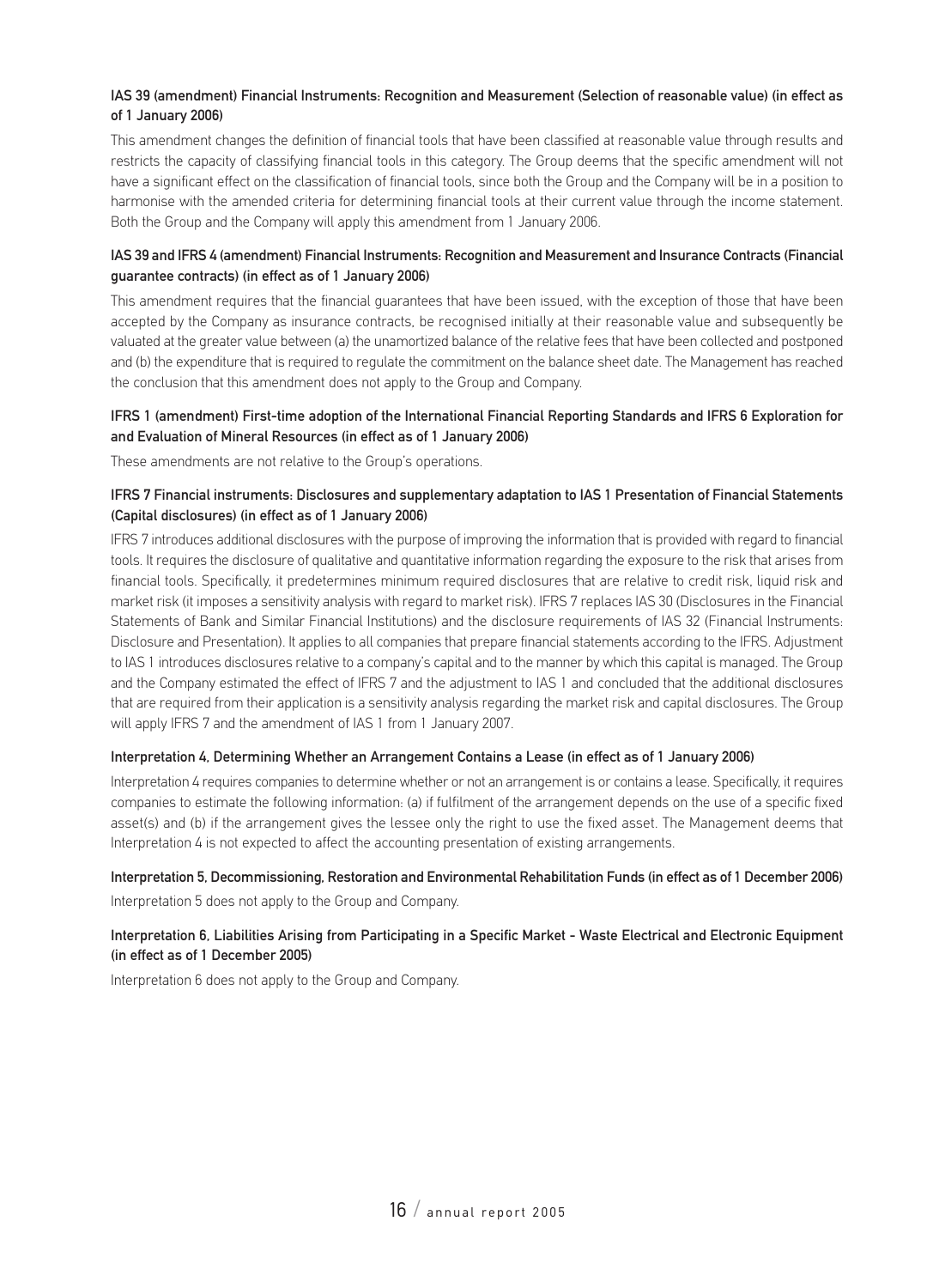#### 2.3. Consolidated financial information

#### Subsidiary companies

Subsidiary companies are companies over which the Group, directly or indirectly, controls their financial policies.

Subsidiary companies are fully consolidated (integrated consolidation) from the day control over them is acquired and cease to be consolidated from the day this control is no longer exercised.

Buy-outs of subsidiary companies are accounted for based on the buy-out method. The acquisition cost of a subsidiary company is estimated at the reasonable value of the assets that were acquired, of the shares that were issued and of the liabilities that were undertaken on the day the buy-out was effected, plus any cost that is directly associated with the buyout. Assets, liabilities and potential liabilities that are recognised in a business combination are estimated at the time of the buy-out at their reasonable values regardless of the holding percentage. The buy-out cost that exceeds the reasonable value of the recognisable net assets that were acquired is recorded as goodwill. If the total buy-out cost is less than the Group's share in the reasonable value of the net assets that were acquired, the difference is recorded directly in the Income Statement.

The effect on results carried forward and minority rights due to changes in holding percentages are deemed as transactions between the Group's shareholders and, consequently, are recognised directly in the Income Statement.

Transactions, balances and non-realised profits that arise between the Group's companies are deleted when the companies are consolidated. The same applies to non-realised losses, unless there are indications that the fixed asset that was transferred has been devaluated. The accounting principles that are applied by the Group's subsidiary companies have been readjusted so that they may be consistent with those that have been adopted by the Group.

The company records its investments in subsidiary companies, in its corporate financial statements, at cost less devaluation.

#### 2.4. Reporting by sector

A business sector is defined as a group of assets and activities that provide products and services that are subject to risks and performances different to those that other business sectors are subject to. A geographic sector is defined as a geographic region in which products and services are provided and which is subject to risks and performances different to those that other regions are subject to.

The Group presents the analysis of business sectors as primary type of reporting and geographic sectors as secondary reporting by sector.

#### 2.5. Foreign exchange conversions

#### (a) Estimation currency and presentation currency

The figures recorded in the financial statements of the Group's companies are estimated by using the currency of the primary economic environment in which each company operates ("estimation currency").

The consolidated financial statements are expressed in Euros, which constitutes both the parent company's estimation and presentation currency.

#### (b) Transactions and balances

Transactions that are carried out in a foreign currency are converted to the estimation currency based on the exchange rate that is applicable on the day each transaction is carried out. Profits and losses from foreign exchange differences that arise from the settlement of such transactions and from the conversion of monetary assets and liabilities that are expressed in a foreign currency with the foreign exchange rates that apply on the balance sheet date are recorded in the Income Statement.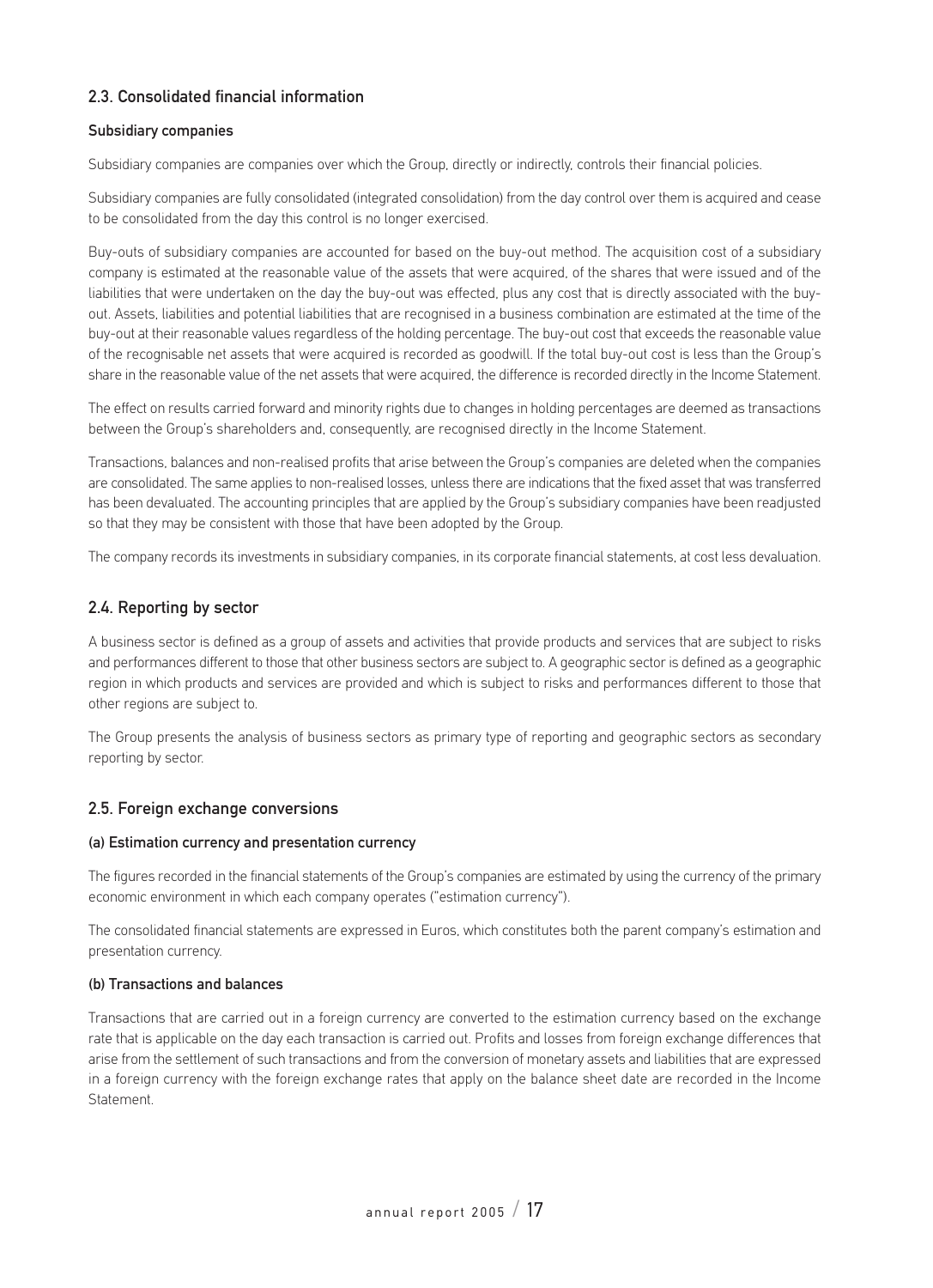#### (c) The Group's Companies

The figures recorded in the financial statements of the Group's companies (none of which operate in a hyperinflation economy) that are expressed in a different functional currency from the Group's presentation currency, are converted as follows:

- i. Assets and liabilities are converted based on the exchange rates that are applicable on the balance sheet date,
- ii. Income and expenses are converted based on the period's average exchange rates (unless the average exchange rate is not a reasonable estimation of the accumulated affect of the exchange rates that were applicable on the day the transactions were carried out, in which case income and expenses are converted based on the actual exchange rates that were applicable on the day the transactions were carried out), and
- iii. Any foreign exchange difference that may arise is recorded in an owner's equity reserve account and transferred to the results when these companies are sold.

Foreign exchange differences that arise from the conversion of a net investment in a foreign company are recorded in owner's equity. Upon the sale of a foreign company, the accumulated foreign exchange differences are transferred to the income statement as part of the sale's profit or loss.

Goodwill and readjustments of reasonable values that arise from the buy-out of a foreign subsidiary company are recognised as the foreign company's assets and liabilities and are converted based on the exchange rate that applies on the day the buy-out is effected.

#### 2.6. Tangible fixed assets

Tangible fixed assets are recorded at acquisition cost less accumulated depreciation and any devaluation. The acquisition cost also includes all expenditures that are directly associated with the asset's acquisition.

Expenditures that are incurred after the purchase of a tangible fixed asset are either incorporated in the asset's book value or, when it is deemed suitable, recognised as a separate fixed asset, only if it is deemed that the Group may obtain future financial gains from this asset greater than those expected according to the asset's initial performance and under the condition that its cost may be reliably estimated. Repair and maintenance costs are recorded in the Income Statement when these are incurred.

Lots are not depreciated. Other tangible fixed assets are depreciated based on the straight line method with equal annual burdens during the asset's expected service life, so that the cost may be deleted at its residual value. The expected service lives of assets are set as follows:

| - Buildings                                                          | $20 - 33$ | vears |
|----------------------------------------------------------------------|-----------|-------|
| - Machinery – technical installations and other mechanical equipment | $8 - 16$  | vears |
| - Transportation equipment                                           | $7 - 10$  | vears |
| - Furniture and other equipment                                      | $4 - 5$   | vears |

The residual values and service lives of tangible fixed assets are reviewed and adjusted on every balance sheet date, if this is deemed necessary.

When the book value of a tangible fixed asset exceeds its recoverable value, the difference (devaluation loss) is immediately recorded in the Income Statement as an expense (Note 2.7).

During the sale of a tangible fixed asset, any difference that may arise between the price that is received and the book value thereof is recorded in the Income Statement as a profit or loss.

#### 2.7. Devaluation of assets

Assets that have an indefinite service life are not depreciated but are subject to a devaluation control on an annual basis even when certain facts indicate that their book value may not be recoverable. Assets that are depreciated are subject to a

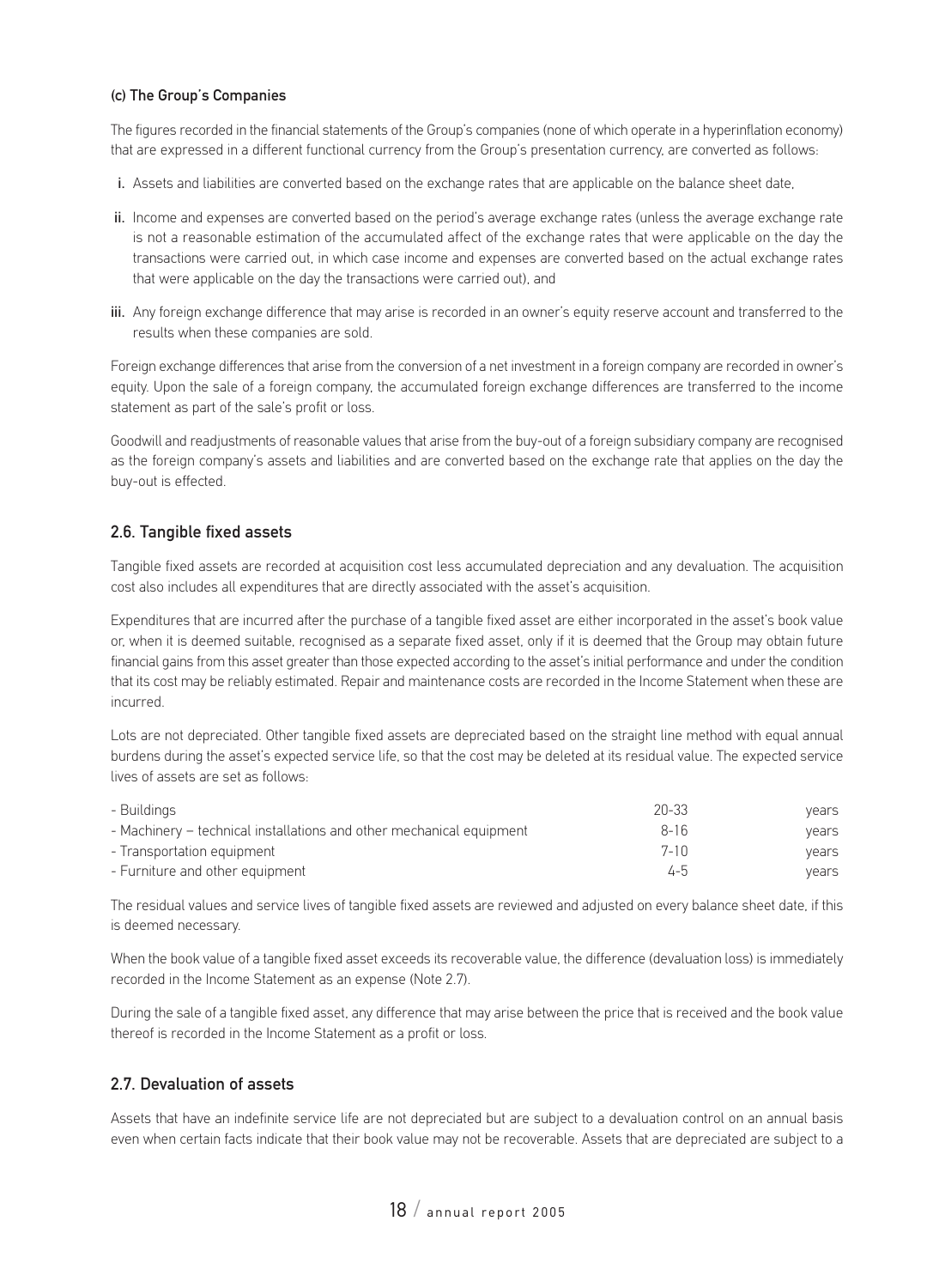devaluation control when there are indications that their book value will not be recovered. The recoverable value is the greater amount between an asset's net liquid value, decreased by the required cost of sale, and the value due to use. Devaluation losses are recorded as an expense in the Income Statement in the year in which they arise.

#### 2.8. Financial assets

#### Accounting principles 1 January 2004 until 31 December 2004

Investments are recorded at cost, less any devaluation provision. Derivatives are not recorded in the Balance Sheet.

#### Accounting principles from 1 January 2005

The Group's investments are classified into the categories noted below based on the purpose for which they were acquired. The Management decides on an investment's proper classification at the time the investment is acquired and re-examines its classification on every presentation date.

#### (a) Loans and receivables

This category includes non-derivates with fixed or designated payments, which are neither traded in active markets nor intended to be sold. These financial assets are recorded in a current asset account, with the exception of those that have a term greater than 12 months from the balance sheet date which are recorded in a non-current asset account.

#### (b) Financial assets at reasonable value through the Income Statement

This category includes two sub-categories: financial assets that are held for commercial purposes (this category includes derivatives) and financial assets that were classified in this category upon commencement. Derivatives are classified as held for commercial purposes unless they are designated as a hedging means. Financial assets of this category are recorded in a current asset account if they are held for commercial purposes or if they are expected to be sold within 12 months of the balance sheet date.

#### (c) Investments held until maturity

This category includes non-derivates with fixed or designated payments and with a specific maturity which the Group intends and has the capacity to hold onto until they mature.

#### (d) Financial assets available for sale

This category includes non-derivatives that are either classified in this category or are not classified in any of the aforementioned categories. These assets are recorded in non-current asset accounts provided the Management does not intend to liquidate them within 12 months of the Balance Sheet date.

The purchase and sale of an investment is recognised on the day the transaction is carried out, which is the day the Group is bound to purchase or sell the asset. Investments are derecognised when the right to collect the cash flows that arise therefrom expires or is transferred and the Group has substantially transferred all the risks and remunerations that ownership thereof entails.

Investments are initially recognised at their reasonable value plus the transaction's cost.

Subsequently, financial assets available for sale are estimated at their reasonable values and the relative profit or loss is recorded in an owner's equity reserve account until they are sold or characterised as devaluated. Upon the sale of these assets or their characterisation as devaluated the profit or loss is transferred to the results. Devaluation losses that have been recognised in the results may not be reversed.

Loans and receivables are recognised at their unamortized cost based on the true interest rate method.

Realised and non-realised profits or losses that arise from changes in the reasonable values of financial assets at reasonable value through the Income Statement are recognised in the Income Statement in the period in which they arise.

The reasonable values of financial assets that are traded in active markets are determined by their current bid price. If the market of a financial asset is also inactive for non-negotiable assets, the Group determines their reasonable values with the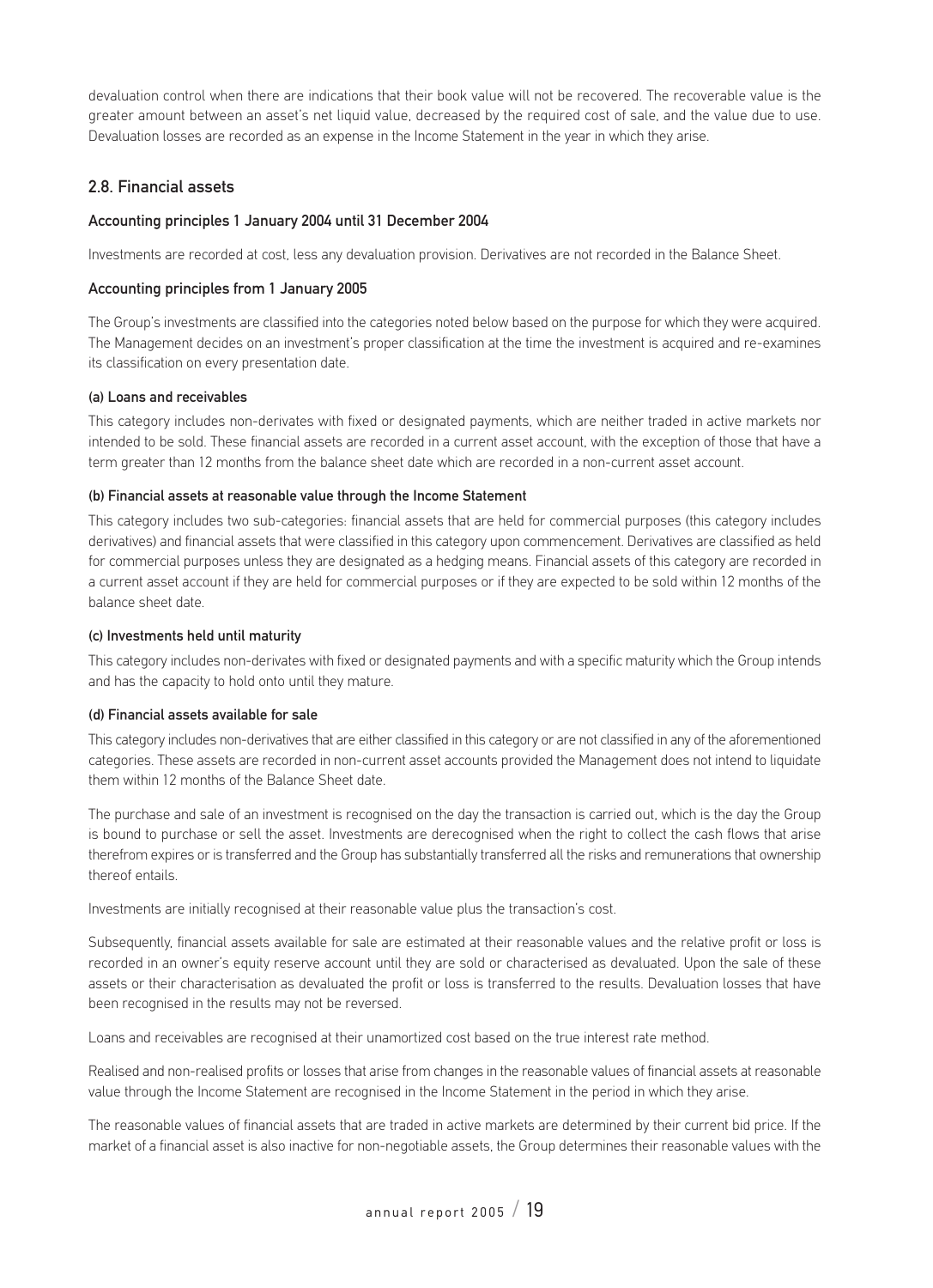use of estimation methods. Estimation methods include the use of recent transactions, reference to comparable assets and cash flow discounting methods adjusted in order to reflect the issuer's specific conditions.

On every balance sheet date the Group determines whether there is any objective indication that a financial asset has been devaluated. With regard to shares that have been classified as financial assets available for sale, such an indication would be a significant or prolonged decrease in their reasonable value lower than their acquisition value. If the asset's value has indeed decreased, the accumulated loss, which is estimated as the difference between the acquisition cost and the current reasonable value less any devaluation loss that has been previously recognised in the Income Statement, is transferred from the investment revaluation reserve to the Income Statement. Devaluation losses of participating titles that are recorded in the Income Statement may not be reversed through the Income Statement.

#### 2.9. Derivatives

#### Cash Flow Hedging

The effective part of the changes in the reasonable value of derivatives, which have been characterised and classified as a "cash flow hedging means", are recorded at net worth. The profit/loss of the non-effective part of above changes is recognised directly in the fiscal year's results.

Amounts that have been accumulated at net worth are rolled over through the income statement the moment a natural movement is effected. The profit/loss that is related to the effective part of financial assets that are used as risk hedging means is recognised in the fiscal year's results at financial cost.

When a derivative expires, is sold or is deemed non-effective any accumulated loss/profit is transferred from net worth to the fiscal year's results. If a future transaction is not expected to be realised, the progressive profit/loss is recorded directly in the fiscal year's results.

#### 2.10. Stocks

Stocks are estimated at the lesser value between their acquisition cost and their net liquid value. The cost is determined based on the average weighted cost method. The cost of finished products and semi-finished stocks includes the cost of materials, the direct labour cost and a proportion of the general production expenses. Financial expenses are not included in the acquisition cost of stocks. The net liquid value is estimated based on the stock's current sales price within the framework of ordinary business activities less any possible selling expenses, wherever such a case concurs.

Deletions and devaluation losses are recognised in the results of the fiscal year in which they arise.

#### 2.11. Commercial claims

Receivables from clients are initially recorded at their reasonable value and are subsequently estimated at their unamortised cost based on the true interest rate method, less any devaluation loss. Devaluation losses are recognised when there is an objective indication that the Group is not in a position to collect all the amounts that are due pursuant to contractual terms. The amount of the provision is equal to the difference between the book value of the receivables and the present value of the estimated future cash flows, discounted based on the true interest rate method. The amount of the provision is recorded as an expense in the Income Statement.

#### 2.12. Cash on hand and equivalent cash accounts

Cash on hand and equivalent cash accounts include cash, sight deposits, short-term (up to 3 months) high-liquid and lowrisk investments and bank overdraft accounts.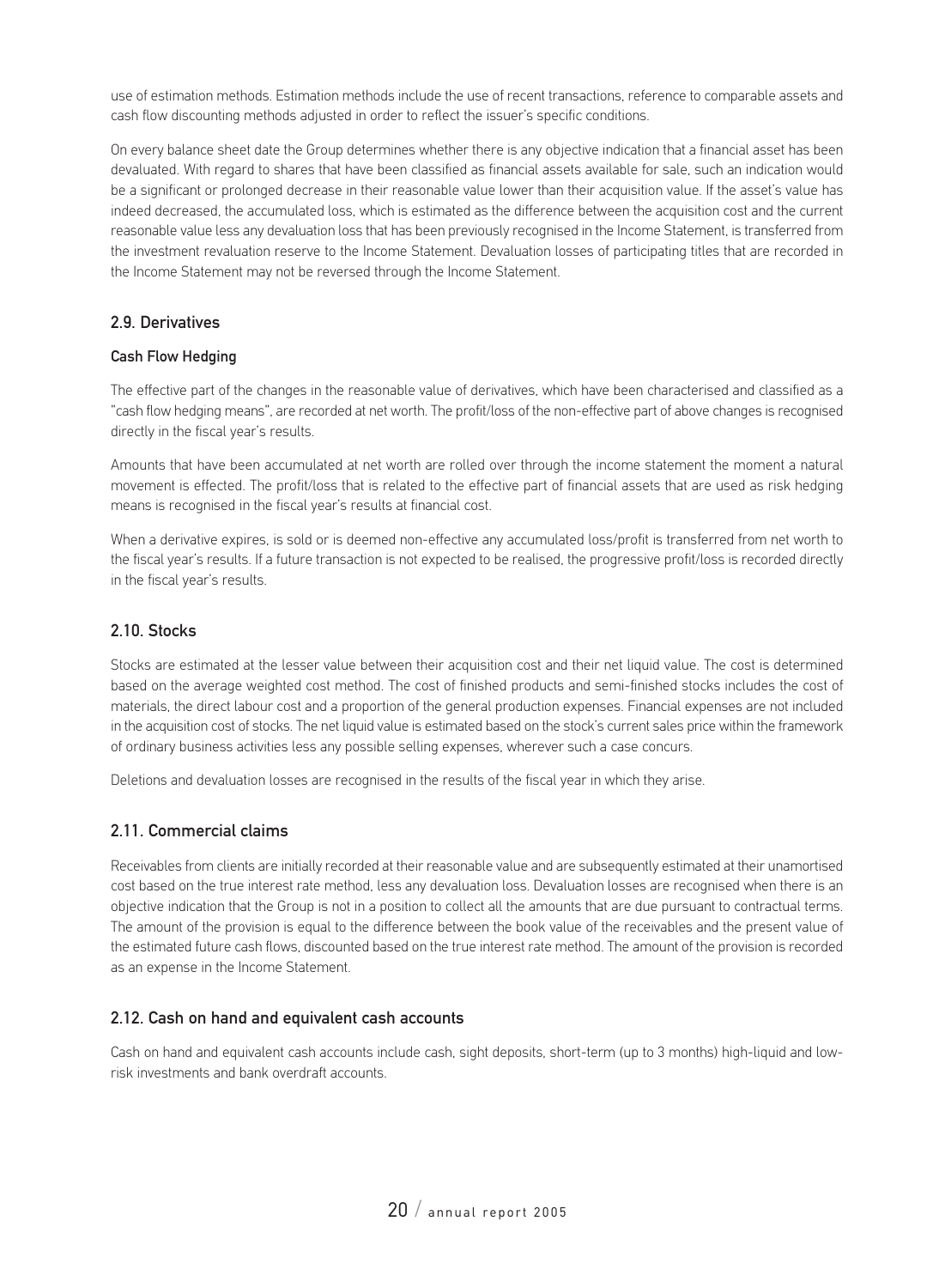#### 2.13. Share capital

Share capital includes the company's common shares.

Direct expenses that are associated with the issuance of shares are recorded, after the relative income tax has been deducted, as a reduction to the issuance's product.

#### 2.14. Loans

Loans are initially recorded at their reasonable value, decreased by any possible direct expenses that are required in order to complete the transaction. They are subsequently estimated at their unamortised cost based on the true interest rate method. Any difference between the amount that has been collected (net of relative expenses) and the settlement value is recorded in the results during the term of the loan based on the true interest rate method.

Loans are classified as short-term liabilities unless the Group has the right to defer the settlement thereof for at least 12 months from the balance sheet date.

#### 2.15. Taxation

Income tax is estimated based on the tax legislation and the tax rates that apply in the countries where the Group's activities are carried out and is recorded as an expense in the period in which the relative income is earned.

Deferred income tax is determined with the method of liability that arises from temporary differences between the book value and the tax base of assets and liabilities. Deferred income tax is not accounted for if it arises from an asset's or liability's initial recognition in a transaction, with the exception of a business combination, which, when the transaction was effected, did not affect the accounting or tax profit or loss. Deferred income tax is determined based on the tax rates that are applicable on the balance sheet date.

Deferred tax claims are recognised to the extent that a future taxable profit will arise from the use of the temporary difference that creates the deferred tax claim.

Deferred income tax is recognised for the temporary differences that arise from investments in subsidiary and affiliated companies, with the exception of the case in which inversion of temporary differences is controlled by the Group and it is possible that the temporary differences will not invert in the foreseeable future.

#### 2.16. Personnel benefits

#### (a) Short-term benefits

Short-term benefits to employees in the form of cash or in kind are recorded as an expense when they accrue.

#### (b) Benefits following withdrawal from service

Benefits following withdrawal from service include fixed benefit schemes.

The liability that is recorded in the balance sheet regarding fixed benefit schemes is the present value of the fixed benefit commitment less the changes that arise from non-recognised actuarial profits and losses and the cost of past service. The fixed benefit commitment is calculated annually by an independent actuary with the projected unit credit method. Personnel benefits are discounted based on the interest rate of long-term treasury bonds.

Actuarial profits and losses that arise from adjustments on the basis of historic data and are above or below the margin of 10% of the accumulated liability are recorded in the results within the expected average insurance term of the scheme's participants. The cost of past service is recorded directly in the results, with the exception of the case in which changes to the scheme depend on the remaining term of the employee's past service. In this case, the cost of past service is recorded in the results based on the fixed method within the maturing period.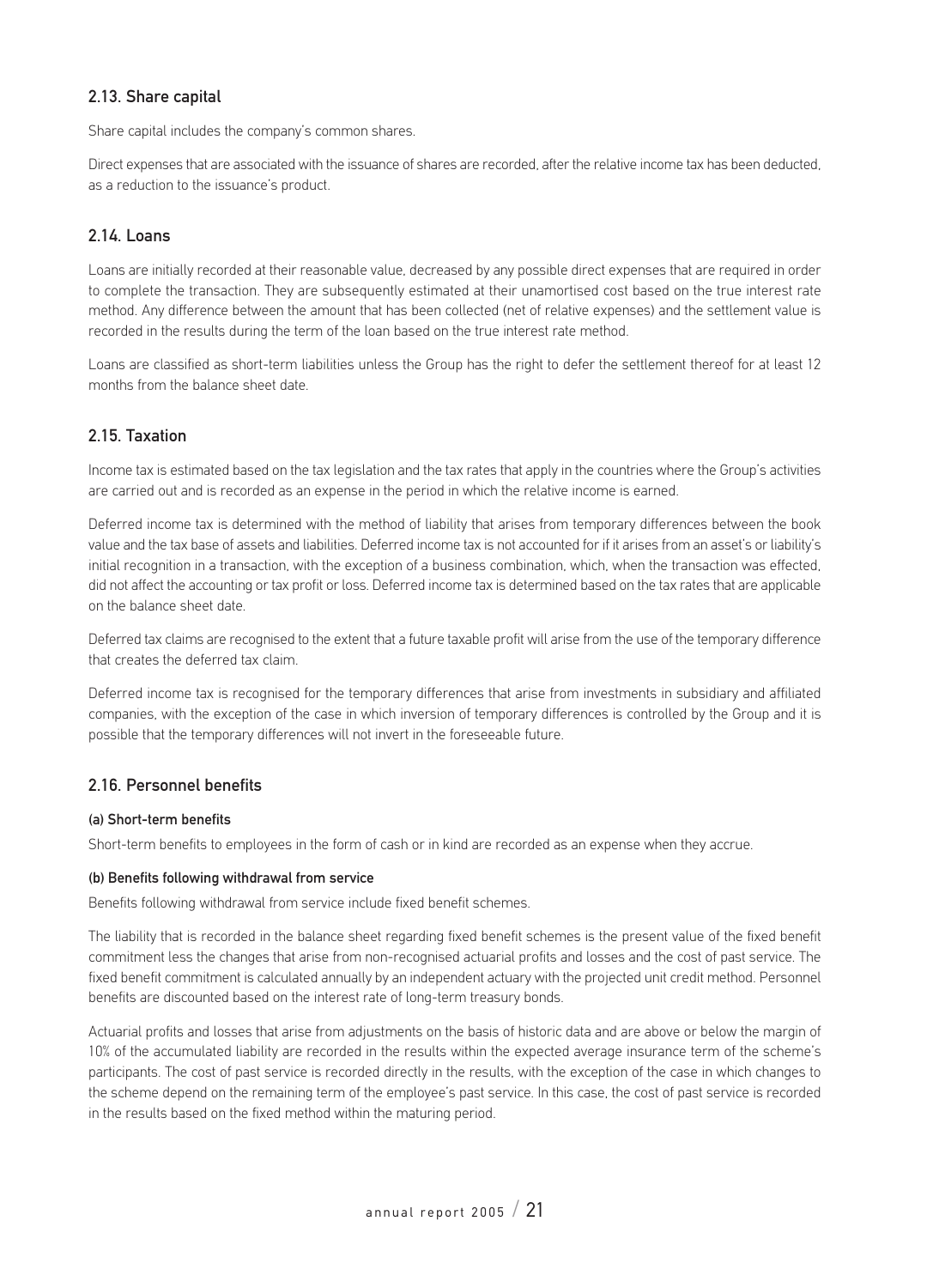#### 2.17. Subsidies

State subsidies are recognised at their reasonable value when it is certain that the subsidy will be received and that the Group will comply with all stipulated terms.

State subsidies that concern expenses are deferred and are recognised in the results so that these will match the expenses that they will cover.

State subsidies relating to the purchase of tangible fixed assets are recorded in long-term liability accounts as deferred state subsidies and are transferred as income to the income statement based on the fixed method over the expected service life of these assets.

#### 2.18. Provisions

Provisions are recognised when:

- i. There is a present legal or inferred commitment as a result of past events.
- ii. Outflow of funds may be required for the commitment's settlement.

iii. The amount in question may be reliably estimated.

Whenever various similar liabilities arise, the possibility that an outflow of funds may be required during the settlement thereof is determined by examining the liability category overall. A provision is recognised even when the possibility of an outflow of funds regarding any element included in the same liability category may be negligible.

Provisions are estimated at the present value of the expenses that, based on the management's best possible estimation, are required to cover the present liability on the balance sheet date (Note 4.1).

#### 2.19. Recognition of income

Income includes the reasonable value of goods that are sold and services that are rendered, net of Value Added Tax, discounts and returns. Inter-company income within the Group is fully deleted. The company recognises income when, substantially, all the risks have been assumed by the buyer and the gains that emanate from its transactions are certain. Income is recognised as follows:

#### (a) Sale of goods

Sales of goods are recognised when the goods are accepted by customers and when collection of the claim is reasonably guaranteed. In the case in which cash refunds regarding sales of goods is guaranteed, refunds are accounted for on each balance sheet date as a reduction to income, based on statistical data.

#### (b) Provision of services

Income from the provision of services is accounted for in the period in which the services are rendered, based on their stage of completion in relation to all the services that shall be rendered.

#### (c) Income from interest

Income from interest is recognised based on time proportion and with the use of the true interest rate. When the value of receivables decreases, the book value thereof is reduced to their recoverable amount, which is the present value of expected future cash flows discounted with the initial true interest rate. Subsequently, interest is accounted for based on the same interest rate that is applied on the decreased (new book) value.

#### (d) Dividends

Dividends are accounted for as income when a right for their collection is established.

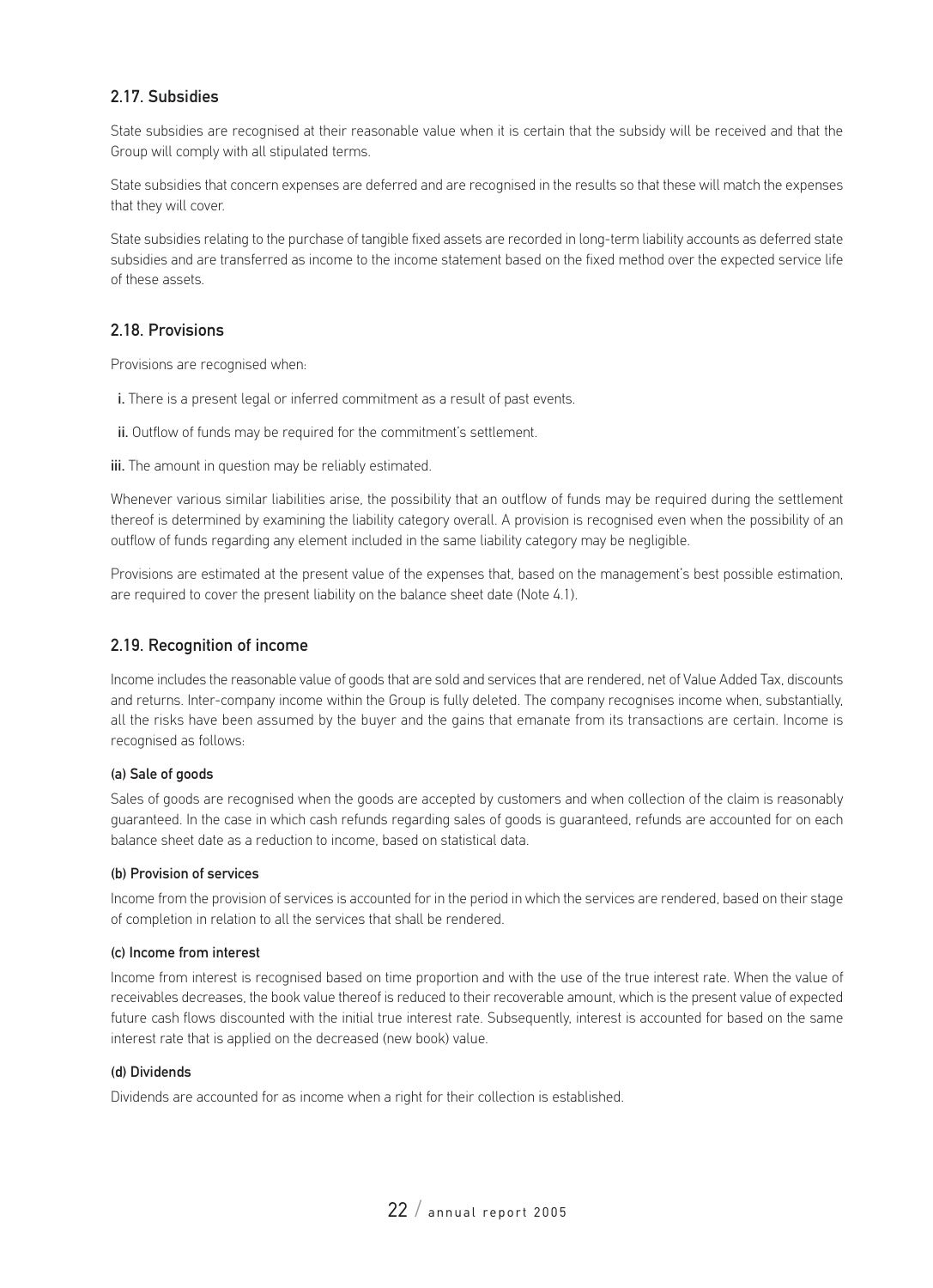#### 2.20. Leases

Leases of fixed assets, in which the Group substantially maintains all the risks and remunerations that ownership thereof entails, are classified as leasing. Leasing is capitalised from the moment the lease begins at the lesser amount between the fixed asset's reasonable value and the present value of the minimum rents. The corresponding liabilities that arise from the rents, net of financial expenses, are recorded in liability accounts. The part of the financial expense that concerns leasing is recorded in the fiscal year's results during the term of the lease. Fixed assets that have been acquired through leasing are depreciated over the longer period between their service lives and the term of their lease.

Leases, in which the lessor substantially maintains all the risks and remunerations, are classified as operating leases. Payments that are made with regard to operating leases are recognised in the fiscal year's results proportionately during the term of the lease.

## 3. Financial risk management

#### 3.1. Financial risk factors

The Group is exposed to financial risks, such as market risks (changes in foreign exchange rates, interest rates, market prices), credit risk, liquidity risk, cash flow risk and reasonable value risk from changes in interest rates. The Group's general risk management program focuses on the fact that financial markets cannot be forecasted and seeks to minimise the potential negative affect thereof on the Group's financial performance.

The company uses derivatives, such as futures/forwards and interest rate swaps, in order to hedge its exposure to specific risks.

Risk management is carried out by the Group's central finance department, which operates with specific rules that have been approved by the Board of Directors. The Board of Directors provides instructions and guidelines on the general management of risks, as well as specific instructions on the management of specific risks, such as foreign exchange risk, interest rate risk and credit risk.

#### (a) Market risk from foreign exchange rates

The Group is active in various parts of the world and consequently a large part of its transactions, apart from Euros, are carried out in USD while a small part thereof are carried out in GBP. The Group follows a full hedging policy, either with natural hedging (purchase of resources based on the sale currency) or with FX forwards.

#### (b) Credit risk

The Group has adopted and applies strict credit control procedures with the purpose of minimising doubtful claims and immediately covering claims with commercial paper. A large part of its sales are effected with LCs, while other sales are covered with credit insurance.

#### (c) Liquidity risk

Liquidity risk has been significantly reduced in comparison to previous periods, particularly after the company's second share capital increase and the improvement of its operating results. Moreover, the Group has sufficient open credit limits (Note 16).

#### (d) Interest rate fluctuation risk

The Group's loan liabilities are associated with both floating and fixed interest rates so that it may limit the relative risk. The Group uses derivatives in order to hedge the interest rate risk (swaps).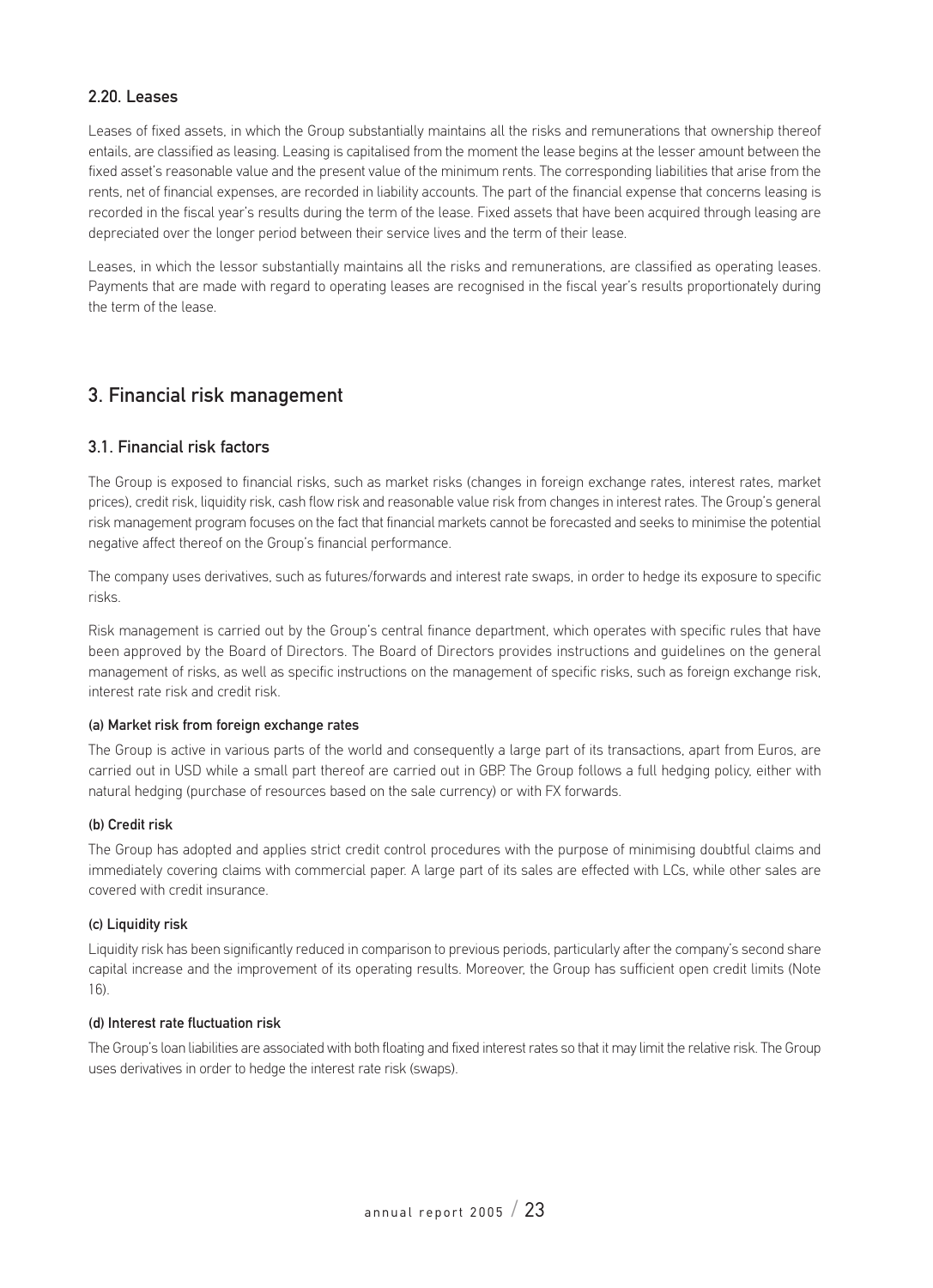#### 3.2. Determining reasonable values

The reasonable value of financial assets that are traded in organised markets (stock markets) (e.g. derivatives, shares, bonds, mutual funds) is determined based on the published prices that are valid on the balance sheet date. The reasonable value of financial assets is determined based on their offer price, while the reasonable value of financial liabilities is determined based on their demand price.

The reasonable value of financial assets that are not traded in active markets is determined with the use of estimation techniques and standards that are based on market data on the balance sheet date.

It is deemed that the nominal value of commercial claims, less provisions for doubtful claims, approximates their actual value. The actual values of financial liabilities, for the purpose of being recorded in financial statements, are estimated based on the present value of future cash flows that arise from specific contracts with the use of the current interest rate that is available for the Group for the use of similar financial means.

## 4. Significant accounting valuations and judgments of the Management

The Management's valuations and judgements are re-examined on a continuous basis and are based on historical data and expectations of future events, which are deemed reasonable pursuant to that which is in force.

#### 4.1. Significant accounting valuations and acknowledgments

The Group proceeds in valuations and acknowledgements regarding the development of future events. The valuations and acknowledgements that entail a significant probability that they will affect the book value of assets and liabilities in the following 12 months are the following:

- a) The Group's judgment is required in order to determine the income tax provision. There are many transactions and estimations due to which the tax's final determination is uncertain. If the final tax is different from the initially recognised tax, the difference shall affect the income tax and the provision for deferred taxation of the period.
- b) The Group forms a provision for cases that are under dispute based on evidence provided by the Group's Legal Department.
- c) The Group forms provisions for contractual obligations to clients, which are estimated based on historical and statistical data that arose from the resolution of similar past cases.

#### 4.2. The Management's decisive judgments for the application of accounting principles

No case whatsoever required the use of the Management's judgements for the application of accounting principles.

#### 4.3. Reclassifications of figures

Certain figures of fiscal year 2004 were reclassified so that they may be comparable with the corresponding figures of fiscal year 2005.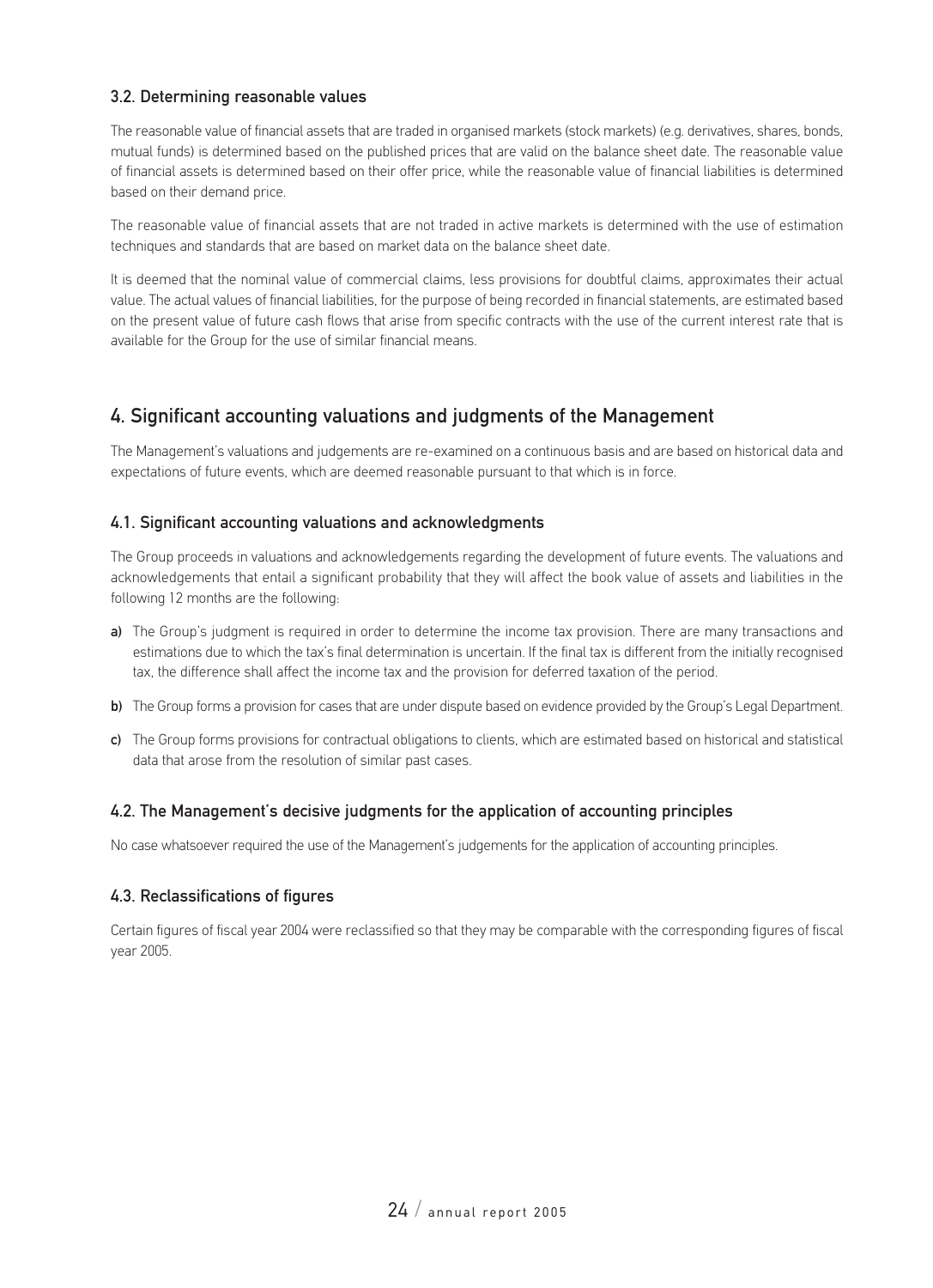## 5. Transition to the IFRS

#### 5.1 Application of IFRS 1

The Group's financial statements presented herein are the first annual financial statements that have been prepared according to the IFRS. The financial statements presented herein have been prepared as described in note 2. The Group's date of transition is 1 January 2004. The Group prepared the opening balance sheet according to the IFRS on this date.

During the preparation of these financial statements according to IFRS 1 the Group applied the mandatory exemptions and certain optional exemptions from the complete retroactive application of the IFRS.

#### 5.1.1. Exemptions from the complete retroactive application that the Group decided

The Group has decided to apply the following optional exemptions from the complete retroactive application:

#### (a) Business Combinations (IFRS 3)

The company has decided not to proceed in reviewing the business combinations that were realised prior to 1 January 2004. As a result thereof, the consolidated figures of the opening Balance Sheet do not contain goodwill since the goodwill that had arisen from buy-outs/combinations had been deleted from owner's equity by 31 December 2003.

#### (b) Reasonable values or re-estimations as the deemed cost (IAS 16)

The Group has decided to re-estimate its lots, buildings and mechanical equipment at their reasonable values, as these have arisen from relative reports prepared by an independent firm and by the company's Technical Department, and to use these values as the deemed cost on 1 January 2004.

#### (c) Employee benefits (IAS 19)

The Group has decided not to retroactively revaluate the relative liability and to recognise all accumulated actuarial profits and losses in the results carried forward on 1 January 2004.

#### (d) The effects of changes in foreign exchange rates (IAS 21

The Group has decided to nullify all foreign exchange differences on the date of transition to the IFRS for all consolidated foreign companies. As a result, profits or losses from their future sale will not include foreign exchange differences after this date.

#### (e) Financial information (IAS 32 & 39)

The Group has decided to use the option provided by IFRS 1 and not present the comparative figures of 2004 that are affected by the application of IAS 32 and IAS 39 from 1 January 2005. As a result, financial assets in terms of their classification, recognition and estimation in the comparative figures of 2004 are based on the Greek GAAP.

Financial assets and liabilities shall be classified on 1 January 2005, the date of transition according to IAS 32 and IAS 39. On 31 December 2004, the company held derivatives that it shall recognise on 1 January 2005.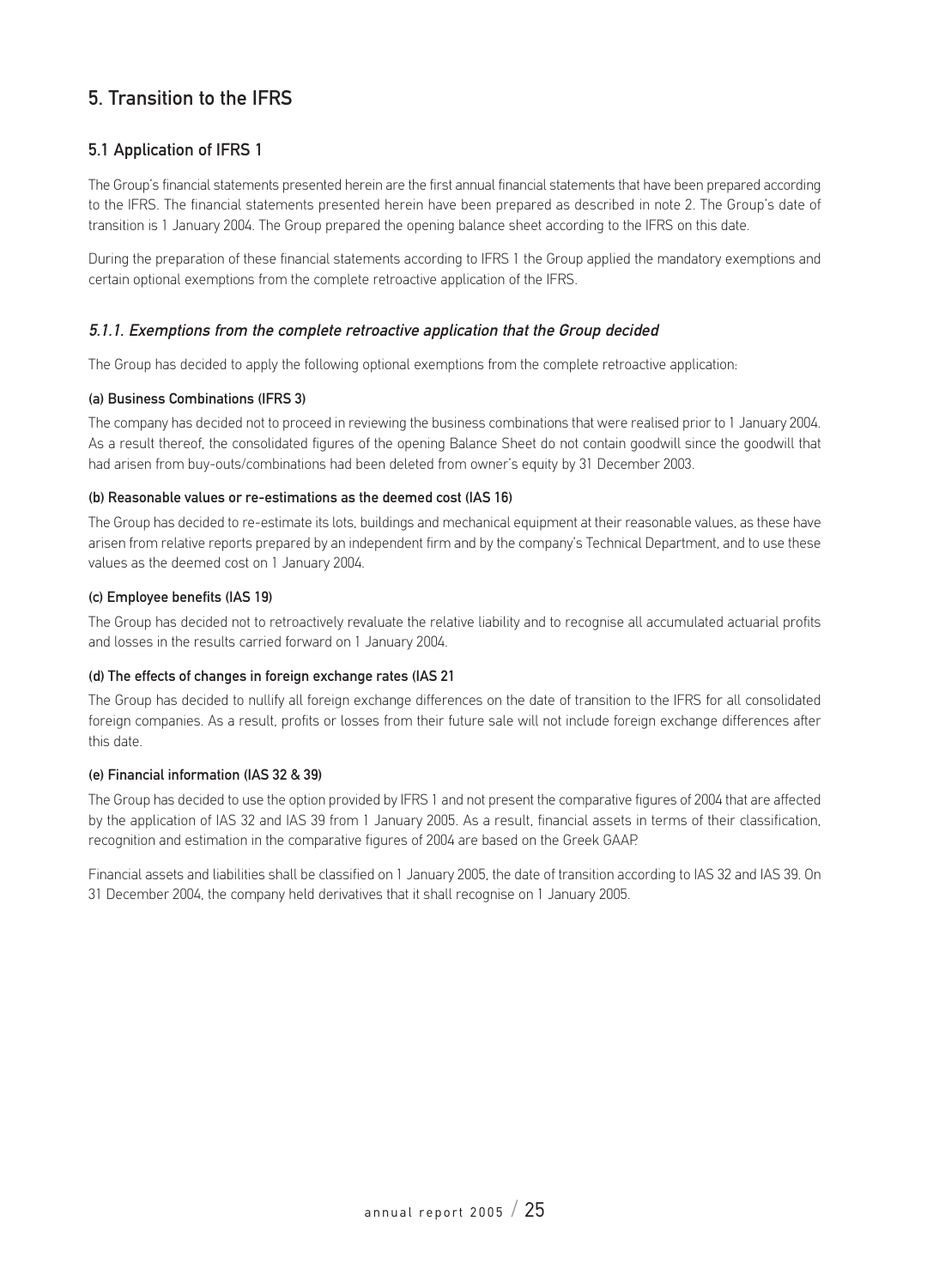#### 5.1.2. Exceptions from the complete retroactive application that the Group followed

The Group has applied the following mandatory exceptions from the retroactive application:

#### (a) Derecognition of financial assets and liabilities

Financial assets that were derecognised prior to 1 January 2004 are not recognised again according to the International Financial Reporting Standards. The application of the exclusion of the readjustment of comparative figures for IAS 32 and IAS 39 leads to the recognition, from 1 January 2005, of financial assets and liabilities that were derecognised after 1 January 2004 and did not fulfil the derecognition criteria of IAS 39

#### (b) Hedge accounting

The Management has been applying hedge accounting from 1 January 2005, only if the hedge relation fulfils all hedge accounting criteria pursuant to IAS 39.

#### (c) Estimations and assumptions

IFRS 1 prohibits the use of information that was published after 1 January 2004 for the correction of estimations that were effected according to the Greek GAAP, unless these corrections regard errors. The Company readjusted calculations and estimations wherever the basis of their calculation did not comply with the IFRS, using information that was available on the date of transition.

#### 5.2. Agreements between the IFRS and the GAAP

The following agreements provide a quantitative affect of the transition to the IFRS. The first agreement provides a summary of the effect on owner's equity during the transition on 1 January 2004 and 31 December 2004. The following agreements present the transition's effect on:

- (a) Owner's equity as of 1 January 2004 and 31 December 2004 (Note 5.2.1)
- (b) The balance sheet as of 1 January 2004 (Note 5.2.2)
- (c) The balance sheet as of 31 December 2004 (Note 5.2.3)
- (d) Net profits for the 12 months until 31 December 2004 (Note 5.2.4)
- (e) The income statement for the 12 months until 31 December 2004 (Note 5.2.5)
- (f) Balance sheet as of 1 January 2005 after the application of IAS 32 and IAS 39 (Note 5.2.6).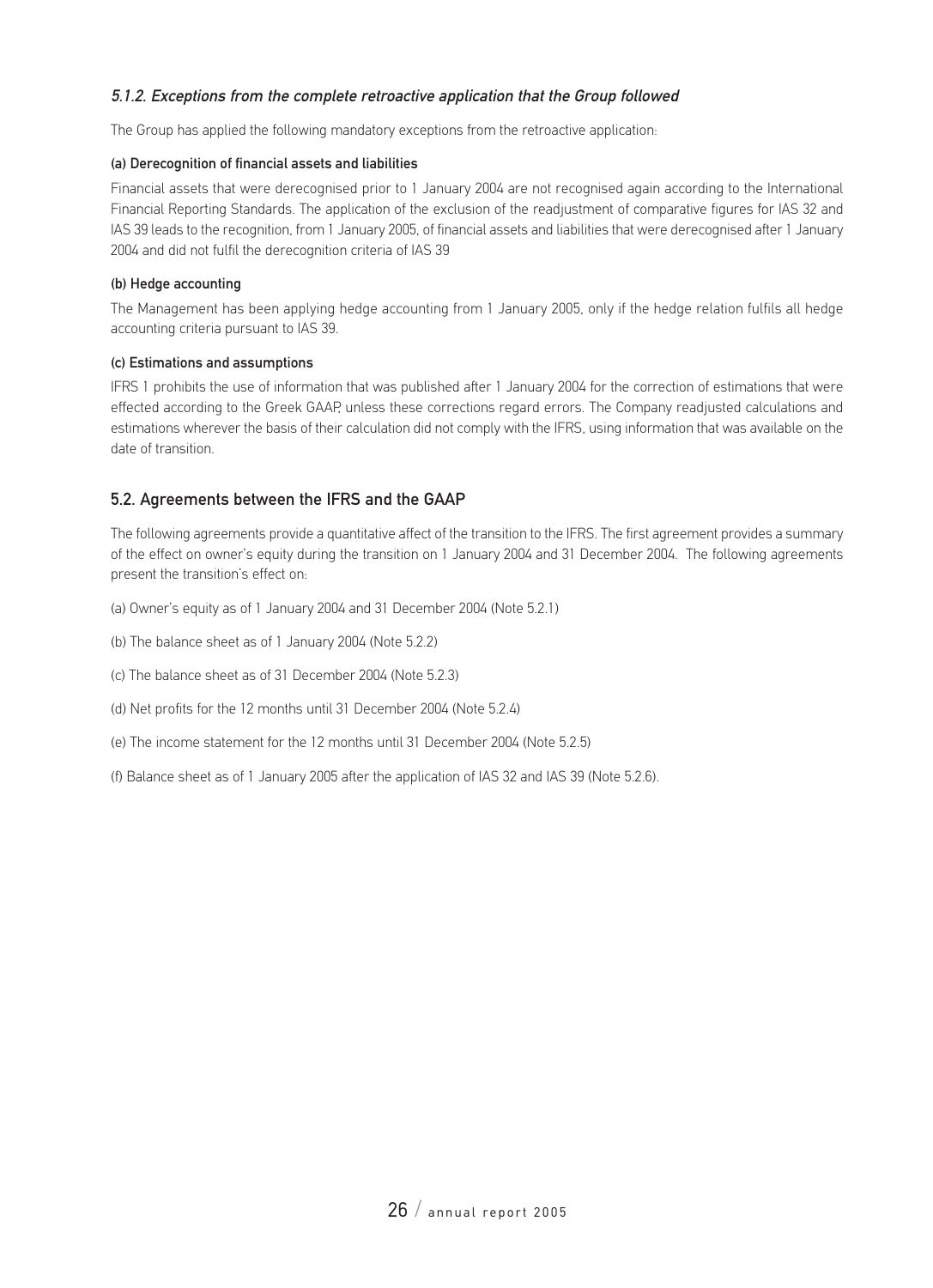| J.Z.T. OWNER 5 EQUIty agreement as or FJanuary 2004 and 31 December 2004                                                                                                                     |                                                     |                                        |
|----------------------------------------------------------------------------------------------------------------------------------------------------------------------------------------------|-----------------------------------------------------|----------------------------------------|
| <b>COMPANY FIGURES</b> (Amounts in Euros)                                                                                                                                                    | 31.12.2004                                          | 1.1.2004                               |
| Total net worth according to the GAAP                                                                                                                                                        | 34.614.771                                          | 39.990.813                             |
| Readjustments due to transition to the IFRS                                                                                                                                                  |                                                     |                                        |
| Adjustment of the value of tangible assets<br>Reclassification of subsidies as deferred income                                                                                               | 60.912.478<br>0                                     | 68.809.568<br>$-141.378$               |
| Deletion of intangible assets that do not fulfil the capitalisation criteria of the IFRS<br>Readjustment of the value of holdings                                                            | $-13.349.816$<br>174.822                            | $-15.341.045$<br>174.822               |
| Reclassification of amounts that will be used for a share capital increase<br>Recognition of provisions                                                                                      | $-20.000.000$<br>$-10.913.351$                      | $-31.690.032$<br>$-3.820.878$          |
| Recognition of deferred tax liabilities<br>Branch secession (Corinth Metalworks S.A.)                                                                                                        | $-10.944.412$<br>613.809                            | $-17.788.303$<br>0                     |
| Recognition of employee benefits provisions<br>Transfer of the provision that was formed for the estimation of liabilities expressed                                                         | $-1.816.773$                                        | $-1.927.862$                           |
| in a foreign currency to the Central Securities Depository<br>Change in the accounting principle relating to the estimation of stocks<br>Deletion of due capital<br>Estimation of securities | 1.407.755<br>$-2.764.785$<br>$-12.284.252$<br>2.568 | 237.515<br>0<br>$-25.617.504$<br>2.568 |
| <b>Total readjustments due to transition</b>                                                                                                                                                 | $-8.961.957$                                        | $-27.102.529$                          |
| Total net worth according to the IFRS                                                                                                                                                        | 25.652.814                                          | 12.888.284                             |
|                                                                                                                                                                                              |                                                     |                                        |
| <b>CONSOLIDATED FIGURES</b> (Amounts in Euros)                                                                                                                                               | 31.12.2004                                          | 1.1.2004                               |
| Total net worth according to the GAAP                                                                                                                                                        | 38.813.254                                          | 40.079.798                             |
| Readjustments due to transition to the IFRS                                                                                                                                                  |                                                     |                                        |
| Change of consolidation method<br>Adjustment of the value of tangible assets                                                                                                                 | 1.213.791<br>58.675.150                             | $-242.094$<br>68.809.568               |
| Reclassification of subsidies as deferred income<br>Deletion of intangible assets that do not fulfil the capitalisation criteria of the IFRS<br>Readjustment of the value of holdings        | $-899.096$<br>$-13.350.332$<br>174.822              | $-141.378$<br>$-15.393.017$<br>174.822 |
| Reclassification of amounts that will be used for a share capital increase<br>Recognition of provisions                                                                                      | $-20.000.000$<br>$-11.485.461$                      | $-31.690.032$<br>$-4.392.987$          |
| Recognition of deferred tax liabilities<br>Branch secession (Corinth Metalworks S.A.)                                                                                                        | $-10.366.461$<br>613.809                            | $-17.788.303$<br>0                     |
| Recognition of employee benefits provisions<br>Transfer of the provision that was formed for the estimation of liabilities expressed                                                         | $-1.891.250$                                        | $-1.927.862$                           |
| in a foreign currency to the Central Securities Depository<br>Change in the accounting principle relating to the estimation of stocks                                                        | 1.407.755<br>$-2.103.632$                           | 237.515<br>0                           |
| Deletion of due capital<br>Estimation of securities                                                                                                                                          | $-12.284.252$<br>2.568                              | $-25.617.504$<br>2.568                 |
| Foreign exchange differences form the consolidation of a foreign subsidiary company                                                                                                          | $-200.263$                                          | $-170.266$                             |
| <b>Total readjustments due to transition</b>                                                                                                                                                 | $-10.492.852$                                       | $-28.138.970$                          |
| Total net worth according to the IFRS                                                                                                                                                        | 28.320.402                                          | 11.940.828                             |

### 5.2.1. Owner's equity agreement as of 1 January 2004 and 31 December 2004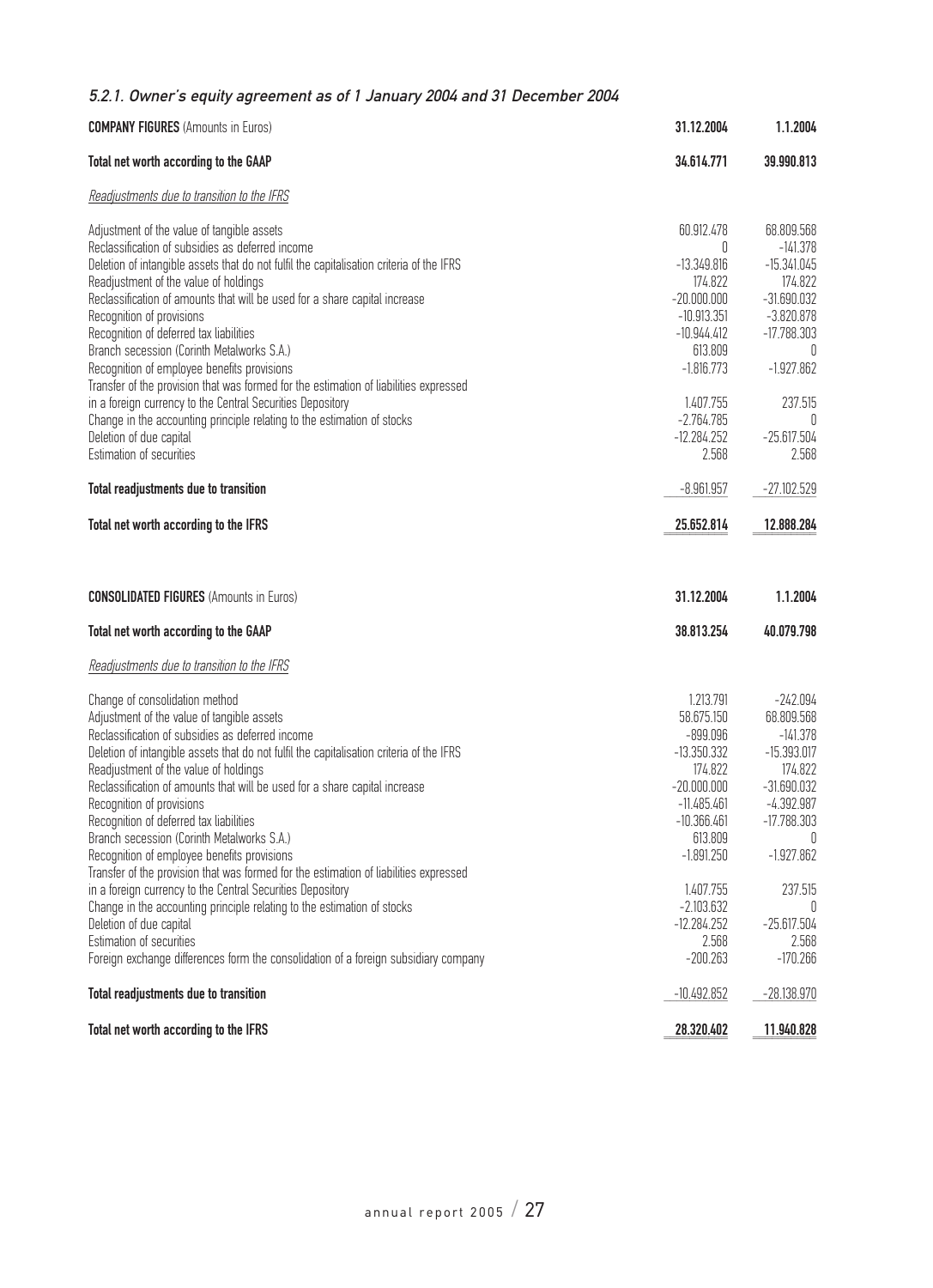## 5.2.2. Balance Sheet agreement as of 1 January 2004

| <b>ASSETS</b><br>Non-current assets<br>135.575.318<br>75.431.579<br>Tangible fixed assets                       | 211.006.897<br>608.644<br>7.337<br>1.031.188 |
|-----------------------------------------------------------------------------------------------------------------|----------------------------------------------|
|                                                                                                                 |                                              |
|                                                                                                                 |                                              |
|                                                                                                                 |                                              |
| 15.392.999<br>$-15.392.999$<br>Intangible assets<br>Investments in consolidated companies<br>433.821<br>174.823 |                                              |
| 7.337<br>Other investments<br>0                                                                                 |                                              |
| Other receivables<br>1.031.188<br>$\theta$                                                                      |                                              |
| 60.213.403<br>152.440.663                                                                                       | 212.654.066                                  |
| <b>Current assets</b>                                                                                           |                                              |
| <b>Stocks</b><br>57.317.490<br>$-645.379$                                                                       | 56.672.111                                   |
| Clients and other receivables<br>63.868.072<br>$-24.972.125$                                                    | 38.895.947                                   |
| 718.009<br>2.568<br>Other investments                                                                           | 720.577                                      |
| 7.216.817<br>Cash and cash equivalents<br>0<br>$-25.614.936$                                                    | 7.216.817<br>103.505.452                     |
| 129.120.388<br>34.598.467<br><b>Total assets</b><br>281.561.051                                                 | 316.159.518                                  |
|                                                                                                                 |                                              |
| <b>OWNER'S EQUITY</b>                                                                                           |                                              |
| Owner's equity attributable to shareholders                                                                     |                                              |
| 81.699.122<br>Share capital<br>$-25.617.503$                                                                    | 56.081.619                                   |
| 12.535.650<br>Other reserves<br>1.041.353                                                                       | 13.577.003                                   |
| $-85.933.991$<br>Losses carried forward<br>29.163.653                                                           | $-56.770.338$                                |
| Amounts that will be used for a share capital increase<br>31.690.032<br>$-31.690.032$                           |                                              |
| 39.990.813<br>$-27.102.529$<br>Total owner's equity                                                             | 12.888.284                                   |
| <b>LIABILITIES</b>                                                                                              |                                              |
| Long-term liabilities                                                                                           |                                              |
| 55.626.705<br>Loans<br>5.113.316                                                                                | 60.740.021                                   |
| Deferred tax liabilities<br>17.687.760                                                                          | 17.687.760                                   |
| 1.927.862<br>Liabilities for personnel compensation due to withdrawal form service                              | 1.927.862                                    |
| 141.378<br>Subsidies                                                                                            | 141.378                                      |
| Provisions<br>3.820.879                                                                                         | 3.820.879                                    |
| 55.626.705<br>28.691.195                                                                                        | 84.317.900                                   |
| <b>Short-term liabilities</b><br>29.448.472<br>31.790.575<br>Suppliers and other liabilities                    | 61.239.047                                   |
| 156.257.546<br>Loans<br>1.456.741                                                                               | 157.714.287                                  |
| 237.515<br>Provisions<br>$-237.515$                                                                             |                                              |
| 185.943.533<br>33.009.801                                                                                       | 218.953.334                                  |
| <b>Total liabilities</b><br>241.570.238<br>61.700.996                                                           | 303.271.234                                  |
| 281.561.051<br>34.598.467<br><b>Total owner's equity and liabilities</b>                                        | 316.159.518                                  |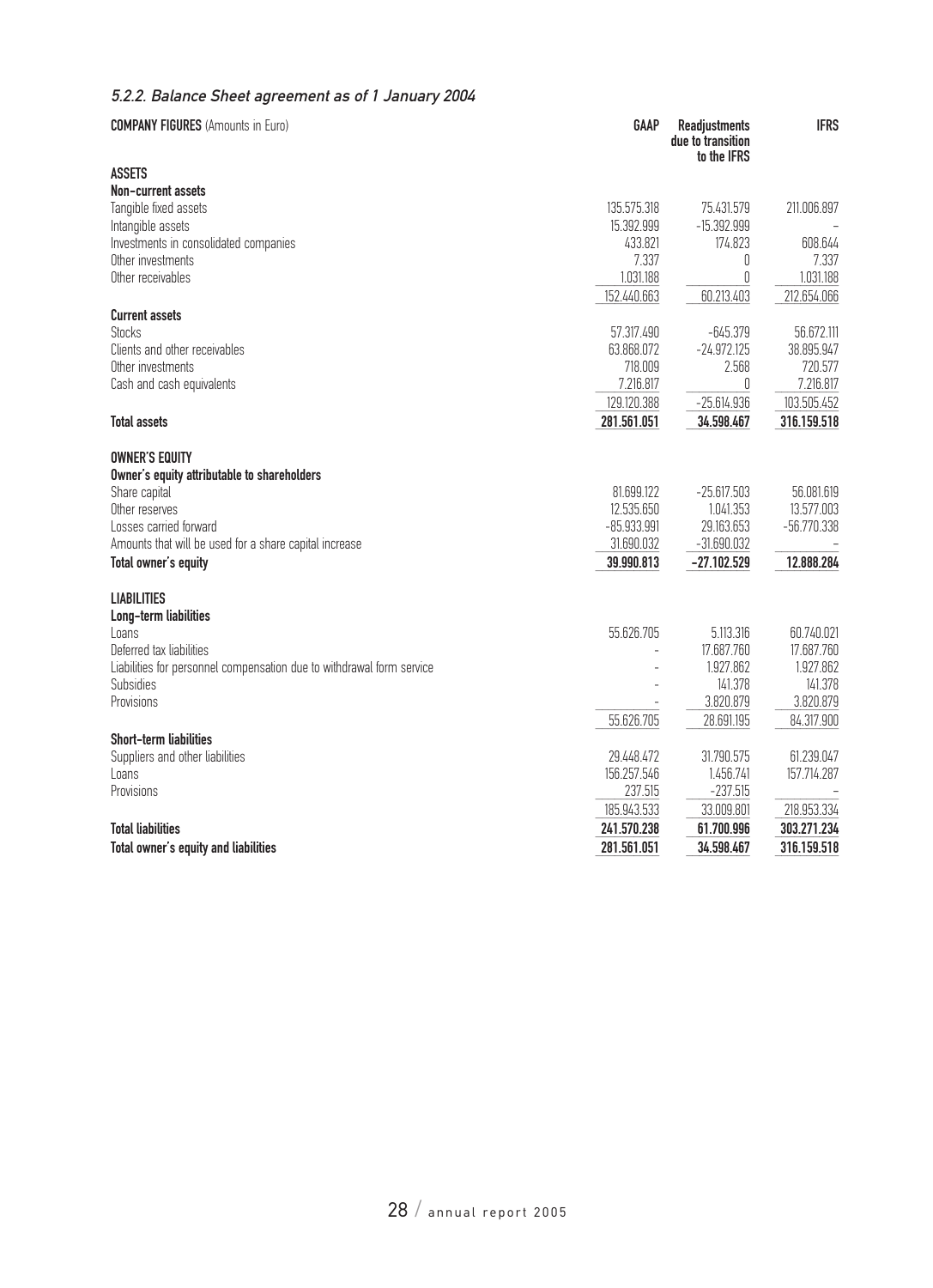| <b>ASSETS</b><br>Non-current assets<br>Tangible fixed assets<br>135.658.727<br>76.042.010<br>211.700.737<br>15.447.129<br>$-15.447.129$<br>Intangible assets<br>0<br>Investments in consolidated companies<br>36.744<br>$-36.744$<br>Ŋ<br>7.337<br>0<br>7.337<br>Other investments<br>Other receivables<br>1.031.188<br>0<br>1.031.188<br>60.558.137<br>152.181.125<br>212.739.262<br><b>Current assets</b><br><b>Stocks</b><br>59.548.136<br>$-916.714$<br>58.631.422<br>Clients and other receivables<br>62.258.018<br>$-26.567.058$<br>35.690.960<br>718.009<br>28.741<br>746.750<br>Other investments<br>8.695.381<br>63.186<br>8.758.567<br>Cash on hand and equivalent cash accounts<br>131.219.544<br>$-27.391.845$<br>103.827.699<br>316.566.961<br><b>Total assets</b><br>283.400.669<br>33.166.292<br><b>OWNER'S EQUITY</b><br>Owner's equity attributable to shareholders<br>81.699.122<br>$-25.617.503$<br>56.081.619<br>Share capital<br>12.535.650<br>Other reserves<br>1.041.353<br>13.577.003<br>Losses carried forward<br>$-85.845.006$<br>28.279.469<br>$-57.565.537$<br>31.690.032<br>Amounts that will be used for a share capital increase<br>$-31.690.032$<br>0<br>12.093.085<br>40.079.798<br>$-27.986.713$<br>$-152.257$<br><b>Minority rights</b><br>$-152.257$<br>40.079.798<br>$-28.138.970$<br>11.940.828<br>Total owner's equity<br><b>LIABILITIES</b><br>Long-term liabilities<br>55.626.705<br>5.113.316<br>60.740.021<br>Loans<br>Deferred tax liabilities<br>0<br>17.687.414<br>17.687.414<br>$\mathbb 0$<br>1.927.862<br>1.927.862<br>Liabilities for personnel compensation due to withdrawal form service<br>0<br>Subsidies<br>141.378<br>141.378<br>3.836.079<br>Provisions<br>0<br>3.836.079<br>55.626.705<br>28.706.049<br>84.332.754<br><b>Short-term liabilities</b><br>31.158.884<br>31.395.187<br>62.554.071<br>Suppliers and other liabilities<br>156.282.567<br>1.456.741<br>157.739.308<br>Loans<br>Provisions<br>252.715<br>$-252.715$<br>0<br>187.694.166<br>32.599.213<br>220.293.379<br>243.320.871<br>61.305.262<br>304.626.133<br><b>Total liabilities</b><br>283.400.669<br>33.166.292<br>316.566.961<br><b>Total owner's equity and liabilities</b> | <b>CONSOLIDATED FIGURES</b> (Amounts in Euros) | GAAP | <b>Readjustments</b><br>due to transition<br>to the IFRS | <b>IFRS</b> |
|-----------------------------------------------------------------------------------------------------------------------------------------------------------------------------------------------------------------------------------------------------------------------------------------------------------------------------------------------------------------------------------------------------------------------------------------------------------------------------------------------------------------------------------------------------------------------------------------------------------------------------------------------------------------------------------------------------------------------------------------------------------------------------------------------------------------------------------------------------------------------------------------------------------------------------------------------------------------------------------------------------------------------------------------------------------------------------------------------------------------------------------------------------------------------------------------------------------------------------------------------------------------------------------------------------------------------------------------------------------------------------------------------------------------------------------------------------------------------------------------------------------------------------------------------------------------------------------------------------------------------------------------------------------------------------------------------------------------------------------------------------------------------------------------------------------------------------------------------------------------------------------------------------------------------------------------------------------------------------------------------------------------------------------------------------------------------------------------------------------------------------------------------------------------------------------------------------------|------------------------------------------------|------|----------------------------------------------------------|-------------|
|                                                                                                                                                                                                                                                                                                                                                                                                                                                                                                                                                                                                                                                                                                                                                                                                                                                                                                                                                                                                                                                                                                                                                                                                                                                                                                                                                                                                                                                                                                                                                                                                                                                                                                                                                                                                                                                                                                                                                                                                                                                                                                                                                                                                           |                                                |      |                                                          |             |
|                                                                                                                                                                                                                                                                                                                                                                                                                                                                                                                                                                                                                                                                                                                                                                                                                                                                                                                                                                                                                                                                                                                                                                                                                                                                                                                                                                                                                                                                                                                                                                                                                                                                                                                                                                                                                                                                                                                                                                                                                                                                                                                                                                                                           |                                                |      |                                                          |             |
|                                                                                                                                                                                                                                                                                                                                                                                                                                                                                                                                                                                                                                                                                                                                                                                                                                                                                                                                                                                                                                                                                                                                                                                                                                                                                                                                                                                                                                                                                                                                                                                                                                                                                                                                                                                                                                                                                                                                                                                                                                                                                                                                                                                                           |                                                |      |                                                          |             |
|                                                                                                                                                                                                                                                                                                                                                                                                                                                                                                                                                                                                                                                                                                                                                                                                                                                                                                                                                                                                                                                                                                                                                                                                                                                                                                                                                                                                                                                                                                                                                                                                                                                                                                                                                                                                                                                                                                                                                                                                                                                                                                                                                                                                           |                                                |      |                                                          |             |
|                                                                                                                                                                                                                                                                                                                                                                                                                                                                                                                                                                                                                                                                                                                                                                                                                                                                                                                                                                                                                                                                                                                                                                                                                                                                                                                                                                                                                                                                                                                                                                                                                                                                                                                                                                                                                                                                                                                                                                                                                                                                                                                                                                                                           |                                                |      |                                                          |             |
|                                                                                                                                                                                                                                                                                                                                                                                                                                                                                                                                                                                                                                                                                                                                                                                                                                                                                                                                                                                                                                                                                                                                                                                                                                                                                                                                                                                                                                                                                                                                                                                                                                                                                                                                                                                                                                                                                                                                                                                                                                                                                                                                                                                                           |                                                |      |                                                          |             |
|                                                                                                                                                                                                                                                                                                                                                                                                                                                                                                                                                                                                                                                                                                                                                                                                                                                                                                                                                                                                                                                                                                                                                                                                                                                                                                                                                                                                                                                                                                                                                                                                                                                                                                                                                                                                                                                                                                                                                                                                                                                                                                                                                                                                           |                                                |      |                                                          |             |
|                                                                                                                                                                                                                                                                                                                                                                                                                                                                                                                                                                                                                                                                                                                                                                                                                                                                                                                                                                                                                                                                                                                                                                                                                                                                                                                                                                                                                                                                                                                                                                                                                                                                                                                                                                                                                                                                                                                                                                                                                                                                                                                                                                                                           |                                                |      |                                                          |             |
|                                                                                                                                                                                                                                                                                                                                                                                                                                                                                                                                                                                                                                                                                                                                                                                                                                                                                                                                                                                                                                                                                                                                                                                                                                                                                                                                                                                                                                                                                                                                                                                                                                                                                                                                                                                                                                                                                                                                                                                                                                                                                                                                                                                                           |                                                |      |                                                          |             |
|                                                                                                                                                                                                                                                                                                                                                                                                                                                                                                                                                                                                                                                                                                                                                                                                                                                                                                                                                                                                                                                                                                                                                                                                                                                                                                                                                                                                                                                                                                                                                                                                                                                                                                                                                                                                                                                                                                                                                                                                                                                                                                                                                                                                           |                                                |      |                                                          |             |
|                                                                                                                                                                                                                                                                                                                                                                                                                                                                                                                                                                                                                                                                                                                                                                                                                                                                                                                                                                                                                                                                                                                                                                                                                                                                                                                                                                                                                                                                                                                                                                                                                                                                                                                                                                                                                                                                                                                                                                                                                                                                                                                                                                                                           |                                                |      |                                                          |             |
|                                                                                                                                                                                                                                                                                                                                                                                                                                                                                                                                                                                                                                                                                                                                                                                                                                                                                                                                                                                                                                                                                                                                                                                                                                                                                                                                                                                                                                                                                                                                                                                                                                                                                                                                                                                                                                                                                                                                                                                                                                                                                                                                                                                                           |                                                |      |                                                          |             |
|                                                                                                                                                                                                                                                                                                                                                                                                                                                                                                                                                                                                                                                                                                                                                                                                                                                                                                                                                                                                                                                                                                                                                                                                                                                                                                                                                                                                                                                                                                                                                                                                                                                                                                                                                                                                                                                                                                                                                                                                                                                                                                                                                                                                           |                                                |      |                                                          |             |
|                                                                                                                                                                                                                                                                                                                                                                                                                                                                                                                                                                                                                                                                                                                                                                                                                                                                                                                                                                                                                                                                                                                                                                                                                                                                                                                                                                                                                                                                                                                                                                                                                                                                                                                                                                                                                                                                                                                                                                                                                                                                                                                                                                                                           |                                                |      |                                                          |             |
|                                                                                                                                                                                                                                                                                                                                                                                                                                                                                                                                                                                                                                                                                                                                                                                                                                                                                                                                                                                                                                                                                                                                                                                                                                                                                                                                                                                                                                                                                                                                                                                                                                                                                                                                                                                                                                                                                                                                                                                                                                                                                                                                                                                                           |                                                |      |                                                          |             |
|                                                                                                                                                                                                                                                                                                                                                                                                                                                                                                                                                                                                                                                                                                                                                                                                                                                                                                                                                                                                                                                                                                                                                                                                                                                                                                                                                                                                                                                                                                                                                                                                                                                                                                                                                                                                                                                                                                                                                                                                                                                                                                                                                                                                           |                                                |      |                                                          |             |
|                                                                                                                                                                                                                                                                                                                                                                                                                                                                                                                                                                                                                                                                                                                                                                                                                                                                                                                                                                                                                                                                                                                                                                                                                                                                                                                                                                                                                                                                                                                                                                                                                                                                                                                                                                                                                                                                                                                                                                                                                                                                                                                                                                                                           |                                                |      |                                                          |             |
|                                                                                                                                                                                                                                                                                                                                                                                                                                                                                                                                                                                                                                                                                                                                                                                                                                                                                                                                                                                                                                                                                                                                                                                                                                                                                                                                                                                                                                                                                                                                                                                                                                                                                                                                                                                                                                                                                                                                                                                                                                                                                                                                                                                                           |                                                |      |                                                          |             |
|                                                                                                                                                                                                                                                                                                                                                                                                                                                                                                                                                                                                                                                                                                                                                                                                                                                                                                                                                                                                                                                                                                                                                                                                                                                                                                                                                                                                                                                                                                                                                                                                                                                                                                                                                                                                                                                                                                                                                                                                                                                                                                                                                                                                           |                                                |      |                                                          |             |
|                                                                                                                                                                                                                                                                                                                                                                                                                                                                                                                                                                                                                                                                                                                                                                                                                                                                                                                                                                                                                                                                                                                                                                                                                                                                                                                                                                                                                                                                                                                                                                                                                                                                                                                                                                                                                                                                                                                                                                                                                                                                                                                                                                                                           |                                                |      |                                                          |             |
|                                                                                                                                                                                                                                                                                                                                                                                                                                                                                                                                                                                                                                                                                                                                                                                                                                                                                                                                                                                                                                                                                                                                                                                                                                                                                                                                                                                                                                                                                                                                                                                                                                                                                                                                                                                                                                                                                                                                                                                                                                                                                                                                                                                                           |                                                |      |                                                          |             |
|                                                                                                                                                                                                                                                                                                                                                                                                                                                                                                                                                                                                                                                                                                                                                                                                                                                                                                                                                                                                                                                                                                                                                                                                                                                                                                                                                                                                                                                                                                                                                                                                                                                                                                                                                                                                                                                                                                                                                                                                                                                                                                                                                                                                           |                                                |      |                                                          |             |
|                                                                                                                                                                                                                                                                                                                                                                                                                                                                                                                                                                                                                                                                                                                                                                                                                                                                                                                                                                                                                                                                                                                                                                                                                                                                                                                                                                                                                                                                                                                                                                                                                                                                                                                                                                                                                                                                                                                                                                                                                                                                                                                                                                                                           |                                                |      |                                                          |             |
|                                                                                                                                                                                                                                                                                                                                                                                                                                                                                                                                                                                                                                                                                                                                                                                                                                                                                                                                                                                                                                                                                                                                                                                                                                                                                                                                                                                                                                                                                                                                                                                                                                                                                                                                                                                                                                                                                                                                                                                                                                                                                                                                                                                                           |                                                |      |                                                          |             |
|                                                                                                                                                                                                                                                                                                                                                                                                                                                                                                                                                                                                                                                                                                                                                                                                                                                                                                                                                                                                                                                                                                                                                                                                                                                                                                                                                                                                                                                                                                                                                                                                                                                                                                                                                                                                                                                                                                                                                                                                                                                                                                                                                                                                           |                                                |      |                                                          |             |
|                                                                                                                                                                                                                                                                                                                                                                                                                                                                                                                                                                                                                                                                                                                                                                                                                                                                                                                                                                                                                                                                                                                                                                                                                                                                                                                                                                                                                                                                                                                                                                                                                                                                                                                                                                                                                                                                                                                                                                                                                                                                                                                                                                                                           |                                                |      |                                                          |             |
|                                                                                                                                                                                                                                                                                                                                                                                                                                                                                                                                                                                                                                                                                                                                                                                                                                                                                                                                                                                                                                                                                                                                                                                                                                                                                                                                                                                                                                                                                                                                                                                                                                                                                                                                                                                                                                                                                                                                                                                                                                                                                                                                                                                                           |                                                |      |                                                          |             |
|                                                                                                                                                                                                                                                                                                                                                                                                                                                                                                                                                                                                                                                                                                                                                                                                                                                                                                                                                                                                                                                                                                                                                                                                                                                                                                                                                                                                                                                                                                                                                                                                                                                                                                                                                                                                                                                                                                                                                                                                                                                                                                                                                                                                           |                                                |      |                                                          |             |
|                                                                                                                                                                                                                                                                                                                                                                                                                                                                                                                                                                                                                                                                                                                                                                                                                                                                                                                                                                                                                                                                                                                                                                                                                                                                                                                                                                                                                                                                                                                                                                                                                                                                                                                                                                                                                                                                                                                                                                                                                                                                                                                                                                                                           |                                                |      |                                                          |             |
|                                                                                                                                                                                                                                                                                                                                                                                                                                                                                                                                                                                                                                                                                                                                                                                                                                                                                                                                                                                                                                                                                                                                                                                                                                                                                                                                                                                                                                                                                                                                                                                                                                                                                                                                                                                                                                                                                                                                                                                                                                                                                                                                                                                                           |                                                |      |                                                          |             |
|                                                                                                                                                                                                                                                                                                                                                                                                                                                                                                                                                                                                                                                                                                                                                                                                                                                                                                                                                                                                                                                                                                                                                                                                                                                                                                                                                                                                                                                                                                                                                                                                                                                                                                                                                                                                                                                                                                                                                                                                                                                                                                                                                                                                           |                                                |      |                                                          |             |
|                                                                                                                                                                                                                                                                                                                                                                                                                                                                                                                                                                                                                                                                                                                                                                                                                                                                                                                                                                                                                                                                                                                                                                                                                                                                                                                                                                                                                                                                                                                                                                                                                                                                                                                                                                                                                                                                                                                                                                                                                                                                                                                                                                                                           |                                                |      |                                                          |             |
|                                                                                                                                                                                                                                                                                                                                                                                                                                                                                                                                                                                                                                                                                                                                                                                                                                                                                                                                                                                                                                                                                                                                                                                                                                                                                                                                                                                                                                                                                                                                                                                                                                                                                                                                                                                                                                                                                                                                                                                                                                                                                                                                                                                                           |                                                |      |                                                          |             |
|                                                                                                                                                                                                                                                                                                                                                                                                                                                                                                                                                                                                                                                                                                                                                                                                                                                                                                                                                                                                                                                                                                                                                                                                                                                                                                                                                                                                                                                                                                                                                                                                                                                                                                                                                                                                                                                                                                                                                                                                                                                                                                                                                                                                           |                                                |      |                                                          |             |
|                                                                                                                                                                                                                                                                                                                                                                                                                                                                                                                                                                                                                                                                                                                                                                                                                                                                                                                                                                                                                                                                                                                                                                                                                                                                                                                                                                                                                                                                                                                                                                                                                                                                                                                                                                                                                                                                                                                                                                                                                                                                                                                                                                                                           |                                                |      |                                                          |             |
|                                                                                                                                                                                                                                                                                                                                                                                                                                                                                                                                                                                                                                                                                                                                                                                                                                                                                                                                                                                                                                                                                                                                                                                                                                                                                                                                                                                                                                                                                                                                                                                                                                                                                                                                                                                                                                                                                                                                                                                                                                                                                                                                                                                                           |                                                |      |                                                          |             |
|                                                                                                                                                                                                                                                                                                                                                                                                                                                                                                                                                                                                                                                                                                                                                                                                                                                                                                                                                                                                                                                                                                                                                                                                                                                                                                                                                                                                                                                                                                                                                                                                                                                                                                                                                                                                                                                                                                                                                                                                                                                                                                                                                                                                           |                                                |      |                                                          |             |
|                                                                                                                                                                                                                                                                                                                                                                                                                                                                                                                                                                                                                                                                                                                                                                                                                                                                                                                                                                                                                                                                                                                                                                                                                                                                                                                                                                                                                                                                                                                                                                                                                                                                                                                                                                                                                                                                                                                                                                                                                                                                                                                                                                                                           |                                                |      |                                                          |             |
|                                                                                                                                                                                                                                                                                                                                                                                                                                                                                                                                                                                                                                                                                                                                                                                                                                                                                                                                                                                                                                                                                                                                                                                                                                                                                                                                                                                                                                                                                                                                                                                                                                                                                                                                                                                                                                                                                                                                                                                                                                                                                                                                                                                                           |                                                |      |                                                          |             |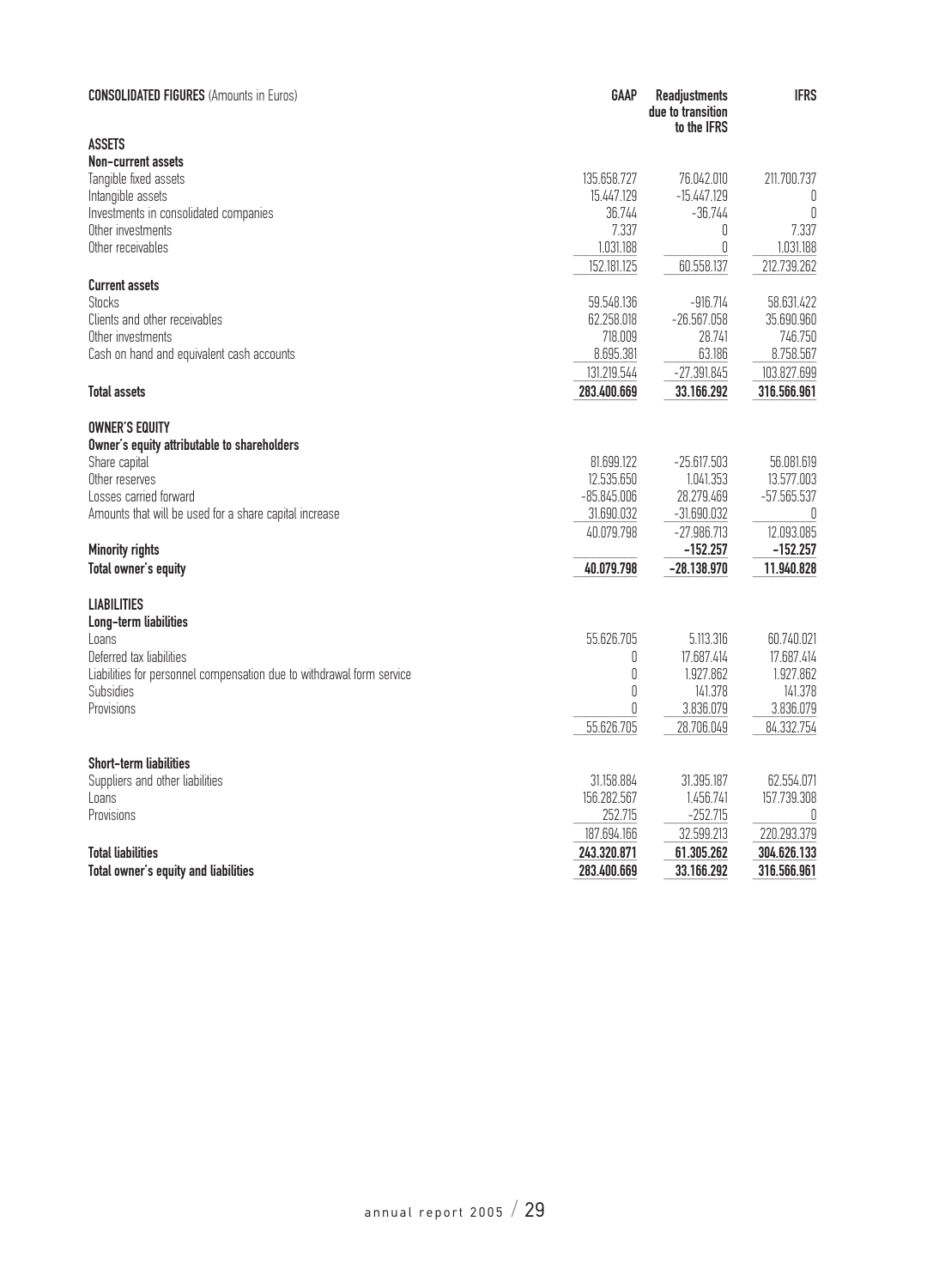### 5.2.3. Balance Sheet agreement as of 31 December 2004

| <b>COMPANY FIGURES</b> (Amounts in Euros)                             | GAAP           | <b>Readjustments</b><br>due to transition<br>to the <b>IFRS</b> | <b>IFRS</b>   |
|-----------------------------------------------------------------------|----------------|-----------------------------------------------------------------|---------------|
| <b>ASSETS</b>                                                         |                |                                                                 |               |
| Non-current assets                                                    |                |                                                                 |               |
| Tangible fixed assets                                                 | 125.468.072    | 59.456.286                                                      | 184.924.358   |
| Intangible assets                                                     | 13.390.628     | $-13.390.628$                                                   | 0             |
| Investments in consolidated companies                                 | 8.691.215      | 5.265.259                                                       | 13.956.474    |
| Other investments                                                     | 9.061          | $-1.724$                                                        | 7.337         |
| Other receivables                                                     | 728.932        | 0                                                               | 728.932       |
|                                                                       | 148.287.908    | 51.329.193                                                      | 199.617.101   |
| <b>Current assets</b>                                                 |                |                                                                 |               |
| <b>Stocks</b>                                                         | 49.273.264     | $-2.877.307$                                                    | 46.395.957    |
| Clients and other receivables                                         | 67.165.836     | $-12.171.730$                                                   | 54.994.106    |
| Other investments                                                     | 595.529        | 2.568                                                           | 598.097       |
| Cash on hand and equivalent cash accounts                             | 2.838.096      | 0                                                               | 2.838.096     |
|                                                                       | 119.872.725    | $-15.046.469$                                                   | 104.826.256   |
| <b>Total assets</b>                                                   | 268.160.633    | 36.282.724                                                      | 304.443.357   |
| <b>OWNER'S EQUITY</b>                                                 |                |                                                                 |               |
| Owner's equity attributable to shareholders                           |                |                                                                 |               |
| Share capital                                                         | 104.280.607    | $-12.284.252$                                                   | 91.996.355    |
| Other reserves                                                        | 12.394.272     | 1.182.731                                                       | 13.577.003    |
| Losses carried forward                                                | $-102.060.108$ | 22.139.564                                                      | $-79.920.544$ |
| Amounts that will be used for a share capital increase                | 20.000.000     | $-20.000.000$                                                   | 0             |
| Total owner's equity                                                  | 34.614.771     | $-8.961.957$                                                    | 25.652.814    |
| <b>LIABILITIES</b>                                                    |                |                                                                 |               |
| Long-term liabilities                                                 |                |                                                                 |               |
| Loans                                                                 | 126.283.889    | 3.514.792                                                       | 129.798.681   |
| Deferred tax liabilities                                              | 0              | 9.143.907                                                       | 9.143.907     |
| Liabilities for personnel compensation due to withdrawal form service | 0              | 1.479.853                                                       | 1.479.853     |
| Provisions                                                            | 0              | 2.919.444                                                       | 2.919.444     |
| <b>Short-term liabilities</b>                                         | 126.283.889    | 17.057.996                                                      | 143.341.885   |
| Suppliers and other liabilities                                       | 64.378.660     | 18.583.907                                                      | 82.962.567    |
| Loans                                                                 | 41.500.999     | 1.575.092                                                       | 43.076.091    |
| Provisions                                                            | 1.382.314      | 8.027.686                                                       | 9.410.000     |
|                                                                       | 107.261.973    | 28.186.685                                                      | 135.448.658   |
| <b>Total liabilities</b>                                              | 233.545.862    | 45.244.681                                                      | 278.790.543   |
| <b>Total owner's equity and liabilities</b>                           | 268.160.633    | 36.282.724                                                      | 304.443.357   |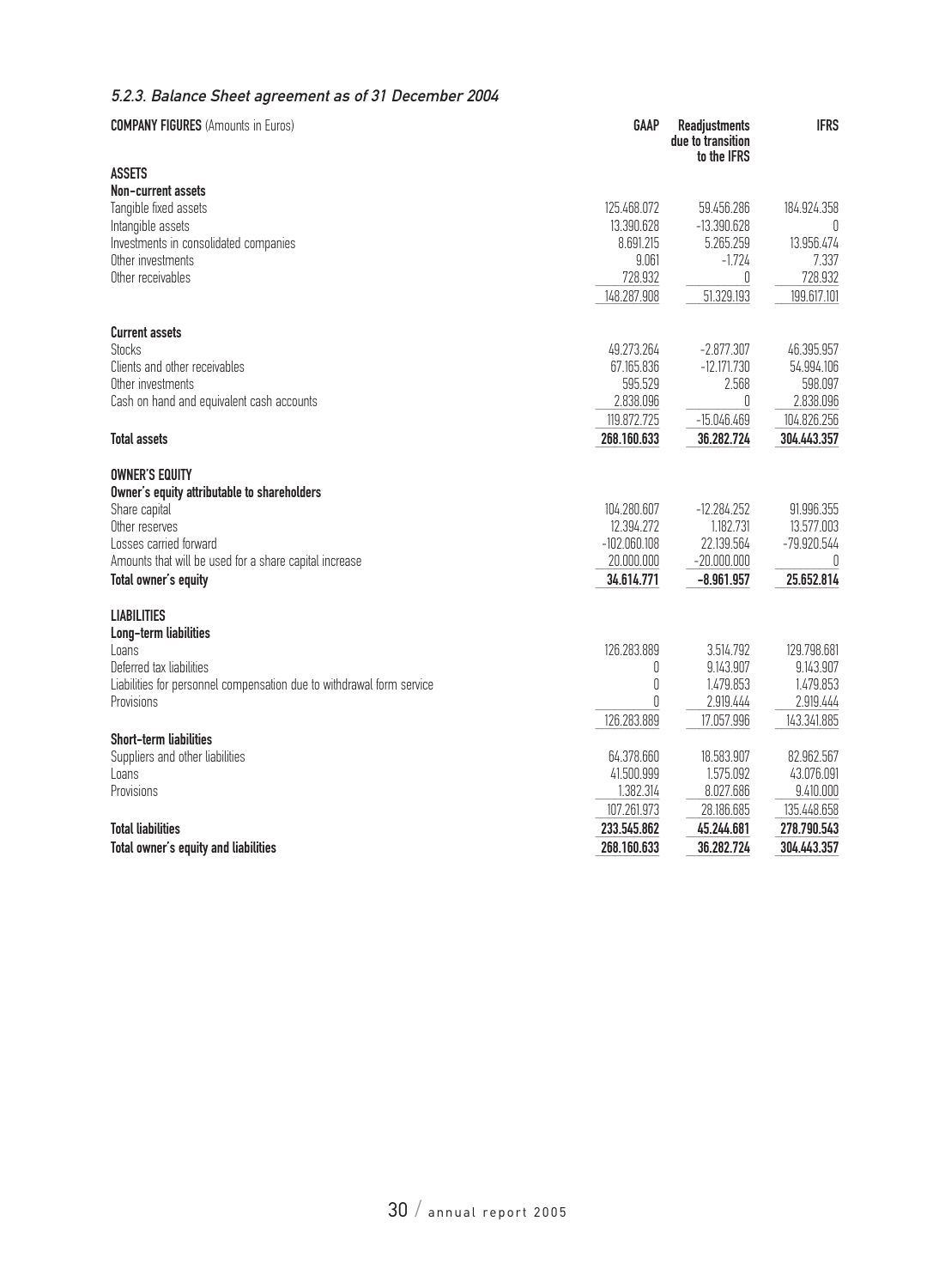| <b>CONSOLIDATED FIGURES</b> (Amounts in Euros)                                      | GAAP                     | Readjustments<br>due to transition<br>to the IFRS | <b>IFRS</b>   |
|-------------------------------------------------------------------------------------|--------------------------|---------------------------------------------------|---------------|
| <b>ASSETS</b>                                                                       |                          |                                                   |               |
| Non-current assets                                                                  |                          |                                                   |               |
| Tangible fixed assets                                                               | 137.887.216              | 66.881.560                                        | 204.768.776   |
| Intangible assets                                                                   | 13.391.144               | $-13.391.144$                                     |               |
| Investments in consolidated companies                                               | 1.589.897                | $-1.589.897$                                      |               |
| Other investments                                                                   | 7.324                    | 13                                                | 7.337         |
| Other receivables                                                                   | 1.013.529                | $\mathbb 0$                                       | 1.013.529     |
|                                                                                     | 153.889.110              | 51.900.532                                        | 205.789.642   |
| <b>Current assets</b>                                                               |                          |                                                   |               |
| <b>Stocks</b>                                                                       | 52.088.036               | $-2.429.295$                                      | 49.658.741    |
| Clients and other receivables                                                       | 77.304.662               | $-13.188.112$                                     | 64.116.550    |
| Other investments                                                                   | 595.529                  | 28.726                                            | 624.255       |
| Cash on hand and equivalent cash accounts                                           | 4.055.115                | 1.048.166                                         | 5.103.281     |
|                                                                                     | 134.043.342              | $-14.540.515$                                     | 119.502.827   |
| <b>Total assets</b>                                                                 | 287.932.452              | 37.360.017                                        | 325.292.469   |
|                                                                                     |                          |                                                   |               |
| <b>OWNER'S EQUITY</b><br>Owner's equity attributable to shareholders                |                          |                                                   |               |
| Share capital                                                                       | 104.280.607              | $-12.284.252$                                     | 91.996.355    |
| Foreign exchange differences from the consolidation of foreign subsidiary companies |                          | $-113.076$                                        | $-113.076$    |
| Other reserves                                                                      | 15.822.975               | $-2.245.972$                                      | 13.577.003    |
| Losses carried forward                                                              | $-101.290.328$           | 22.812.453                                        | $-78.477.875$ |
| Amounts that will be used for a share capital increase                              | 20.000.000               | $-20.000.000$                                     |               |
|                                                                                     |                          |                                                   |               |
|                                                                                     | 38.813.254               | $-11.830.847$                                     | 26.982.407    |
| <b>Minority rights</b>                                                              | $\overline{\phantom{a}}$ | 1.337.995                                         | 1.337.995     |
| Total owner's equity                                                                | 38.813.254               | $-10.492.852$                                     | 28.320.402    |
| <b>LIABILITIES</b>                                                                  |                          |                                                   |               |
| Long-term liabilities                                                               |                          |                                                   |               |
| Loans                                                                               | 126.283.889              | 3.514.792                                         | 129.798.681   |
| Deferred tax liabilities                                                            |                          | 10.375.874                                        | 10.375.874    |
| Liabilities for personnel compensation due to withdrawal form service               |                          | 1.891.250                                         | 1.891.250     |
| <b>Subsidies</b>                                                                    |                          | 899.096                                           | 899.096       |
| Provisions                                                                          |                          | 2.919.444                                         | 2.919.444     |
|                                                                                     | 126.283.889              | 19.600.456                                        | 145.884.345   |
| <b>Short-term liabilities</b>                                                       |                          |                                                   |               |
| Suppliers and other liabilities                                                     | 67.665.660               | 18.649.636                                        | 86.315.296    |
| Loans                                                                               | 53.772.635               | 1.575.091                                         | 55.347.726    |
| Provisions                                                                          | 1.397.014                | 8.027.686                                         | 9.424.700     |
|                                                                                     | 122.835.309              | 28.252.413                                        | 151.087.722   |
| <b>Total liabilities</b>                                                            | 249.119.198              | 47.852.869                                        | 296.972.067   |
|                                                                                     |                          |                                                   |               |
| <b>Total owner's equity and liabilities</b>                                         | 287.932.452              | 37.360.017                                        | 325.292.469   |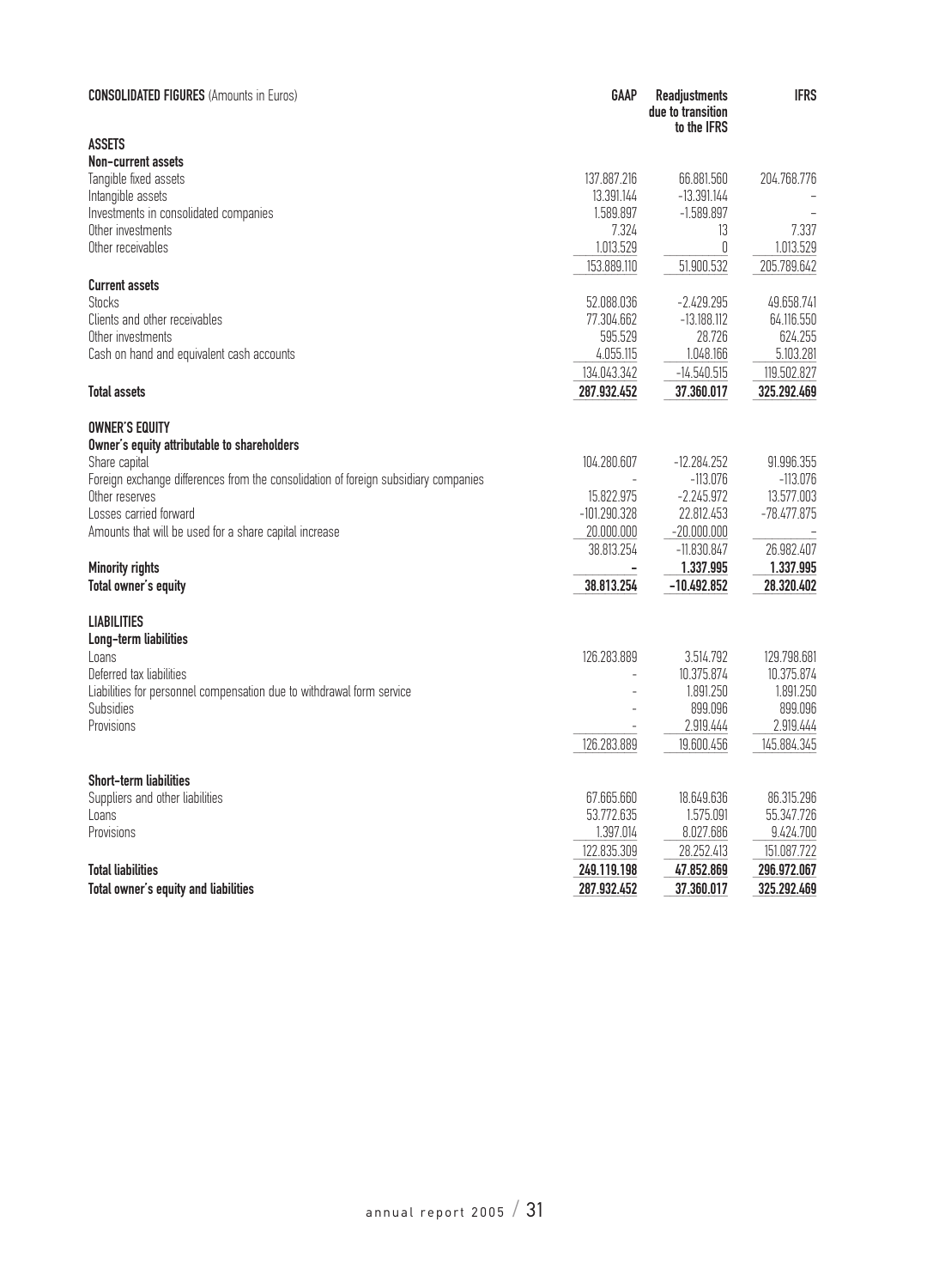## 5.2.4. Net profit agreement for the 12 months until 31 December 2004

|                                                                                          | 31.12.2004                     |                                  |
|------------------------------------------------------------------------------------------|--------------------------------|----------------------------------|
| (Amounts in Euros)                                                                       | CONSOLIDATED<br><b>FIGURES</b> | <b>COMPANY</b><br><b>FIGURES</b> |
| <b>Total losses according to the GAAP</b>                                                | $-27.669.169$                  | $-28.227.425$                    |
| Readjustments due to transition to the IFRS                                              |                                |                                  |
| Change in the consolidation method                                                       | 14.402                         | O                                |
| Adjustment of the value of tangible assets                                               | 4.649.464                      | 4.353.373                        |
| Deletion of intangible assets that do not fulfil the capitalisation criteria of the IFRS | 2.042.685                      | 1.991.229                        |
| Recognition of provisions                                                                | $-7.092.472$                   | $-7.092.472$                     |
| Recognition of deferred tax liabilities                                                  | 7.311.540                      | 6.743.349                        |
| Branch secession (Corinth Metalworks S.A.)                                               | 613,809                        | 613.809                          |
| Recognition of employee benefits provisions                                              | 36.612                         | 111.089                          |
| Transfer of the provision that was formed for the estimation of liabilities expressed    |                                |                                  |
| in a foreign currency to the Central Securities Depository                               | 1.222.883                      | 1.170.240                        |
| Change in the accounting principle relating to the estimation of stocks                  | -2.103.632                     | $-2.764.785$                     |
| Other                                                                                    | 100.542                        | $-48.613$                        |
| <b>Total readjustments due to transition</b>                                             | 6.795.833                      | 5.077.219                        |
| <b>Total losses according to the IFRS</b>                                                | $-20.873.336$                  | $-23.150.206$                    |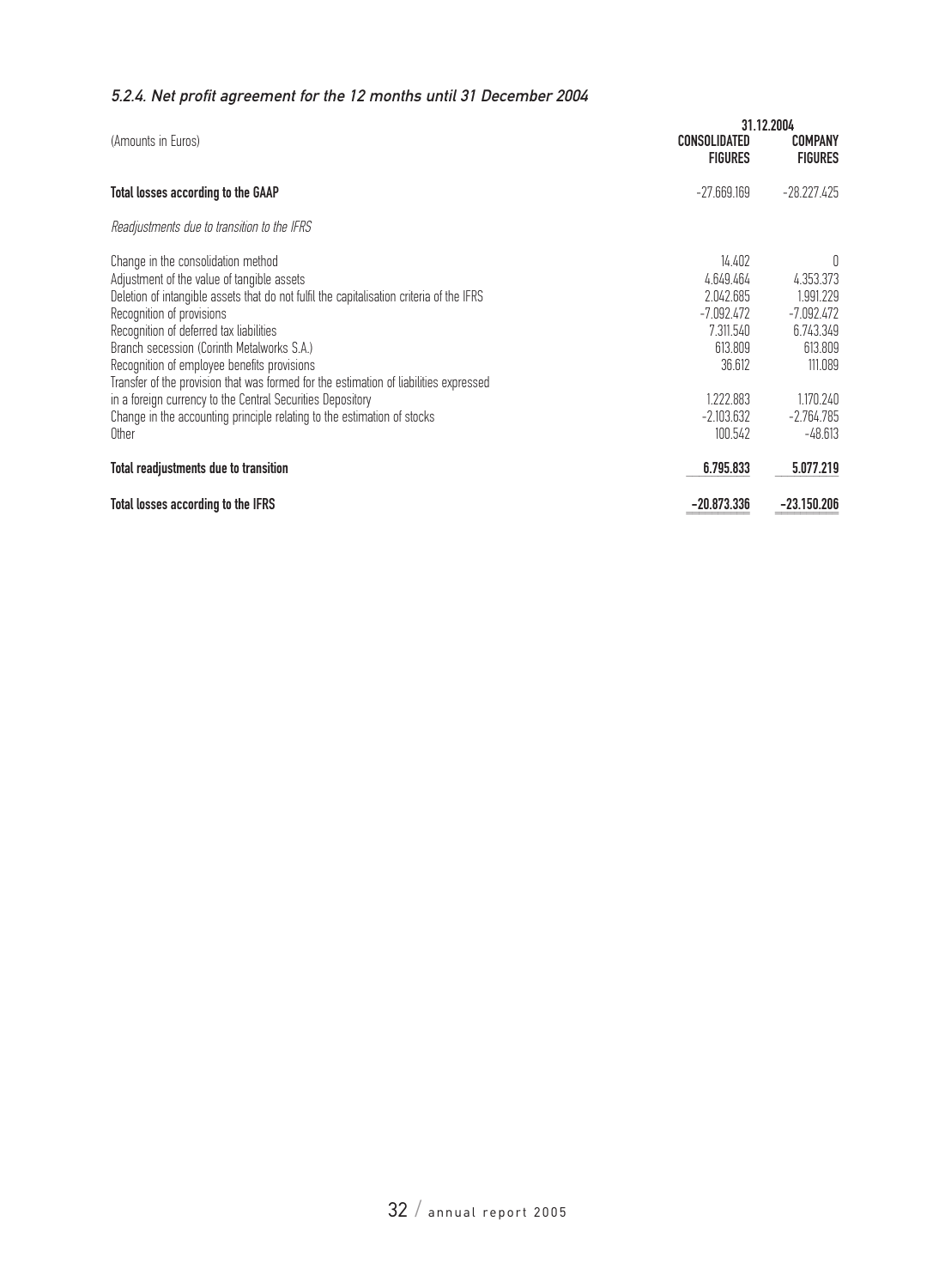### 5.2.5. Income Statement agreement for the 12 months until 31 December 2004

|                                                                                                               | GAAP                                                    | 12 months until 31 December 2004<br><b>Readjustments</b><br>due to transition<br>to the IFRS | <b>IFRS</b>                                |
|---------------------------------------------------------------------------------------------------------------|---------------------------------------------------------|----------------------------------------------------------------------------------------------|--------------------------------------------|
| <b>COMPANY FIGURES</b> (Amounts in Euros)                                                                     |                                                         |                                                                                              |                                            |
| Sales<br>Cost of sales                                                                                        | 180.447.740<br>$-158.975.572$                           | -812.429<br>2.616.498                                                                        | 179.635.311<br>$-156.359.074$              |
| Gross profit                                                                                                  | 21.472.168                                              | 1.804.069                                                                                    | 23.276.237                                 |
| Selling expenses<br>Administrative expenses<br>Other operating income (net)                                   | $-33.292.879$<br>$-3.531.810$<br>863.820                | -6.984.356<br>$-4.894.038$<br>5.733.731                                                      | $-40.277.235$<br>$-8.425.848$<br>6.597.551 |
| <b>Operating results</b>                                                                                      | $-14.488.701$                                           | $-4.340.594$                                                                                 | $-18.829.295$                              |
| Financing expenses (net)<br>Extraordinary results<br>Previous years' income and expenses<br>Loss before taxes | $-13.230.986$<br>$-852.881$<br>345.143<br>$-28.227.425$ | 2.166.726<br>852.881<br>-345.143<br>$-1.666.130$                                             | $-11.064.260$<br>U<br>$-29.893.555$        |
| Taxation                                                                                                      |                                                         | 6.743.349                                                                                    | 6.743.349                                  |
| Net losses of the fiscal year after taxes                                                                     | $-28.227.425$                                           | 5.077.219                                                                                    | $-23.150.206$                              |

|                                                | GAAP           | 12 months until 31 December 2004<br><b>Readjustments</b><br>due to transition<br>to the IFRS | <b>IFRS</b>   |
|------------------------------------------------|----------------|----------------------------------------------------------------------------------------------|---------------|
| <b>CONSOLIDATED FIGURES</b> (Amounts in Euros) |                |                                                                                              |               |
| <b>Sales</b>                                   | 214,600.579    | 4.778.285                                                                                    | 219.378.864   |
| Cost of sales                                  | $-188.663.450$ | $-1.573.746$                                                                                 | -190.237.196  |
| Gross profit                                   | 25.937.129     | 3.204.539                                                                                    | 29.141.668    |
| Selling expenses                               | $-35.818.734$  | $-6.542.659$                                                                                 | -42.361.393   |
| Administrative expenses                        | $-6.881.213$   | $-4.503.023$                                                                                 | $-11.384.236$ |
| Other operating income (net)                   | 3.307.810      | 4.370.263                                                                                    | 7.678.073     |
| <b>Operating results</b>                       | $-13.455.008$  | $-3.470.880$                                                                                 | $-16.925.888$ |
| Financing expenses (net)                       | $-13.244.333$  | 2.172.534                                                                                    | $-11.071.799$ |
| Extraordinary results                          | $-999.814$     | 999.814                                                                                      | 0             |
| Previous years' income and expenses            | 345.828        | $-345.828$                                                                                   |               |
| Loss before taxes                              | $-27.353.327$  | $-644.360$                                                                                   | $-27.997.687$ |
| Taxation                                       | $-315.842$     | 7.440.193                                                                                    | 7.124.351     |
| Net losses of the fiscal year after taxes      | $-27.669.169$  | 6.795.833                                                                                    | $-20.873.336$ |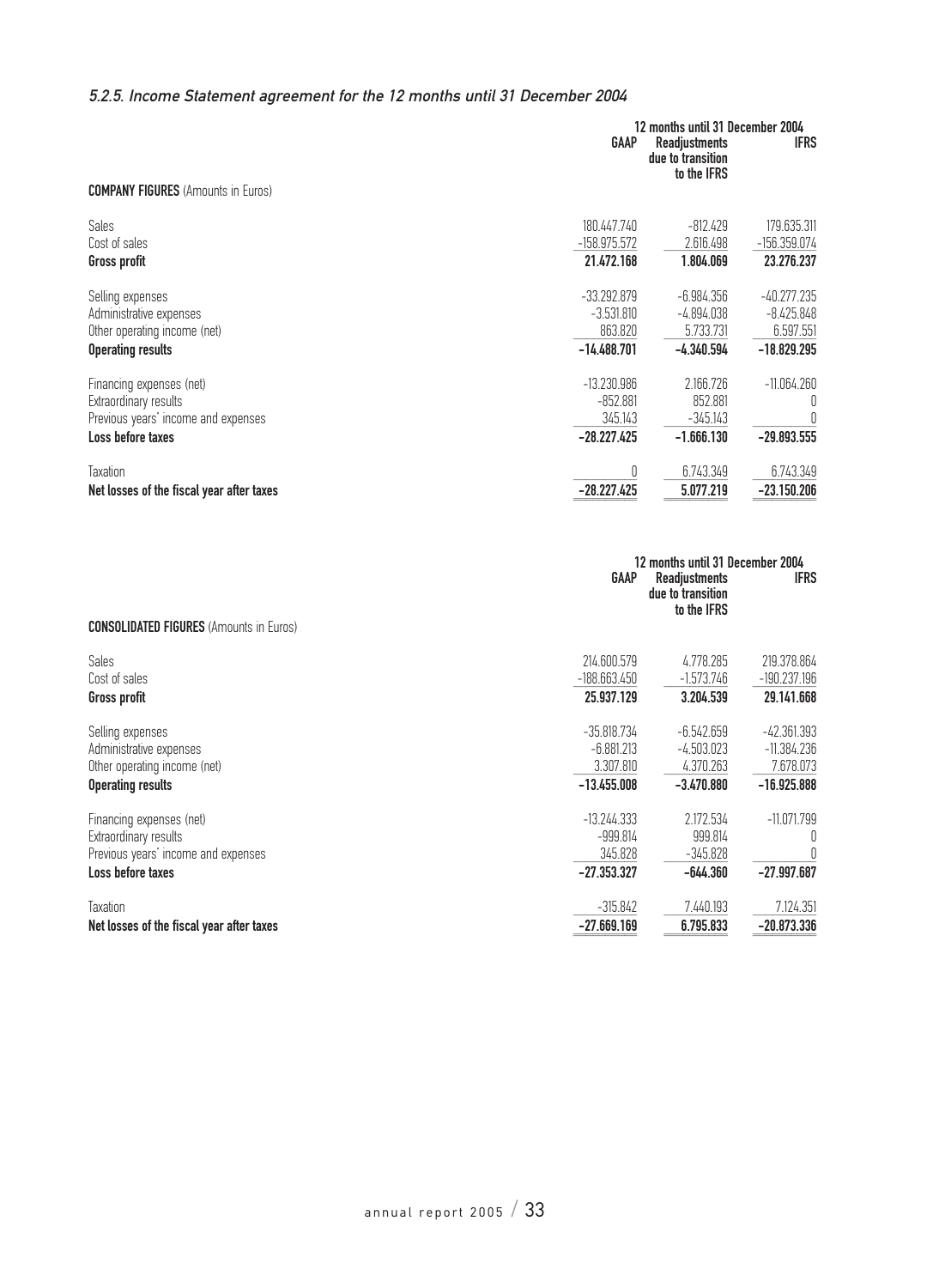### 5.2.6. Balance Sheet agreement as of 1 January 2005 after the application of IAS 32 and IAS 39

| <b>COMPANY FIGURES</b> (Amounts in Euros)                             | <b>IFRS</b><br>31.12.2004 | <b>Effect of the</b><br>application of<br>IAS 32 & 39 | <b>IFRS</b><br>01.01.2005 |
|-----------------------------------------------------------------------|---------------------------|-------------------------------------------------------|---------------------------|
| <b>ASSETS</b>                                                         |                           |                                                       |                           |
| Non-current assets                                                    |                           |                                                       |                           |
| Tangible fixed assets                                                 | 184.924.358               |                                                       | 184.924.358               |
| Investments in consolidated companies                                 | 13.956.474                | $\qquad \qquad -$                                     | 13.956.474                |
| Other investments                                                     | 7.337                     | $-7.337$                                              |                           |
| Other receivables                                                     | 728.932                   |                                                       | 728.932                   |
|                                                                       | 199.617.101               | $-7.337$                                              | 199.609.764               |
| <b>Current assets</b>                                                 |                           |                                                       |                           |
| <b>Stocks</b>                                                         | 46.395.957                |                                                       | 46.395.957                |
| Clients and other receivables                                         | 54.994.106                |                                                       | 54.994.106                |
| Derivatives                                                           |                           | 1.839.959                                             | 1.839.959                 |
| Financial assets at reasonable value through results                  |                           | 605.434                                               | 605.434                   |
| <b>Securities</b>                                                     | 598.097                   | $-598.097$                                            |                           |
| Cash on hand and equivalent cash accounts                             | 2.838.096                 |                                                       | 2.838.096                 |
|                                                                       | 104.826.256               | 1.847.296                                             | 106.673.552               |
| <b>Total assets</b>                                                   | 304.443.357               | 1.839.959                                             | 306.283.316               |
| <b>OWNER'S EQUITY</b>                                                 |                           |                                                       |                           |
| Owner's equity attributable to shareholders                           |                           |                                                       |                           |
| Share capital                                                         | 91.996.355                |                                                       | 91.996.355                |
| Other reserves                                                        | 13.577.003                | $-1.681.949$                                          | 11.895.054                |
| Profits/(losses) carried forward                                      | $-79.920.544$             |                                                       | $-79.920.544$             |
| Total owner's equity                                                  | 25.652.814                | $-1.681.949$                                          | 23.970.865                |
| <b>LIABILITIES</b>                                                    |                           |                                                       |                           |
| Long-term liabilities                                                 |                           |                                                       |                           |
| Loans                                                                 | 129.798.681               |                                                       | 129.798.681               |
| Deferred tax liabilities                                              | 9.143.907                 | $-560.650$                                            | 8.583.257                 |
| Liabilities for personnel compensation due to withdrawal from service | 1.479.853                 | $\qquad \qquad -$                                     | 1.479.853                 |
| Provisions                                                            | 2.919.444                 |                                                       | 2.919.444                 |
|                                                                       | 143.341.885               | $-560.650$                                            | 142.781.235               |
| <b>Short-term liabilities</b>                                         |                           |                                                       |                           |
| Suppliers and other liabilities                                       | 82.962.567                | $\qquad \qquad -$                                     | 82.962.567                |
| Loans                                                                 | 43.076.091                |                                                       | 43.076.091                |
| Derivatives                                                           |                           | 4.082.558                                             | 4.082.558                 |
| Provisions                                                            | 9.410.000                 | $\overline{\phantom{a}}$                              | 9.410.000                 |
|                                                                       |                           | 4.082.558                                             | 139.531.216               |
|                                                                       | 135.448.658               |                                                       |                           |
| <b>Total liabilities</b>                                              | 278.790.543               | 3.521.908                                             | 282.312.451               |
| Total owner's equity and liabilities                                  | 304.443.357               | 1.839.959                                             | 306.283.316               |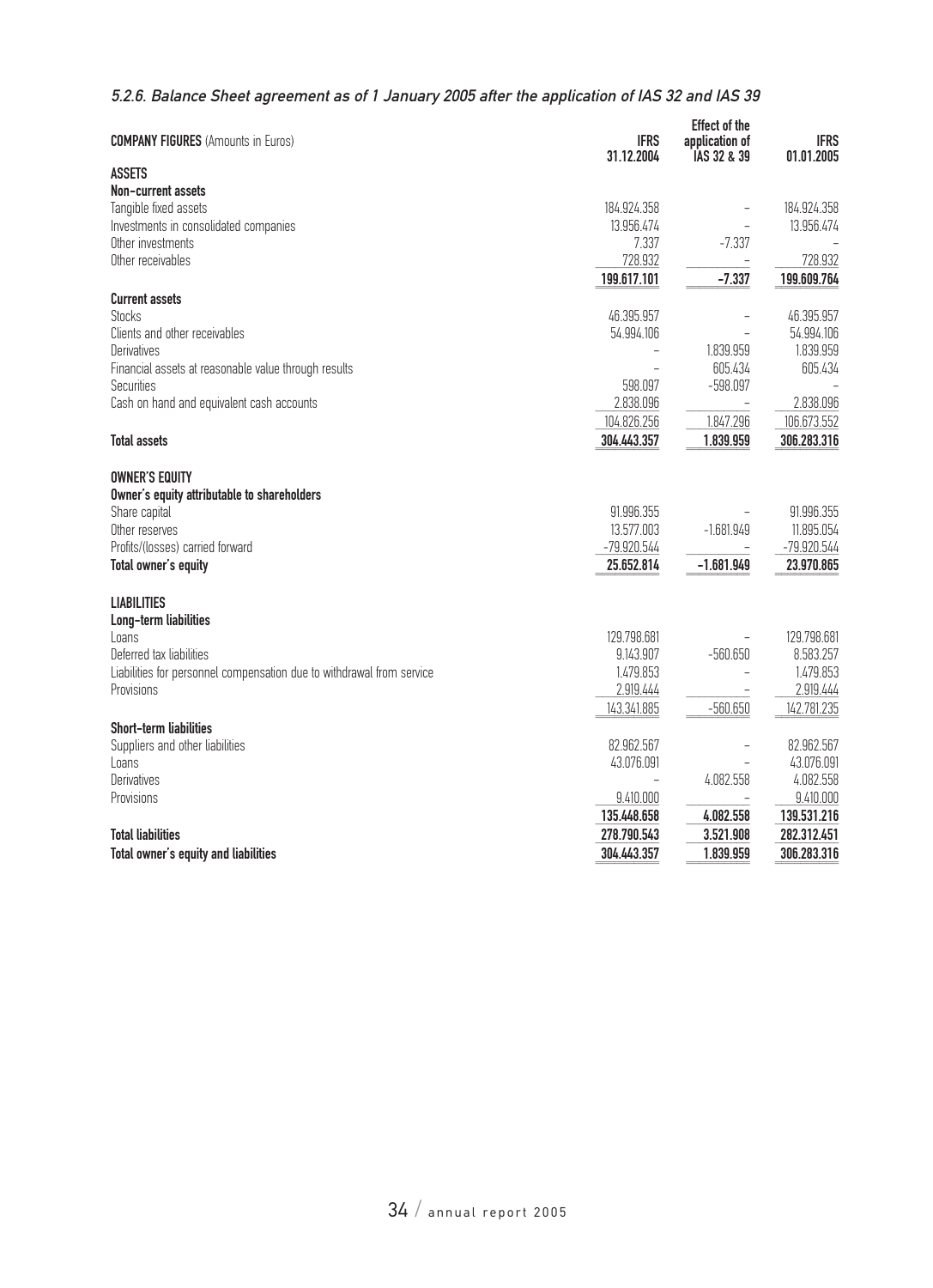| <b>CONSOLIDATED FIGURES</b> (Amounts in Euros)                                      | <b>IFRS</b><br>31.12.2004 | <b>Effect of the</b><br>application of<br>IAS 32 & 39 | <b>IFRS</b><br>01.01.2005 |
|-------------------------------------------------------------------------------------|---------------------------|-------------------------------------------------------|---------------------------|
| <b>ASSETS</b>                                                                       |                           |                                                       |                           |
| Non-current assets                                                                  |                           |                                                       |                           |
| Tangible fixed assets                                                               | 204.768.776               |                                                       | 204.768.776               |
| Investments in consolidated companies                                               |                           |                                                       |                           |
| Other investments                                                                   | 7.337                     | $-7.337$                                              |                           |
| Other receivables                                                                   | 1.013.529                 |                                                       | 1.013.529                 |
|                                                                                     | 205.789.642               | $-7.337$                                              | 205.782.305               |
| <b>Current assets</b>                                                               |                           |                                                       |                           |
| <b>Stocks</b>                                                                       | 49.658.741<br>64.116.550  |                                                       | 49.658.741                |
| Clients and other receivables<br>Derivatives                                        |                           | 1.839.959                                             | 64.116.550<br>1.839.959   |
| Financial assets at reasonable value through results                                |                           | 631.592                                               | 631.592                   |
| Securities                                                                          | 624.255                   | $-624.255$                                            |                           |
| Cash on hand and equivalent cash accounts                                           | 5.103.281                 |                                                       | 5.103.281                 |
|                                                                                     | 119.502.827               | 1.847.296                                             | 121.350.123               |
| <b>Total assets</b>                                                                 | 325.292.469               | 1.839.959                                             | 327.132.428               |
|                                                                                     |                           |                                                       |                           |
| <b>OWNER'S EQUITY</b>                                                               |                           |                                                       |                           |
| Owner's equity attributable to shareholders                                         |                           |                                                       |                           |
| Share capital                                                                       | 91.996.355                |                                                       | 91.996.355                |
| Foreign exchange differences from the consolidation of foreign subsidiary companies | $-113.076$                |                                                       | -113.076                  |
| Other reserves                                                                      | 13.577.003                | $-1.681.949$                                          | 11.895.054                |
| Profits/(losses) carried forward                                                    | $-78.477.875$             |                                                       | $-78.477.875$             |
|                                                                                     | 26.982.407                | $-1.681.949$                                          | 25.300.458                |
| Minority rights                                                                     | 1.337.995                 | $\overline{\phantom{0}}$                              | 1.337.995                 |
| Total owner's equity                                                                | 28.320.402                | $-1.681.949$                                          | 26.638.453                |
| <b>LIABILITIES</b>                                                                  |                           |                                                       |                           |
| Long-term liabilities                                                               |                           |                                                       |                           |
| Loans                                                                               | 129.798.681               |                                                       | 129.798.681               |
| Deferred tax liabilities                                                            | 10.375.874                | $-560.650$                                            | 9.815.224                 |
| Liabilities for personnel compensation due to withdrawal from service               | 1.891.250                 | $\overline{a}$                                        | 1.891.250                 |
| <b>Subsidies</b>                                                                    | 899.096                   | $\overline{a}$                                        | 899.096                   |
| Provisions                                                                          | 2.919.444                 |                                                       | 2.919.444                 |
|                                                                                     | 145.884.345               | $-560.650$                                            | 145.323.695               |
| <b>Short-term liabilities</b>                                                       |                           |                                                       |                           |
| Suppliers and other liabilities                                                     | 86.315.296                |                                                       | 86.315.296                |
| Loans                                                                               | 55.347.726                |                                                       | 55.347.726                |
| Derivatives                                                                         | 9.424.700                 | 4.082.558<br>$\overline{a}$                           | 4.082.558                 |
| Provisions                                                                          |                           |                                                       | 9.424.700                 |
|                                                                                     | 151.087.722               | 4.082.558                                             | 155.170.280               |
| <b>Total liabilities</b>                                                            | 296.972.067               | 3.521.908                                             | 300.493.975               |
| Total owner's equity and liabilities                                                | 325.292.469               | 1.839.959                                             | 327.132.428               |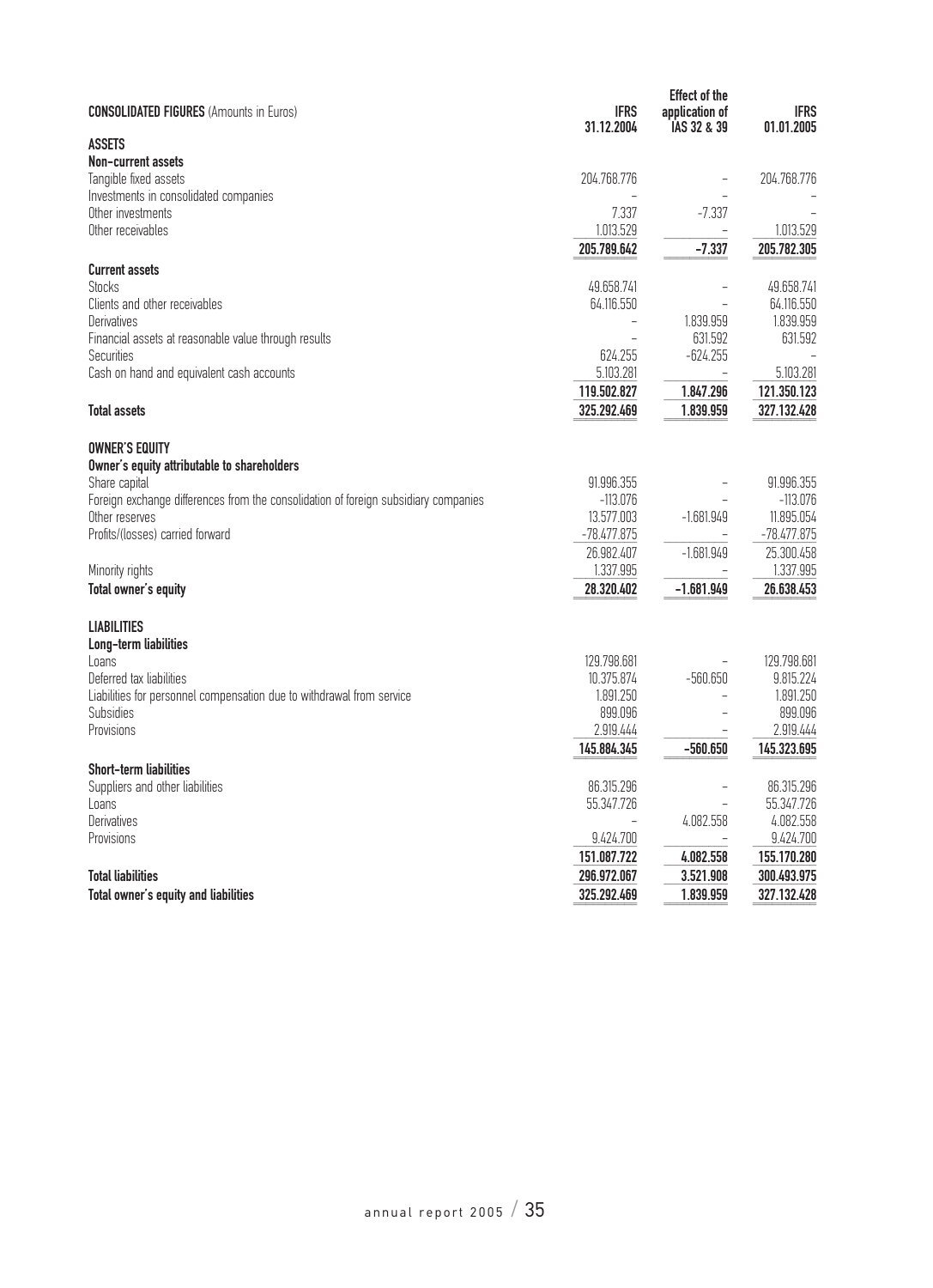## 6. Reporting by sector

#### Primary type of reporting – business sectors

As of 31/12/2005 the Group is divided into two business sectors:

(a) Medium-diameter steel pipes

(b) Large diameter steel pipes

Results per sector for the fiscal year until 31 December 2004 were as follows:

| 12 months until 31 December 2004 (Amounts in Euros)<br>Total gross sales per sector<br>Domestic sales<br><b>Net sales</b>             | <b>Production and</b><br>trade of large-<br>diameter steel<br>pipes<br>295.242.617<br>$-91.270.197$<br>203.972.420 | <b>Production and</b><br>trade of medium-<br>diameter steel<br>pipes<br>20.801.751<br>$-5.395.307$<br>15.406.444 | Total<br>316.044.368<br>$-96.665.504$<br>219.378.864                          |
|---------------------------------------------------------------------------------------------------------------------------------------|--------------------------------------------------------------------------------------------------------------------|------------------------------------------------------------------------------------------------------------------|-------------------------------------------------------------------------------|
| Operating profits/(losses)<br>Financial income-expenses (note 25)<br>Profits/(losses) before taxes<br>Income tax<br>Net profit/(loss) | $-17.716.100$                                                                                                      | 790.212                                                                                                          | $-16.925.888$<br>$-11.071.799$<br>$-27.997.687$<br>7.124.351<br>$-20.873.336$ |

Results per sector for the fiscal year until 31 December 2005 were as follows:

| 12 months until 31 December 2004 (Amounts in Euros)<br>Total gross sales per sector<br>Domestic sales<br>Net sales                    | <b>Production and</b><br>trade of large-<br>diameter steel<br>pipes<br>369.708.788<br>$-109.292.867$<br>260.415.921 | <b>Production and</b><br>trade of medium-<br>diameter steel<br>pipes<br>5.283.083<br>$-4.782.257$<br>500.826 | Total<br>374.991.871<br>$-114.075.124$<br>260.916.747                      |
|---------------------------------------------------------------------------------------------------------------------------------------|---------------------------------------------------------------------------------------------------------------------|--------------------------------------------------------------------------------------------------------------|----------------------------------------------------------------------------|
| Operating profits/(losses)<br>Financial income-expenses (note 25)<br>Profits/(losses) before taxes<br>Income tax<br>Net profit/(loss) | 17.062.765                                                                                                          | $-8.222.387$                                                                                                 | 8.840.378<br>$-11.004.144$<br>$-2.163.766$<br>$-3.482.572$<br>$-5.646.338$ |

Other information contained in the income statement of 31 December 2004 are as follows:

|                                                     | <b>Production and</b><br>trade of large-<br>diameter steel | <b>Production and</b><br>trade of medium-<br>diameter steel |            |
|-----------------------------------------------------|------------------------------------------------------------|-------------------------------------------------------------|------------|
| 12 months until 31 December 2004 (Amounts in Euros) | pipes                                                      | pipes                                                       | Total      |
| Depreciation of tangible fixed assets (note 7)      | 11.155.525                                                 | 310.493                                                     | 11.466.018 |
| Devaluation of stocks (note 9)                      | 1.760.183                                                  | 373.336                                                     | 2.133.519  |
| Provisions (note 20)                                | 6.428.565                                                  | 2.080.000                                                   | 8.508.565  |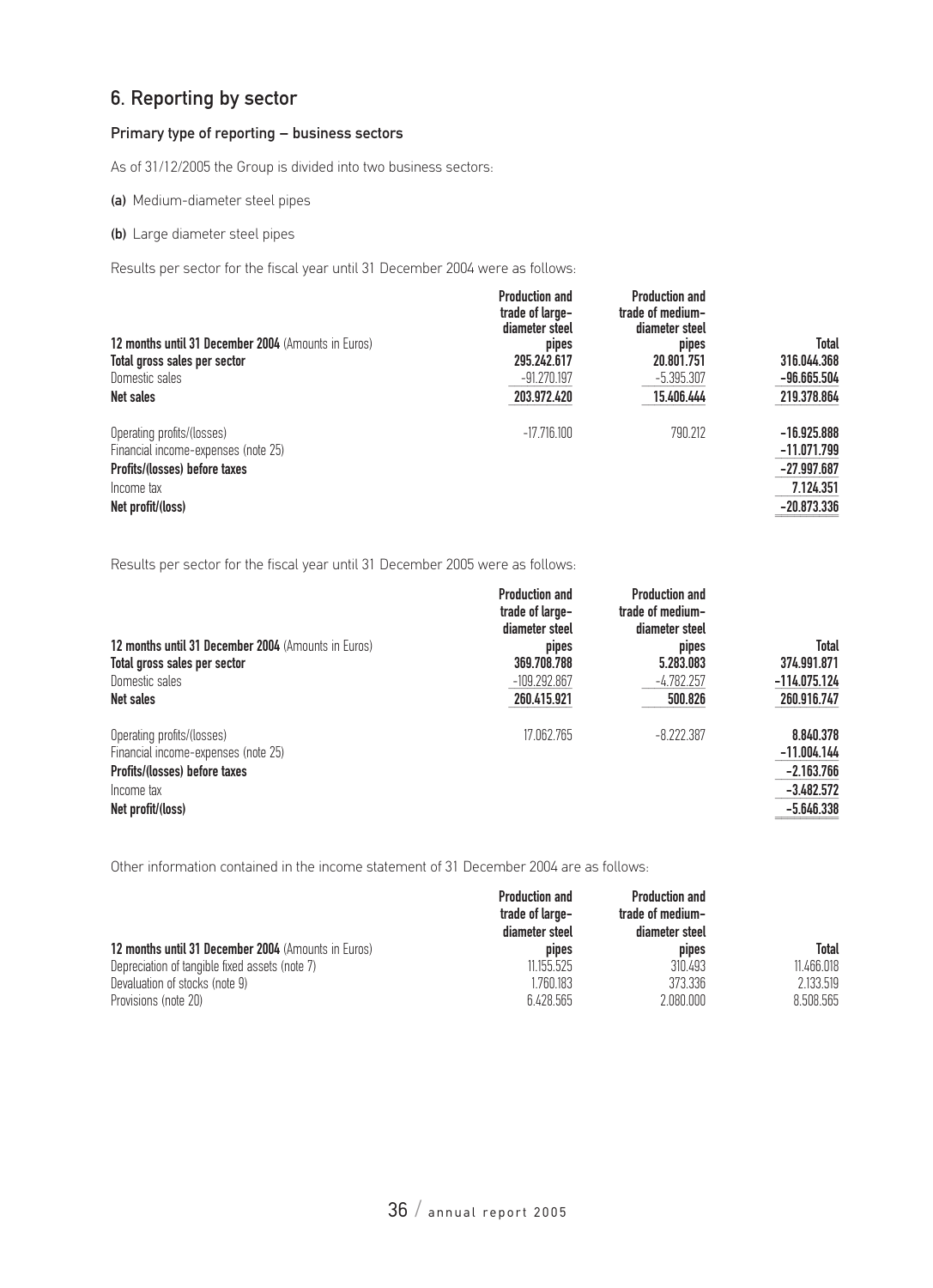Other information contained in the income statement of 31 December 2005 are as follows:

|                                                     | <b>Production and</b><br>trade of large-<br>diameter steel | <b>Production and</b><br>trade of medium-<br>diameter steel |              |
|-----------------------------------------------------|------------------------------------------------------------|-------------------------------------------------------------|--------------|
| 12 months until 31 December 2005 (Amounts in Euros) | pipes                                                      | pipes                                                       | <b>Total</b> |
| Depreciation of tangible fixed assets (note 7)      | 10.523.542                                                 | 1047524                                                     | 11.571.066   |
| Devaluation of stocks (note 10)                     | 1.215.234                                                  |                                                             | 1.215.234    |
| Devaluation of stocks (note 9)                      | 1.306.121                                                  | 38.539                                                      | 1.344.660    |
| Provisions (note 20)                                | 1.388.976                                                  | 882.731                                                     | 2.271.707    |

The results of the sectors include profits and losses from forward contracts that arise from hedging cash flows that concern purchases and sales.

The financial cost includes results from hedging cash flows of interest-bearing loans that have been recorded in the income statement during the year.

Transfers and transactions between sectors are carried out under actual commercial terms and conditions, pursuant to the terms and conditions that apply to transactions with third parties.

The sectors' assets and liabilities as of 31 December 2004 are as follows:

|                                               | <b>Production and</b><br>trade of large-<br>diameter steel | <b>Production and</b><br>trade of medium-<br>diameter steel |               |              |
|-----------------------------------------------|------------------------------------------------------------|-------------------------------------------------------------|---------------|--------------|
| 31/12/2004                                    | pipes                                                      | pipes                                                       | Non-allocated | <b>Total</b> |
| Assets                                        | 327.475.816                                                | 19,908,098                                                  | 325.267       | 347.709.181  |
| Total liabilities                             | 280.532.864                                                | .133.976                                                    | 13.031.184    | 294.698.024  |
| Investments in tangible fixed assets (note 7) | 2.438.052                                                  | 52.221                                                      |               | 2.490.273    |

The sectors' assets and liabilities as of 31 December 2004 are as follows:

|                                               | <b>Production and</b><br>trade of large-<br>diameter steel | <b>Production and</b><br>trade of medium-<br>diameter steel |               |              |
|-----------------------------------------------|------------------------------------------------------------|-------------------------------------------------------------|---------------|--------------|
| 31/12/2005                                    | pipes                                                      | pipes                                                       | Non-allocated | <b>Total</b> |
| Assets                                        | 327.475.816                                                | 19.908.098                                                  | 325.267       | 347.709.181  |
| Total liabilities                             | 280.532.864                                                | 1.133.976                                                   | 13.031.184    | 294.698.024  |
| Investments in tangible fixed assets (note 7) | 2.438.052                                                  | 52.221                                                      |               | 2.490.273    |

The sectors' assets mainly include tangible fixed assets, stocks, receivables, investments, derivatives that have been defined as means of hedging future commercial transactions and cash on hand. They do not include deferred taxes.

The sectors' liabilities include operating liabilities (including derivatives that have been defined as means of hedging future commercial transactions and loans, as well as corporate loans). They do not include taxes. Capital expenditures include expenditures for the acquisition of tangible assets (note 7).

On 27 August 2005 the Corinth factory stopped its production procedure and the production of medium-diameter pipes is covered by the Thisvis factory.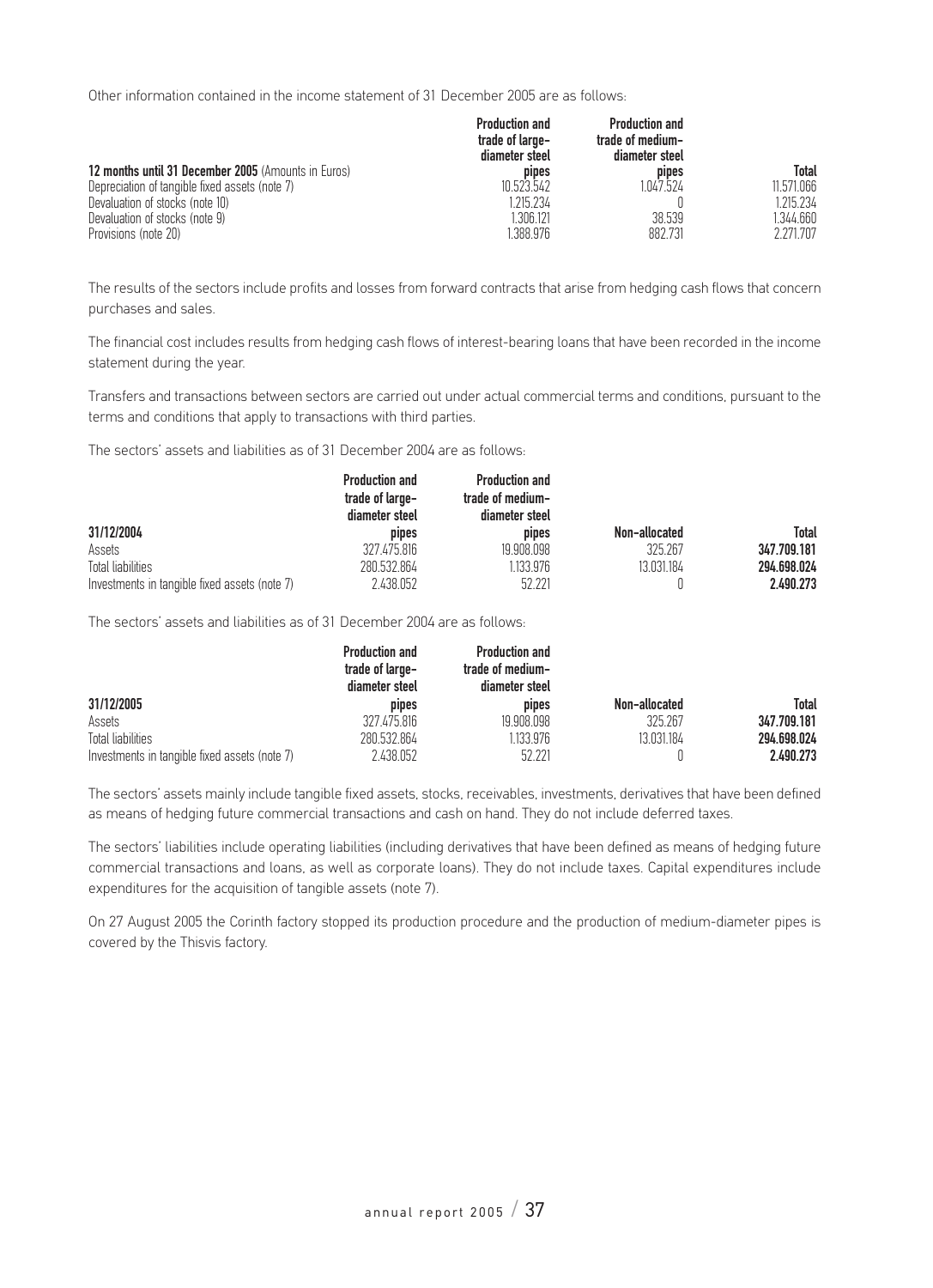#### Secondary type of reporting – geographic sectors

The Company is seated in Greece where it is also mainly active. The Company's main activity is the production and sale of pipes. Most of the company's sales are effected in Greece, in other countries of the Eurozone, the United States of America, Asia and Africa.

| Amounts in Euros         | <b>CONSOLIDATED FIGURES</b> |             |  |
|--------------------------|-----------------------------|-------------|--|
| <b>Sales</b>             | 31/12/2005                  | 31/12/2004  |  |
| Greece                   | 23.531.720                  | 17.606.074  |  |
| Eurozone                 | 74.823.848                  | 90.048.708  |  |
| Other European countries | 289.956                     |             |  |
| Asia                     | 27,307,793                  | 18.116.775  |  |
| America                  | 47.350.819                  | 45.345.413  |  |
| Africa                   | 87.478.524                  | 48.261.894  |  |
| Oceania                  | 134.087                     |             |  |
| <b>Total</b>             | 260.916.747                 | 219.378.864 |  |

Sales refer to the country where clients are established.

| <b>Total assets</b> | 31/12/2005  | 31/12/2004  |
|---------------------|-------------|-------------|
| Greece              | 321.818.539 | 294.343.563 |
| Eurozone            | 3.137.347   | 7.158.290   |
| America             | 22.428.028  | 23.790.616  |
| Non-allocated       | 325.267     |             |
| <b>Total</b>        | 347.709.181 | 325.292.469 |

Assets refer to the country where they are located.

| Investments in fixed assets | 31/12/2005 | 31/12/2004 |
|-----------------------------|------------|------------|
| Greece                      | 2.459.150  | 5.817.820  |
| Eurozone                    | 4.627      | 14.818     |
| America                     | 26.496     | 13.085     |
| <b>Total</b>                | 2.490.273  | 5.845.723  |

Capital expenditures refer to the country where the assets are located.

#### Analysis of sales per category

| Amounts in Euros                 | 31/12/2005  | 31/12/2004  |
|----------------------------------|-------------|-------------|
| Sale of merchandise and products | 260.701.579 | 216,706,808 |
| Income form services             | 215.168     | 2.672.056   |
| <b>Total</b>                     | 260.916.747 | 219.378.864 |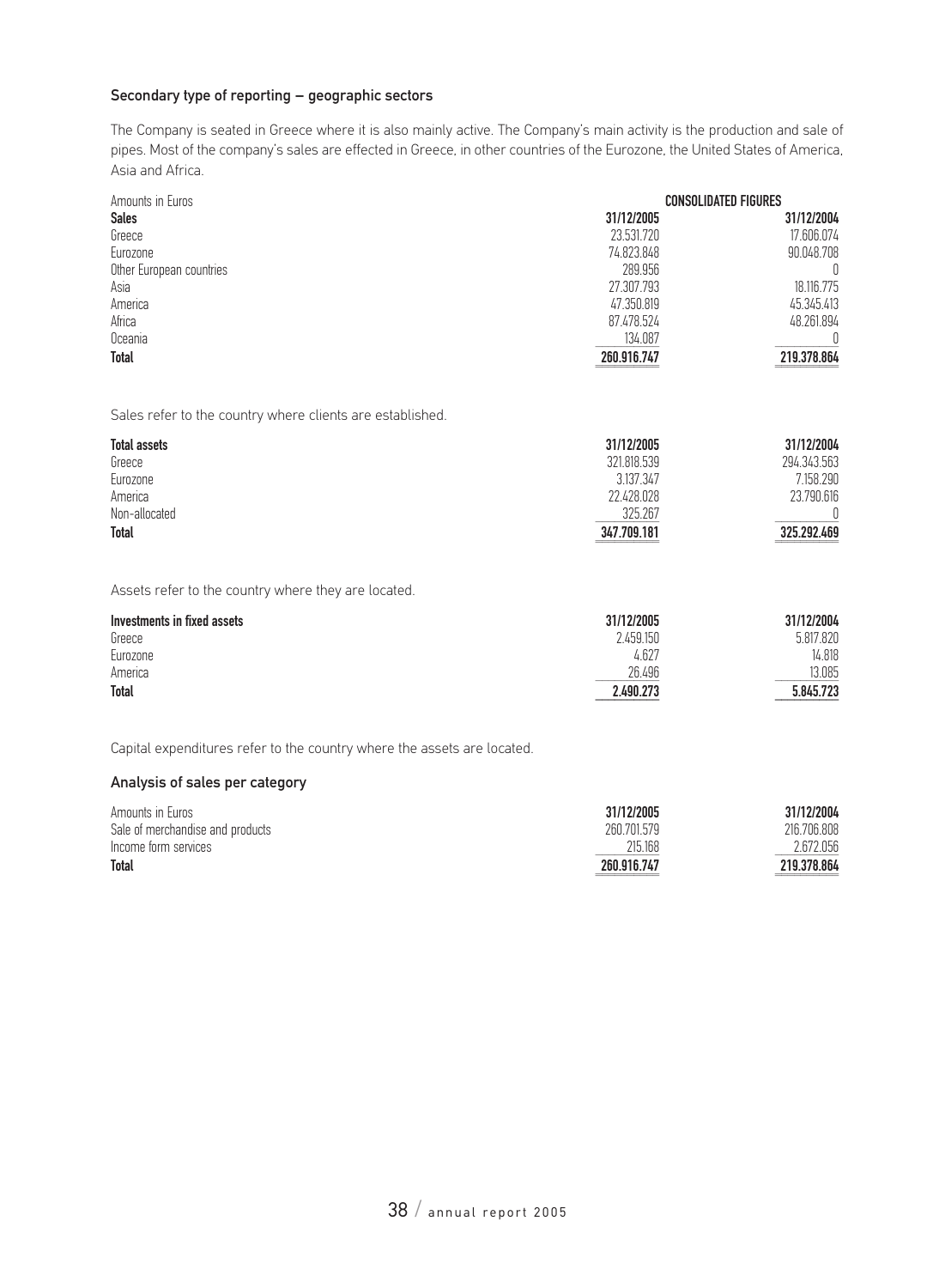## 7. Tangible fixed assets

## CONSOLIDATED FIGURES

| Amounts in Euros                                                                              | Lots            | Buildings                    | equipment                                           | Mechanical Transportation<br>equipment | <b>Furniture</b><br>and<br>fixtures | <b>Fixed assets</b><br>under<br>constructions | Total                          |
|-----------------------------------------------------------------------------------------------|-----------------|------------------------------|-----------------------------------------------------|----------------------------------------|-------------------------------------|-----------------------------------------------|--------------------------------|
| Cost                                                                                          |                 |                              |                                                     |                                        |                                     |                                               |                                |
| Balance as of 1 January 2004<br>Foreign exchange differences                                  | 33.099.000<br>O | 48.524.994<br>0              | 127.988.865<br>$-7.362$                             | 4.627.975<br>0                         | 2.195.537<br>$-2.665$               | 0<br>0                                        | 216.436.371<br>$-10.027$       |
| Additions                                                                                     | 0               | 731.667                      | 4.593.738                                           | 165.959                                | 171.217                             | 183.142                                       | 5.845.723                      |
| Sales (note 29)<br>Reclassifications                                                          | 0<br>N          | $-10.537$<br>0               | 0<br>3.063                                          | $-2.299.031$<br>$-3.063$               | 0<br>0                              | U<br>0                                        | $-2.309.568$<br>0              |
| Balance as of 31 December 2004                                                                | 33.099.000      | 49.246.124                   | 132.578.304                                         | 2.491.840                              | 2.364.089                           | 183.142                                       | 219.962.499                    |
| <b>Accumulated depreciation</b>                                                               |                 |                              | $-1.213.535$                                        |                                        |                                     |                                               |                                |
| Balance as of 1 January 2004<br>Foreign exchange differences                                  | 0<br>0          | $-1.671$<br>Ŋ                | Ŋ                                                   | $-1.997.754$<br>5.576                  | $-1.522.674$<br>1.974               | 0<br>0                                        | $-4.735.634$<br>7.550          |
| Depreciation of the period (note 22)                                                          | 0               | $-2.406.781$                 | $-8.438.206$                                        | $-376.907$                             | $-244.124$                          | 0                                             | $-11.466.018$                  |
| Sales (note 29)<br>Balance as of 31 December 2004                                             | 0<br>Ō          | 0<br>$-2.408.452$            | U<br>$-9.651.741$                                   | 1.000.379<br>$-1.368.706$              | 0<br>$-1.764.824$                   | 0<br>Ō                                        | 1.000.379<br>$-15.193.723$     |
| <b>Undepreciated value as</b>                                                                 |                 |                              |                                                     |                                        |                                     |                                               |                                |
| of 31 December 2004                                                                           | 33.099.000      | 46.837.672                   | 122.926.563                                         | 1.123.134                              | 599.265                             | 183.142                                       | 204.768.776                    |
|                                                                                               | Lots            | <b>Buildings</b>             | Mechanical                                          | <b>Transportation</b>                  | <b>Furniture</b>                    | <b>Fixed assets</b>                           |                                |
| Amounts in Euros                                                                              |                 |                              | equipment                                           | equipment                              | and<br>fixtures                     | under<br>constructions                        | Total                          |
| Balance as of 1 January 2005                                                                  | 33.099.000      | 49.246.124                   | 132.578.304                                         | 2.491.840                              | 2.364.089                           | 183.142                                       | 219.962.499                    |
| Foreign exchange differences<br>Additions                                                     | U<br>0          | $[]$<br>296.689              | $\begin{array}{c} \square \end{array}$<br>1.238.767 | 6.191<br>29.605                        | 11.549<br>120.577                   | 0<br>804.635                                  | 17.740<br>2.490.273            |
| Sales (note 29)                                                                               | 0               | $-292.000$                   | $-39.066$                                           | $-60.986$                              | $-65.484$                           | U                                             | $-457.536$                     |
| Reclassifications<br>Balance as of 31 December 2005                                           | N<br>33.099.000 | 0<br>49.250.813              | $-48.643$<br>133.729.362                            | $-526$<br>2.466.124                    | 49.169<br>2.479.900                 | 0<br>987.777                                  | 222.012.976                    |
| <b>Accumulated depreciation</b>                                                               |                 |                              |                                                     |                                        |                                     |                                               |                                |
| Balance as of 1 January 2005<br>Foreign exchange differences                                  | 0<br>0          | $-2.408.452$<br>0            | $-9.651.741$<br>0                                   | $-1.368.706$<br>$-4.954$               | $-1.764.824$<br>$-9.439$            | 0<br>0                                        | $-15.193.723$<br>$-14.393$     |
| Depreciation of the period (note 22)                                                          | 0               | $-2.437.248$                 | $-8.655.033$                                        | $-222.846$                             | $-255.939$                          | 0                                             | $-11.571.066$                  |
| Sales (note 29)<br>Reclassifications                                                          | 0<br>0          | 15.330<br>0                  | 8.375<br>32.300                                     | 55.580<br>28                           | 64.965<br>$-32.328$                 | 0<br>0                                        | 144.250<br>П                   |
| <b>Balance as of 31 December 2005</b>                                                         | 0               | $-4.830.370$                 | $-18.266.099$                                       | $-1.540.898$                           | $-1.997.565$                        | $\overline{\mathbf{0}}$                       | $-26.634.932$                  |
| <b>Undepreciated value as</b>                                                                 |                 |                              |                                                     |                                        |                                     |                                               |                                |
| of 31 December 2005                                                                           | 33.099.000      | 44.420.443                   | 115.463.263                                         | 925.226                                | 482.335                             | 987.777                                       | 195.378.045                    |
| <b>COMPANY FIGURES</b>                                                                        |                 |                              |                                                     |                                        |                                     |                                               |                                |
|                                                                                               |                 |                              |                                                     |                                        |                                     |                                               |                                |
|                                                                                               | Lots            | <b>Buildings</b>             | equipment                                           | Mechanical Transportation<br>equipment | <b>Furniture</b><br>and             | <b>Fixed assets</b><br>under                  |                                |
| Amounts in Euros                                                                              |                 |                              |                                                     |                                        | fixtures                            | constructions                                 | Total                          |
| Cost<br>Balance as of 1 January 2004                                                          | 33.099.000      | 47.915.050                   | 127.945.590                                         | 4.577.862                              | 2.110.893                           | 0                                             | 215.648.395                    |
| Additions                                                                                     | U               | 298.950                      | 3.509.127<br>$[]$                                   | 45.955                                 | 153.843<br>O                        | 182.424<br>0                                  | 4.190.299                      |
| Sales (note 29)<br>Branch contribution of a seceded                                           | 0               | $-10.537$                    |                                                     | $-2.281.174$                           |                                     |                                               | $-2.291.711$                   |
| subsidiary company (note 33)                                                                  | $-7.420.000$    | $-5.347.000$                 | $-5.557.916$                                        | $-303.052$                             | $-1.190.326$                        | $-37.600$                                     | $-19.855.894$<br>0             |
| Reclassifications<br>Balance as of 31 December 2004                                           | 0<br>25.679.000 | 0<br>42.856.463              | $-5.209$<br>125.891.592                             | 5.209<br>2.044.800                     | 0<br>1.074.410                      | 0<br>144.824                                  | 197.691.089                    |
| <b>Accumulated depreciation</b>                                                               |                 |                              |                                                     |                                        |                                     |                                               |                                |
| Balance as of 1 January 2004<br>Depreciation of the period (note 22)                          | 0<br>0          | 0<br>$-2.278.433$            | $-1.191.032$<br>$-8.155.792$                        | $-1.976.032$<br>$-343.352$             | $-1.474.434$<br>$-179.443$          | 0<br>0                                        | $-4.641.498$<br>$-10.957.020$  |
| Sales (note 29)                                                                               | n               | $[]$                         | 0                                                   | 996.812                                | 0                                   | 0                                             | 996.812                        |
| Branch contribution of a seceded                                                              | 0               | 178.234                      | 463.160                                             | 239.173                                | 954.408                             | 0                                             | 1.834.975                      |
| subsidiary company (note 33)<br>Balance as of 31 December 2004                                | 0               | $-2.100.199$                 | $-8.883.664$                                        | $-1.083.399$                           | $-699.469$                          | 0                                             | $-12.766.731$                  |
| <b>Undepreciated value as</b><br>of 31 December 2004                                          | 25.679.000      | 40.756.264                   | 117.007.928                                         | 961.401                                | 374.941                             | 144.824                                       | 184.924.358                    |
|                                                                                               | Lots            | <b>Buildings</b>             |                                                     | Mechanical Transportation              | <b>Furniture</b>                    | <b>Fixed assets</b>                           |                                |
| Amounts in Euros                                                                              |                 |                              | equipment                                           | equipment                              | and<br>fixtures                     | under<br>constructions                        | <b>Total</b>                   |
| Balance as of 1 January 2005                                                                  | 25.679.000      | 42.856.463                   | 125.891.592                                         | 2.044.800                              | 1.074.410                           | 144.824                                       | 197.691.089                    |
| Additions<br>Sales (note 29)                                                                  | U<br>0          | 170.968<br>$-292.000$        | 1.195.794<br>0                                      | 29.605<br>$-11.256$                    | 88.254<br>O                         | 804.635<br>0                                  | 2.289.256<br>$-303.256$        |
| <b>Balance as of 31 December 2005</b>                                                         | 25.679.000      | 42.735.431                   | 127.087.386                                         | 2.063.149                              | 1.162.664                           | 949.459                                       | 199.677.089                    |
| <b>Accumulated depreciation</b>                                                               |                 |                              |                                                     |                                        |                                     |                                               |                                |
| Balance as of 1 January 2005<br>Depreciation of the period (note 22)                          | 0<br>0          | $-2.100.199$<br>$-2.116.375$ | $-8.883.664$<br>$-7.872.505$                        | $-1.083.399$<br>$-191.011$             | $-699.469$<br>$-162.071$            | 0<br>0                                        | $-12.766.731$<br>$-10.341.962$ |
| Sales (note 29)                                                                               | 0               | 15.330                       | U                                                   | 5.851                                  | 0                                   | 0                                             | 21.181                         |
| <b>Balance as of 31 December 2005</b><br><b>Undepreciated value as</b><br>of 31 December 2005 | 0<br>25.679.000 | $-4.201.244$<br>38.534.187   | $-16.756.169$<br>110.331.217                        | $-1.268.559$<br>794.590                | $-861.540$<br>301.124               | Ō<br>949.459                                  | $-23.087.512$<br>176.589.577   |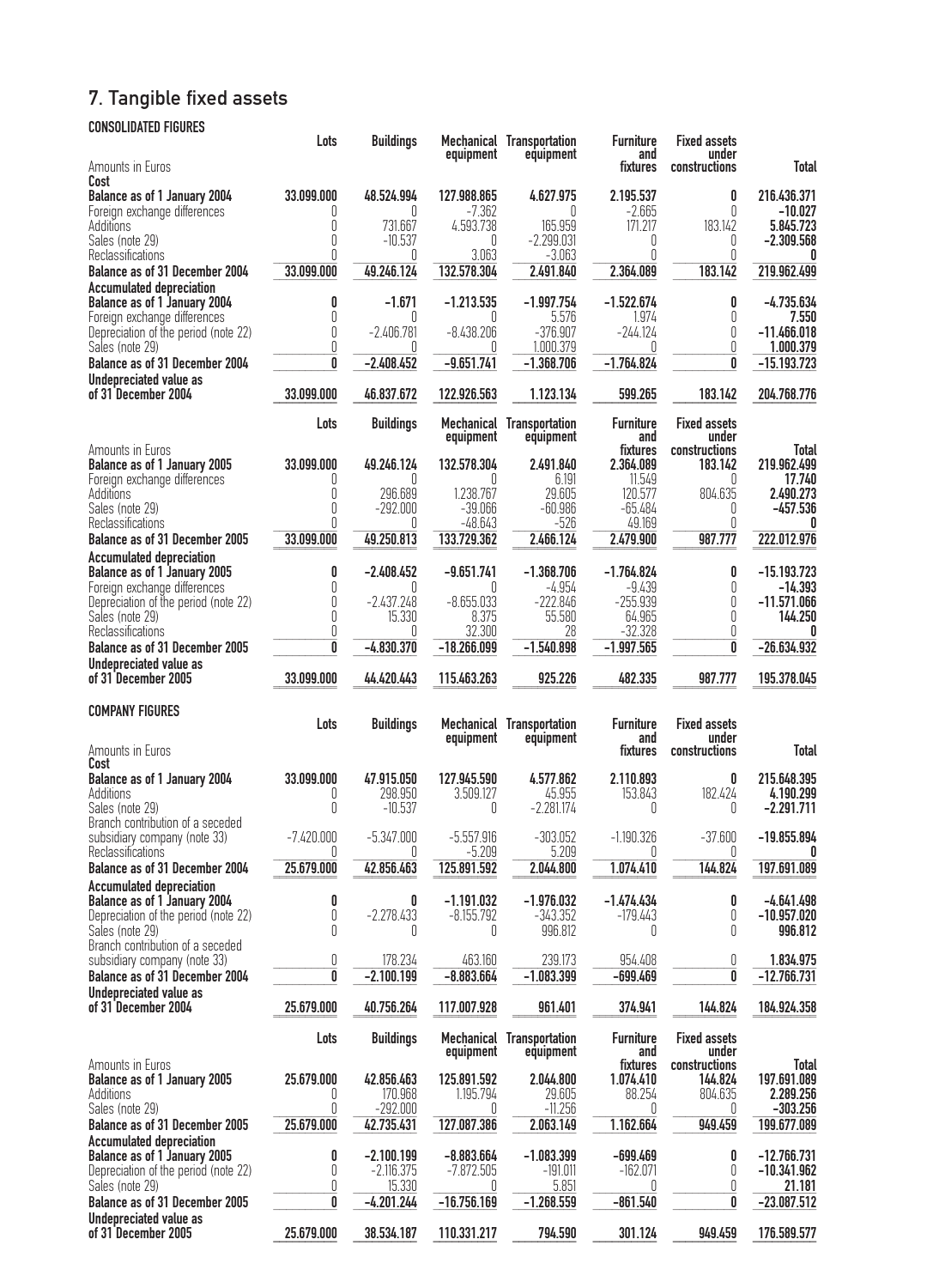The expenditure with regard to depreciation has been recorded in the Income Statement as follows:

|                         |            | <b>CONSOLIDATED FIGURES</b> |            | <b>COMPANY FIGURES</b> |
|-------------------------|------------|-----------------------------|------------|------------------------|
|                         | 31/12/2005 | 31/12/2004                  | 31/12/2005 | 31/12/2004             |
| Cost of sales           | 10 423 767 | 10 776 345                  | 9.912.885  | 10 619 374             |
| Administrative expenses | 1.000.695  | 248.625                     | 294.321    | 244.275                |
| Selling expenses        | 146.604    | 441.048                     | 134.756    | 93.371                 |
| <b>Total</b>            | 11.571.066 | 11.466.018                  | 10.341.962 | 10.957.020             |

Leased mechanical equipment and transportation equipment that are included above based on leasing is analysed below (note 16):

| <b>Mechanical equipment</b>     |              |              |
|---------------------------------|--------------|--------------|
| Amounts in Euros                | 31/12/2005   | 31/12/2004   |
| Cost - capitalized leasing      | 8.795.304    | 8.795.304    |
| Accumulated depreciation        | $-2.290.444$ | $-1.740.737$ |
| Net undepreciated value         | 6,504,860    | 7.054.567    |
| <b>Transportation equipment</b> |              |              |
| Amounts in Euros                | 31/12/2005   | 31/12/2004   |
| Cost - capitalized leasing      | 377.318      | 377.318      |
| Accumulated depreciation        | $-105.622$   | $-67.890$    |
| Net undepreciated value         | 271.696      | 309.428      |

Mortgages and statutory notices of mortgage in the amount of 73,203,762 Euros (2004: 73,203,762 Euros) have been filed against the Group's real estate (note 16).

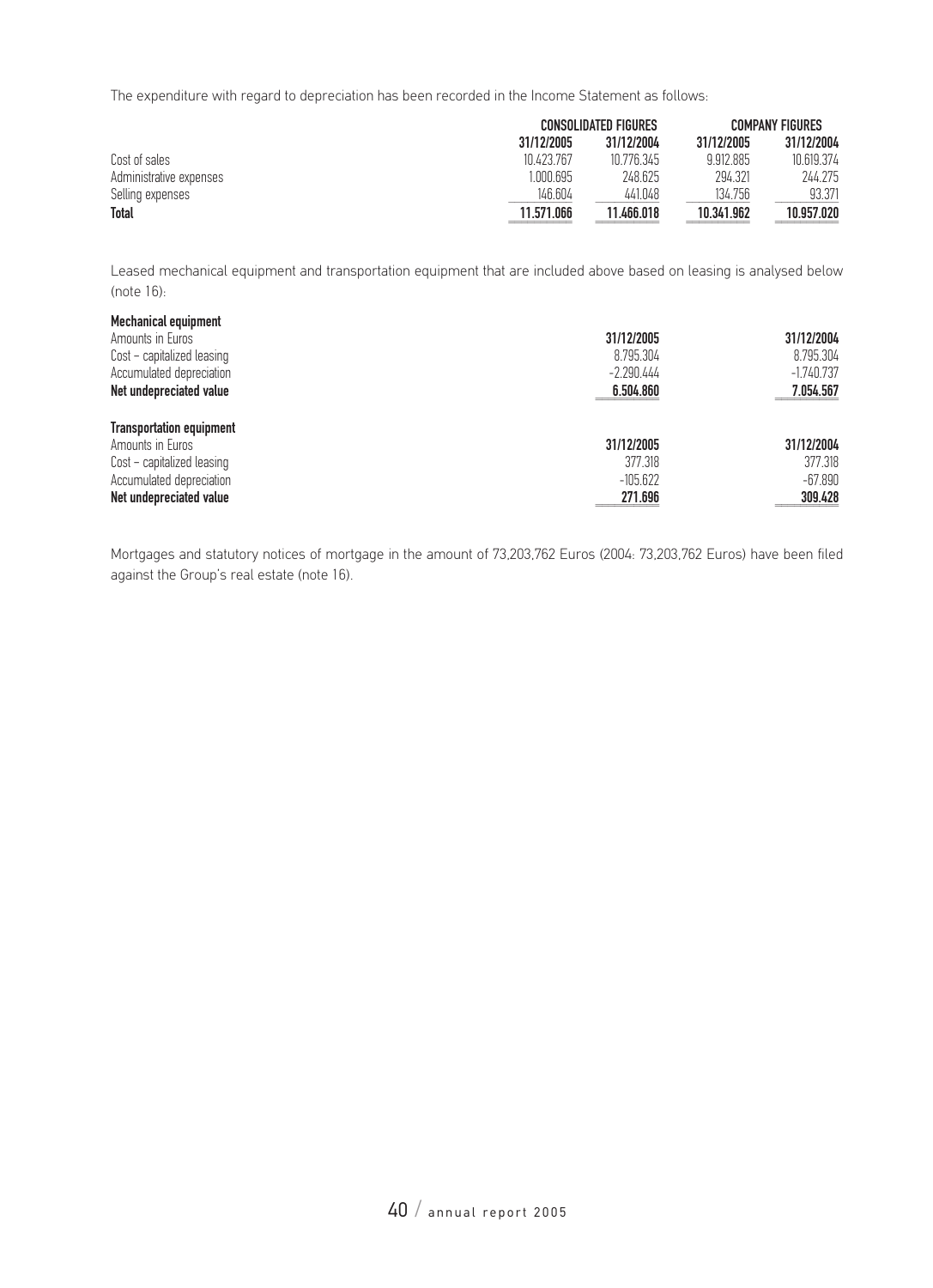## 8. Investments in consolidated companies

|                                   | <b>COMPANY FIGURES</b> |            |  |  |
|-----------------------------------|------------------------|------------|--|--|
| Amounts in Euros                  | 31/12/2005             | 31/12/2004 |  |  |
| <b>Opening balance</b>            | 13.956.474             | 608.644    |  |  |
| Additions                         | 52.500                 | 1.610.321  |  |  |
| <b>Devaluations</b>               | $-52.500$              | n          |  |  |
| Branch secession and contribution |                        | 11.737.509 |  |  |
| <b>Closing balance</b>            | 13.956.474             | 13.956.474 |  |  |

The company's subsidiaries that are not listed on the stock exchange are as follows:

| <b>Corporate Name</b>     | <b>Country</b> | <b>Acquisition</b><br>value at the<br>beginning of<br>the year | <b>Additions</b> | <b>Devaluations</b> | <b>Acquisition</b><br>value at<br>year-end | <b>Direct</b><br>holding<br>percentage |
|---------------------------|----------------|----------------------------------------------------------------|------------------|---------------------|--------------------------------------------|----------------------------------------|
| 2004                      |                |                                                                |                  |                     |                                            |                                        |
| CORINTH METALWORKS S.A.   | Greece         | 0                                                              | 11.797.506       | 0                   | 11.797.506                                 | 99,99%                                 |
| DIA.VI.PE.THI.V. S.A.     | Greece         | 41.300                                                         | 1.548.600        | 0                   | 1.589.900                                  | 51,62%                                 |
| CPW EUROPEAN TRADING Gmbh | Germany        |                                                                |                  | 0                   |                                            | 79,00%                                 |
| CPW AMERICA CO.           | America        | 567.344                                                        |                  | 0                   | 567.344                                    | 100,00%                                |
| <b>HUMBEL Ltd</b>         | Cyprus         | 0                                                              | 1.724            |                     | 1.724                                      | 100,00%                                |
|                           |                | 608.644                                                        | 13.347.830       |                     | 13.956.474                                 |                                        |
| <b>Corporate Name</b>     | Country        | Acquisition<br>value at the<br>beginning of<br>the year        | <b>Additions</b> | <b>Devaluations</b> | <b>Acquisition</b><br>value at<br>year-end | <b>Direct</b><br>holding<br>percentage |
| 2005                      |                |                                                                |                  |                     |                                            |                                        |
| CORINTH METALWORKS S.A.   | Greece         | 11.797.506                                                     | Ŋ                | 0                   | 11.797.506                                 | 99,99%                                 |
| DIA.VI.PE.THI.V. S.A.     | Greece         | 1.589.900                                                      |                  |                     | 1.589.900                                  | 51,62%                                 |
| CPW EUROPEAN TRADING Gmbh | Germany        |                                                                | 52.500           | $-52.500$           |                                            | 100,00%                                |
| CPW AMERICA CO.           | America        | 567.344                                                        | N                |                     | 567.344                                    | 100,00%                                |
| <b>HUMBEL Ltd</b>         | Cyprus         | 1.724                                                          |                  |                     | 1.724                                      | 100,00%                                |
|                           |                | 13.956.474                                                     | 52.500           | $-52.500$           | 13.956.474                                 |                                        |

On 1 July 2005 the company's Board of Directors decided on the purchase of the remaining corporate shares of the subsidiary company with the corporate name "CPW European Trading GmbH" at their nominal value, in other words a total price of fifty two thousand five hundred (52,500) Euros. This amount was paid on 8 September 2005. Following the purchase of the aforementioned corporate shares, the company's holding in its subsidiary company amounted to 100%.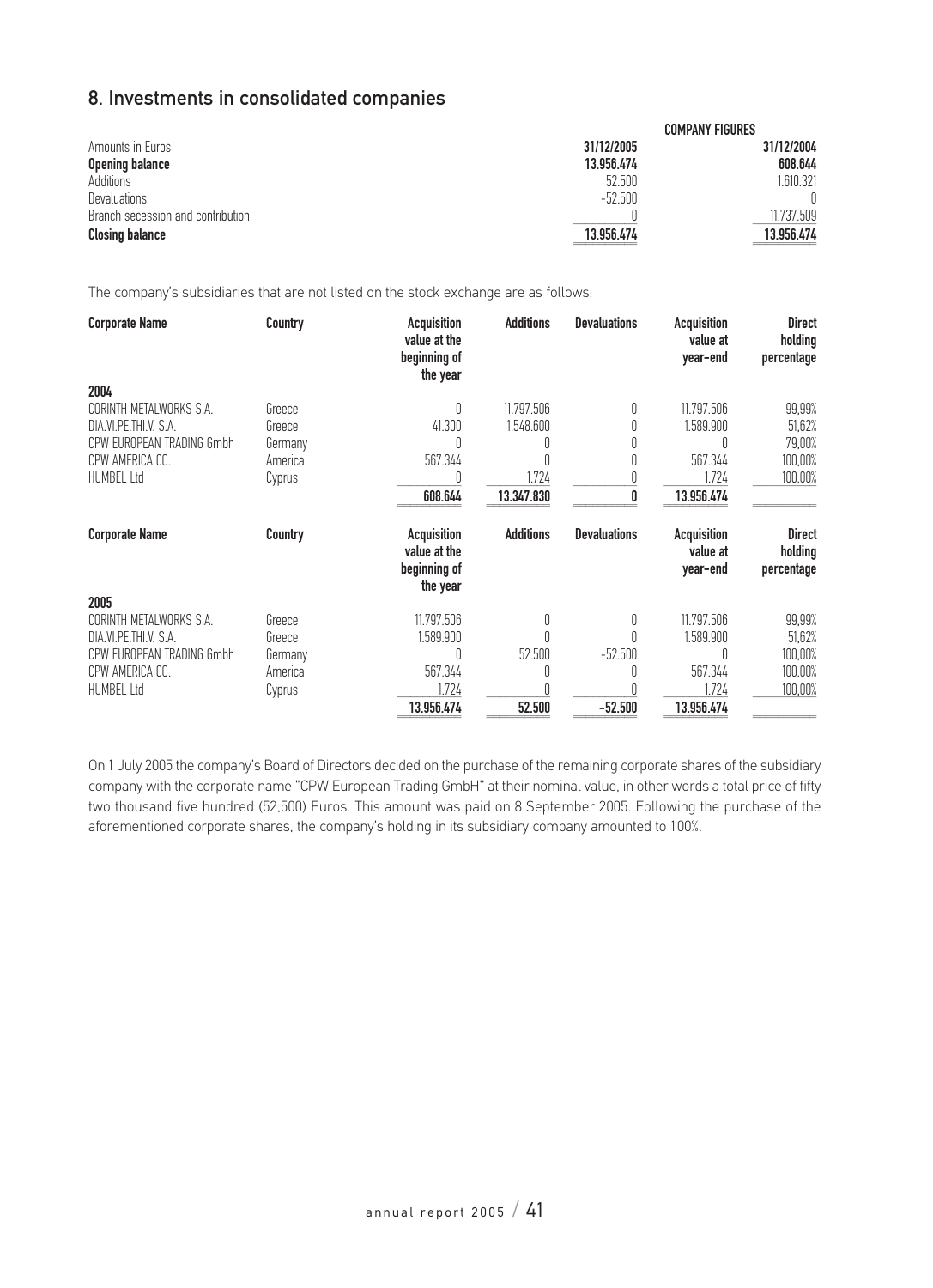## 9. Stocks

|                               |              | <b>CONSOLIDATED FIGURES</b> |              | <b>COMPANY FIGURES</b> |
|-------------------------------|--------------|-----------------------------|--------------|------------------------|
| Amounts in Euros              | 31/12/2005   | 31/12/2004                  | 31/12/2005   | 31/12/2004             |
| Finished products             | 36.345.024   | 21.723.854                  | 35.675.882   | 19.437.013             |
| Semi-finished products        | 11.906.840   | 11.060.629                  | 11.906.840   | 11.060.629             |
| Raw and indirect materials    | 8.870.522    | 15.588.300                  | 8.449.959    | 14.421.714             |
| Spare parts of fixed assets   | 3.734.996    | 3.419.477                   | 3.526.432    | 3.236.784              |
| <b>Total</b>                  | 60.857.382   | 51.792.260                  | 59.559.113   | 48.156.140             |
| Finished products             | -1.344.660   | $-2.133.519$                | $-1.306.121$ | $-1.760.183$           |
|                               | $-1.344.660$ | $-2.133.519$                | $-1.306.121$ | $-1.760.183$           |
| <b>Total net liquid value</b> | 59.512.722   | 49.658.741                  | 58.252.992   | 46.395.957             |

The cost of stocks that was recorded as an expense in the cost of sales amounts to 164,814,350 Euros (2004: 151,164,692 Euros) and 137,313,571 Euros (2004: 120,032,595 Euros) for the Group and Company respectively.

During the fiscal year stocks were estimated at the lower value between their cost and their net liquid value. The net liquid value was estimated based on the sales price of finished products in an active market. The net liquid value of certain finished products was lower, and as a result thereof a devaluation loss in the amount of 1,344, 660 Euros (2004: 2,133,519 Euros) and 1,306,121 (2004: 1,760,183 Euros) for the Group and Company, respectively, was recognised. The devaluation loss is included in the cost of sales (note 22).

## 10. Clients and other receivables

|                                                | <b>CONSOLIDATED FIGURES</b> | <b>COMPANY FIGURES</b> |            |            |
|------------------------------------------------|-----------------------------|------------------------|------------|------------|
| Amounts in Euros                               | 31/12/2005                  | 31/12/2004             | 31/12/2005 | 31/12/2004 |
| Clients                                        | 65.979.036                  | 53.617.473             | 41.791.102 | 16.578.427 |
| Less: Devaluation provisions                   | $-2.216.030$                | -954.956               | -687.763   | $-382.847$ |
| Net receivables from clients                   | 63.763.006                  | 52.662.517             | 41.103.339 | 16.195.580 |
| Down payments for the purchase of stocks       | 1.108.415                   | 112.522                | 1.105.762  | 112.522    |
| Other down payments                            | 1.629.106                   | .381.737               | 1.528.618  | 1.058.901  |
| Notes-cheques receivable & sealed              | 183.022                     | 385.646                | 183.022    | 385.646    |
| Less: Devaluation provisions                   | $-37.000$                   | $-37.000$              | $-37.000$  | $-37.000$  |
| Receivables from affiliated entities (note 32) | 1.376.883                   | 1.657.621              | 35.180.034 | 32.056.355 |
| Hellenic State                                 | 3.685.737                   | 1.530.226              | 1.904.079  | 1.021.817  |
| Other debtors                                  | 975.259                     | 1.280.155              | 864.508    | 22.317     |
| Purchases not yet received                     | 13.735.187                  | 6.156.655              | 13.735.187 | 4.906.900  |
| Total                                          | 86.419.615                  | 65.130.079             | 95.567.549 | 55.723.038 |
| Current assets                                 | 85.445.205                  | 64.116.550             | 94.645.801 | 54.994.106 |
| Non-current assets                             | 974.410                     | 1.013.529              | 921.748    | 728.932    |
| Total                                          | 86.419.615                  | 65.130.079             | 95.567.549 | 55.723.038 |

Long-term receivables included in non-current assets concern guarantees to third parties within the framework of the company's activities and do not have a specific maturity date. The reasonable values of clients and other receivables are approximately equal to their book values.

The credit risk regarding receivables from clients has not been gathered since the Group has a large number of clients that are internationally dispersed.

The Group has recognised a loss in the amount of 1,215,234 Euros (2004: 0 Euros) for the devaluation of receivables during 2005. The loss has been included in the income statement as follows: Selling expenses 1,077,234 Euros and Administrative expenses 138,000 Euros (note 22).

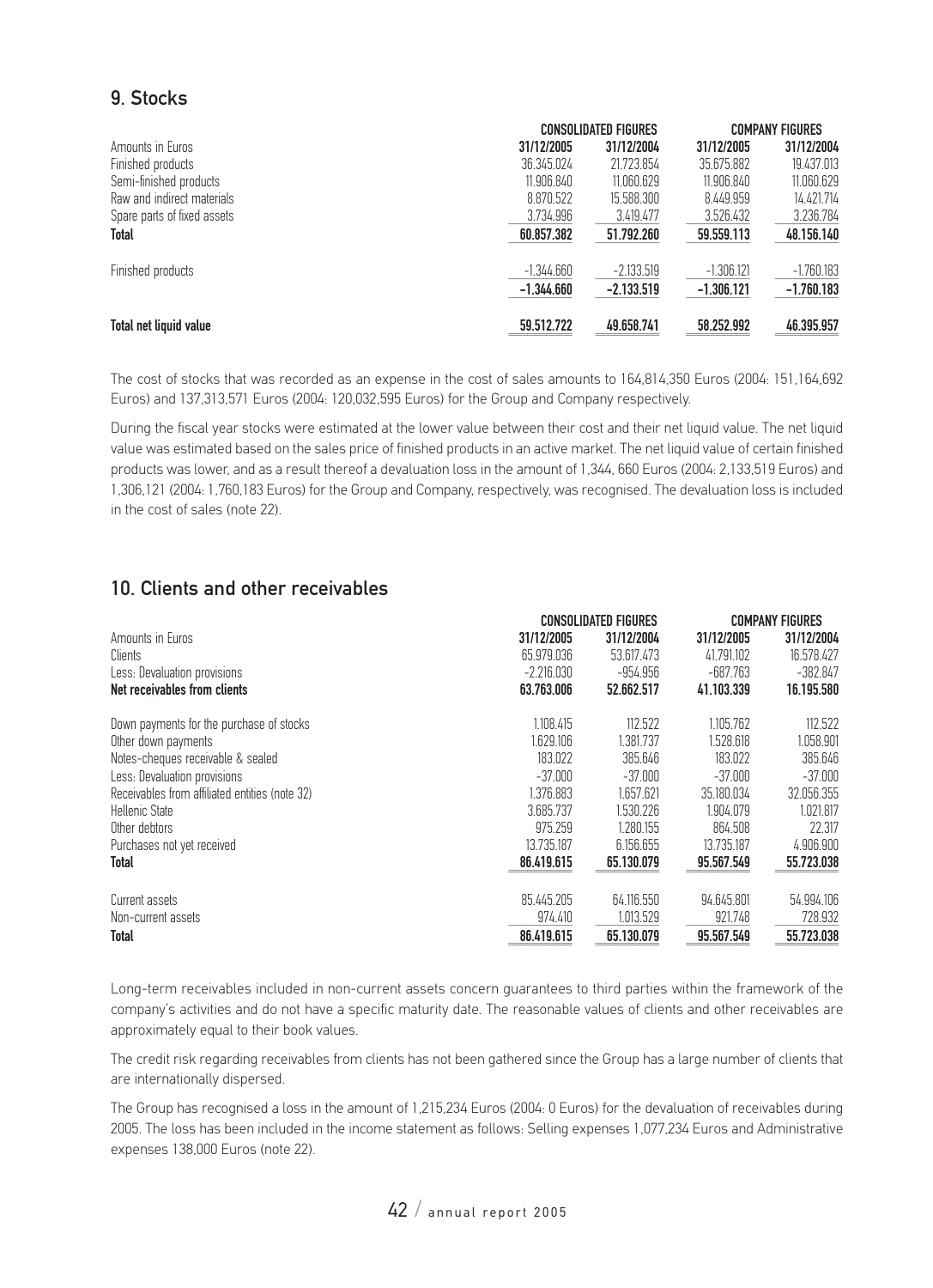## 11. Derivatives

|                                          | <b>CONSOLIDATED FIGURES</b> |            |            | <b>COMPANY FIGURES</b> |  |
|------------------------------------------|-----------------------------|------------|------------|------------------------|--|
| Amounts in Euros                         | 31/12/2005                  | 31/12/2004 | 31/12/2005 | 31/12/2004             |  |
| <b>Current assets</b>                    |                             |            |            |                        |  |
| Forward contracts for hedging cash flows | 160.812                     |            | 160.812    |                        |  |
| <b>Total</b>                             | 160.812                     |            | 160.812    |                        |  |
| Long-term liabilities                    |                             |            |            |                        |  |
| Interest rate swaps                      | 320.713                     |            | 320.713    |                        |  |
| <b>Total</b>                             | 320.713                     |            | 320.713    |                        |  |
| <b>Short-term liabilities</b>            |                             |            |            |                        |  |
| Interest rate swaps                      | 124.400                     |            | 124.400    |                        |  |
| Forward contracts for hedging cash flows | 2.555.509                   |            | 2.555.509  |                        |  |
| <b>Total</b>                             | 2.679.909                   |            | 2.679.909  |                        |  |

#### a) Forward contracts

The nominal value of pending forward contracts as of 31 December 2005 amounted to 40,476,914 USD. Profits and losses recognised in Owner's Equity (reserves at reasonable value) (note 15) from forward contracts as of 31 December 2005 will be transferred to the income statement on various dates between one to four months from the Balance Sheet date.

#### b) Interest rate swaps

The nominal value of pending interest rate swaps as of 31 December 2005 amounted to 57,000,000 Euros. Profits and losses recognised in Owner's Equity (reserves at reasonable value) (note 15) from interest rate swaps as of 31 December 2005 will be transferred to the income statement until the settlement of the relative loan liabilities.

As of 31 December 2005 fixed interest rates fluctuated between 3.2% and 5.8% (31/12/2004: 3.2% to 5.8%) and the main floating interest rates are Euribor.

### 12. Other investments and financial assets at reasonable value through results

| Amounts in Euros<br><b>Balance as of 1 January 2004</b> | <b>CONSOLIDATED FIGURES</b><br>754.087 | <b>COMPANY FIGURES</b><br>727.914 |
|---------------------------------------------------------|----------------------------------------|-----------------------------------|
| Adjustment to reasonable value                          | $-122.495$                             | $-122.480$                        |
| Balance as of 31 December 2004                          | 631.592                                | 605.434                           |
| Effect form the application of IAS 32 & 39              | -631.592                               | -605.434                          |
| Balance as of 31 December 2005                          |                                        |                                   |
| Current assets                                          | 7 337                                  | 7 337                             |
| Non-current assets                                      | 624.255                                | 598.097                           |
|                                                         | 631.592                                | 605.434                           |

Other investments include the following:

|                                 | <b>CONSOLIDATED FIGURES</b><br>31/12/2004 | <b>COMPANY FIGURES</b><br>31/12/2004 |
|---------------------------------|-------------------------------------------|--------------------------------------|
| Listed titles                   |                                           |                                      |
| - Domestic participating titles | 598.097                                   | 598.097                              |
| Unlisted titles                 |                                           |                                      |
| - Domestic participating titles | 7.337                                     | 7.337                                |
| - Mutual funds                  | 26.158                                    | Ŋ                                    |
|                                 | 631.592                                   | 605.434                              |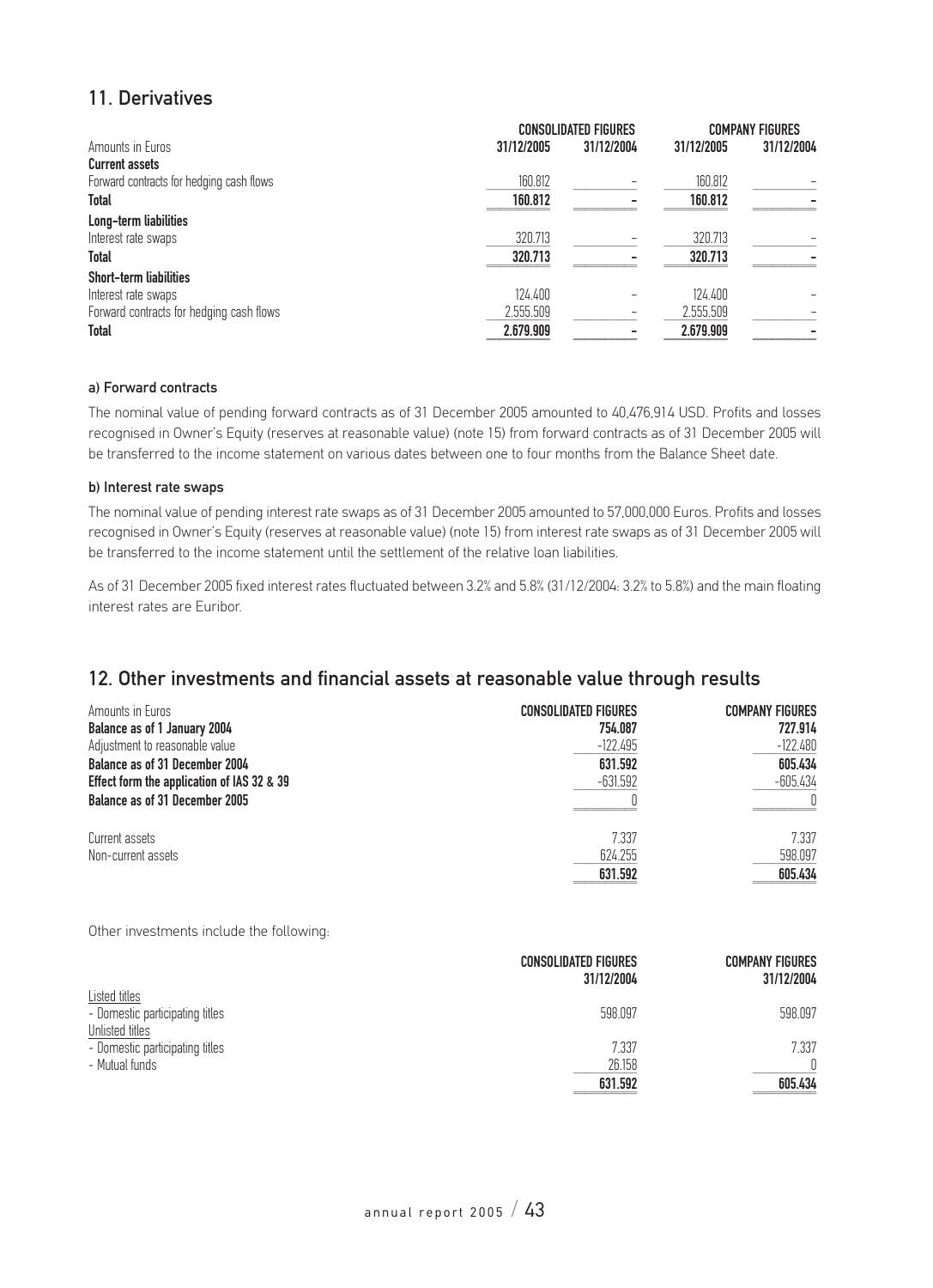#### Financial assets at reasonable value through results

|                                            | <b>CONSOLIDATED FIGURES</b> | <b>COMPANY FIGURES</b> |
|--------------------------------------------|-----------------------------|------------------------|
| Amounts in Euros                           |                             |                        |
| <b>Balance as of 31 December 2004</b>      | Λ                           | 0                      |
| Effect from the application of IAS 32 & 39 | 631.592                     | 605.434                |
| Balance as of 1 January 2005               | 631.592                     | 605.434                |
| Additions                                  | 900.000                     |                        |
| <b>Sales</b>                               | (530.520)                   | (530.520)              |
| Changes in reasonable value                | 1.801                       | 423                    |
| <b>Balance as of 31 December 2005</b>      | 1.002.873                   | 75.337                 |
| Current assets                             |                             | Ŋ                      |
| Non-current assets                         | 1.002.873                   | 75.337                 |
|                                            | 1.002.873                   | 75.337                 |

Financial assets at reasonable value through results include the following:

|                                 | <b>CONSOLIDATED FIGURES</b><br>31/12/2005 | <b>COMPANY FIGURES</b><br>31/12/2005 |
|---------------------------------|-------------------------------------------|--------------------------------------|
| Listed titles                   |                                           |                                      |
| - Domestic participating titles | 68.000                                    | 68,000 0                             |
| Unlisted titles                 |                                           |                                      |
| - Domestic participating titles | 7.337                                     | 7.337                                |
| - Debentures                    | 900.000                                   | 0                                    |
| - Mutual funds                  | 27.536                                    |                                      |
|                                 | 1.002.873                                 | 75.337                               |

Reasonable value profits/(losses) [including profits/(losses) form sales] of financial assets at reasonable value through results are recorded in the income statement under other operating income (net) (note 24).

## 13. Cash on hand equivalent cash accounts

|                           | <b>CONSOLIDATED FIGURES</b> | <b>COMPANY FIGURES</b> |            |            |
|---------------------------|-----------------------------|------------------------|------------|------------|
| Amounts in Euros          | 31/12/2005                  | 31/12/2004             | 31/12/2005 | 31/12/2004 |
| Cash on hand and in banks | 4.909.847                   | 5.103.281              | .359.613   | 2.838.096  |
| <b>Total</b>              | 4.909.847                   | 5.103.281              | 1.359.613  | 2.838.096  |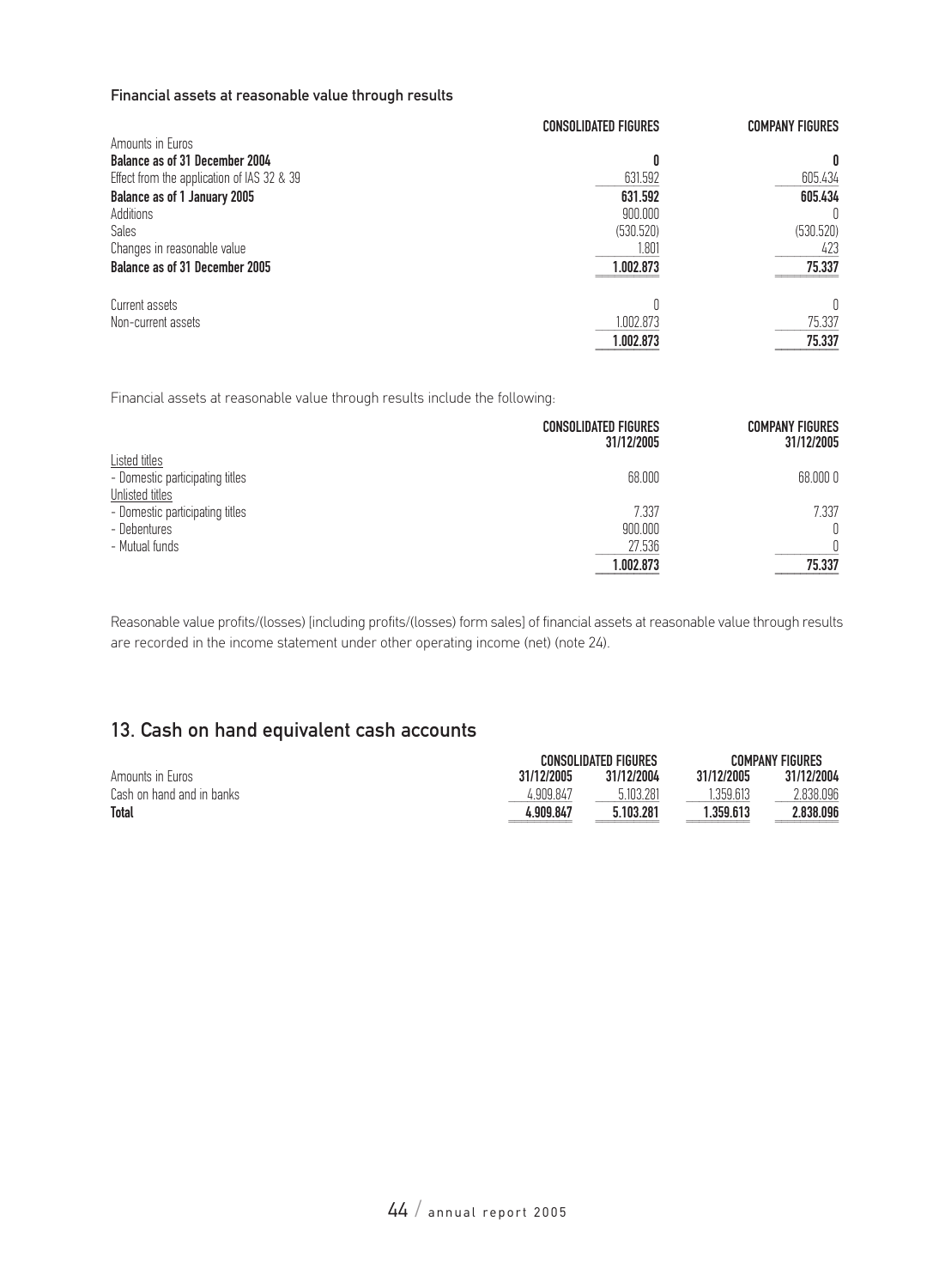## 14. Share capital

| Amounts in Euros          | Number of shares Common shares |            | Above par  | <b>Total</b> |
|---------------------------|--------------------------------|------------|------------|--------------|
| 1 January 2004            | 36.735.600                     | 28.653.768 | 27 427 850 | 56 081 618   |
| Issuance of share capital | 46.044.534                     | 35.914.737 |            | 35.914.737   |
| 31 December 2004          | 82.780.134                     | 64.568.505 | 27.427.850 | 91.996.355   |
| Issuance of share capital | 41.390.067                     | 32.284.252 |            | 32.284.252   |
| 31 December 2005          | 124.170.201                    | 96.852.757 | 27.427.850 | 124.280.607  |

The total number of approved common shares amounts to 124,170,201 shares (2004: 82,780,134 shares) of a nominal value of 0.78 Euros each (2004: 0.78 Euros each). All issued shares have been paid up in full.

The Extraordinary General Meeting of the shareholders of the parent company that convened on 15 December 2003 decided to increase the company's share capital, with a pre-emption right to shareholders. From this increase, which was completed in 2004, capital in the amount of 35,914,736 Euros was drawn with the issuance of 46,044,534 new common registered shares. The period during which the pre-emption right could have been exercised was between 28 April 2004 and 12 May 2004. The payment of capital was certified by the parent company's Board of Directors during its meeting on 18 May 2004 and the new shares were listed for trading on 15 July 2004. From the total amount of the aforementioned increase 31,690,031 Euros and 4,224,705 Euros were paid by the shareholders during the previous and current fiscal years respectively.

Moreover, the Extraordinary General Meeting of the shareholders of the parent company that convened on 28 September 2004 decided to increase the company's share capital, which was effected in 2005, by 32,284,252 Euros with the payment of cash and the issuance of 41,390,067 new common registered shares of a nominal value and issue price of 0.78 Euros each. From the total amount of this increase 20,000,000 Euros was paid by the shareholders in 2004.

### 15. Other reserves

#### CONSOLIDATED FIGURES

| 1.461.080<br>2.640.148<br>13.577.003<br>Balance as of 1 January 2004<br>9.385.491<br>90.284<br>$-113.076$<br>Foreign exchange differences<br>Balance as of 31 December 2004<br>$-113.076$<br>1.461.080<br>2.640.148<br>9.385.491<br>90.284<br>13.577.003<br>0<br>$-1.681.949$<br>Application of IAS 32 & 39<br>$-1.681.949$<br>1.461.080<br>$-1.681.949$<br>2.640.148<br>90.284<br>$-113.076$<br>9.385.491<br>11.895.054<br><b>Balance as of 1 January 2005</b><br>Foreign exchange differences<br>237.363<br>Transfer of reserves<br>784<br>784<br>Profit/(loss) after taxes from a change<br>in the reasonable value of cash flow hedging<br>$-447.908$<br>$-447.908$<br>$-447.908$<br>124.287<br>Balance as of 31 December 2005<br>1.461.864<br>$-2.129.857$<br>2.640.148<br>9.385.491<br>90.284<br>11.447.930<br>11.572.217<br><b>COMPANY FIGURES</b><br>Reserves at Extraordinary<br><b>Other</b><br>Total<br>Untaxed<br><b>Statutory</b><br>reasonable<br>reserve<br>reserves<br>reserves<br>reserves<br>Amounts in Euros<br>value<br>1.461.080<br>2.640.148<br>9.385.491<br>90.284<br>13.577.003<br>Balance as of 1 January 2004<br>0<br>13.577.003<br><b>Balance as of 31 December 2004</b><br>1.461.080<br>2.640.148<br>9.385.491<br>90.284<br>0<br>$-1.681.949$<br>$-1.681.949$<br>Application of IAS 32 & 39<br>1.461.080<br>2.640.148<br>$-1.681.949$<br>9.385.491<br>90.284<br>11.895.054<br>Balance as of 1 January 2005<br>Profit/(loss) after taxes from a change<br>$-447.908$<br>$-447.908$<br>in the reasonable value of cash flow hedging<br>1.461.080<br>2.640.148<br>9.385.491<br>90.284<br><b>Balance as of 31 December 2005</b><br>$-2.129.857$<br>11.447.146 | Amounts in Euros | <b>Statutory</b><br>reserve | reasonable<br>value | Reserves at Extraordinary<br>reserves | <b>Untaxed</b><br>reserves | Other<br>reserves | Total | Foreign<br>exchange<br>differences<br>from the<br>consolidation<br>of foreign<br>subsidiaries | Total        |
|---------------------------------------------------------------------------------------------------------------------------------------------------------------------------------------------------------------------------------------------------------------------------------------------------------------------------------------------------------------------------------------------------------------------------------------------------------------------------------------------------------------------------------------------------------------------------------------------------------------------------------------------------------------------------------------------------------------------------------------------------------------------------------------------------------------------------------------------------------------------------------------------------------------------------------------------------------------------------------------------------------------------------------------------------------------------------------------------------------------------------------------------------------------------------------------------------------------------------------------------------------------------------------------------------------------------------------------------------------------------------------------------------------------------------------------------------------------------------------------------------------------------------------------------------------------------------------------------------------------------------------------------------------------------------------------|------------------|-----------------------------|---------------------|---------------------------------------|----------------------------|-------------------|-------|-----------------------------------------------------------------------------------------------|--------------|
|                                                                                                                                                                                                                                                                                                                                                                                                                                                                                                                                                                                                                                                                                                                                                                                                                                                                                                                                                                                                                                                                                                                                                                                                                                                                                                                                                                                                                                                                                                                                                                                                                                                                                       |                  |                             |                     |                                       |                            |                   |       |                                                                                               | 13.577.003   |
|                                                                                                                                                                                                                                                                                                                                                                                                                                                                                                                                                                                                                                                                                                                                                                                                                                                                                                                                                                                                                                                                                                                                                                                                                                                                                                                                                                                                                                                                                                                                                                                                                                                                                       |                  |                             |                     |                                       |                            |                   |       |                                                                                               | $-113.076$   |
|                                                                                                                                                                                                                                                                                                                                                                                                                                                                                                                                                                                                                                                                                                                                                                                                                                                                                                                                                                                                                                                                                                                                                                                                                                                                                                                                                                                                                                                                                                                                                                                                                                                                                       |                  |                             |                     |                                       |                            |                   |       |                                                                                               | 13.463.927   |
|                                                                                                                                                                                                                                                                                                                                                                                                                                                                                                                                                                                                                                                                                                                                                                                                                                                                                                                                                                                                                                                                                                                                                                                                                                                                                                                                                                                                                                                                                                                                                                                                                                                                                       |                  |                             |                     |                                       |                            |                   |       |                                                                                               | $-1.681.949$ |
|                                                                                                                                                                                                                                                                                                                                                                                                                                                                                                                                                                                                                                                                                                                                                                                                                                                                                                                                                                                                                                                                                                                                                                                                                                                                                                                                                                                                                                                                                                                                                                                                                                                                                       |                  |                             |                     |                                       |                            |                   |       |                                                                                               | 11.781.978   |
|                                                                                                                                                                                                                                                                                                                                                                                                                                                                                                                                                                                                                                                                                                                                                                                                                                                                                                                                                                                                                                                                                                                                                                                                                                                                                                                                                                                                                                                                                                                                                                                                                                                                                       |                  |                             |                     |                                       |                            |                   |       |                                                                                               | 237.363      |
|                                                                                                                                                                                                                                                                                                                                                                                                                                                                                                                                                                                                                                                                                                                                                                                                                                                                                                                                                                                                                                                                                                                                                                                                                                                                                                                                                                                                                                                                                                                                                                                                                                                                                       |                  |                             |                     |                                       |                            |                   |       |                                                                                               | 784          |
|                                                                                                                                                                                                                                                                                                                                                                                                                                                                                                                                                                                                                                                                                                                                                                                                                                                                                                                                                                                                                                                                                                                                                                                                                                                                                                                                                                                                                                                                                                                                                                                                                                                                                       |                  |                             |                     |                                       |                            |                   |       |                                                                                               |              |
|                                                                                                                                                                                                                                                                                                                                                                                                                                                                                                                                                                                                                                                                                                                                                                                                                                                                                                                                                                                                                                                                                                                                                                                                                                                                                                                                                                                                                                                                                                                                                                                                                                                                                       |                  |                             |                     |                                       |                            |                   |       |                                                                                               |              |
|                                                                                                                                                                                                                                                                                                                                                                                                                                                                                                                                                                                                                                                                                                                                                                                                                                                                                                                                                                                                                                                                                                                                                                                                                                                                                                                                                                                                                                                                                                                                                                                                                                                                                       |                  |                             |                     |                                       |                            |                   |       |                                                                                               |              |
|                                                                                                                                                                                                                                                                                                                                                                                                                                                                                                                                                                                                                                                                                                                                                                                                                                                                                                                                                                                                                                                                                                                                                                                                                                                                                                                                                                                                                                                                                                                                                                                                                                                                                       |                  |                             |                     |                                       |                            |                   |       |                                                                                               |              |
|                                                                                                                                                                                                                                                                                                                                                                                                                                                                                                                                                                                                                                                                                                                                                                                                                                                                                                                                                                                                                                                                                                                                                                                                                                                                                                                                                                                                                                                                                                                                                                                                                                                                                       |                  |                             |                     |                                       |                            |                   |       |                                                                                               | Total        |
|                                                                                                                                                                                                                                                                                                                                                                                                                                                                                                                                                                                                                                                                                                                                                                                                                                                                                                                                                                                                                                                                                                                                                                                                                                                                                                                                                                                                                                                                                                                                                                                                                                                                                       |                  |                             |                     |                                       |                            |                   |       |                                                                                               | 13.577.003   |
|                                                                                                                                                                                                                                                                                                                                                                                                                                                                                                                                                                                                                                                                                                                                                                                                                                                                                                                                                                                                                                                                                                                                                                                                                                                                                                                                                                                                                                                                                                                                                                                                                                                                                       |                  |                             |                     |                                       |                            |                   |       |                                                                                               | 13,577,003   |
|                                                                                                                                                                                                                                                                                                                                                                                                                                                                                                                                                                                                                                                                                                                                                                                                                                                                                                                                                                                                                                                                                                                                                                                                                                                                                                                                                                                                                                                                                                                                                                                                                                                                                       |                  |                             |                     |                                       |                            |                   |       |                                                                                               | $-1.681.949$ |
|                                                                                                                                                                                                                                                                                                                                                                                                                                                                                                                                                                                                                                                                                                                                                                                                                                                                                                                                                                                                                                                                                                                                                                                                                                                                                                                                                                                                                                                                                                                                                                                                                                                                                       |                  |                             |                     |                                       |                            |                   |       |                                                                                               | 11.895.054   |
|                                                                                                                                                                                                                                                                                                                                                                                                                                                                                                                                                                                                                                                                                                                                                                                                                                                                                                                                                                                                                                                                                                                                                                                                                                                                                                                                                                                                                                                                                                                                                                                                                                                                                       |                  |                             |                     |                                       |                            |                   |       |                                                                                               | $-447.908$   |
|                                                                                                                                                                                                                                                                                                                                                                                                                                                                                                                                                                                                                                                                                                                                                                                                                                                                                                                                                                                                                                                                                                                                                                                                                                                                                                                                                                                                                                                                                                                                                                                                                                                                                       |                  |                             |                     |                                       |                            |                   |       |                                                                                               | 11.447.146   |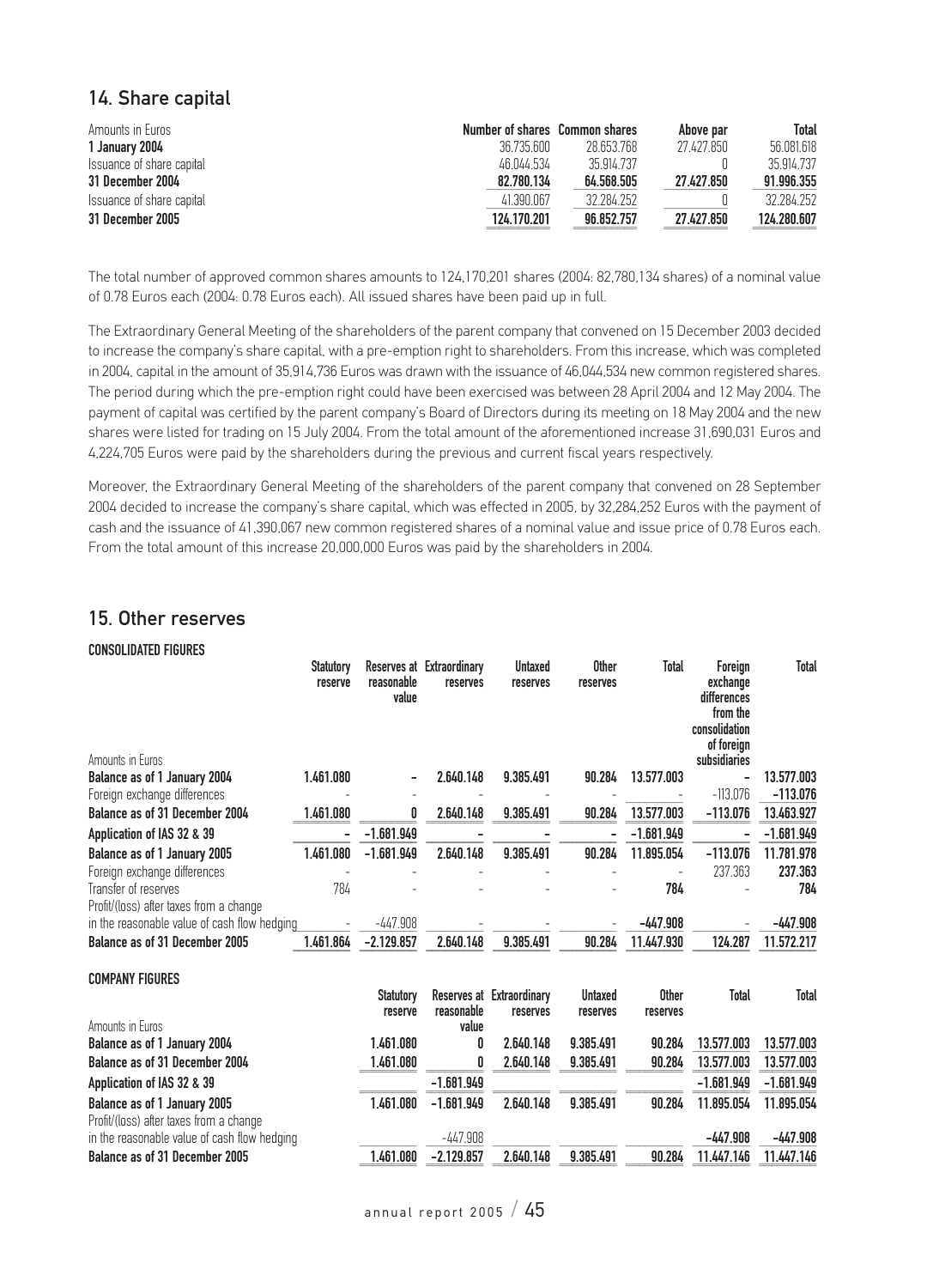#### (a) Statutory reserve

Pursuant to the provisions of articles 44 and 45 of Codified Law 2190/1920 the statutory reserve is formed and used as follows: At least 5% of the true (accounting) net profits of each fiscal year is mandatorily withheld in order to form the statutory reserve until the accumulated amount thereof amounts to at least 1/3 of the registered share capital. The statutory reserve may be used to cover losses following a decision of the Ordinary General Meeting of the shareholders and may not be used for any other reason.

#### (b) Extraordinary reserves

This reserve has been formed following a decision of the Ordinary General Meeting that convened in previous fiscal years. It does not have a specific use and may be used for any purpose following a decision of the Ordinary General Meeting.

#### (c) Untaxed reserves

#### Special law untaxed reserves

The company monitors the reserves that are formed from net profits, which, pursuant to special provisions of incentive laws that are in force each time, are not taxed whereas they were used for the acquisition of new production equipment. In other words, these reserves are formed from net profits for which a tax is not estimated or paid.

#### Reserves from income exempted from taxation and from income taxed by special laws

These reserves include part of the non-distributed net profits of each fiscal year that emanates from income exempted from taxation and income taxed by special laws with the exhaustion of the tax liability.

The aforementioned reserves may be capitalised and distributed (after the restrictions that may apply each time are taken into consideration) following a decision of the Ordinary General Meeting of the shareholders.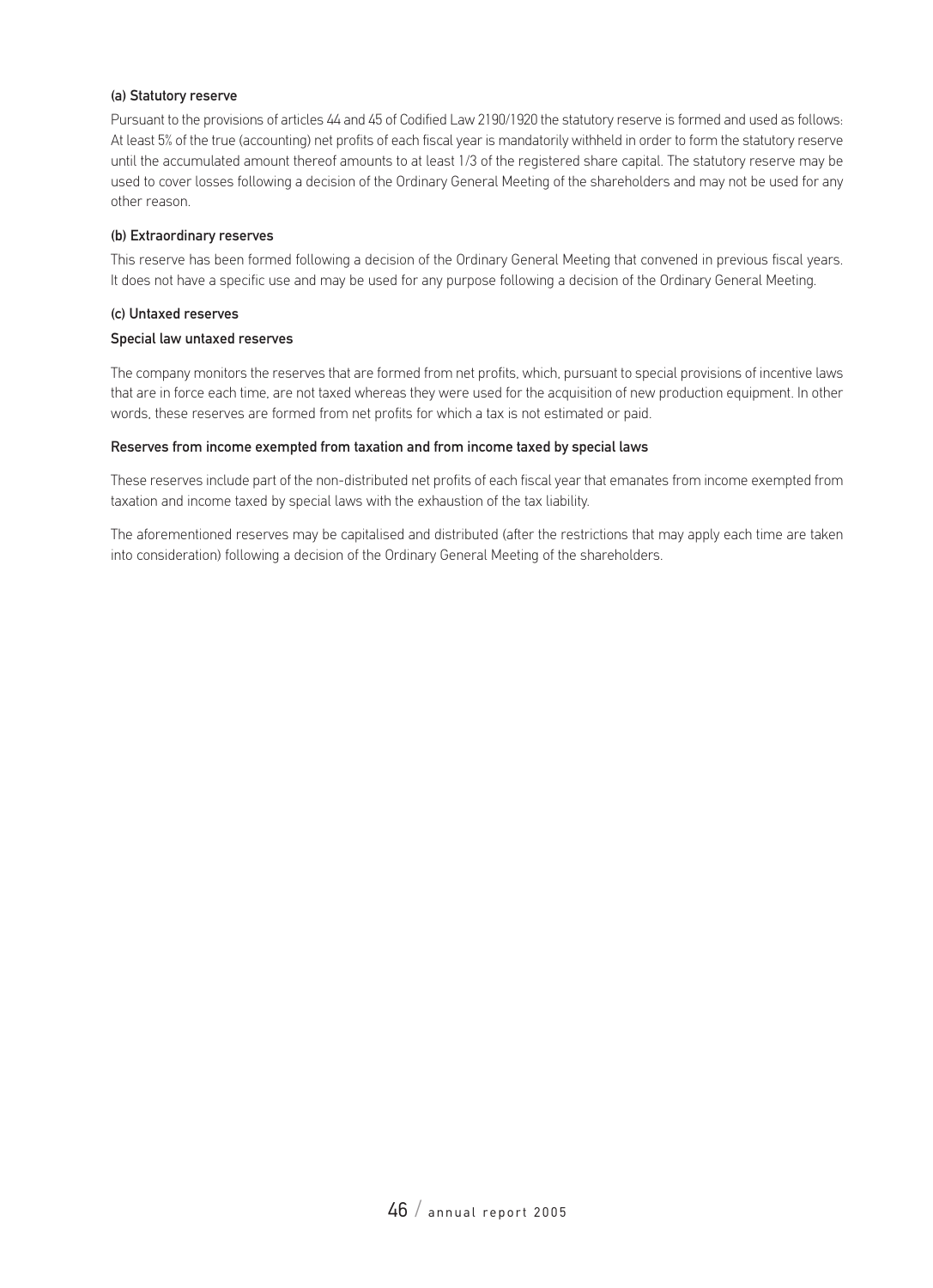## 16. Loans

| <b>CONSOLIDATED FIGURES</b>         |             |             |             | <b>COMPANY FIGURES</b> |
|-------------------------------------|-------------|-------------|-------------|------------------------|
| Amounts in Euros                    | 31/12/2005  | 31/12/2004  | 31/12/2005  | 31/12/2004             |
| Long-term loans                     |             |             |             |                        |
| Bank loans                          | 41.574.014  | 48.283.889  | 41.574.014  | 48.283.889             |
| Liabilities form leasing activities | 1.809.650   | 3.514.792   | 1.809.650   | 3.514.792              |
| Bond loans                          | 75,000,000  | 78,000,000  | 75,000,000  | 78.000.000             |
| <b>Total long-term loans</b>        | 118.383.664 | 129.798.681 | 118.383.664 | 129.798.681            |
| Short-term loans                    |             |             |             |                        |
| Bank loans                          | 78.870.279  | 53.772.635  | 78.858.135  | 41.501.000             |
| Liabilities form leasing activities | 1.696.580   | 1.575.091   | 1.696.580   | 1.575.091              |
| <b>Total short-term loans</b>       | 80.566.859  | 55.347.726  | 80.554.715  | 43.076.091             |
| <b>Total loans</b>                  | 198.950.523 | 185.146.407 | 198.938.379 | 172.874.772            |

Loan liabilities are guaranteed with statutory notices of mortgage against the Group's lots and buildings (Note 7).

The Group's exposure to the risk of changes in loan interest rates and the contractual dates resetting interest rates are as follows:

|                   | <b>CONSOLIDATED FIGURES</b> | <b>COMPANY FIGURES</b> |             |             |
|-------------------|-----------------------------|------------------------|-------------|-------------|
| Amounts in Euros  | 31/12/2005                  | 31/12/2004             | 31/12/2005  | 31/12/2004  |
| Up to 1 year      | 101.636.926                 | 80 241 746             | 101.624.782 | 67.970.111  |
| 1-5 years         | 50.506.230                  | 52.089.883             | 50.506.230  | 52.089.883  |
| More than 5 years | 46.807.367                  | 52.814.778             | 46.807.367  | 52.814.778  |
| <b>Total</b>      | 198.950.523                 | 185.146.407            | 198.938.379 | 172.874.772 |

The maturity dates of long-term loans, not including leasing, are as follows:

|                       | <b>CONSOLIDATED FIGURES</b> | <b>COMPANY FIGURES</b> |             |             |
|-----------------------|-----------------------------|------------------------|-------------|-------------|
| Amounts in Euros      | 31/12/2005                  | 31/12/2004             | 31/12/2005  | 31/12/2004  |
| Between 1 and 2 years | 29.340.106                  | 39 049 981             | 29.340.106  | 39.049.981  |
| Between 2 and 5 years | 75.015.397                  | 75 015 397             | 75.015.397  | 75.015.397  |
| More than 5 years     | 12 218 511                  | 12 218 511             | 12.218.511  | 12.218.511  |
| <b>Total</b>          | 116.574.014                 | 126,283,889            | 116,574,014 | 126,283,889 |

All of the Group's loans are expressed in Euros.

The true weighted average interest rates that were applicable on the balance sheet date were as follows:

|                                     | 31 December 2005               |                                  | 31 December 2004               |                                  |  |
|-------------------------------------|--------------------------------|----------------------------------|--------------------------------|----------------------------------|--|
|                                     | CONSOLIDATED<br><b>FIGURES</b> | <b>COMPANY</b><br><b>FIGURES</b> | CONSOLIDATED<br><b>FIGURES</b> | <b>COMPANY</b><br><b>FIGURES</b> |  |
| Bank loans (short-term)             | 4.03%                          | 4.03%                            | 3.79%                          | 3,70%                            |  |
| Bank loans (long-term)              | 5.16%                          | 5.16%                            | 5.10%                          | 5.10%                            |  |
| Bond loans                          | 3.47%                          | 3.47%                            | 3.10%                          | 3.10%                            |  |
| Liabilities from leasing activities | 2.00%                          | 2,00%                            | 2.00%                          | 2,00%                            |  |

The reasonable values of long-term loans are approximately equal to their book values.

The reasonable values of short-term loans are equal to their book values.

The group has un-drawn approved borrowing limits in the amount of 42,195,027 Euros (39,501,482 Euros) in order to cover future company needs. These are noted in fluctuating interest rate contracts and do not have a fixed maturity date.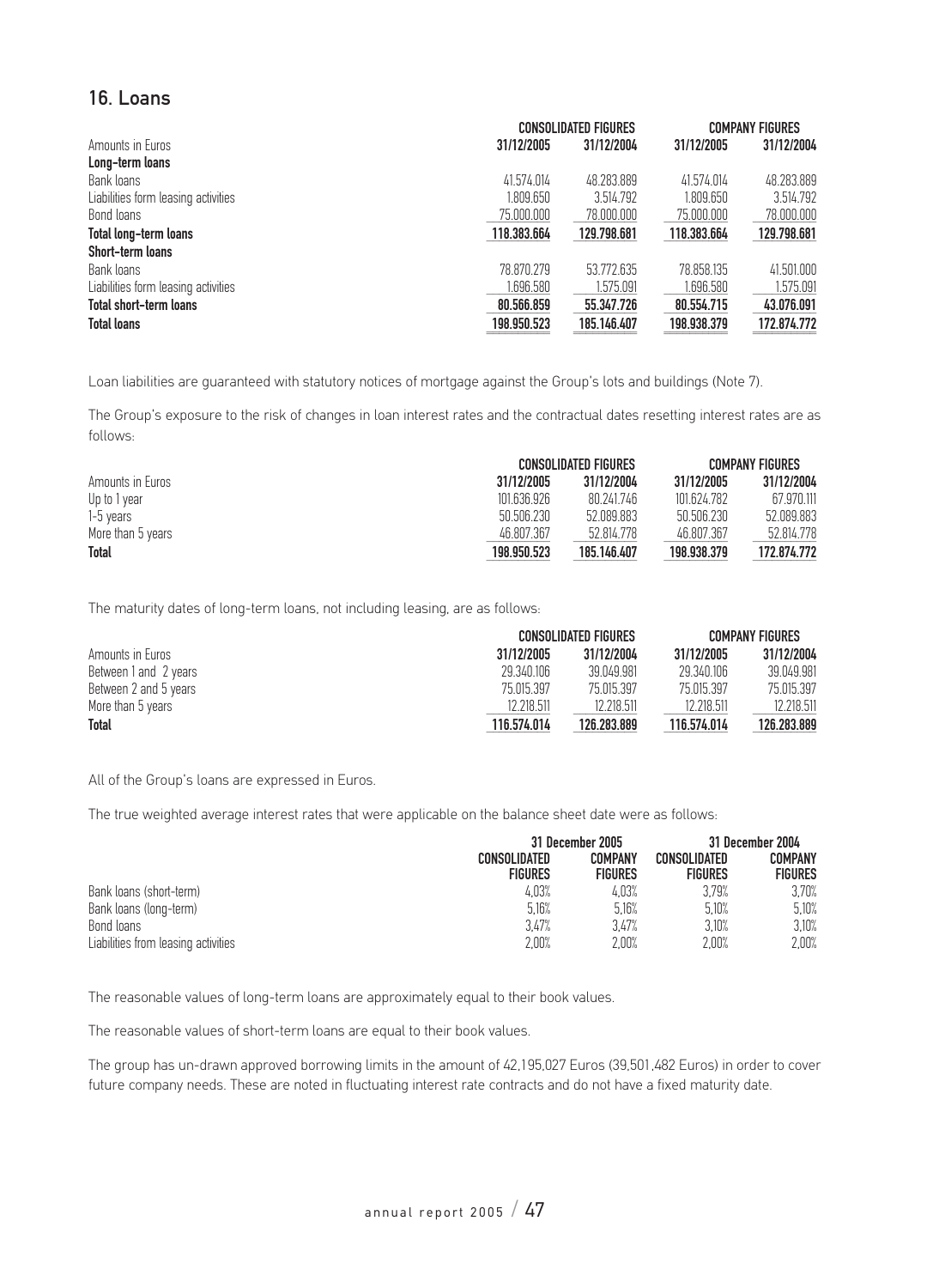#### Leasing

|                                                       | <b>CONSOLIDATED FIGURES</b> | <b>COMPANY FIGURES</b> |            |            |
|-------------------------------------------------------|-----------------------------|------------------------|------------|------------|
| Amounts in Euros                                      | 31/12/2005                  | 31/12/2004             | 31/12/2005 | 31/12/2004 |
| Liabilities from leasing activities - minimum rents   |                             |                        |            |            |
| Up to 1 year                                          | 1.914.892                   | 1.921.430              | 1.914.892  | 1.921.430  |
| From 1 to 5 years                                     | 1.896.131                   | 3 819 585              | 1.896.131  | 3.819.585  |
| More than 5 years                                     |                             |                        |            |            |
| <b>Total</b>                                          | 3.811.023                   | 5 741 015              | 3.811.023  | 5.741.015  |
| Less: Future leasing financial charges                | $-304.793$                  | -651.132               | $-304.793$ | $-651.132$ |
| Current value of Iliabilities from leasing activities | 3.506.230                   | 5.089.883              | 3.506.230  | 5.089.883  |

The current value of liabilities from leasing activities is analysed below:

|                                                              | <b>CONSOLIDATED FIGURES</b> |            | <b>COMPANY FIGURES</b> |            |
|--------------------------------------------------------------|-----------------------------|------------|------------------------|------------|
| Amounts in Euros                                             | 31/12/2005                  | 31/12/2004 | 31/12/2005             | 31/12/2004 |
| Up to 1 year                                                 | 1 696 580                   | 1.575.091  | 1 696 580              | 1.575.091  |
| From 1 to 5 years                                            | 1 809 650                   | 3 514 792  | 1 809 650              | 3.514.792  |
| More than 5 years                                            |                             |            |                        |            |
| <b>Current value of Iliabilities from leasing activities</b> | 3.506.230                   | 5.089.883  | 3.506.230              | 5.089.883  |

## 17. Deferred taxation

Deferred tax claims and liabilities are offset when there is an applicable legal right to offset current tax claims with current tax liabilities and when deferred income taxes concern the same tax principle. The amounts that are offset are the following:

|                          |            | <b>CONSOLIDATED FIGURES</b> |            | <b>COMPANY FIGURES</b> |  |
|--------------------------|------------|-----------------------------|------------|------------------------|--|
| Amounts in Euros         | 31/12/2005 | 31/12/2004                  | 31/12/2005 | 31/12/2004             |  |
| Deferred tax claims      | -325 267   |                             |            |                        |  |
| Deferred tax liabilities | 12.145.783 | 10.375.874                  | 10.660.506 | 9.143.907              |  |
| <b>Total</b>             | 11.820.516 | 10.375.874                  | 10.660.506 | 9.143.907              |  |

Most of the deferred tax claims are recoverable after 12 months.

Most of the tax liabilities are payable after 12 months.

The total change in deferred income tax is as follows:

|                                                            | <b>CONSOLIDATED FIGURES</b> |            |            | <b>COMPANY FIGURES</b> |  |
|------------------------------------------------------------|-----------------------------|------------|------------|------------------------|--|
| Amounts in Euros                                           | 31/12/2005                  | 31/12/2004 | 31/12/2005 | 31/12/2004             |  |
| Balance at the beginning of the year                       | 10.375.874                  | 17.687.414 | 9.143.907  | 17.687.760             |  |
| Foreign exchange differences                               | $-16.787$                   |            |            |                        |  |
| Debit/(credit) recorded in the income statements (note 26) | 2.171.382                   | -7 311 540 | 2226552    | -6.743.349             |  |
| Branch secession and contribution (note 33)                |                             |            |            | $-1.800.504$           |  |
| Tax that was debited/(credited) in Owner's Equity          | -709.953                    |            | $-709.953$ |                        |  |
| Balance at year-end                                        | 11.820.516                  | 10.375.874 | 10.660.506 | 9.143.907              |  |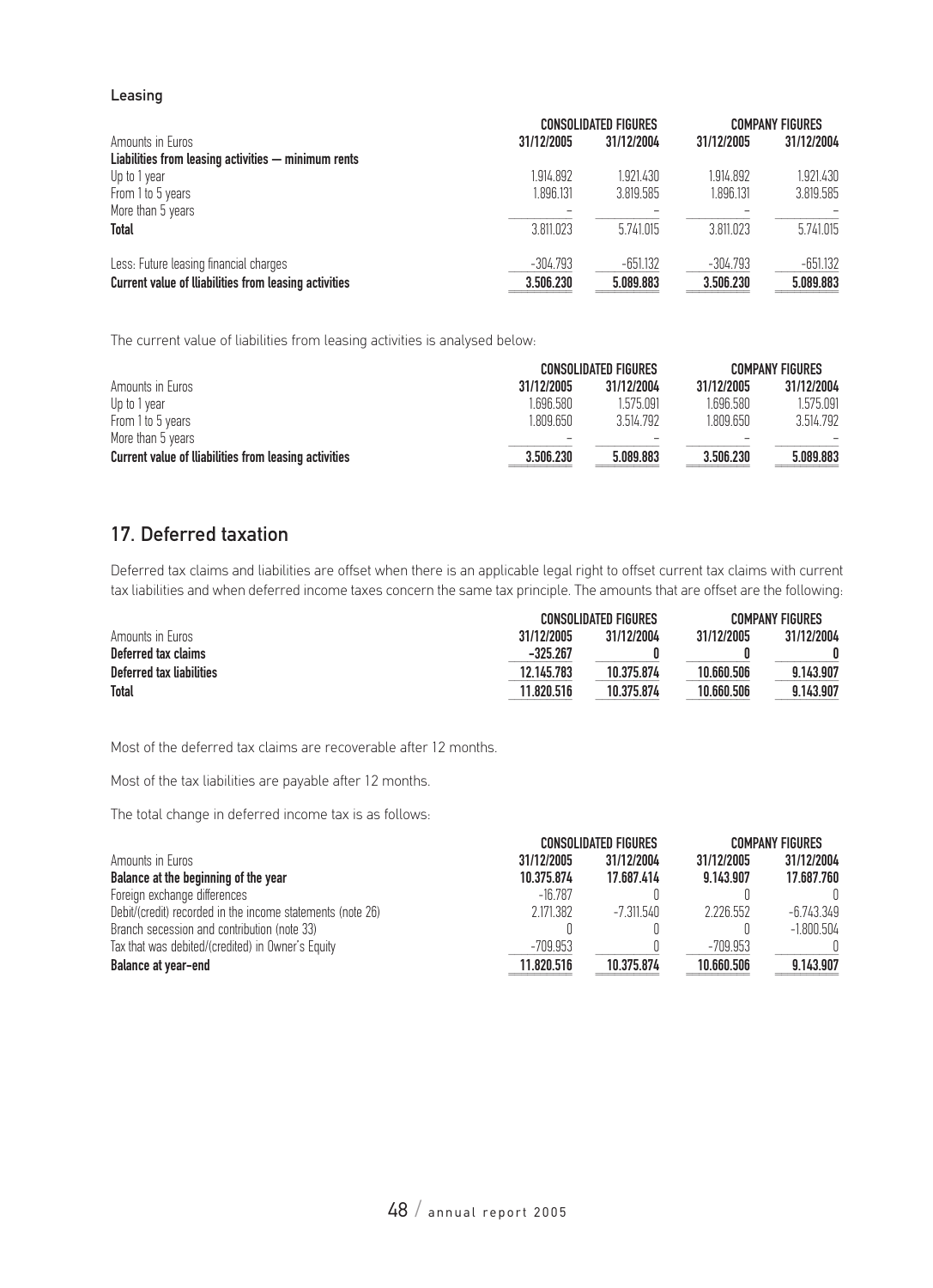Changes in deferred tax claims and liabilities during the fiscal year, without taking into consideration the offset of balances within the same tax principle, are as follows:

#### Deferred tax liabilities:

| <b>CONSOLIDATED FIGURES</b>                     | <b>Difference</b><br>in depreciation | Recognition<br>of income | Readiustment<br>of fixed assets | <b>Other</b> | <b>Total</b> |
|-------------------------------------------------|--------------------------------------|--------------------------|---------------------------------|--------------|--------------|
| Amounts in Euros                                |                                      |                          |                                 |              |              |
| Balance as of 1/1/2004                          | 274                                  | 83.130                   | 23,599,867                      | 584.380      | 24.267.651   |
| Debit/(credit) recorded in the income statement | 951.017                              | 262.448                  | $-10438789$                     | 84.790       | $-9.140.534$ |
| <b>Balance as of 31/12/2004</b>                 | 951.291                              | 345.578                  | 13.161.078                      | 669.170      | 15.127.117   |
| <b>Balance as of 1/1/2005</b>                   | 951.291                              | 345.578                  | 13.161.078                      | 669.170      | 15.127.117   |
| Debit/(credit) recorded in the income statement | 947.839                              | $-345.578$               | $-51.210$                       | 177.266      | 728.317      |
| <b>Balance as of 31/12/2005</b>                 | 1.899.130                            |                          | 13.109.868                      | 846.436      | 15.855.434   |

#### Deferred tax claims:

| <b>CONSOLIDATED FIGURES</b>                     | <b>Difference</b><br>in amortization | Non-<br>recognized<br>intangible<br>assets | <b>Profits at</b><br>reasonable<br>value | Total        |
|-------------------------------------------------|--------------------------------------|--------------------------------------------|------------------------------------------|--------------|
| Amounts in Euros                                |                                      |                                            |                                          |              |
| BBalance as of 1/1/2004                         | $-1.210.251$                         | $-5.369.986$                               |                                          | $-6.580.237$ |
| Debit/(credit) recorded in the income statement | $-200.843$                           | 2.029.837                                  |                                          | 1.828.994    |
| <b>Balance as of 31/12/2004</b>                 | $-1.411.094$                         | $-3.340.149$                               |                                          | $-4.751.243$ |
| <b>Balance as of 1/1/2005</b>                   | $-1.411.094$                         | $-3.340.149$                               |                                          | $-4.751.243$ |
| Foreign exchange differences                    | -16.787                              |                                            |                                          | -16 787      |
| Debit/(credit) recorded in the income statement | 528.970                              | 914.095                                    |                                          | 1.443.065    |
| Debit/(credit) recorded in Owner's Equity       |                                      |                                            | $-709.953$                               | $-709.953$   |
| <b>Balance as of 31/12/2005</b>                 | $-898.911$                           | $-2.426.054$                               | $-709.953$                               | $-4.034.918$ |

#### Deferred tax liabilities:

| <b>COMPANY FIGURES</b>                          | Readiustment<br>of fixed<br>assets | <b>Difference</b><br>in provisions | <b>Difference</b><br>in depreciation | <b>Other</b> | Total        |
|-------------------------------------------------|------------------------------------|------------------------------------|--------------------------------------|--------------|--------------|
| Amounts in Euros                                |                                    |                                    |                                      |              |              |
| <b>Balance as of 1/1/2004</b>                   | 23.599.867                         | 83.130                             | Λ                                    | 584.380      | 24 267 377   |
| Debit/(credit) recorded in the income statement | $-9.805.435$                       | 262.448                            | 865.159                              | 84.790       | $-8.593.038$ |
| <b>Balance as of 31/12/2004</b>                 | 13.794.432                         | 345.578                            | 865.159                              | 669.170      | 15.674.339   |
| <b>Balance as of 1/1/2005</b>                   | 13.794.432                         | 345.578                            | 865.159                              | 669.170      | 15.674.339   |
| Debit/(credit) recorded in the income statement | $-51.210$                          | -345.578                           | 801.025                              | 177.266      | 581.503      |
| <b>Balance as of 31/12/2005</b>                 | 13.743.222                         |                                    | 1.666.184                            | 846.436      | 16.255.842   |

#### Deferred tax claims:

| <b>COMPANY FIGURES</b>                          | <b>Difference</b><br>in provisions | Non-<br>recognized<br><i>intangible</i><br>assets | <b>Profits at</b><br>reasonable<br>value | <b>Branch</b><br>secession<br>and<br>contribution | <b>Total</b> |
|-------------------------------------------------|------------------------------------|---------------------------------------------------|------------------------------------------|---------------------------------------------------|--------------|
| Amounts in Euros                                |                                    |                                                   |                                          |                                                   |              |
| <b>Balance as of 1/1/2004</b>                   | $-1.210.251$                       | $-5.369.366$                                      |                                          |                                                   | $-6.579.617$ |
| Debit/(credit) recorded in the income statement | $-182.223$                         | 2.031.912                                         |                                          |                                                   | 1.849.689    |
| Branch secession and contribution               |                                    |                                                   |                                          | $-1.800.504$                                      | $-1.800.504$ |
| Balance as of 31/12/2004                        | $-1.392.474$                       | $-3.337.454$                                      |                                          | $-1.800.504$                                      | $-6.530.432$ |
| <b>Balance as of 1/1/2005</b>                   | $-1.392.474$                       | $-3.337.454$                                      | П                                        | $-1.800.504$                                      | $-6.530.432$ |
| Debit/(credit) recorded in the income statement | 731.515                            | 913.534                                           |                                          |                                                   | 1.645.049    |
| Debit/(credit) recorded in Owner's Equity       |                                    |                                                   | $-709.953$                               |                                                   | -709.953     |
| <b>Balance as of 31/12/2005</b>                 | $-660.959$                         | $-2.423.920$                                      | $-709.953$                               | $-1.800.504$                                      | $-5.595.336$ |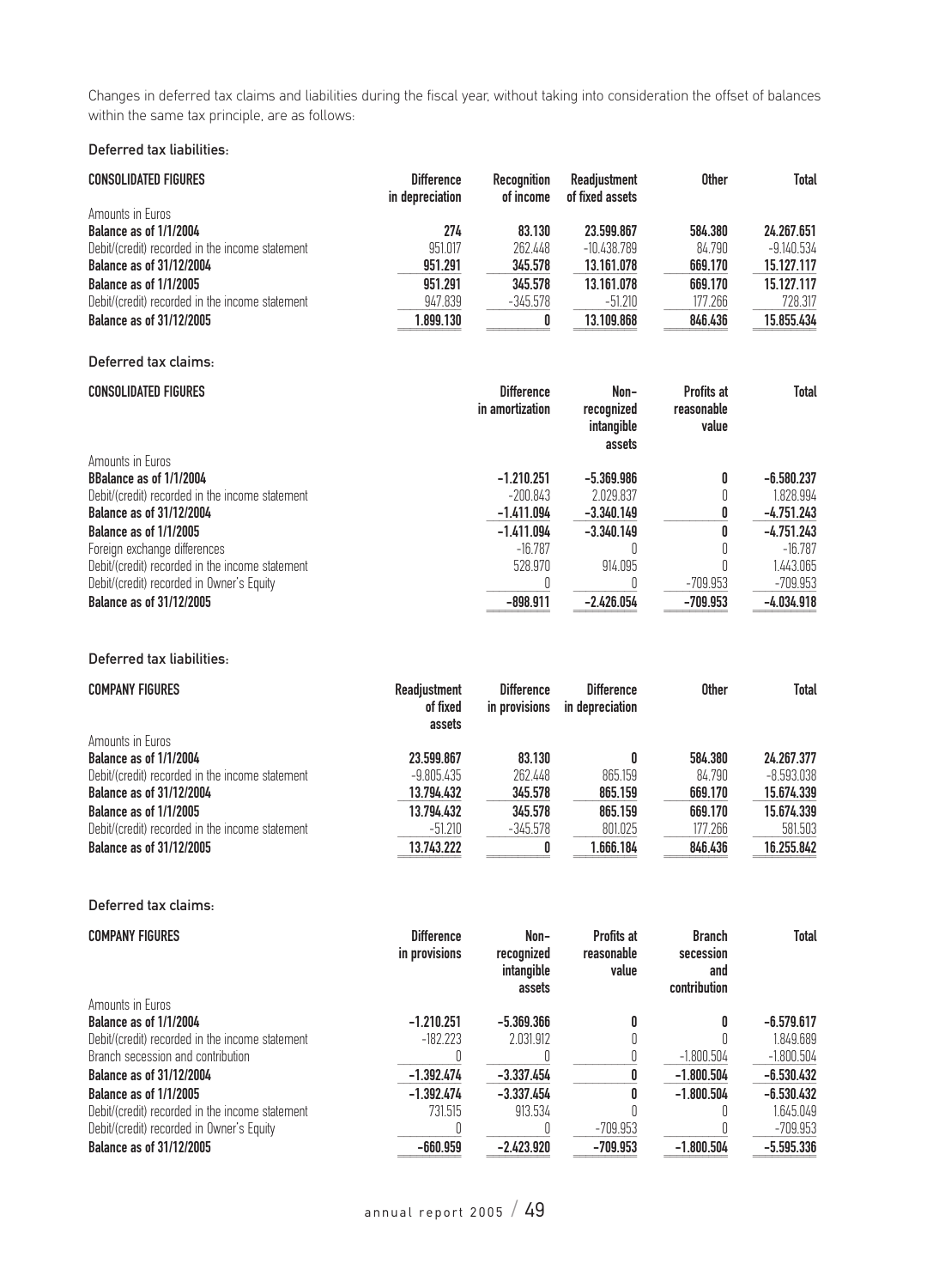The deferred tax that was credited to the company's Net Worth during the fiscal year refers to the change in the reasonable value of cash flow hedging.

Deferred tax claims are recognised for the transfer of tax losses, provided the relative financial gain due to future taxable profits may be realised. The Group did not recognise a deferred tax claim for tax losses of a total amount 131,653,994 Euros (2004: 112,123,449 Euros), which may be transferred and offset with future taxable profits. Losses in the total amount of 31,810,281 Euros, 52,379,404 Euros, 28,054,611 Euros and 19, 409,698 Euros may be transferred against future taxable profits until the fiscal years that end on 2007, 2008, 2009 and 2010 respectively.

## 18. Liabilities for personnel compensation due to withdrawal from service

|                                                | <b>CONSOLIDATED FIGURES</b> |            | <b>COMPANY FIGURES</b> |            |
|------------------------------------------------|-----------------------------|------------|------------------------|------------|
| Amounts in Euros                               | 31.12.2005                  | 31.12.2004 | 31.12.2005             | 31.12.2004 |
| Liabilities recorded in the balance sheet for. |                             |            |                        |            |
| Retirement benefits                            | 1.612.088                   | 1.891.250  | 1.612.088              | 1.479.853  |
| Amounts in Euros                               |                             |            |                        |            |
| Charges recorded in results (note 23)          |                             |            |                        |            |
| Retirement benefits                            | 1.983.512                   | 695.748    | 259.710                | 589.345    |

The amounts that have been recorded in the Balance Sheet have been designated as follows:

|                                           | CONSOLIDATED FIGURES |            | <b>COMPANY FIGURES</b> |            |
|-------------------------------------------|----------------------|------------|------------------------|------------|
| Amounts in Euros                          | 31.12.2005           | 31.12.2004 | 31.12.2005             | 31.12.2004 |
| Present value of non-financed liabilities | I 629 N17            | 2 101 556  | 1 629 017              | 1.389.496  |
| Non-recorded actuarial profits/(losses)   | 12136                | -170 683   | 12136                  | 109.416    |
| Non-recorded cost of past service         | -29 N65              | $-39623$   | -29 N65                | $-19.059$  |
| Liability recorded in the Balance Sheet   | 1.612.088            | 1.891.250  | 1.612.088              | 1.479.853  |

The amounts that have been recorded in the income statement are as follows:

| <b>CONSOLIDATED FIGURES</b>                                     |            |            |            | <b>COMPANY FIGURES</b> |
|-----------------------------------------------------------------|------------|------------|------------|------------------------|
| Amounts in Euros                                                | 31.12.2005 | 31.12.2004 | 31.12.2005 | 31.12.2004             |
| Cost current employment                                         | 156,705    | 123.888    | 119.140    | 115.612                |
| Interest against the liability                                  | 94.504     | 95.543     | 62.528     | 88.398                 |
| Cutback losses from employee transfers                          | 1.699.826  | 476.317    | 77.684     | 385.335                |
| Amortisation of actuarial profits                               | 10.913     |            | $-642$     | O.                     |
| Amortisation of the cost pf past service during the year        | 21.564     |            | 1.000      | n                      |
| Total expenditure recognized in the income statement (note 23)) | 1.983.512  | 695.748    | 259.710    | 589.345                |

Amounts have been included in expense categories as follows:

|                                     |            | CONSOLIDATED FIGURES |            | COMPANY FIGURES |  |
|-------------------------------------|------------|----------------------|------------|-----------------|--|
| Amounts in Euros                    | 31.12.2005 | 31.12.2004           | 31.12.2005 | 31.12.2004      |  |
| Cost of sales                       | 1 828 032  | 387 422              | 104.230    | 281.019         |  |
| Administrative expenses             | 155.480    | 308.326              | 155.480    | 308.326         |  |
| Total included in employee benefits | 1.983.512  | 695.748              | 259.710    | 589.345         |  |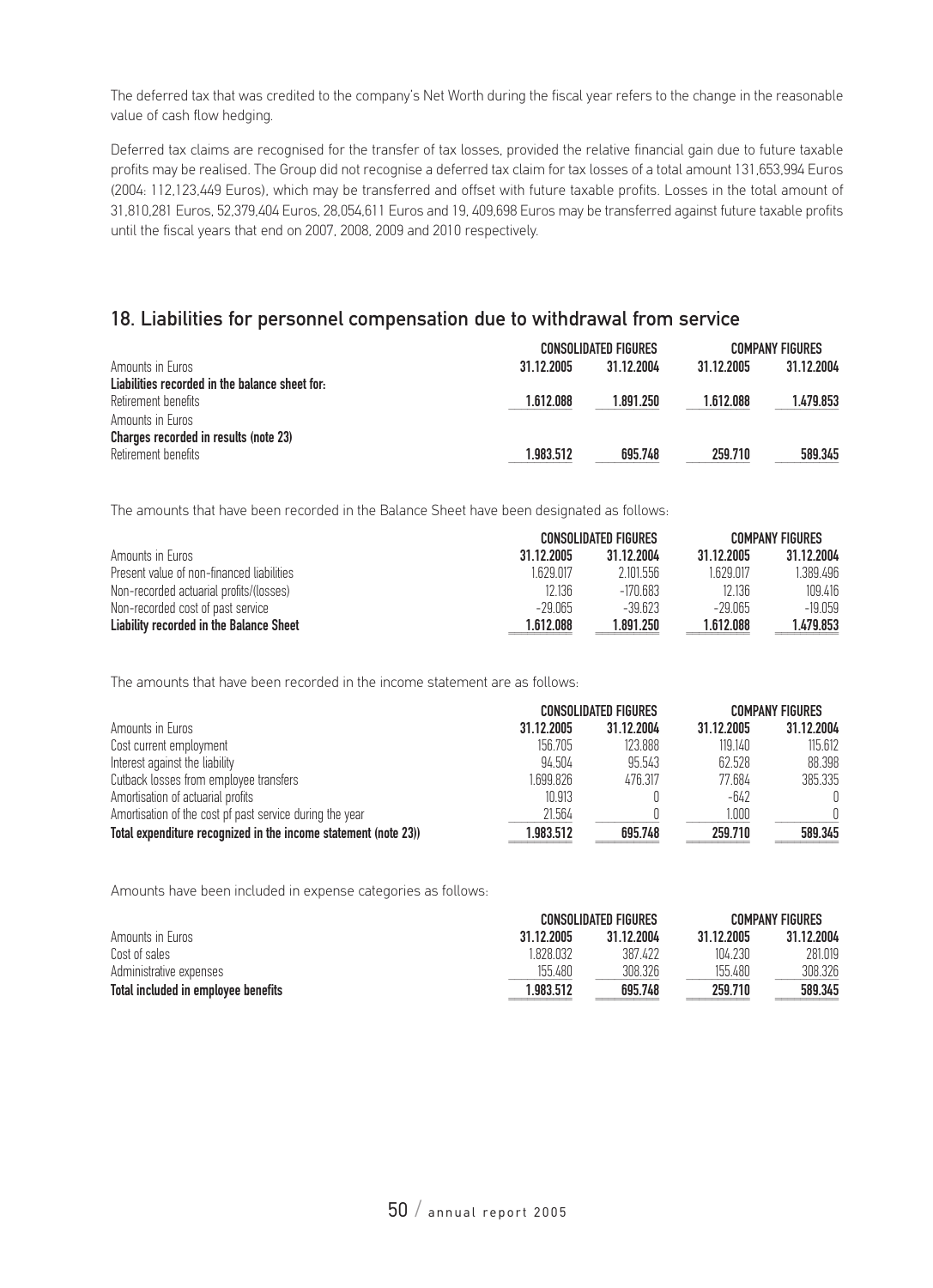The liability that has been recorded in the balance sheet is as follows:

|                                                      | <b>CONSOLIDATED FIGURES</b> | <b>COMPANY FIGURES</b> |            |            |
|------------------------------------------------------|-----------------------------|------------------------|------------|------------|
| Amounts in Euros                                     | 31.12.2005                  | 31.12.2004             | 31.12.2005 | 31.12.2004 |
| Net liability at the beginning of the year           | 1.891.250                   | 1.927.862              | 1.479.853  | 1.927.862  |
| Employer contributions                               | -2 262 674                  | -732.360               | -127 475   | -700.434   |
| Branch secession & contribution (note 33)            |                             |                        |            | $-336.920$ |
| Total expenditure recognized in the income statement | 1.983.512                   | 695.748                | 259.710    | 589.345    |
| Net liability at year-end                            | 1.612.088                   | 1.891.250              | 1.612.088  | 1.479.853  |

The main actuarial acknowledgements that were used are as follows:

|                         | <b>CONSOLIDATED FIGURES</b> |            | <b>COMPANY FIGURES</b> |            |
|-------------------------|-----------------------------|------------|------------------------|------------|
|                         | 31.12.2005                  | 31.12.2004 | 31.12.2005             | 31.12.2004 |
| Discount rate           | 4.0%                        | 4.5%       | 4.0%                   | 4,5%       |
| Future salary increases | 4,5%                        | 4.5%       | 4.5%                   | 4,5%       |

## 19. Subsidies

|                                             |            | <b>CONSOLIDATED FIGURES</b> | <b>COMPANY FIGURES</b> |            |
|---------------------------------------------|------------|-----------------------------|------------------------|------------|
| Amounts in Euros                            | 31/12/2005 | 31/12/2004                  | 31/12/2005             | 31/12/2004 |
| Balance at the beginning of the year        | 899.096    | 141 378                     |                        | 141.378    |
| Amortisation of subsides (note 24)          | $-111123$  | -252.502                    |                        | -141.378   |
| Branch secession and contribution (note 33) |            | 1 010 220                   |                        |            |
| Balance at year-end                         | 787.973    | 899.096                     |                        |            |

During 2004 the Group was notified to pay the balance of the subsidy that was approved with ministerial decision No. 29261/ΔΒΕ 1979/1997 (pursuant to Law 1892/1990 as this was amended and completed with Law 2234/1994), which amounted to 1,010,220 Euros.

This state subsidy concerned the factory in Corinth for the purchase of tangible fixed assets and is expected to be received by the end of fiscal year 2006.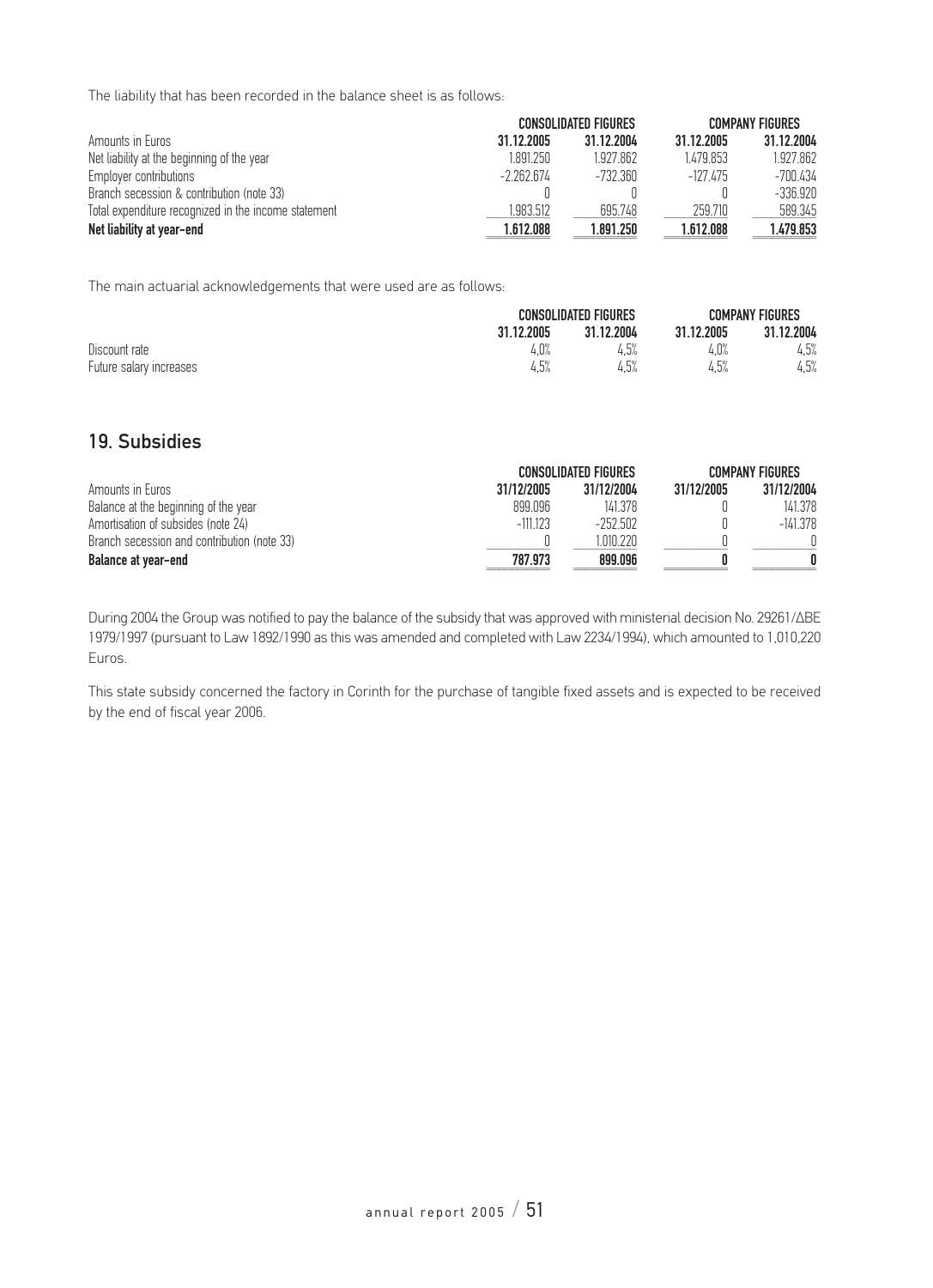## 20. Provisions

|                                          | court        | Pending Indemnifications<br>to clients | Reorganisation<br>expenses | <b>Other</b><br>provisions | Total        |
|------------------------------------------|--------------|----------------------------------------|----------------------------|----------------------------|--------------|
| Amounts in Euros                         |              | cases                                  |                            |                            |              |
| 1 January 2004                           | 1.530.000    | 2.221.275                              |                            | 84.804                     | 3.836.079    |
| Additional provisions of the fiscal year | 2.223.124    | 6.285.441                              |                            |                            | 8.508.565    |
| Provisions used during the fiscal year   |              |                                        |                            | $-500$                     | $-500$       |
| 31 December 2004                         | 3.753.124    | 8.506.716                              |                            | 84.304                     | 12.344.144   |
| Additional provisions of the fiscal year | 974.731      | 686.395                                | 596,000                    | 106.581                    | 2.363.707    |
| Restructuring                            | $-92.000$    |                                        |                            |                            | $-92.000$    |
| Provisions used during the fiscal year   | $-3.714.000$ | $-5.800.000$                           |                            |                            | $-9.514.000$ |
| 31 December 2005                         | 921.855      | 3.393.111                              | 596.000                    | 190.885                    | 5.101.851    |

#### COMPANY FIGURES

| <b>UUITANI LIUUNLU</b>                   | court        | <b>Pending Indemnifications</b><br>to clients | <b>Other</b><br>provisions | Total        |
|------------------------------------------|--------------|-----------------------------------------------|----------------------------|--------------|
| Amounts in Euros                         | cases        |                                               |                            |              |
| 1 January 2004                           | 1.530.000    | 2.221.275                                     | 69.604                     | 3.820.879    |
| Additional provisions of the fiscal year | 2.223.124    | 6.285.441                                     |                            | 8.508.565    |
| 31 December 2004                         | 3.753.124    | 8,506,716                                     | 69.604                     | 12.329.444   |
| Additional provisions of the fiscal year | 974.731      | 686.395                                       | 74.880                     | 1.736.006    |
| Restructuring                            | $-92.000$    |                                               |                            | $-92.000$    |
| Provisions used during the fiscal year   | $-3.714.000$ | $-5.800.000$                                  |                            | $-9.514.000$ |
| 31 December 2005                         | 921.855      | 3.393.111                                     | 144.484                    | 4.459.450    |

|                        | 31 December 2005 |                | 31 December 2004 |                |
|------------------------|------------------|----------------|------------------|----------------|
|                        | CONSOLIDATED     | COMPANY        | CONSOLIDATED     | COMPANY        |
| Amounts n Euros        | <b>FIGURES</b>   | <b>FIGURES</b> | <b>FIGURES</b>   | <b>FIGURES</b> |
| Short-term liabilities | .708.740         | 1.066.339      | 9 424 700        | 9.410.000      |
| Long-term liabilities  | 3.393.111        | 3.393.111      | 2.919.444        | 2.919.444      |
| <b>Total</b>           | 5.101.851        | 4.459.450      | 12.344.144       | 12.329.444     |

#### Pending court cases

From the total amount of the above provision, an amount equal to 607,371 Euros concerns lawsuits filed by the company's employees concerning an accident that occurred at the Corinth factory in April 2003 while the remaining amount, in other words 314,484 Euros, concerns other lawsuits. The amount of the provision is based on estimations of the Group's Legal Department.

#### Indemnification to clients

The provision that has been formed refers to losses that may arise as a result of the company's contractual liabilities to its clients. The provision was estimated based on historical figures and statistics from the resolution of similar past cases.

#### Restructuring of subsidiary companies

The said provision concerns expenses that may arise from the restructuring of CPW European.

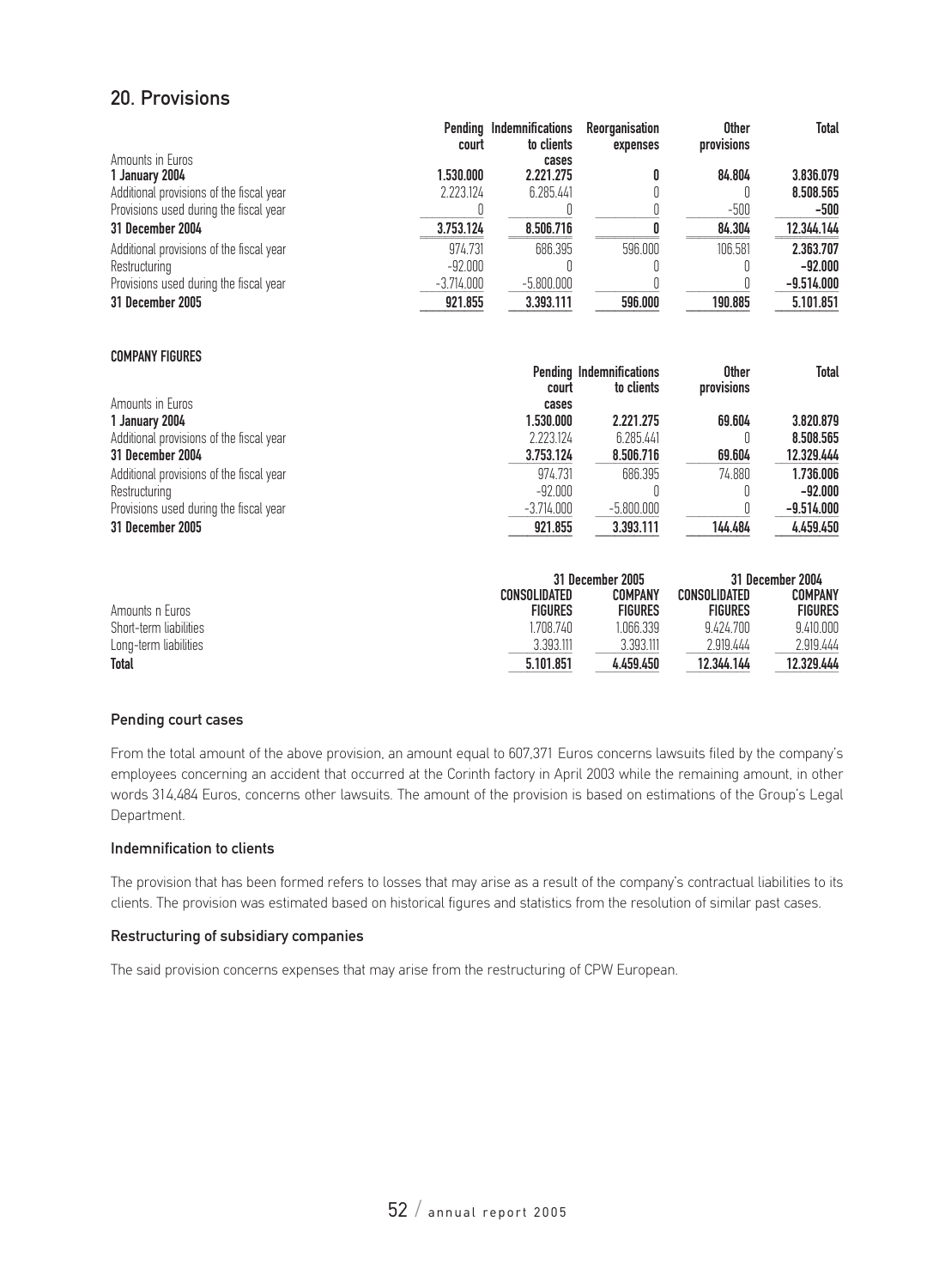## 21. Suppliers and other liabilities

|                                                        |            | <b>CONSOLIDATED FIGURES</b> |            | <b>COMPANY FIGURES</b> |
|--------------------------------------------------------|------------|-----------------------------|------------|------------------------|
| Amounts in Euros                                       | 31/12/2005 | 31/12/2004                  | 31/12/2005 | 31/12/2004             |
| Suppliers                                              | 31.492.381 | 24.046.336                  | 26.335.662 | 17.587.509             |
| Notes payable                                          | 33.577.618 | 34.652.719                  | 33.577.618 | 31.055.466             |
| Client down payments                                   | 685.449    | 1.476.527                   | 622.405    | 1.471.368              |
| Insurance organizations                                | 719.301    | 947.817                     | 666.192    | 674.571                |
| Taxes and duties                                       | 651.940    | 512.569                     | 210.804    | 186.565                |
| Amounts due to affiliated entities (note 32)           | 1.749.551  | 979.802                     | 8.278.786  | 8.845.468              |
| Dividends payable                                      | 38.180     | 36,365                      | 36.013     | 36.365                 |
| Sundry creditors                                       | 766.398    | 1.027.641                   | 710.066    | 798.069                |
| Accrued expenses                                       | 2.532.966  | 2.635.520                   | 1.859.428  | 2.307.186              |
| Amounts that will be used for a Share Capital increase |            | 20,000,000                  |            | 20.000.000             |
| <b>Total</b>                                           | 72.213.784 | 86.315.296                  | 72.296.974 | 82.962.567             |

## 22. Expenses per category

|                                                                         | December 2005 | 12 months until 31 12 months until 31<br>December 2004 | 12 months until 31<br>December 2005 | 12 months until 31<br>December 2004 |
|-------------------------------------------------------------------------|---------------|--------------------------------------------------------|-------------------------------------|-------------------------------------|
| Amounts in Euros                                                        |               | <b>CONSOLIDATED FIGURES</b>                            |                                     | <b>COMPANY FIGURES</b>              |
| Employee benefits (note23)                                              | 21.758.445    | 23.583.176                                             | 15.617.566                          | 20.293.309                          |
| Cost of stocks recognized in cost of sales (note 9)                     | 164.814.350   | 151.164.692                                            | 137.313.571                         | 120.032.595                         |
| Depreciation of tangible fixed assets (note 7)                          |               |                                                        |                                     |                                     |
| - Privately-owned assets                                                | 10.983.628    | 10.878.580                                             | 9.754.524                           | 10.369.582                          |
| - Leased assets                                                         | 587.438       | 587.438                                                | 587.438                             | 587.438                             |
| Devaluation of stocks (note 9)                                          | 1.344.660     | 2.133.519                                              | 1.306.121                           | 1.760.183                           |
| Expenses concerning the repair and maintenance of tangible fixed assets | 906.914       | 1.248.125                                              | 800.307                             | 1.094.414                           |
| Rents based on operating leases                                         |               |                                                        |                                     |                                     |
| - Buildings                                                             | 325.079       | 395.504                                                | 244.119                             | 310.389                             |
| - Transportation equipment                                              | 387.230       | 436 665                                                | 295.264                             | 350.106                             |
| Foreign exchange differences (note 27)                                  | 4.874.505     | 1.355.918                                              | 4.630.806                           | 1.205.567                           |
| Provisions (notes 10 and 20)                                            | 3.486.941     | 8.508.565                                              | 1.948.922                           | 8.508.565                           |
| Other                                                                   | 42.102.056    | 43.690.643                                             | 41.365.265                          | 40.550.009                          |
| <b>Total</b>                                                            | 251.571.246   | 243.982.825                                            | 213.863.903                         | 205.062.157                         |

| Allocation per operation | 12 months until<br>31 December 2005 31 December 2004 31 December 2005 | 12 months until             |             | 12 months until 12 months until 31<br>December 2004 |
|--------------------------|-----------------------------------------------------------------------|-----------------------------|-------------|-----------------------------------------------------|
| Amounts in Euros         |                                                                       | <b>CONSOLIDATED FIGURES</b> |             | <b>COMPANY FIGURES</b>                              |
| Cost of sales            | 205.336.194                                                           | 190.237.196                 | 174.516.257 | 156.359.074                                         |
| Selling expenses         | 34.990.806                                                            | 42 361 393                  | 33.248.784  | 40 277 235                                          |
| Administrative expenses  | 11.244.246                                                            | 11.384.236                  | 6.098.862   | 8.425.848                                           |
| <b>Total</b>             | 251.571.246                                                           | 243.982.825                 | 213.863.903 | 205.062.157                                         |
|                          |                                                                       |                             |             |                                                     |

|                     |                | 31 December 2005 | 31 December 2004 |                |  |
|---------------------|----------------|------------------|------------------|----------------|--|
|                     | CONSOLIDATED   | <b>COMPANY</b>   | CONSOLIDATED     | COMPANY        |  |
|                     | <b>FIGURES</b> | <b>FIGURES</b>   | <b>FIGURES</b>   | <b>FIGURES</b> |  |
| Number of employees | 518            | 504              | 738              | 727            |  |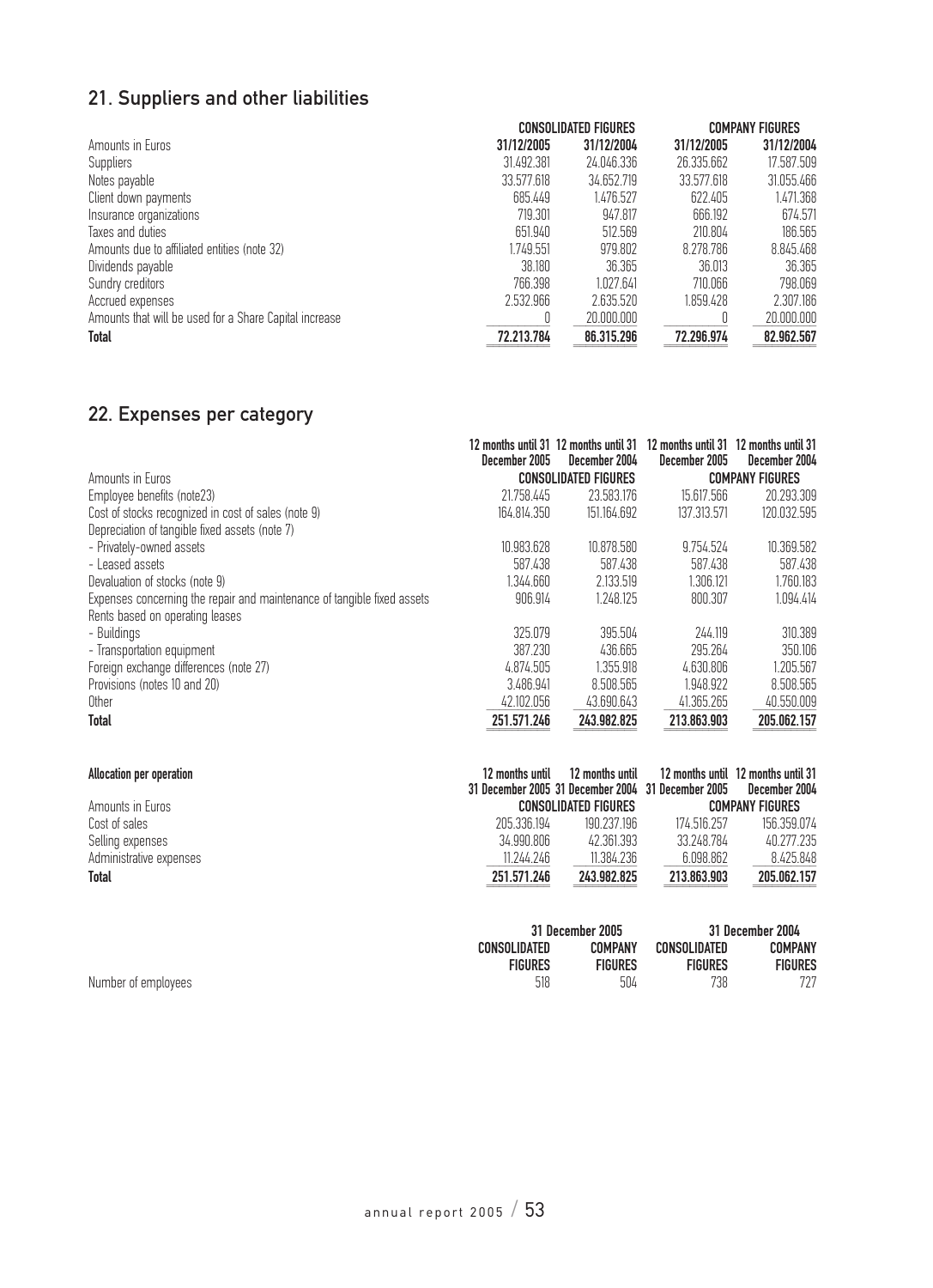## 23. Employee benefits

|                                                    | 12 months until | 12 months until             |                                                    | 12 months until 12 months until 31 |
|----------------------------------------------------|-----------------|-----------------------------|----------------------------------------------------|------------------------------------|
|                                                    |                 |                             | 31 December 2005 31 December 2004 31 December 2005 | December 2004                      |
| Amounts in Euros                                   |                 | <b>CONSOLIDATED FIGURES</b> |                                                    | <b>COMPANY FIGURES</b>             |
| Salaries and wages                                 | 15.753.222      | 17 872 304                  | 12 117 747                                         | 15.410.113                         |
| Social security expenses                           | 3.586.988       | 4.585.245                   | 2.919.585                                          | 3.876.287                          |
| Retirement cost of fixed benefit schemes (note 18) | 1.983.512       | 695.748                     | 259 710                                            | 589.345                            |
| Other employee benefits and expenses               | 434.723         | 429.879                     | 320.524                                            | 417.564                            |
| <b>Total</b>                                       | 21.758.445      | 23.583.176                  | 15.617.566                                         | 20.293.309                         |

## 24. Other operating income/(expenses) (net)

|                                                                 | 12 months until | 12 months until             | 12 months until                                                     | 12 months until        |
|-----------------------------------------------------------------|-----------------|-----------------------------|---------------------------------------------------------------------|------------------------|
|                                                                 |                 |                             | 31 December 2005 31 December 2004 31 December 2005 31 December 2004 |                        |
| Amounts in Euros                                                |                 | <b>CONSOLIDATED FIGURES</b> |                                                                     | <b>COMPANY FIGURES</b> |
| Profits from the sale of fixed assets (note 29)                 | 7.991           | 104.661                     | 5.925                                                               | 424.902                |
| Income from the provision of consulting services                | 634.542         | 391.017                     |                                                                     |                        |
| Losses from the reasonable value of other investments (note12)  |                 | $-122.495$                  |                                                                     | $-122.480$             |
| Loss form the reasonable value (including losses from the sale) |                 |                             |                                                                     |                        |
| of financial assets at reasonable value through results         | $-5.219$        |                             | $-6.597$                                                            | 0                      |
| Devaluation of holding in a subsidiary (note 8)                 |                 |                             | $-52.500$                                                           |                        |
| Insurance indemnifications                                      |                 | 1.018.442                   |                                                                     | 1.018.442              |
| Income from dividends                                           |                 | 2175                        | 1.643.926                                                           | 2.175                  |
| Amortisation of granted subsidies (note 19)                     | 111.124         | 252.502                     |                                                                     | 141.378                |
| Foreign exchange differences (note 27)                          | 4.534.541       | 3.316.072                   | 4.363.595                                                           | 3.161.873              |
| Profits from the reasonable value of forward contracts          | 688.180         | 1.329.248                   | 688.180                                                             | 1.329.248              |
| Losses from the reasonable value of forward contracts           | $-8.724.701$    | $-501.079$                  | $-8.724.701$                                                        | $-501.079$             |
| Other                                                           | 2.248.419       | 1.887.530                   | 1.909.846                                                           | 1.143.092              |
| <b>Total</b>                                                    | $-505.123$      | 7.678.073                   | $-172.326$                                                          | 6.597.551              |

## 25. Financial cost

|                                                                   | 12 months until<br>31 December 2005 31 December 2004 31 December 2005 31 December 2004 | 12 months until             | 12 months until | 12 months until        |
|-------------------------------------------------------------------|----------------------------------------------------------------------------------------|-----------------------------|-----------------|------------------------|
| Amounts in Euros                                                  |                                                                                        | <b>CONSOLIDATED FIGURES</b> |                 | <b>COMPANY FIGURES</b> |
| Interest expenses                                                 |                                                                                        |                             |                 |                        |
| Bank loans                                                        | $-8.533.430$                                                                           | $-9.525.597$                | $-8.366.200$    | $-9.497.305$           |
| Promissory notes                                                  | $-1.533.602$                                                                           | $-847.431$                  | $-1.533.602$    | -847.431               |
| Leasing                                                           | $-311.026$                                                                             | -441.256                    | $-311.026$      | -441.256               |
| Commission of guarantees                                          | $-378.891$                                                                             | $-304.000$                  | $-378.892$      | $-304.000$             |
| Other interest and related expenses                               | $-19.096$                                                                              | $-103.052$                  |                 | $-2.237$               |
|                                                                   | -10 776 045                                                                            | $-11.221.336$               | $-10.589.720$   | $-11$ 0.92 22.9        |
| Income from interest                                              | 48.274                                                                                 | 149.537                     | 27.570          | 27.969                 |
|                                                                   | $-10.727.771$                                                                          | $-11$ $071$ $799$           | $-10.562.150$   | $-11.064.260$          |
| Profits (losses) from the reasonable value of interest rate swaps | $-195.373$                                                                             |                             | $-195.373$      | 0                      |
| Net profits/(losses) from foreign exchange differences (note 27)  | $-81.000$                                                                              |                             |                 | 0                      |
| <b>Total</b>                                                      | $-11.004.144$                                                                          | $-11.071.799$               | $-10.757.523$   | $-11.064.260$          |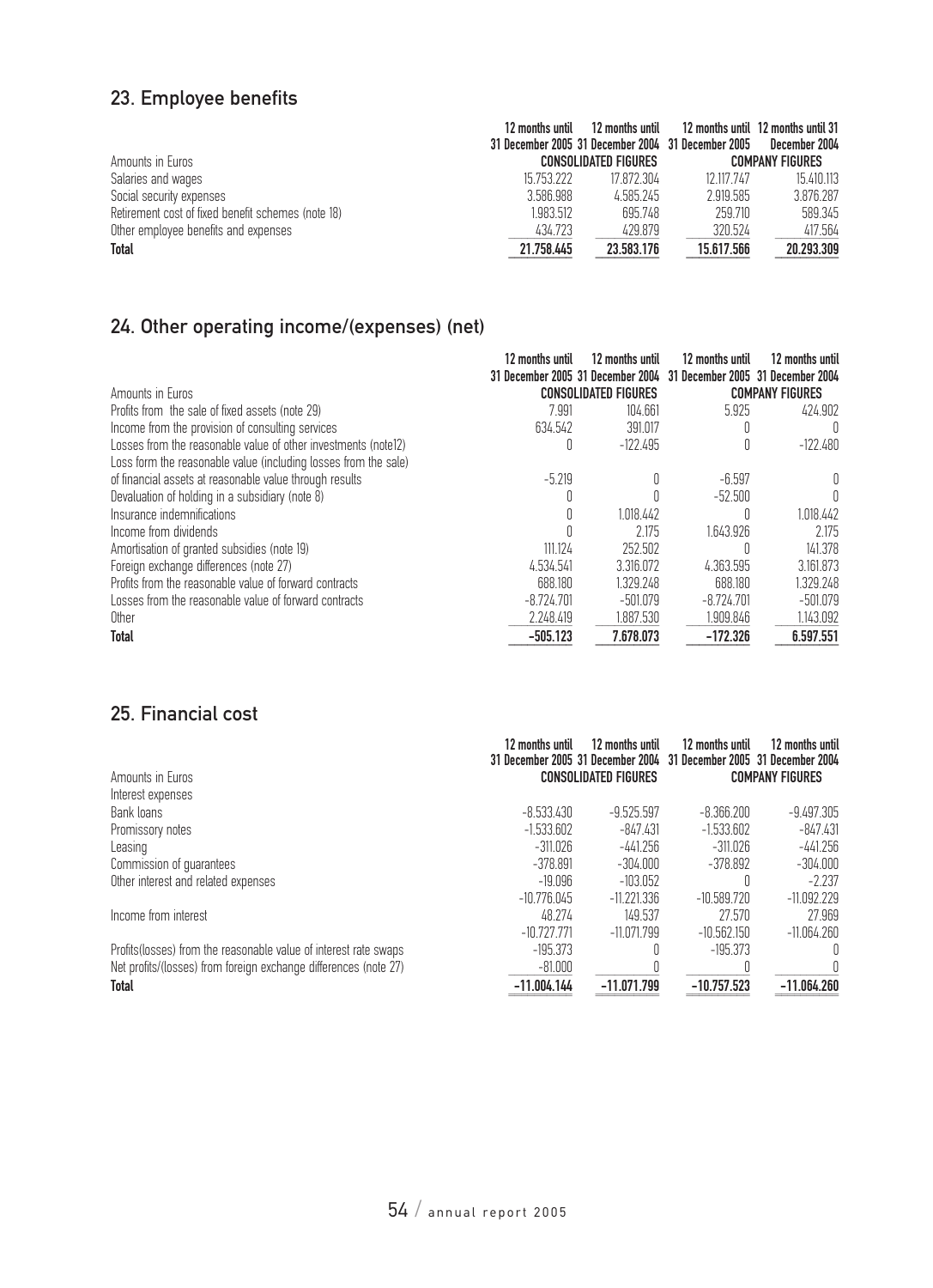## 26. Taxation

|                        | 12 months until                                                     | 12 months until             | 12 months until | 12 months until        |
|------------------------|---------------------------------------------------------------------|-----------------------------|-----------------|------------------------|
|                        | 31 December 2005 31 December 2004 31 December 2005 31 December 2004 |                             |                 |                        |
| Amounts in Euros       |                                                                     | <b>CONSOLIDATED FIGURES</b> |                 | <b>COMPANY FIGURES</b> |
| Tax of the fiscal year | 1 311 190                                                           | 187 189                     |                 |                        |
| Deferred tax (note 17) | 2.171.382                                                           | -7 311 540                  | 2.226.552       | -6.743.349             |
| <b>Total</b>           | 3.482.572                                                           | $-7.124.351$                | 2.226.552       | $-6.743.349$           |

The tax on the Group's losses before taxes differs from the theoretical amount that would have arisen if the weighted average tax rate had been applied on the results of the consolidated companies. The difference is as follows:

| Amounts in Euros                                          | 12 months until<br>31 December 2005 31 December 2004 31 December 2005 31 December 2004 | 12 months until<br><b>CONSOLIDATED FIGURES</b> | 12 months until | 12 months until<br><b>COMPANY FIGURES</b> |
|-----------------------------------------------------------|----------------------------------------------------------------------------------------|------------------------------------------------|-----------------|-------------------------------------------|
| <b>Profits before taxes</b>                               | $-2.163.766$                                                                           | $-27.997.687$                                  | 1.413.678       | $-29.893.555$                             |
| Tax estimated based on the applicable local tax rates     |                                                                                        |                                                |                 |                                           |
| on the parent company's profits (2005: 32% and 2004: 35%) | 1.335.924                                                                              | 725.739                                        | 452.377         | O.                                        |
| Difference in tax rates on temporary differences          | -667.718                                                                               | $-4.316.542$                                   | -623.435        | $-4.543.957$                              |
| Income not subject to taxation                            | -2.740.731                                                                             | $-3.316.224$                                   | -2.740.731      | $-2.199.392$                              |
| Expenses that are not exempted for tax purposes           | 635.980                                                                                |                                                | 312,609         |                                           |
| Use of previous non-recognised losses from taxes          |                                                                                        | $-3.089$                                       |                 | O.                                        |
| Difference from tax rates applicable in foreign countries | 101.992                                                                                | $-255.264$                                     |                 | n                                         |
| Tax losses                                                | 4.817.125                                                                              | 41.029                                         | 4.825.732       | U.                                        |
| <b>Taxation</b>                                           | 3.482.572                                                                              | $-7.124.351$                                   | 2.226.552       | $-6.743.349$                              |

## 27. Foreign exchange differences

Foreign exchange differences have been recorded in the Income Statement as follows:

|                         | <b>CONSOLIDATED FIGURES</b> |              |              | <b>COMPANY FIGURES</b> |  |
|-------------------------|-----------------------------|--------------|--------------|------------------------|--|
| Amounts in Euros        | 31/12/2005                  | 31/12/2004   | 31/12/2005   | 31/12/2004             |  |
| Cost of sales           | $-3.815.422$                | $-341.762$   | $-3.808.977$ | $-341.762$             |  |
| Selling expenses        | $-999.586$                  | -575.057     | -762.332     | $-575.057$             |  |
| Administrative expenses | $-59.497$                   | $-439.099$   | $-59.497$    | $-288.748$             |  |
| <b>Total</b>            | $-4.874.505$                | $-1.355.918$ | $-4.630.806$ | $-1.205.567$           |  |
| Financial               | $-81.000$                   |              |              |                        |  |
| Other income            | 4.534.541                   | 3.316.072    | 4.363.595    | 3.161.873              |  |
| <b>Total</b>            | $-420.964$                  | 1.960.154    | $-267.211$   | 1.956.306              |  |

## 28. Profits per share

Basic and reduced profits (losses) per share are calculated by dividing the profit that corresponds to the parent company's shareholders by the weighted average number of common shares during the period, excluding the treasury common stock that was purchased by the company (treasury stock).

|                                                               |             | <b>CONSOLIDATED FIGURES</b> |             | COMPANY FIGURES |
|---------------------------------------------------------------|-------------|-----------------------------|-------------|-----------------|
| Amounts in Euros                                              | 31/12/2005  | 31/12/2004                  | 31/12/2005  | 31/12/2004      |
| Profits that correspond to the parent company's shareholder's | -5 651 046  | $-20.912.338$               | -812 874    | -23.150.206     |
| Weighted average number of shares                             | 113.822.684 | 57 839 345                  | 113.822.684 | 57.839.345      |
| Basic profits per share (Euros per share)                     | -0.050      | -0.362                      | -0.007      | $-0.400$        |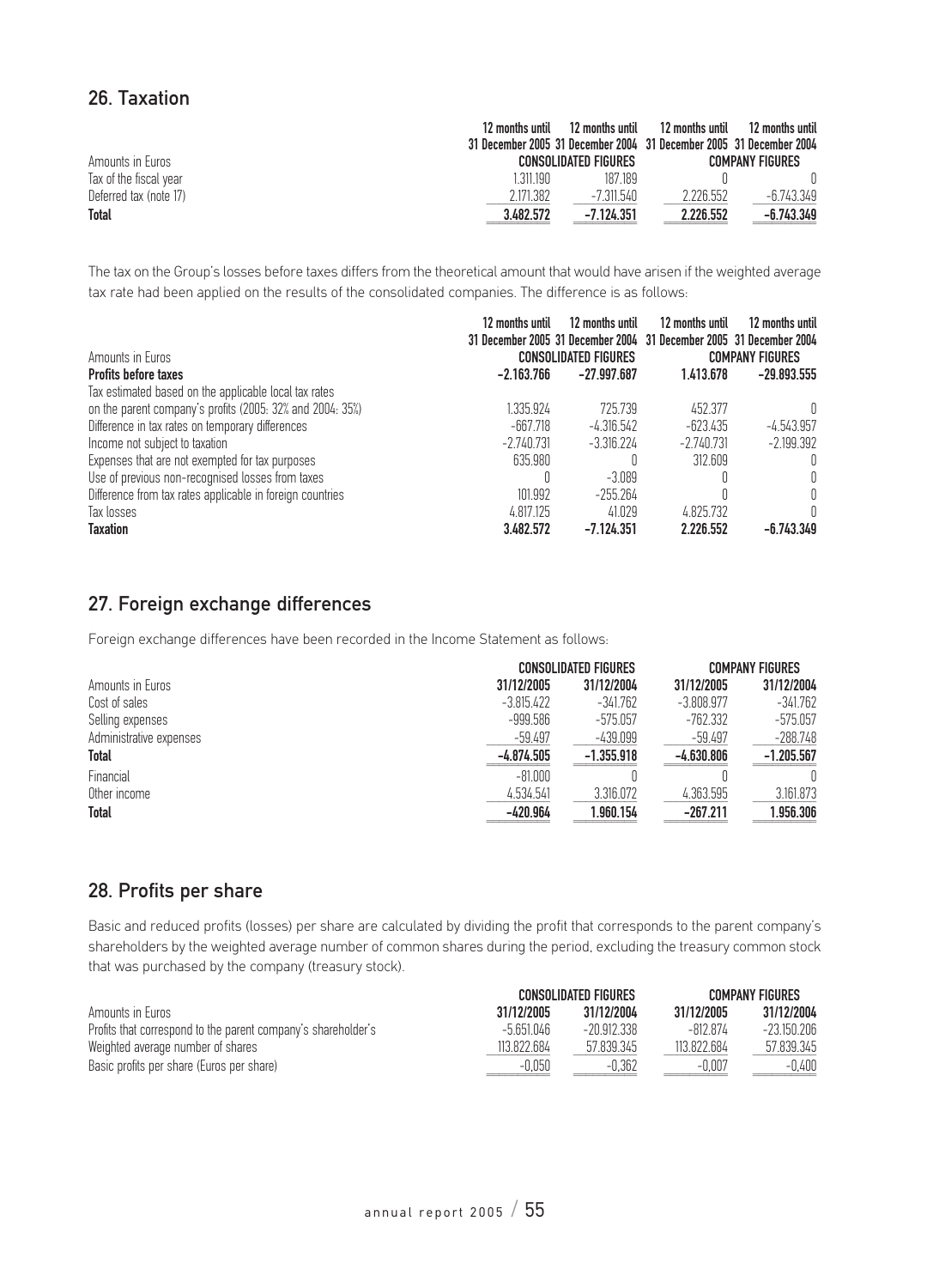## 29. Operating cash flows

|                                                                                                              |               | <b>CONSOLIDATED FIGURES</b> |               | <b>COMPANY FIGURES</b> |
|--------------------------------------------------------------------------------------------------------------|---------------|-----------------------------|---------------|------------------------|
|                                                                                                              | $1/1$ to      | $1/1$ to                    | $1/1$ to      | $1/1$ to               |
| Amounts in Euros                                                                                             | 31/12/2005    | 31/12/2004                  | 31/12/2005    | 31/12/2004             |
| Profits/(losses) of the fiscal year                                                                          | $-5.646.338$  | $-20.873.336$               | $-812.874$    | $-23.150.206$          |
| Adjustments for:                                                                                             |               |                             |               |                        |
| Taxation (note 26)                                                                                           | 3.482.572     | $-7.124.351$                | 2.226.552     | $-6.743.349$           |
| Other taxes                                                                                                  | 313.530       | 0                           | 313.530       | 0                      |
| Depreciation of tangible fixed assets (note 7)                                                               | 11.571.066    | 11.466.018                  | 10.341.962    | 10.957.020             |
| (Profits)/losses from the sale of tangible fixed assets (see below)                                          | $-7.991$      | $-104.661$                  | $-5.925$      | $-424.902$             |
| Losses from the reasonable value of other investments (note 24)                                              | Λ             | 122.495                     | 0             | 122.480                |
| (Profits)/losses from the reasonable value of financial assets at reasonable value through results (note 24) |               | 5.219                       | $\sqrt{ }$    | 6.597                  |
| (Income) from interest (note 25)                                                                             | $-48.274$     | $-149.537$                  | $-27.570$     | $-27.969$              |
| Interest expenses (note 25)                                                                                  | 10.776.045    | 11.221.336                  | 10.589.720    | 11.092.229             |
| (Income) from dividends (note 24)                                                                            | 0             | $-2.175$                    | $-1.643.926$  | $-2.175$               |
| (Amortisation) of subsidies (note 24)                                                                        | $-111.123$    | $-252.502$                  | 0             | $-141.378$             |
| Provisions (notes 10 and 20)                                                                                 | 3.486.941     | 8.508.565                   | 1.948.922     | 8.508.565              |
| Personnel benefits due to retirement (note 23)                                                               | 1.983.512     | 695.748                     | 259.710       | 589.345                |
| Devaluation of stocks (note 9)                                                                               | 1.344.660     | 2.133.519                   | 1.306.121     | 1.760.183              |
| Foreign exchange differences                                                                                 | 238.315       | $-48.985$                   | Ŋ             | O                      |
| Devaluation of holdings in subsidiary companies (note 24)                                                    | 0             | 0                           | 52.500        | 0                      |
| Other                                                                                                        | N             | 5.697                       | 0             | n                      |
|                                                                                                              | 27.388.134    | 5.597.831                   | 24.555.319    | 2.539.843              |
| <b>Changes in working capital</b>                                                                            |               |                             |               |                        |
| (Increase)/decrease in stocks                                                                                | $-11.198.641$ | 6.839.164                   | $-13.163.156$ | $-5.858.796$           |
| (Increase)/decrease in receivables                                                                           | $-22.550.612$ | $-28.405.758$               | $-39.391.033$ | $-24.296.349$          |
| Increase/(decrease) in liabilities (with the exception of banks)                                             | 5.502.411     | 37.168.223                  | 9.281.367     | 47.171.015             |
| Increase/(decrease) in provisions                                                                            | $-9.514.000$  | $-500$                      | $-9.514.000$  |                        |
| Increase/(decrease) in liabilities for personnel compensation due to retirement                              | $-2.262.673$  | $-732.360$                  | $-127.474$    | $-700.434$             |
|                                                                                                              | $-40.023.515$ | 14.868.769                  | $-52.914.296$ | 16.315.436             |
| Net cash flows from operating activities                                                                     | $-12.635.381$ | 20.466.600                  | $-28.358.977$ | 18.855.279             |

Profits from the sale of tangible fixed assets include:

|                                                         |            | <b>CONSOLIDATED FIGURES</b> |            | <b>COMPANY FIGURES</b> |  |
|---------------------------------------------------------|------------|-----------------------------|------------|------------------------|--|
|                                                         | $1/1$ to   | 1/1 tn                      | $1/1$ to   | $1/1$ to               |  |
| Amounts in Euros                                        | 31/12/2005 | 31/12/2004                  | 31/12/2005 | 31/12/2004             |  |
| Net book value (note 7)                                 | 313.286    | 309 189                     | 282.075    | 1.294.899              |  |
| Profits/(losses) from the sale of tangible fixed assets | 7.991      | 104.661                     | 5.925      | 424.902                |  |
| Income from the sale of tangible fixed assets           | 321.277    | 1.413.850                   | 288.000    | 1.719.801              |  |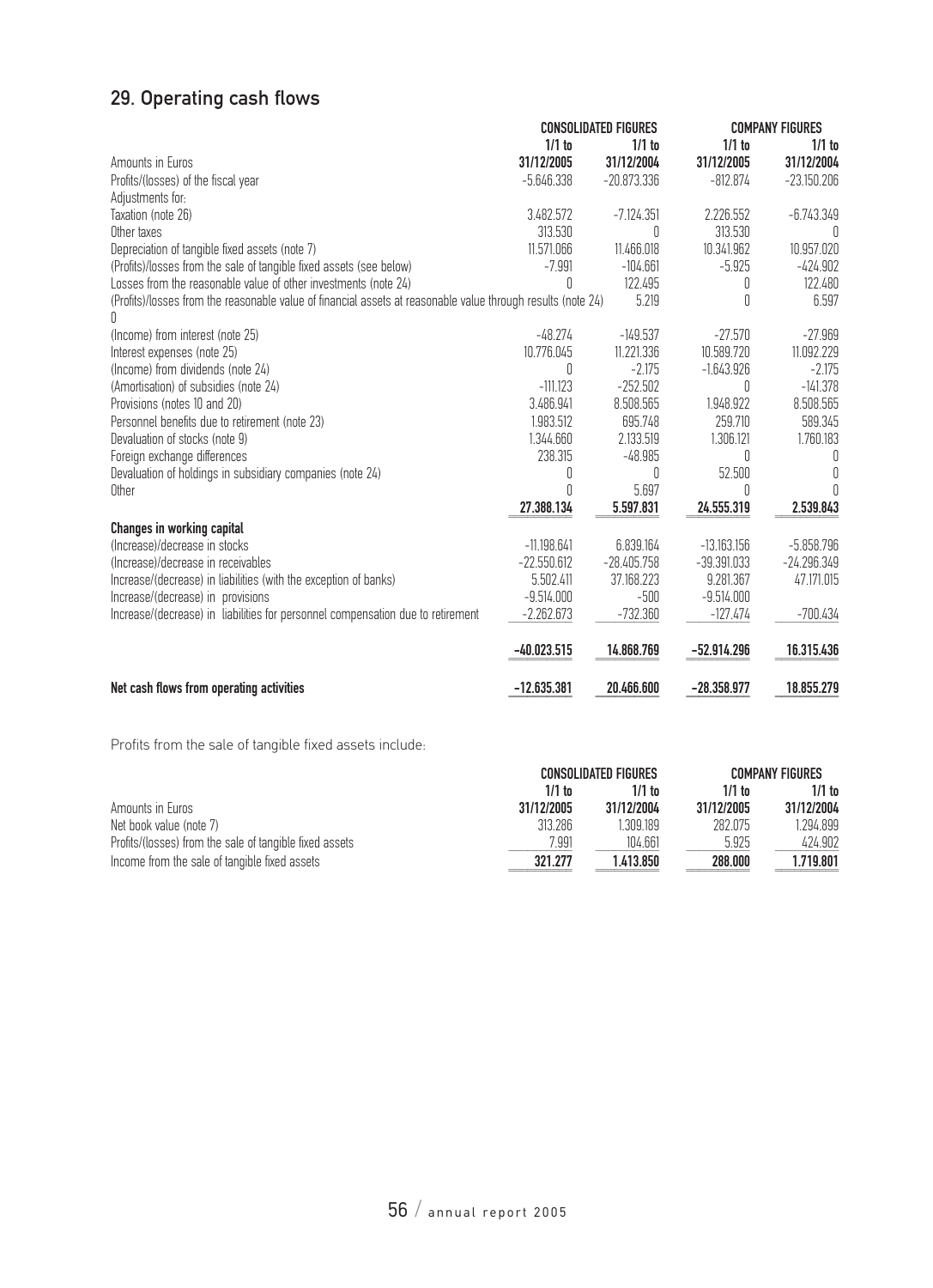## 30. Assumed liabilities

#### Capital liabilities

There are no significant capital expenditures that have been undertaken but not paid as of the Balance Sheet date.

#### Liabilities from operating leases

The Group rents transportation equipment and buildings pursuant to operating leases. These leases have various terms, readjustment clauses and renewal rights. With regard to real estate lease contracts no special term is stipulated for its rescission. Pursuant to the applicable general provisions, the lessee has the right to rescind the contract, provided a period of two years has lapsed from the date the lease has been concluded and a notice has been served six months prior thereto. Following the lapse of the aforementioned six-month period the lessee is obligated to pay the lessor as indemnification an amount equal to four months of rent estimated based on the last applicable rent. With regard to transportation equipment lease contracts, these may be rescinded at any time without notice, however the lessee must pay a contract rescission penalty that ranges between 2 to half of the remaining due rents, depending on the company with which the contract has been concluded. The rent expenditure that was recorded in the Income Statement during the fiscal year is noted in note 22.

The future total payable rents according to operating leases are as follows:

|                   | <b>CONSOLIDATED FIGURES</b> |            | <b>COMPANY FIGURES</b> |            |
|-------------------|-----------------------------|------------|------------------------|------------|
| Amounts in Euros  | 31/12/2005                  | 31/12/2004 | 31/12/2005             | 31/12/2004 |
| Up to 1 year      | 426.778                     | 450.521    | 412.346                | 450.521    |
| From 1-5 year     | 963.243                     | 1.034.258  | 930.670                | 1.034.258  |
| More than 5 years | 365.814                     | 544.739    | 353.443                | 544.739    |
| <b>Total</b>      | 1.755.835                   | 2.029.518  | 1.696.459              | 2.029.518  |

## 31. Contingent liability

a) The company's contingent liabilities are related to guarantees in banks that have arisen within the framework of its ordinary business activities. The company's contingent liabilities are analysed as follows:

| Amounts in Euros                                                                                       |             | <b>CONSOLIDATED FIGURES</b> |             | <b>COMPANY FIGURES</b> |
|--------------------------------------------------------------------------------------------------------|-------------|-----------------------------|-------------|------------------------|
| <b>Liabilities</b>                                                                                     | 31/12/2005  | 31/12/2004                  | 31/12/2005  | 31/12/2004             |
| Guarantees for securing liabilities from suppliers                                                     | 24 523 670  | 2 በ64 146                   | 24 523 670  | 2 በ64 146              |
| Guarantees for securing the good performance of contracts with clients                                 | 46.666.339  | 17 377 294                  | 46 666 339  | 17 377 294             |
| Mortgages and statutory notices of mortgages that have been filed against lots and buildings73.203.762 |             | 73 203 762                  | 73 200 000  | 73 200 000             |
| Counter-guarantees against a loan received from the European Investment Bank                           | 46.807.366  | 52.814.778                  | 46.807.366  | 52.814.778             |
| <b>Total</b>                                                                                           | 191.201.137 | 145.459.980                 | 191.197.375 | 145.456.218            |

b) The company's litigated disputes and disputes under arbitration that were pending as of the Balance Sheet date are as follows:

| Amounts in Euros                                                                      |            | CONSOLIDATED FIGURES |            | <b>COMPANY FIGURES</b> |
|---------------------------------------------------------------------------------------|------------|----------------------|------------|------------------------|
|                                                                                       | 31/12/2005 | 31/12/2004           | 31/12/2005 | 31/12/2004             |
| Lawsuits filed by employees due to the work-related accident that occurred in Corinth | 1.000.000  | 28 287 283           | 1 NUU UUU  | 28.287.283             |
| Other lawsuits                                                                        | 4 833 602  | 143 124              | 4 833 602  | 143 124                |
| Contractual obligations                                                               | 4.010.095  | 4 748 766            | 4.010.095  | 4.748.766              |
| <b>Total</b>                                                                          | 9.843.697  | 33.179.173           | 9.843.697  | 33.179.173             |

The company, until and including fiscal year 2004, has formed a provision in the amount of 3,753,124 Euros in the event that the lawsuits are not decided in its favour. During the current fiscal year an amount equal to 3,714,000 Euros was paid to the plaintiffs and an additional provision in the amount of 882,731 Euros was formed.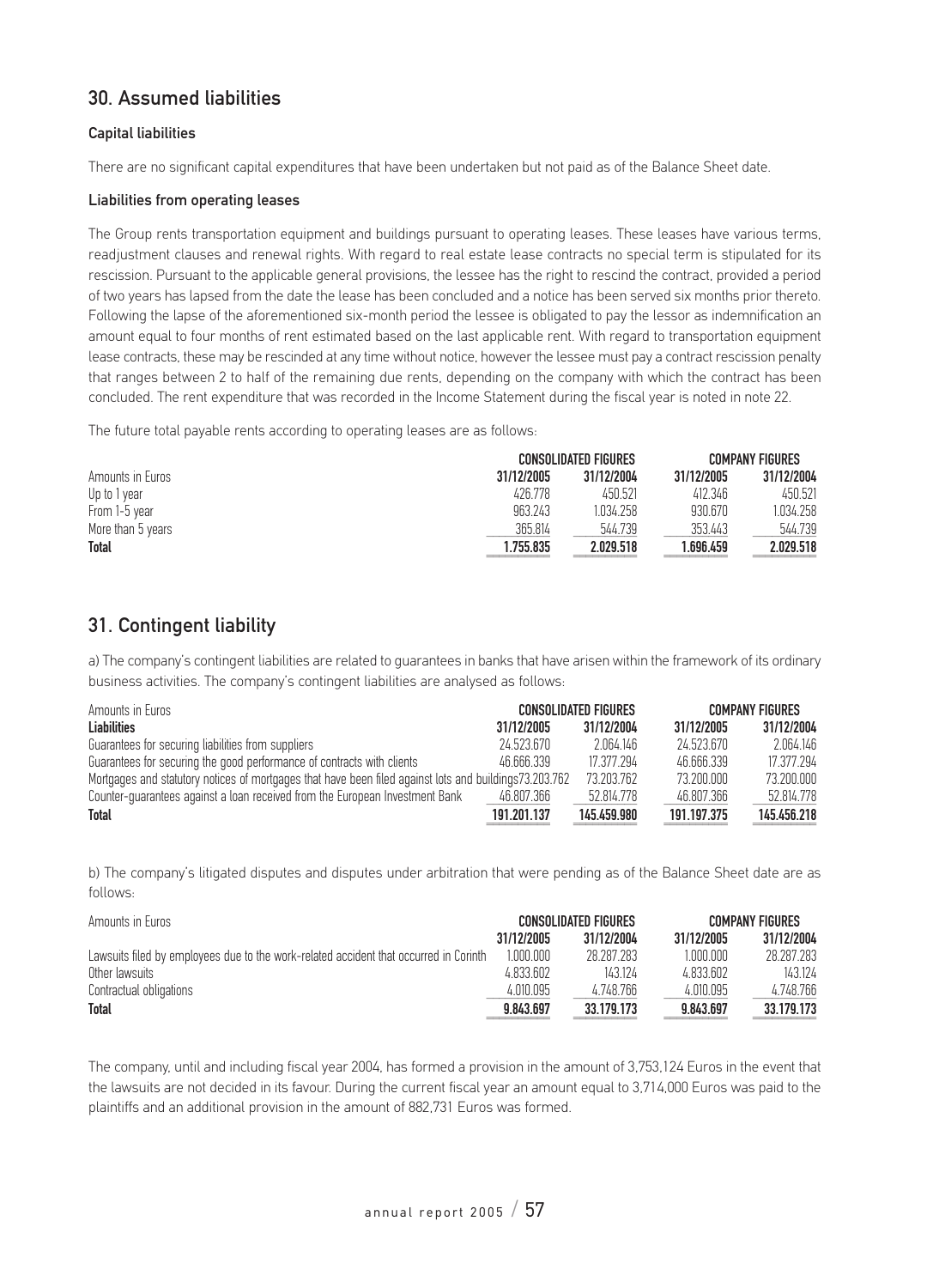Moreover, the company, until and including fiscal year 2004, formed a provision in the total amount of 8,506,716 Euros for losses that may arise as a result of its contractual obligations towards its clients. During the current fiscal year the company paid an amount equal to 5,800,000 Euros in relation to the above and formed an additional provision in the amount of 686,395 Euros.

The total amount of provisions that have been formed is deemed sufficient and no additional burdens are expected to arise (note 20).

## 32. Transactions with affiliated entities

The Group is controlled by SIDENOR S.A. (established in Greece), which holds 76.85% of the parent company's shares. The remaining 23.42% of the shares is widely dispersed. The Group's parent company is VIOHALCO S.A., which is established in Greece.

The following transactions concern transactions with affiliated entities.

(i) Sales

| Amounts in Euros                                                   | 31/12/2005         | <b>CONSOLIDATED FIGURES</b><br>31/12/2004 | 31/12/2005               | <b>COMPANY FIGURES</b><br>31/12/2004 |
|--------------------------------------------------------------------|--------------------|-------------------------------------------|--------------------------|--------------------------------------|
| Sale of goods<br>Subsidiary companies<br>Other affiliated entities | 5.751.923          | 8.289.578                                 | 104.811.194<br>5.608.282 | 88.091.627<br>8.217.456              |
| <b>Provision of services</b><br>Subsidiary companies               | 5.751.923          | 8.289.578                                 | 110.419.476<br>625.904   | 96.309.083<br>397.938                |
| Other affiliated entities<br>Sale of fixed assets                  | 175.014<br>175.014 | 52.422<br>52.422                          | 104.754<br>730.658       | 397.938                              |
| Subsidiary companies<br>Other affiliated entities                  |                    |                                           |                          | 1.500.000                            |
|                                                                    |                    |                                           |                          | 1.500.000                            |
| Income from dividends<br>Subsidiary companies                      |                    |                                           | 1.643.926                |                                      |
| Other affiliated entities                                          |                    |                                           | 1.643.926                | O                                    |

#### (ii) Purchases

|                                 | <b>CONSOLIDATED FIGURES</b> |            | <b>COMPANY FIGURES</b> |            |
|---------------------------------|-----------------------------|------------|------------------------|------------|
| Amounts in Euros                | 31/12/2005                  | 31/12/2004 | 31/12/2005             | 31/12/2004 |
| <b>Purchase of goods</b>        |                             |            |                        |            |
| Subsidiary companies            |                             |            | 1.445.454              | 7.961.965  |
| Other affiliated entities       | 221.302                     | 314.260    | 220.675                | 314.260    |
|                                 | 221.302                     | 314.260    | 1.666.129              | 8.276.225  |
| <b>Purchase of services</b>     |                             |            |                        |            |
| Subsidiary companies            |                             |            | 4.630.758              | 611.913    |
| Other affiliated entities       | 1.554.848                   | 2.226.909  | 1.554.848              | 2.226.909  |
|                                 | 1.554.848                   | 2.226.909  | 6.185.606              | 2.838.822  |
| <b>Purchase of fixed assets</b> |                             |            |                        |            |
| Subsidiary companies            |                             |            | 179.941                |            |
| Other affiliated entities       | 8.245                       | 627.733    | 8.245                  | 627.733    |
|                                 | 8.245                       | 627.733    | 188.186                | 627.733    |

Services to and from affiliated entities, as well as sales and purchases of goods, are effected according to the pricelists that apply to non-affiliated entities.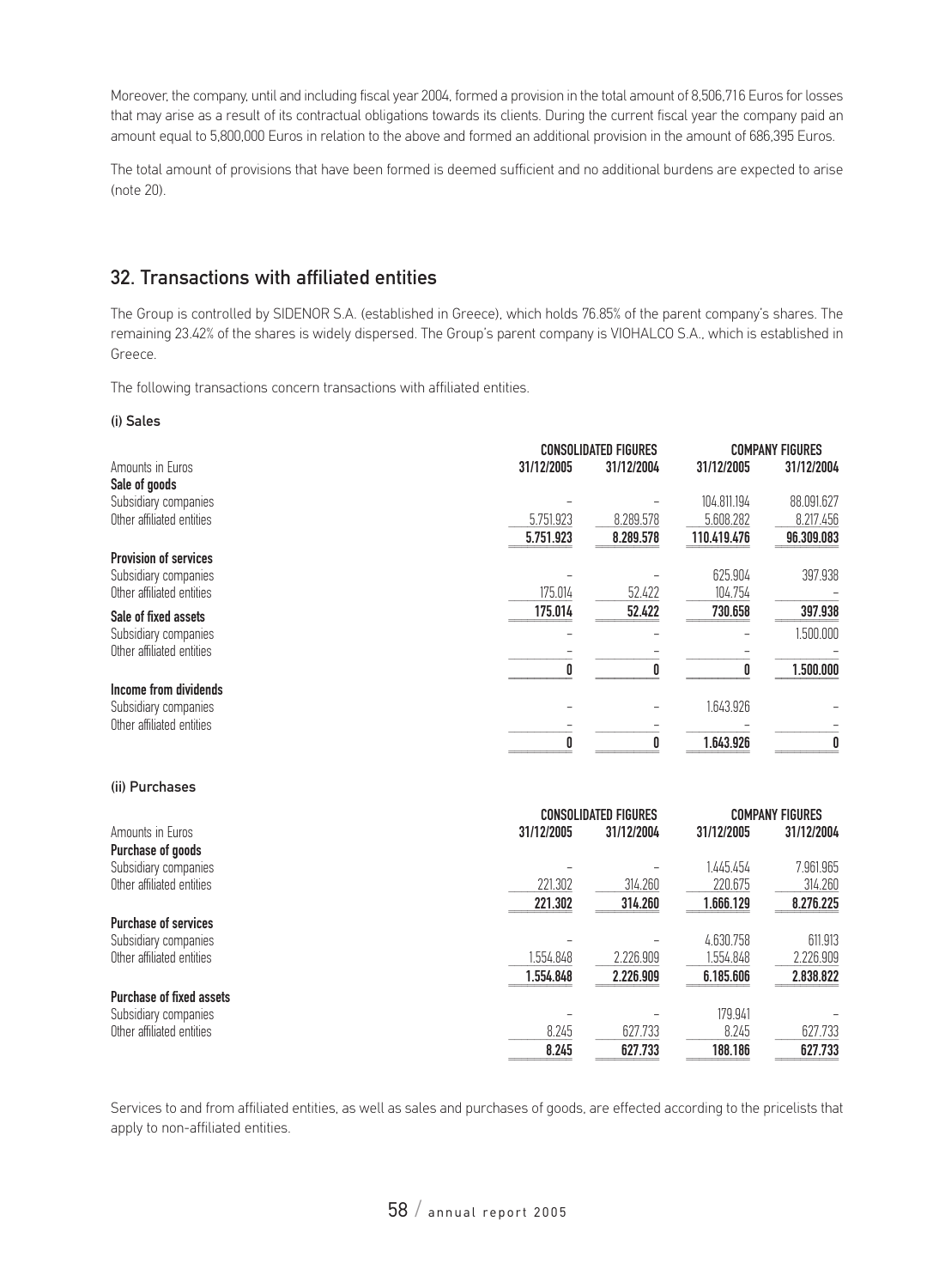#### (iii) Fees of the Board of Directors and senior executives

|                                   | CONSOLIDATED FIGURES | <b>COMPANY FIGURES</b> |            |            |
|-----------------------------------|----------------------|------------------------|------------|------------|
| Amounts in Euros                  | 31/12/2005           | 31/12/2004             | 31/12/2005 | 31/12/2004 |
| Fees of the members of the B.o.D. | 121.307              | 301772                 | 121.307    | 301.772    |
| Fees of senior executives         | 883.315              | 519166                 | 883.315    | 519.166    |
| <b>Total</b>                      | 1.004.622            | 820.938                | .004.622   | 820.938    |

#### (iv) Balances at year-end that arise from the sale-purchase of goods, services and fixed assets

|                                       | <b>CONSOLIDATED FIGURES</b> |            | <b>COMPANY FIGURES</b> |            |
|---------------------------------------|-----------------------------|------------|------------------------|------------|
| Amounts in Euros                      | 31/12/2005                  | 31/12/2004 | 31/12/2005             | 31/12/2004 |
| Receivables from affiliated entities. |                             |            |                        |            |
| Subsidiary companies                  |                             |            | 34.011.130             | 30.421.245 |
| Other affiliated entities             | 1.376.883                   | 1.657.621  | 1.168.904              | 1.635.110  |
|                                       | 1.376.883                   | 1.657.621  | 35.180.034             | 32.056.355 |
| Liabilities to affiliated companies.  |                             |            |                        |            |
| Subsidiary companies                  |                             |            | 6.558.467              | 7.866.363  |
| Other affiliated entities             | 1.749.551                   | 979.802    | 1.720.319              | 979.105    |
|                                       | 1749551                     | 979.802    | 8.278.786              | 8.845.468  |

Other affiliated entities concern subsidiary companies of the Viohalco Group of companies.

Amounts due and amounts collectable to and from affiliated entities do not have specific settlement terms and are noninterest bearing.

### 33. Branch secession

The Extraordinary General Meeting of the shareholders of the parent company that convened on 28 September 2004 decided on the secession of the branch "Pipes of Medium and Large Diameters and Construction Pipes of the Corinth factory" and the contribution thereof to the societe anonyme with the corporate name "EVIMET S.A.". The secession was effected pursuant to provisions 1-5 of Law 2166/93 and to the applicable legislation relating to societes anonymes, based on the branch's assets as these are recorded in the transformation balance sheet of 31 August 2004. The secession was approved on 1 December 2004 with decision No. 39915/2004 of the Prefecture which also approved the change of "EVIMET S.A.'s" corporate name to "CORINTH METALWORKS S.A.". The assets and liabilities that were contributed are as follows:

|                                                                       | <b>Book Value</b> |
|-----------------------------------------------------------------------|-------------------|
| Amounts in Euros                                                      | 31 August 2004    |
| Tangible fixed assets                                                 | 18.020.919        |
| <b>Stocks</b>                                                         | 14.374.767        |
| Clients and other receivables                                         | 8.502.621         |
| Deferred tax liabilities                                              | $-1.800.504$      |
| Liabilities for personnel compensation due to withdrawal from service | $-336.920$        |
| Subsidies                                                             | $-1.010.220$      |
| Suppliers and other liabilities                                       | $-12.013.154$     |
| Loans                                                                 | $-14.000.000$     |
| <b>Contributed net worth</b>                                          | 11.737.509        |
|                                                                       |                   |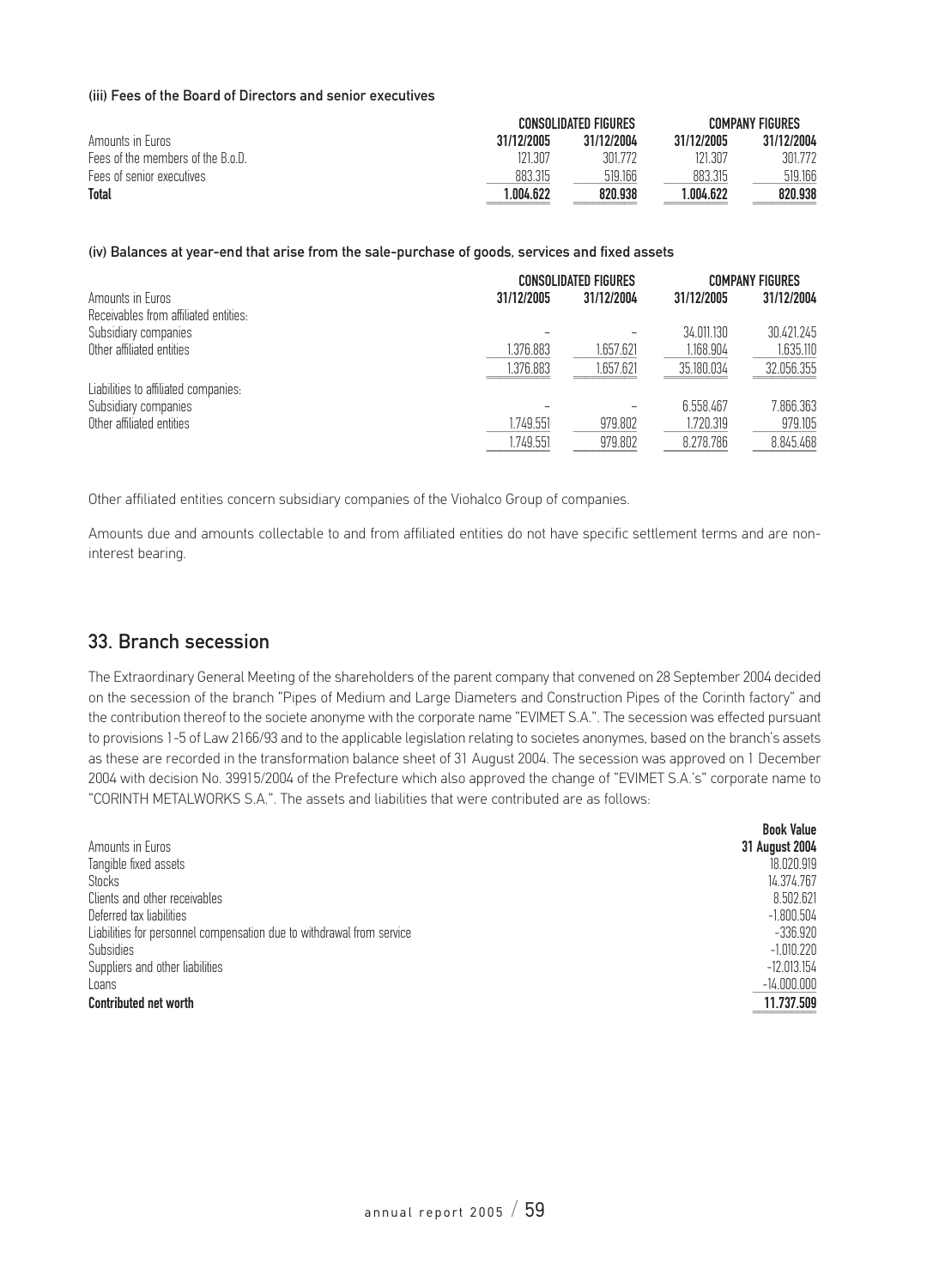## 34. Business Combinations

On 31 August 2004, the group acquired 99.99% of the share capital of EVIMET S.A., which is seated in Greece, with the purpose of contributing thereto the branch "Pipes of medium and large diameters and construction pipes of the Corinth factory". The bought-out company did not contribute income and net profits to the group during the period from 31 August 2004 to 31 December 2004.

| Buy-out price:                                                        |           |
|-----------------------------------------------------------------------|-----------|
| Cash that was paid                                                    | 59.997    |
| Total purchase price                                                  | 59.997    |
| Less: reasonable value of the net worth of assets that were bough-out | $-54.300$ |
| Goodwill                                                              | 5.697     |

The goodwill that arose was deleted in the fiscal year's results.

The assets and liabilities that arose from the buy-out are as follows:

|                                                   | Reasonable | Book value of the  |
|---------------------------------------------------|------------|--------------------|
| Amounts in Euros                                  | value      | bought-out company |
| Cash on hand                                      | 54.300     | 54.300             |
| Net worth that was acquired                       | 54.300     | 54.300             |
| Buy-out price in cash                             | 59.997     |                    |
| Cash on hand of the subsidiary that was bough-out | $-54.300$  |                    |
| Cash flow in the buy-out                          | 5.697      |                    |

On 6 February 2004, the group established Humbel Limited and acquired 100% of its share capital. The company's main activity is the provision of consulting services and its seat is registered in Cyprus. The bought-out company, during the period from 6 February 2004 to 31 December 2004, contributed to the group income in the amount of 291,017 Euros and net profits in the amount of 349,081 Euros. If the buy-out had been effected on 1 January 2004, the bought-out company's contribution to the group's income and results would had been the same with the aforementioned amounts. The total buy-out price was 1,724 Euros and no goodwill arose.

## 35. Unaudited fiscal years

The Company has been audited by the tax authorities until and including fiscal year 2002.

## 36. Events after the Balance Sheet date

No significant events arose after the Balance Sheet date.

### 37. Other events during the fiscal year

The Extraordinary General Meeting of the shareholders, during its meeting of 27 August 2005, decided to immediately shut down the operations of CORINTH METALWORKS in Corinth. The amount that was paid to the company's personnel as discharge compensation amounted to 2,112,230 Euros. The factory of CORINTH PIPEWORKS S.A., which is located in the Industrial Zone of Thisvis, Voiotias, has the capability and production capacity to manufacture pipes that belong to the Corinth factory's range of products at an internationally competitive cost. Consequently, the company's consolidated turnover is not expected to be effected to a significant extent due to the interruption of the Corinth factory's operations.

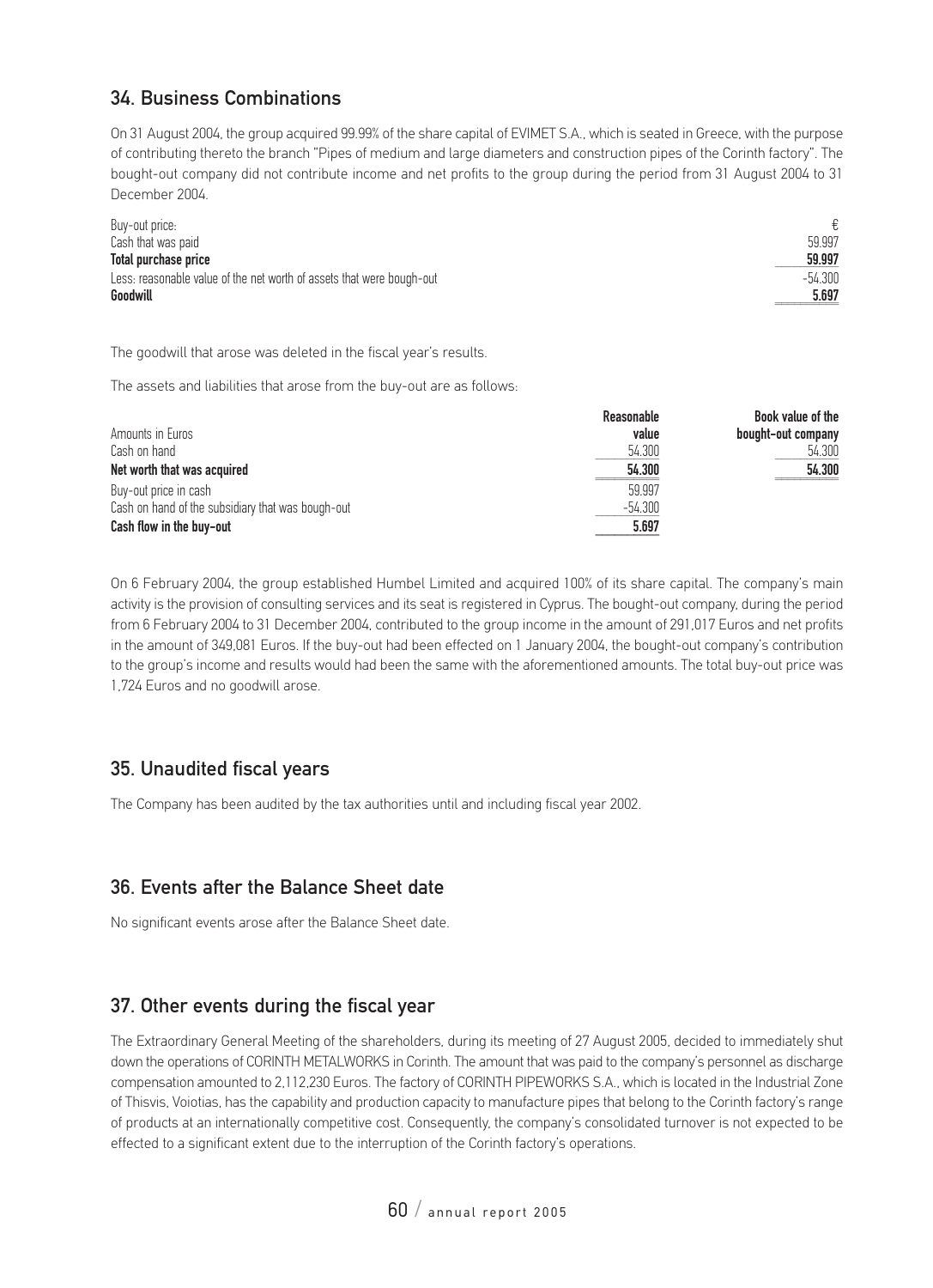# report of the auditors

#### To the Shareholders of

#### "CORINTH PIPEWORKS SA"

We have audited the accompanying balance sheet of CORINTH PIPEWORKS SA (the "Company") and the consolidated balance sheet of the Company and its subsidiaries (the "Group") as of 31 December 2005 and the related statements of income, cash flows and changes in shareholders' equity of the Company and the Group for the year then ended. These financial statements set out on pages 2 to 57 are the responsibility of the Company's management. Our responsibility is to express an opinion on these financial statements based on our audit.

We conducted our audit in accordance with Greek Auditing Standards which are based on International Standards on Auditing. Those Standards require that we plan and perform the audit to obtain reasonable assurance about whether the financial statements are free of material misstatement. An audit includes examining, on a test basis, evidence supporting the amounts and disclosures in the financial statements. An audit also includes assessing the accounting principles used and significant estimates made by management, as well as evaluating the overall financial statement presentation. We also assessed the consistency of the information included in the Directors' Report with the financial statements. We believe that our audit provides a reasonable basis for our opinion.

In our opinion, the accompanying company and consolidated financial statements present fairly, in all material respects, the financial position of the Company and the Group as of 31 December 2005, and the results of their operations and their cash flows for the year then ended in accordance with International Financial Reporting Standards as adopted by the European Union and the information included in the Directors' Report is consistent with the financial statements.

Athens, 27 February 2006



PRICEWATERHOUSECOOPERS

THE CERTIFIED AUDITOR ACCOUNTANT

Auditing Societe Anonyme **Constantine Michalatos** Certified Auditors Accountants Ass. of Cert. Aud. –Acc. Reg. No. 17701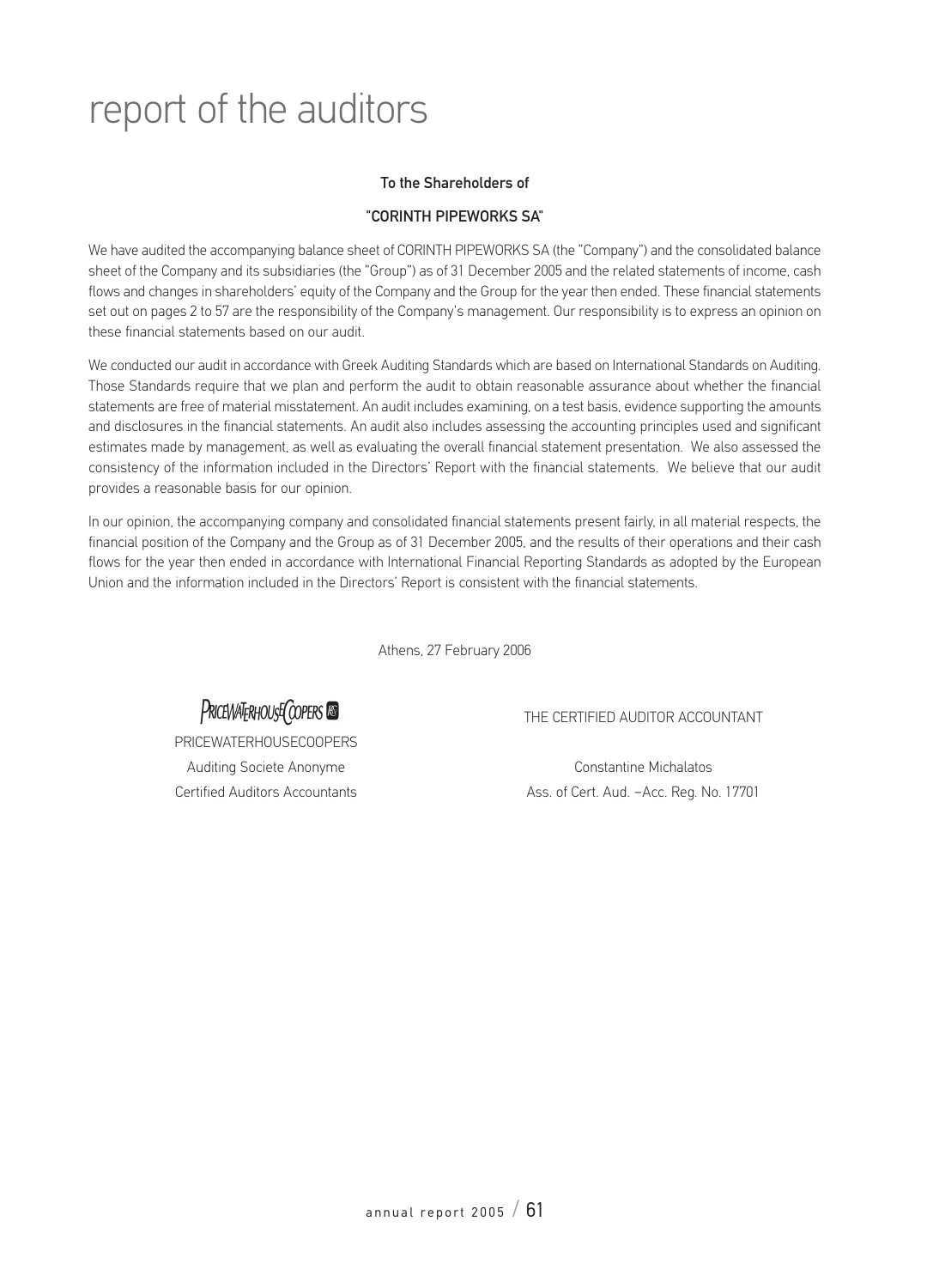







ф

America<br>Petroleu

 $\widehat{\odot}$ 

 $\langle \hat{\Phi} \rangle$  and  $\langle \hat{\Phi} \rangle$ Certificate of Registration APIQR' REGISTRATION INTH PIPEWORKS, S.A.<br>VI. Po. Thisvis<br>Thisvi, Violta<br>Greece www.<br>Social Athdres Inches<br>150 9001:2000 Manutacture, Internal and External Coating of Spiral and<br>Electric Welded Line Pipe, Casing and Tubing and Rolled<br>Hollow Sections for the Oil, Gas, Water and Construction<br>Industries under IAT Scope Category 17 a, aos<br>a any 31, aon'ny departementan'i Charles Charles<br>annonca ao amin'ny departementan'i Charles  $\equiv 3.5$ 





INVESTOR RELATIONS MANAGER

ROUSELIS GEORGE

#### **HEADQUARTERS**

57 Ethnikis Antistasseos 152 31 Halandri tel: (+30) 210 6787111 fax: (+30) 210 6787510 email: info@cpw.gr http://www.cpw.gr